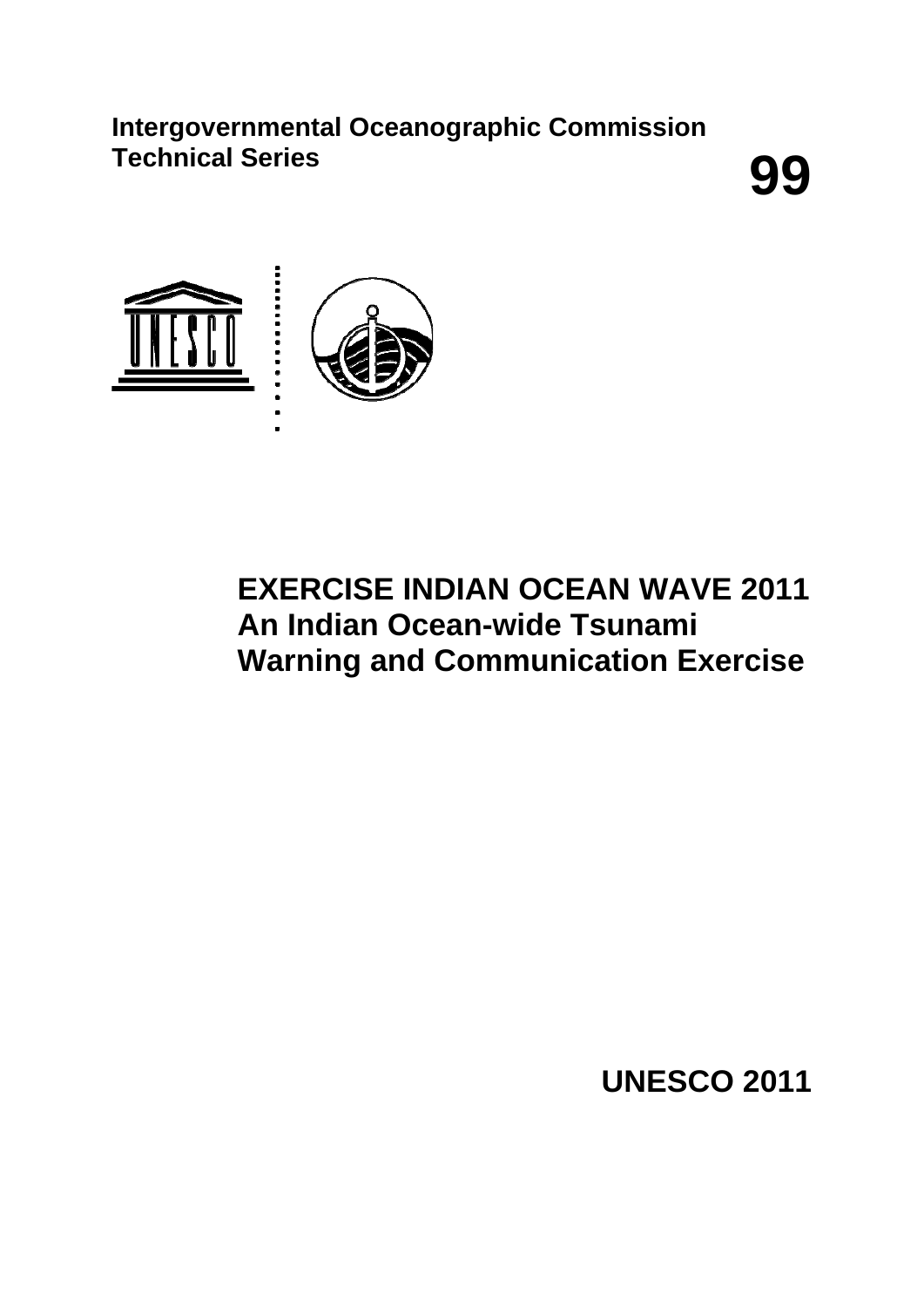**Intergovernmental Oceanographic Commission** Technical Series **99** 



# **EXERCISE INDIAN OCEAN WAVE 2011 An Indian Ocean-wide Tsunami Warning and Communication Exercise**

**Prepared by the IOWave11 Task Team For the Intergovernmental Coordination Group for the Indian Ocean Tsunami Warning and Mitigation System** 

**UNESCO 2011**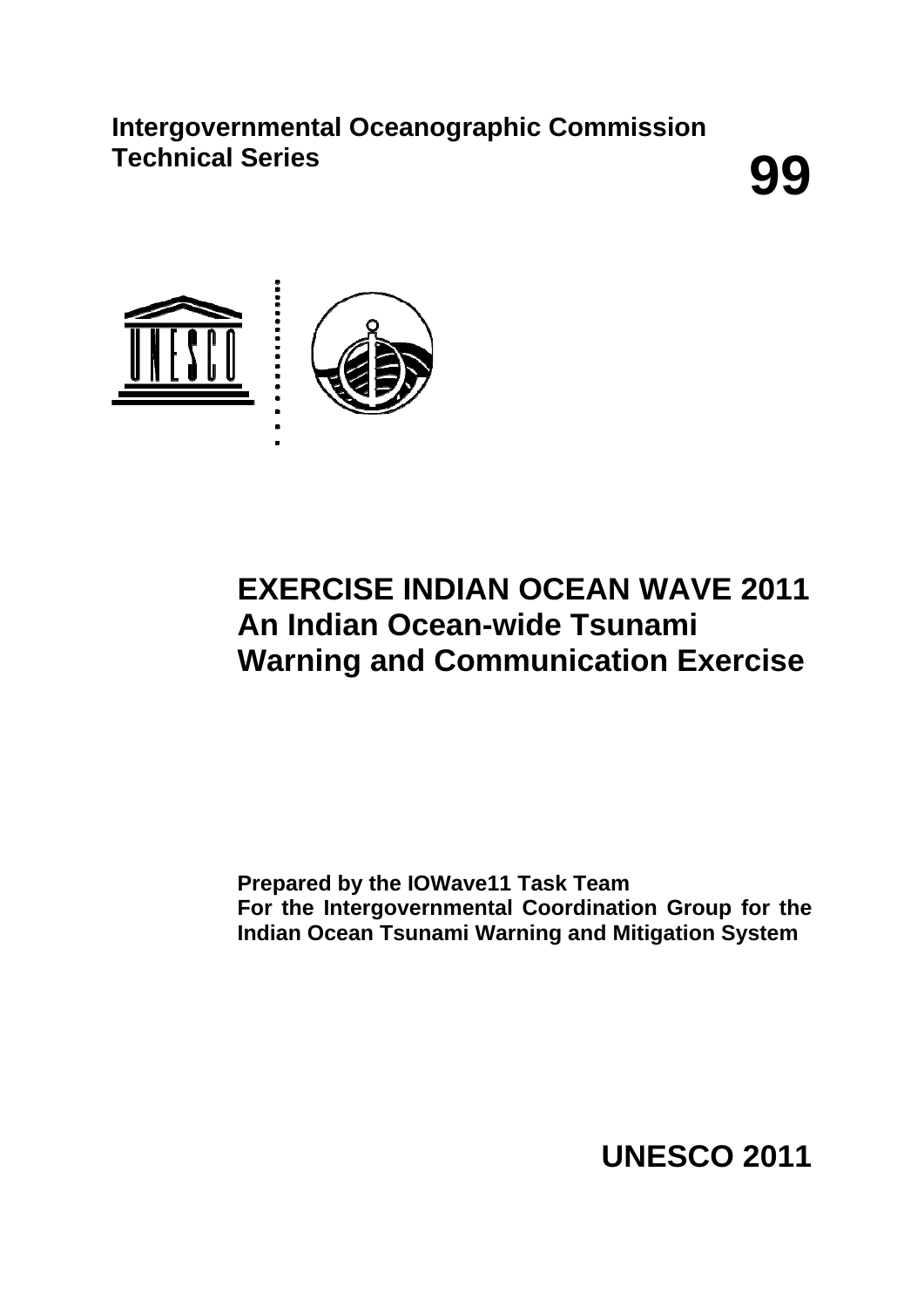The designations employed and the presentation of the material in this publication do not imply the expression of any opinion whatsoever on the part of the Secretariats of UNESCO and IOC concerning the legal status of any country or territory, or its authorities, or concerning the delimitation of the frontiers of any country or territory.

**For bibliographic purposes, this document should be cited as follows:** 

**Indian Ocean Tsunami Warning and Mitigation System (IOTWS). Exercise Indian Ocean Wave 2011 (IOWave11) An Indian Ocean-wide Tsunami Warning and Communication Exercise.** *IOC Technical Series No. 99. UNESCO 2011 (English)* 

UNESCO 2011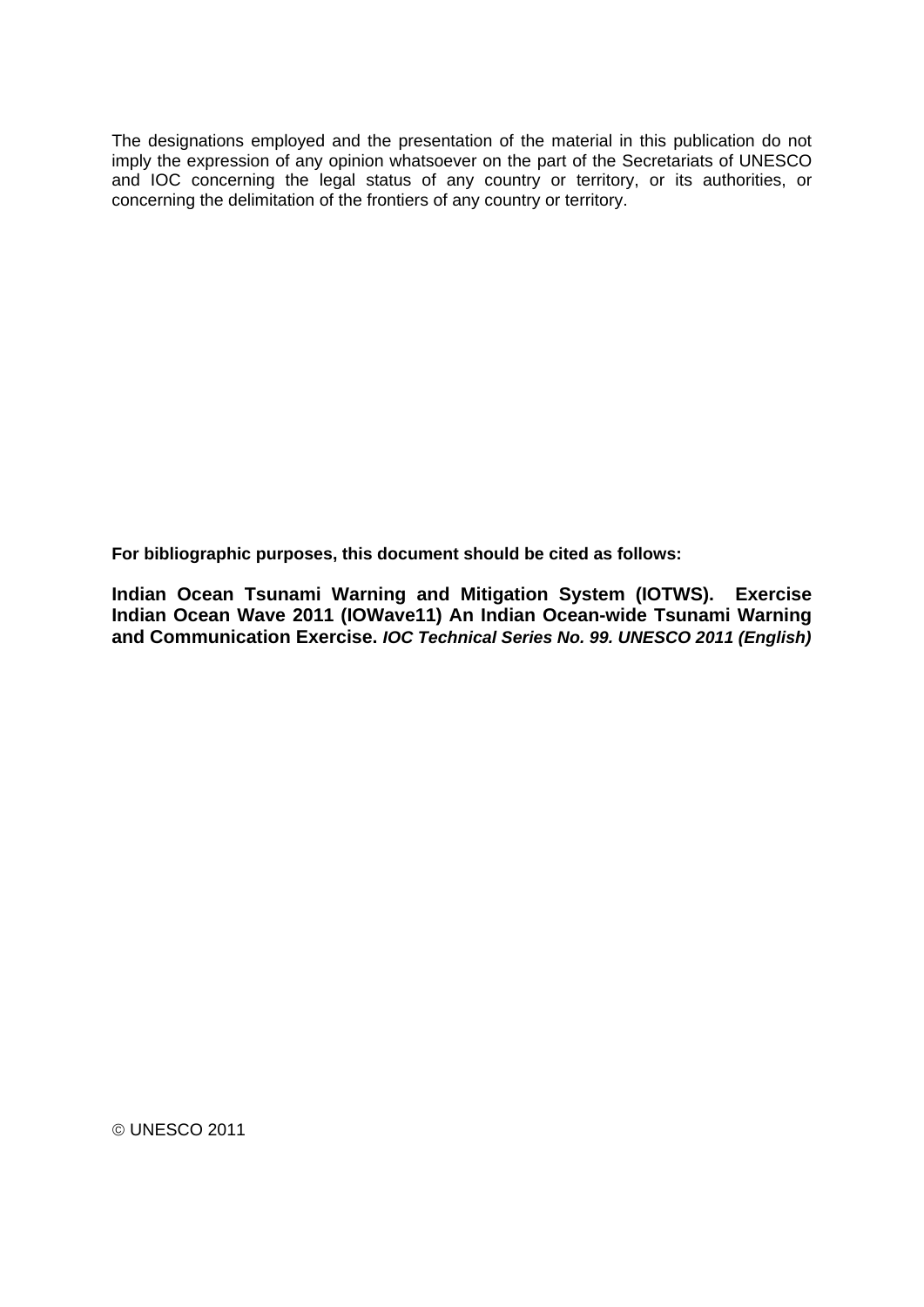## **TABLE OF CONTENTS**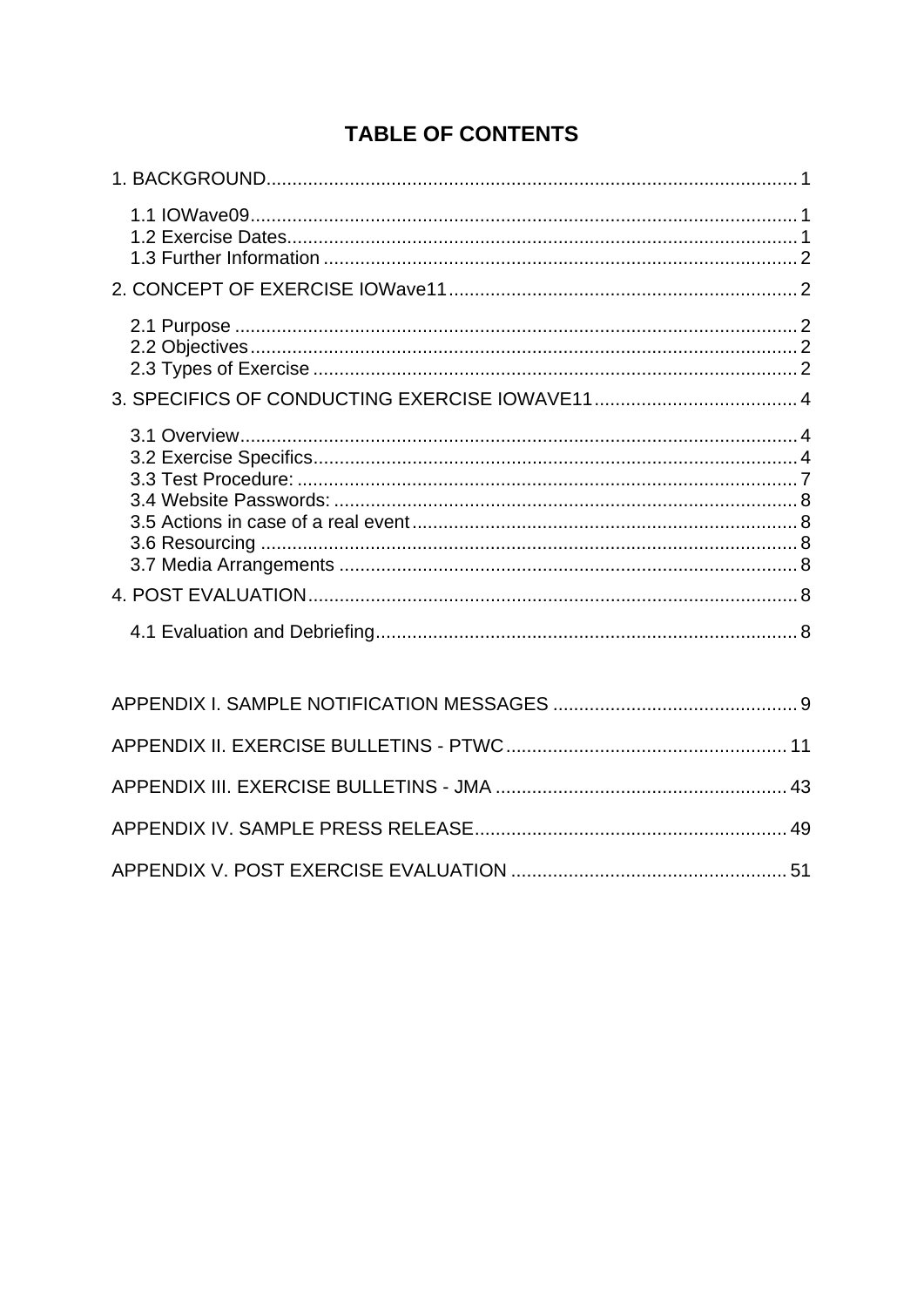## <span id="page-4-0"></span>**1. BACKGROUND**

The devastating impact of the 26 December 2004 Indonesia earthquake and Indian Ocean tsunami tragically demonstrated what can happen without an effective tsunami warning system. Tsunamis may not occur often, but when they do they can affect coasts, sometimes across an entire ocean. The tsunami caused damage and casualties across the entire Indian Ocean basin – even as far away as South Africa. Following this event, UNESCO's Intergovernmental Oceanographic Commission (IOC) was requested to establish an International Coordination Group for the Indian Ocean Tsunami Warning and Mitigation System (ICG/IOTWS), to promote the exchange of seismic and sea level data for rapid tsunami detection and analysis, to provide warnings for such events, and to coordinate mitigation efforts among its Member States. An efficient and effective end to end warning system is needed that is ready to react 24 hours a day to any potential tsunami threat, alert those at risk along coasts, and motivate them take immediate and appropriate steps to save their lives.

The 8<sup>th</sup> Session of the Intergovernmental Coordination Group for the Indian Ocean Tsunami Warning and Mitigation System (ICG/IOTWS-VIII) was held at the Bureau of Meteorology, Melbourne, Australia, 3–6 May 2011. The session was attended by 59 delegates and observers from 12 Member States in the Indian Ocean region, 3 Observer States and 9 UN agencies, NGOs and other organizations. The ICG decided to hold an Indian Ocean Wave Exercise (IOWave11) on 12<sup>th</sup> October 2011 and established a Task Team to organise it, with membership comprising Australia, India, Indonesia, Malaysia and Oman. The timetable for the transition to the Regional Tsunami Advisory Service Provider (RTSP) service for the IOTWS was adopted, with the service scheduled to commence operations on 12 October 2011, following the IOWave11 exercise, with the Interim Advisory Service (IAS) provided by the Japan Meteorological Agency (JMA) and the Pacific Tsunami Warning Center (PTWC) continuing in operate a parallel (or "shadow") service until the next session of the ICG.

Indian Ocean-wide tsunami exercises are effective tools for evaluating the readiness of the IOTWS and for identifying changes that can improve its effectiveness. There have been few major Indian Ocean tsunamis in the last few years and the IOTWS must be prepared.

## <span id="page-4-1"></span>**1.1 IOWave09**

Exercise IOWave09 took place on October 14, 2009. A total of 18 Member States: Australia, Bangladesh, India, Indonesia, Kenya, Madagascar, Malaysia, Maldives, Mauritius, Mozambique, Myanmar, Oman, Pakistan, Seychelles, Singapore, Sri Lanka, Tanzania and Timor Leste participated in the exercise. Some countries including Kenya, Indonesia and Sri Lanka executed it down to the community level.

The post-evaluation showed that most of the participating countries/agencies expressed a positive view on IOWave09 Exercise planning, conduct, format and style.

## <span id="page-4-2"></span>**1.2 Exercise Dates**

Exercise IOWAVE11 will take place on 12<sup>th</sup> October 2011.

| National Tsunami Warning Centres; National Disaster<br>Management Organizations; Local communities, to the<br>extent decided by each Member State. |
|----------------------------------------------------------------------------------------------------------------------------------------------------|
| North Sumatra earthquake of 26 <sup>th</sup> December 2004                                                                                         |
| 0100hrs UTC                                                                                                                                        |
| Real-time                                                                                                                                          |
|                                                                                                                                                    |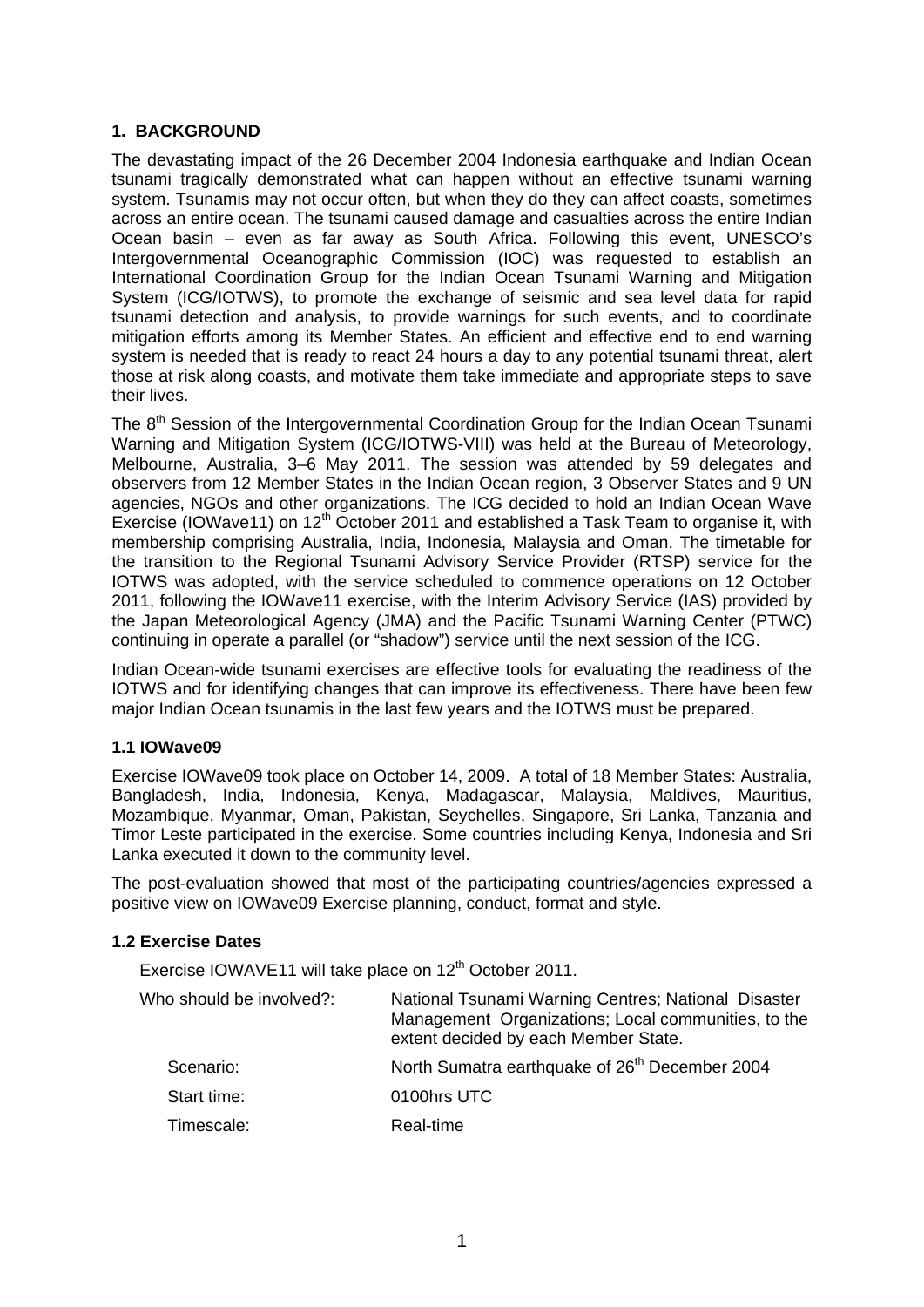## <span id="page-5-0"></span>**1.3 Further Information**

Further information will be posted to the website [www.ioc-tsunami.org/iowave11](http://www.ioc-tsunami.org/iowave11) as it becomes available.

## <span id="page-5-1"></span>**2. CONCEPT OF EXERCISE IOWave11**

## <span id="page-5-2"></span>**2.1 Purpose**

The purpose of the exercise IOWave11 is to evaluate and improve the effectiveness of the IOTWS, its operational Regional Tsunami Advisory Service Providers (RTSPs) and the Regional Integrated Multi-Hazard Early Warning System (RIMES), the Interim Advisory Service provided by the Japan Meteorological Agency (JMA) and the Pacific Tsunami Warning Center (PTWC), the National Tsunami Warning Centres (NTWCs), and National Disaster Management Organizations (NDMO), in responding to a potentially destructive tsunami. The exercise will provide an opportunity for Indian Ocean countries to test their operational lines of communications, review their tsunami warning and emergency response Standard Operating Procedures, and to promote emergency preparedness. Regular exercises are important for maintaining staff readiness for the real event. This is especially true for tsunamis, which are infrequent but require rapid response when they occur. The preexercise planning and post-exercise evaluation process is as important as the actual exercise, because it brings together all stakeholders to closely coordinate their actions. Every Indian Ocean country is encouraged to participate.

## **2.2 Objectives**

<span id="page-5-3"></span>The following are the over-arching objectives for IOWave11:

- 1. Validate the dissemination process of issuing Tsunami Bulletins to Indian Ocean countries.
	- a. RTSP and RIMES bulletins to other RTSPs and NTWCs
	- b. IAS providers (PTWC and JMA) bulletins to NTWCs and RTSPs
- 2. Validate the Standard Operating Procedures of countries receiving and confirming Tsunami Bulletins through their designated Tsunami Watch Focal Points (TWFPs).
- 3. Validate Standard Operating Procedures for disseminating warning messages to relevant agencies within a country.
- 4. Validate the national level organisational decision-making process for public warnings and evacuations.
- 5. Identify the methods that would be used to notify and instruct the public.
- 6. Assess the elapsed time for public notification and instruction.

Within the above framework, each country should develop its own specific objectives for the exercise.

## **2.3 Types of Exercise**

<span id="page-5-4"></span>Exercises stimulate the development, training, testing and evaluation of Disaster Plans and Standard Operating Procedures (SOP). Exercise participants may use their own past multihazard drills (e.g. flood, typhoon, earthquake, etc.) as a framework to conduct Exercise IOWave11.

Exercise IOWave11 should be conducted to a level of readiness that involves communication and decision making at Government level, without disrupting or alarming the general public. Individual countries may at their discretion elect to extend the exercise down to the level of public notification and community evacuation.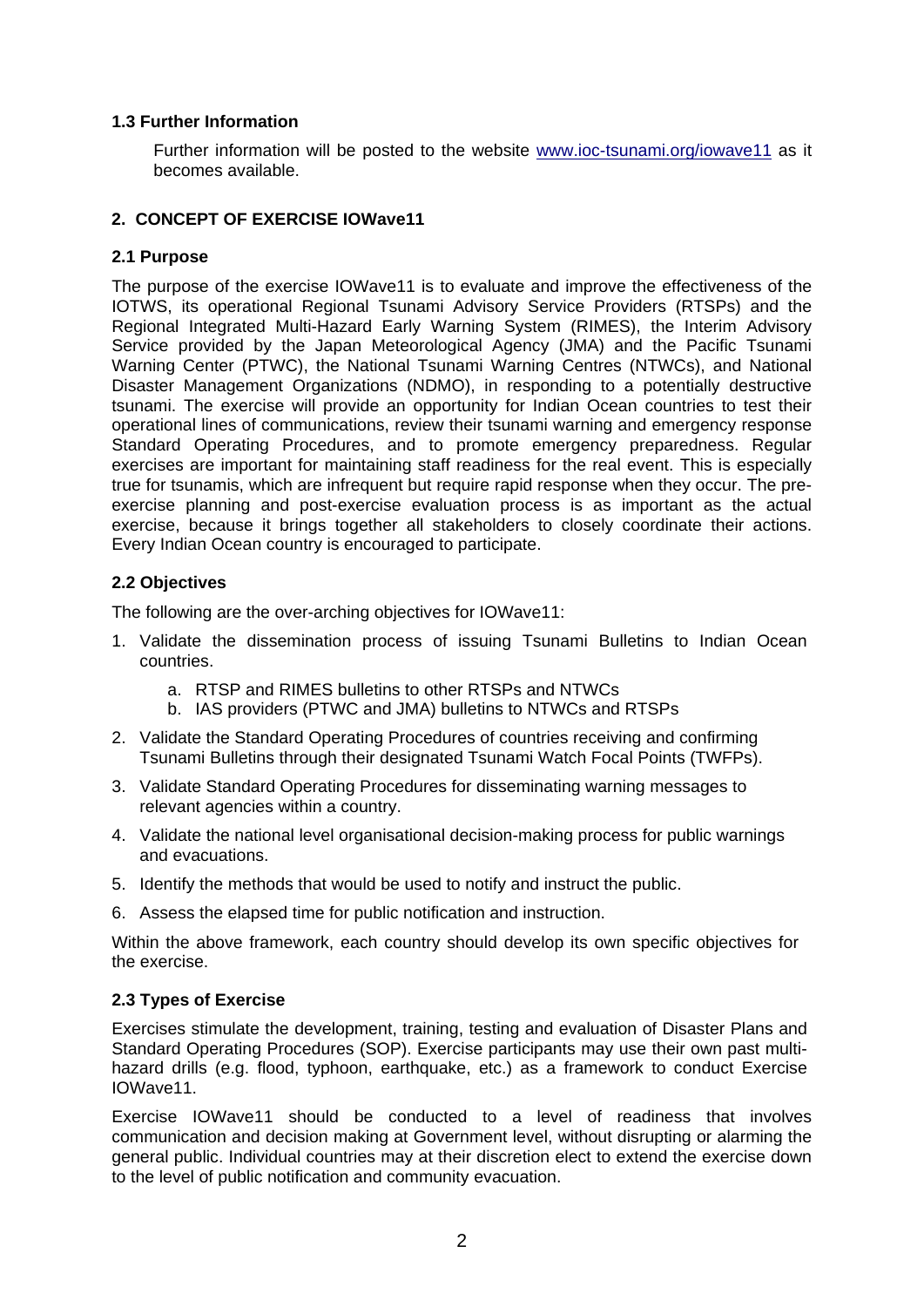Exercises can be conducted at various scales of magnitude and sophistication. The following list provides an overview of the different types of exercises that can be conducted:

- 1. **An Orientation Exercise** lays the groundwork for a comprehensive exercise programme. It is a planned event, developed to bring together individuals and officials with a role or interest in multi-hazard response planning, problem solving, development of standard operational procedures (SOPs), and resource integration and coordination. An Orientation Exercise will have a specific goal and written objectives and result in an agreed upon Plan of Action.
- 2. **A Drill** is a planned activity that tests, develops, and/or maintains skills in a single or limited emergency response procedure. Drills generally involve operational response of single departments or agencies, organizations, or facilities, but may be a subset of full-scale exercises. Drills can involve internal notifications and/or field activities. Limited evacuation may or may not be conducted, such as within a school, pilot hotel, or village.
- 3. **A Tabletop Exercise** is a planned activity in which local officials, key staff, and organizations with disaster management responsibilities are presented with simulated emergency situations. It is usually informal, in a conference room environment, and is designed to elicit constructive discussion from the participants to assess plans, policies, and procedures. Individuals are encouraged to discuss decisions based on their organization's Standard Operating Procedures (SOPs) with emphasis on slow-paced problem solving, rather than rapid, real time decisionmaking. A Tabletop Exercise should have specific goals, objectives, and a scenario narrative. See Appendix IV for a more detailed description of Tabletop Exercises.
- 4. **A Functional Exercise** is a planned activity designed to test and evaluate individual functions, multiple activities within a function, or interdependent groups of functions among various agencies. It is based on a simulation of a realistic emergency situation. The Functional Exercise gives the decision-makers a fully simulated experience of being in a major disaster event. It should take place at the appropriate coordination locations (eg. Warning centres and emergency operations centres) and activate all the appropriate members designated by the plan. Organisations should test their SOPs using real time simulation tsunami bulletins. Public evacuations may or may not be included. A Functional Exercise should have specific goals, objectives, and a scenario narrative.
- 5. **A Full-scale Exercise** is the culmination of a progressive exercise programme that has grown with the capacity of the community to conduct exercises. A Full-Scale exercise is a planned activity in a "challenging" environment that encompasses a majority of the tsunami warning and emergency management functions, and involves multiple layers of government (national, provincial, local). This type of exercise involves the actual mobilization and deployment of the appropriate personnel and resources needed to demonstrate operational capabilities. DMOs (Disaster Management Office) and other local command centres are required to be activated. It tests all aspects of emergency response, and should demonstrate inter-agency cooperation. A Full-scale exercise is the largest, costliest and most complex exercise type. It may or may not include public evacuations.

For Exercise IOWave11, individual Member States should decide what type of exercise they are going to undertake on 12<sup>th</sup> October. It recommended that a tabletop exercise should be conducted as a minimum. Many Member States will choose to conduct a functional exercise and some may decide to undertake a full-scale exercise. Each of these requires an increasing level of planning and preparation, particularly if any form of community evacuation is planned, and Member States are advised to conduct the exercise only to the level for which they are fully prepared.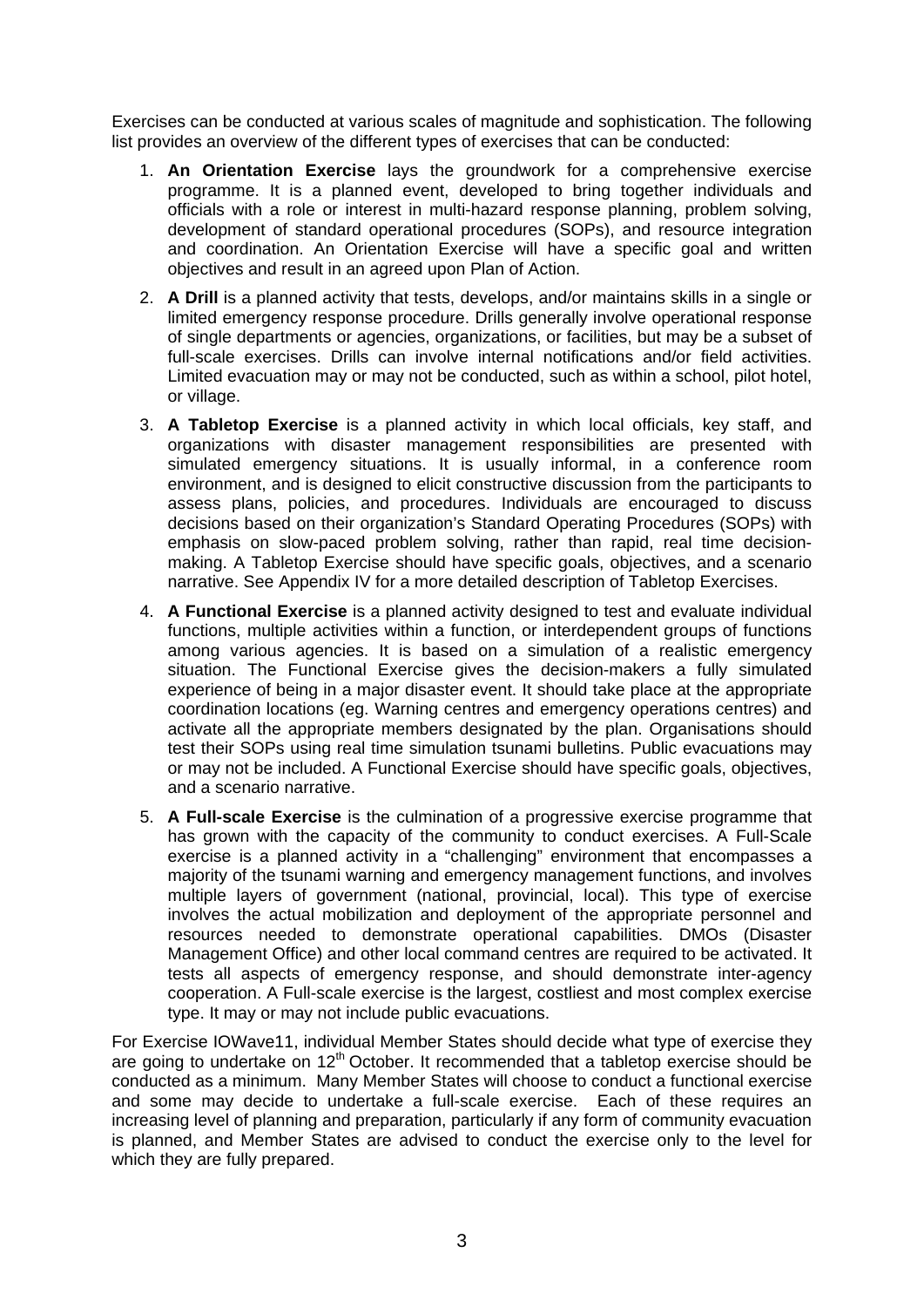## <span id="page-7-0"></span>**3. SPECIFICS OF CONDUCTING EXERCISE IOWAVE11**

#### <span id="page-7-1"></span>**3.1 Overview**

There will be a single exercise scenario played out in real time. The scenario will replicate the major earthquake off the northwest coast of Sumatra on  $26<sup>th</sup>$  December 2004 that generated a destructive tele-tsunami affecting countries from Australia to South Africa over the course of about 12 hours.

The RTSPs, RIMES and IAS providers will issue bulletins for this exercise to all IOTWS NTWCs. The timeline for issuance of bulletins on 12<sup>th</sup> October is given in Table 1. WMO GTS product identifiers for the bulletins are given in Table 2.

Participant countries may follow the exercise timeline precisely or elect to exercise on their own timeline in order to achieve their particular objectives. For example, a particular country's exercise controller may choose to inject the bulletins into the exercise at times of their own choosing, or alternatively put them in envelopes with the time they must be opened written on each, with each key participant agency having their own set of envelopes.

**Coverage**: All Member States are encouraged to participate. Estimated tsunami arrival times and wave heights to all IOTWS countries are included in the bulletins.

**Messages:** The RTSPs and RIMES will issue an initial notification message to start the exercise. Thereafter, NTWCs will receive notification messages from the RTSPs and RIMES according to the timeline shown below (Table 1) and will be directed to the RTSP and RIMES websites for to view the detailed bulletins. Examples of the notification messages for each RTSP and RIMES are given in Appendix 1.

RTSP and RIMES bulletins are also provided as Annex 1 to this manual for reference purposes and to facilitate the conduct of tabletop exercises on timelines other than real time. However, countries are encouraged to conduct the exercise in real time and to make use of the RTSP websites to access bulletins.

"Dummy" test messages will be sent by the IAS providers at the start of the exercise. Subsequent dummy test messages from the IAS will direct the participants to Appendices 2 and 3 of this manual where the bulletins are displayed in full. (NB. The IAS bulletins are provided in full because they will not be available on websites)

## **3.2 Exercise Specifics**

<span id="page-7-2"></span>**The Scenario:** The simulated tsunami will be generated by a magnitude 9.2 earthquake off the northwest coast of Sumatra at 3.30ºN, 95.96ºE that occurs on October 12, 2011 at 0100 UTC. An earthquake of this size would be likely to generate a tsunami with widespread destructive effects. Bulletins will be issued in real time for approximately 12 hours until the tsunami is simulated to have crossed the entire Indian Ocean.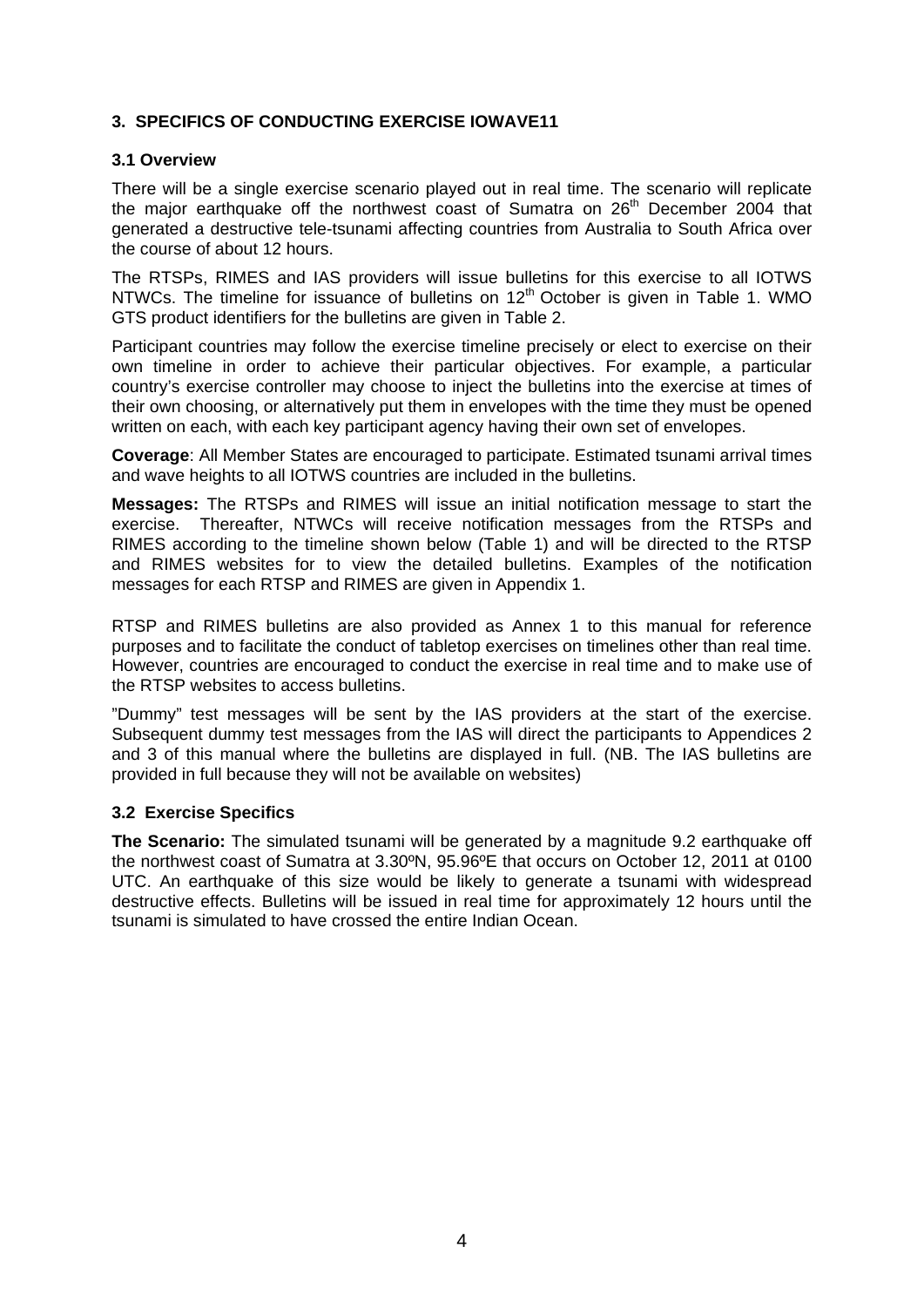## **Master Schedule and Timings**

## **Table 1: Scenario Timeline**

Tsunami from magnitude 9.2 earthquake with epicentre at 3.30ºN, 95.96ºE occurring on October 12, 2011 at 0100 UTC.

| <b>Time</b><br>(UTC) | <b>Provider</b>       | <b>Bulletin#</b> | <b>Detail</b>                      |
|----------------------|-----------------------|------------------|------------------------------------|
| 0100                 |                       |                  | Earthquake occurs                  |
| 0105                 | <b>RTSP India</b>     | $\mathbf 1$      | Type-I                             |
| 0105                 | RTSP Indonesia        | $\mathbf 1$      | Type-I                             |
| 0105                 | <b>RIMES</b>          | 1                | Type-I                             |
| 0105                 | <b>RTSP Australia</b> | $\mathbf 1$      | Type-I                             |
| 0110                 | <b>RTSP India</b>     | $\overline{2}$   | Type-II                            |
| 0110                 | RTSP Indonesia        | $\overline{2}$   | Type-II                            |
| 0112                 | <b>RIMES</b>          | $\overline{2}$   | Type-II                            |
| 0112                 | <b>RTSP Australia</b> | $\overline{2}$   | Type-II                            |
| 0115                 | <b>PTWC</b>           | $\mathbf 1$      | See Appendix II for full bulletin  |
| 0120                 | <b>JMA</b>            | 1                | See Appendix III for full bulletin |
| 0141                 | <b>RTSP India</b>     | 3                | Type-III                           |
| 0143                 | <b>RIMES</b>          | 3                | Type-III                           |
| 0145                 | <b>RTSP Australia</b> | 3                | Type-1                             |
| 0145                 | RTSP Indonesia        | 3                | Type-III                           |
| 0145                 | <b>PTWC</b>           | $\overline{2}$   | See Appendix II for full bulletin  |
| 0150                 | <b>RTSP Australia</b> | 4                | Type-III                           |
| 0150                 | JMA                   | 2                | See Appendix III for full bulletin |
| 0200                 | RTSP India            | 4                | Type-III                           |
| 0243                 | <b>RIMES</b>          | 4                | Type-III                           |
| 0245                 | RTSP Indonesia        | 4                | Type-III                           |
| 0245                 | <b>PTWC</b>           | 3                | See Appendix II for full bulletin  |
| 0300                 | RTSP India            | 5                | Type-III                           |
| 0300                 | <b>RTSP Australia</b> | 5                | Type-III                           |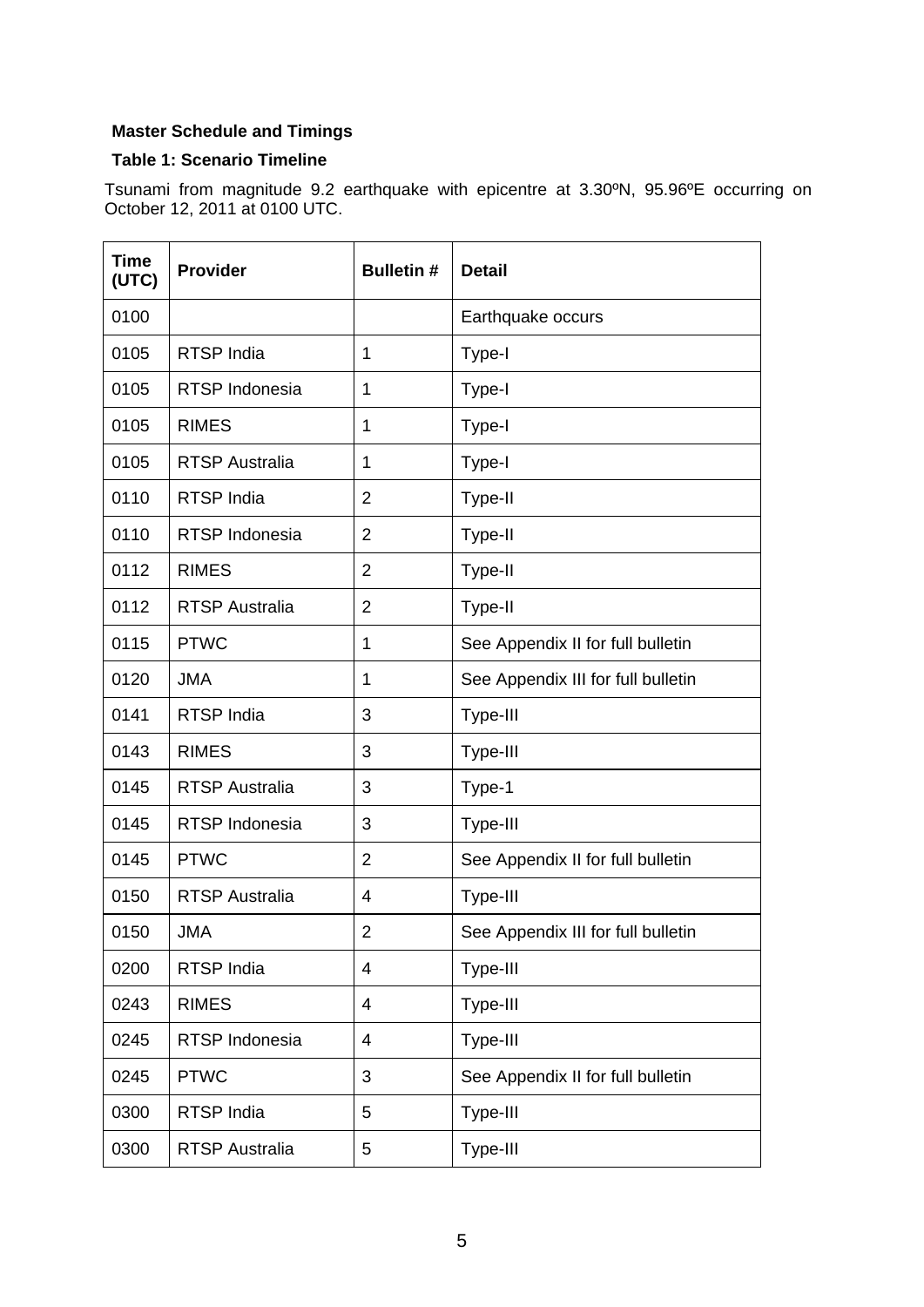| 0300 | <b>JMA</b>            | 3              | Final                             |
|------|-----------------------|----------------|-----------------------------------|
| 0343 | <b>RIMES</b>          | 5              | Type-III                          |
| 0345 | RTSP Indonesia        | 5              | Type-III                          |
| 0345 | <b>PTWC</b>           | 4              | See Appendix II for full bulletin |
| 0400 | <b>RTSP India</b>     | 6              | Type-III                          |
| 0400 | <b>RTSP Australia</b> | 6              | Type-III                          |
| 0443 | <b>RIMES</b>          | 6              | Type-III                          |
| 0445 | RTSP Indonesia        | 6              | Type-III                          |
| 0445 | <b>PTWC</b>           | 5              | See Appendix II for full bulletin |
| 0500 | <b>RTSP</b> India     | $\overline{7}$ | Type-III                          |
| 0500 | <b>RTSP Australia</b> | $\overline{7}$ | Type-III                          |
| 0543 | <b>RIMES</b>          | $\overline{7}$ | Type-III                          |
| 0545 | RTSP Indonesia        | $\overline{7}$ | Type-III                          |
| 0545 | <b>PTWC</b>           | 6              | See Appendix II for full bulletin |
| 0600 | <b>RTSP India</b>     | 8              | Type-III                          |
| 0600 | <b>RTSP Australia</b> | 8              | Type-III                          |
| 0643 | <b>RIMES</b>          | 8              | Type-III                          |
| 0645 | RTSP Indonesia        | 8              | Type-III                          |
| 0645 | <b>PTWC</b>           | $\overline{7}$ | See Appendix II for full bulletin |
| 0700 | <b>RTSP India</b>     | 9              | Type-III                          |
| 0700 | <b>RTSP Australia</b> | 9              | Type-III                          |
| 0743 | <b>RIMES</b>          | 9              | Type-III                          |
| 0745 | RTSP Indonesia        | 9              | Type-III                          |
| 0745 | <b>PTWC</b>           | 8              | See Appendix II for full bulletin |
| 0800 | <b>RTSP India</b>     | 10             | Type-III                          |
| 0800 | <b>RTSP Australia</b> | 10             | Type-III                          |
| 0845 | <b>PTWC</b>           | 9              | See Appendix II for full bulletin |
| 0900 | <b>RTSP India</b>     | 11             | Type-III                          |
| 0900 | <b>RTSP Australia</b> | 11             | Type-III                          |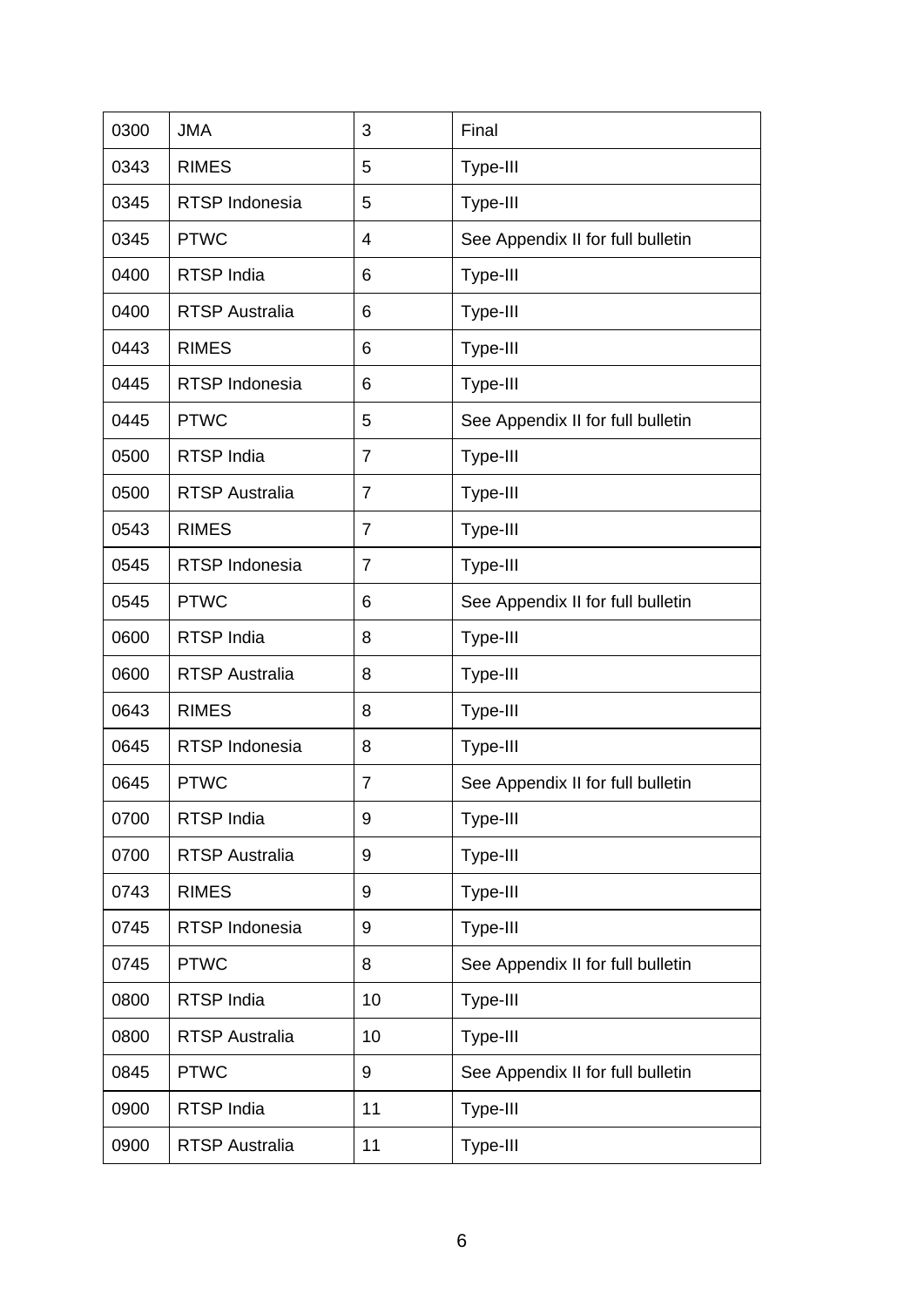| 0943 | <b>RIMES</b>          | 10 | Type-III                          |
|------|-----------------------|----|-----------------------------------|
| 0945 | RTSP Indonesia        | 10 | Type-III                          |
| 0945 | <b>PTWC</b>           | 10 | See Appendix II for full bulletin |
| 1000 | <b>RTSP India</b>     | 12 | Type-III                          |
| 1000 | <b>RTSP Australia</b> | 12 | Type-III                          |
| 1043 | <b>RIMES</b>          | 11 | Type-III                          |
| 1045 | <b>PTWC</b>           | 11 | See Appendix II for full bulletin |
| 1100 | RTSP India            | 13 | Type-III                          |
| 1100 | <b>RTSP Australia</b> | 13 | Type-III                          |
| 1100 | <b>PTWC</b>           | 12 | Final                             |
| 1145 | RTSP Indonesia        | 11 | Type-III                          |
| 1200 | RTSP India            | 14 | Type-III                          |
| 1200 | <b>RTSP Australia</b> | 14 | Type-IV: Final                    |
| 1200 | <b>RIMES</b>          | 12 | Type-IV: Final                    |
| 1300 | <b>RTSP</b> India     | 15 | Type-IV: Final                    |
| 1300 | <b>RTSP Indonesia</b> | 12 | Type-IV: Final                    |

## **Table 2: Product Types**

Product types issued for Dummy bulletins

| <b>Centre</b>  | <b>WMO GTS Identifier</b> | Fax | <b>Email</b> | <b>SMS</b> |
|----------------|---------------------------|-----|--------------|------------|
| <b>ITEWC</b>   | <b>WEIO20 DEMS</b>        | Yes | Yes          | Yes        |
| <b>InaTEWS</b> | WEIO22 WIIX               | Yes | Yes          | Yes        |
| <b>JATWC</b>   | <b>WEIO24 AMMC</b>        | Yes | Yes          | Yes        |
| <b>JMA</b>     | WEIO40 RJTD               | Yes | Yes          | No.        |
| <b>PTWC</b>    | <b>WEIO21 PHEB</b>        | Yes | Yes          | <b>No</b>  |
| <b>RIMES</b>   | <b>WEIO29 VRMM</b>        | Yes | Yes          | Yes        |

## <span id="page-10-0"></span>**3.3 Test Procedure:**

A Communications Test Log form for each NTWC to complete is included in the evaluation form for National Tsunami Warning Centres (Part 1). There is one page for each RTSP's messages and one for the RIMES messages. Following the reception of each notification message from an RTSP or RIMES, NTWCs should do the following: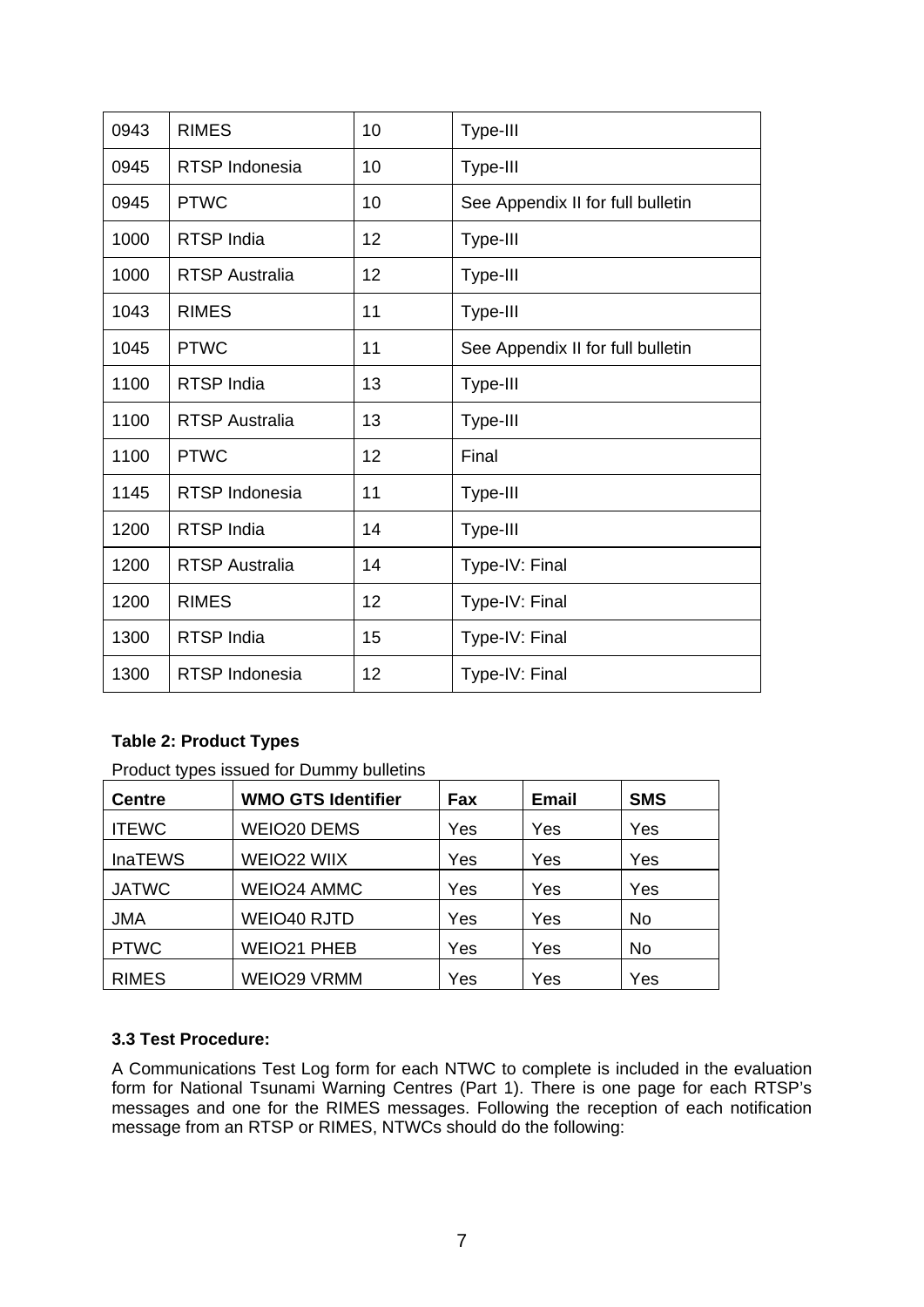- (a) Log the time of reception of the RTSP or RIMES notification message, and how it was received (GTS, email, fax, SMS).
- (b) Use a web browser to access the password-protected website for the RTSP or RIMES given in the notification message, and log the success or otherwise of this access.
- (c) Following the reception of notification messages, also report the NTWC warning status (as if the NTWC was actually issuing warnings for their country for this event) via the web-based "NTWC Warning Status" form. A link to this form is given on each RTSP website and the RIMES website. Please log the success or otherwise of the reporting process via the form.

Steps (a), (b) and (c) should be performed for **each RTSP** when its notification message arrives.

#### <span id="page-11-0"></span>**3.4 Website Passwords:**

The user names and passwords for accessing each of the RTSP password-protected websites are provided in the manual copies to NTWCs and are not intended to be viewed by the general public.

#### <span id="page-11-1"></span>**3.5 Actions in case of a real event**

All documentation and correspondence relating to this exercise is to be clearly identified as **Indian Ocean Wave 11 Exercise** and **For Exercise Purposes Only**. In the case of a real event occurring during the exercise, IAS and NTWCs/RTSPs will issue their normal message products for the event. Such messages will be given full priority and a decision will be made by each centre whether to continue or cease their participation in the exercise.

## **3.6 Resourcing**

<span id="page-11-2"></span>Although participating countries will have advance notice of the exercise and may elect to stand up a special dedicated shift to allow normal core business to continue uninterrupted, it is suggested that realistic resource levels be deployed in order to reflect some of the issues that are likely to be faced in a real event.

#### **3.7 Media Arrangements**

<span id="page-11-3"></span>The UNESCO External Relations and Information department (ERI) will issue an international Media Advisory in late September or early October to alert the press of the 12 October "Indian Ocean Wave 2011 Exercise." About one week before the exercise, UNESCO will issue a second press release with more details on the exercise. Appendix IV contains a sample press release that can be customized by Member States.

ICG/IOTWS Member States should consider issuing one or two exercise press releases to their respective country's media in conjunction with UNESCO releases. Member States press releases will give adequate alert to their country's population and give their local media time to conduct interviews and documentaries with participating exercise organizations in advance of the exercise.

A second Member State press release, one week before the exercise, would provide a more detailed description of exercise activities to take place within that country.

## <span id="page-11-4"></span>**4. POST EVALUATION**

## <span id="page-11-5"></span>**4.1 Evaluation and Debriefing**

Participating countries are requested to provide feedback on the exercise by 31st October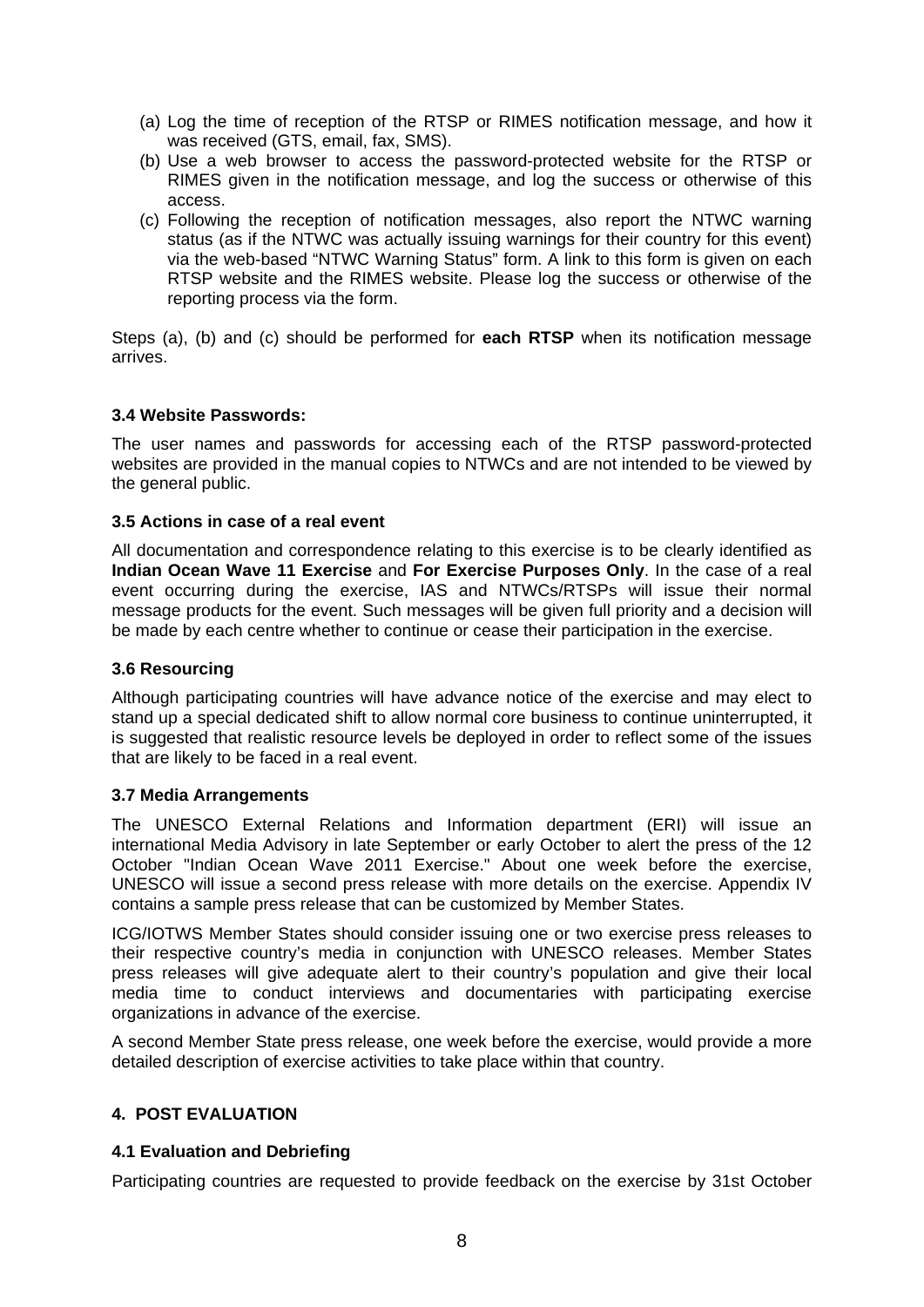2011. This feedback will greatly assist in the evaluation of the IOWave11 Exercise and assist in the development of subsequent exercises.

The goal of exercise evaluation is to validate strengths and to identify opportunities for improvement within the participating organisations. This is to be accomplished by collating supporting data; analysing the data to compare effectiveness against requirements; and determining what changes need to be made by participating organizations as well as the IOTWS as a collective to support effective tsunami warning and decision making.

Evaluation of this exercise will focus on the adequacy of plans, policies, procedures, assessment capabilities, communication, resources and inter-agency/inter-jurisdictional relationships that support effective tsunami warning and decision-making at all levels of government. Participants that choose to include additional objectives, for example by exercising public warning and/or response plans, can expand the evaluation accordingly. The evaluation of such additional objectives will be for the use of the particular participant only and is not required for the integrated IOTWS report.

The evaluation aims to inform and facilitate individual participant country evaluations as well as the integrated IOWave11 Report. Official Exercise Evaluation Forms addressing the respective focus areas and objectives are included in Appendix V. All participant countries are requested to complete the official Exercise Evaluation Forms and return only those forms back to the ICG/IOTWS Secretariat at [iotws@unesco.org](mailto:iotws@unesco.org) by **31st October 2011**.

A formal exercise debrief inclusive of all participants in the respective countries will facilitate a collective and official evaluation. The method applied to collect the data required for consideration in the debrief is to be decided upon by the individual participant countries. It is recommended that independent and objective exercise evaluators/observers be appointed at all exercise points to support the collection of such data. Evaluators/observers are to be guided by the exercise objectives and the information required in the Exercise Evaluation Forms.

In completing evaluation forms, participating organizations must have the ability to note areas for improvement and actions that they plan to take without concern that the information carries political or operational risks. Thus, all official Exercise Evaluation Forms are designated as "For Official Use Only" and will be restricted for use by the exercise Task Team for the sole purpose of compilation of the integrated IOWave11 Report. Some participant countries may however decide to share their individual evaluation outcomes with the public. While the IOWave11 Report will be submitted to the IOC, the decision to share the information contained in it with the public will be made by the ICG/IOTWS.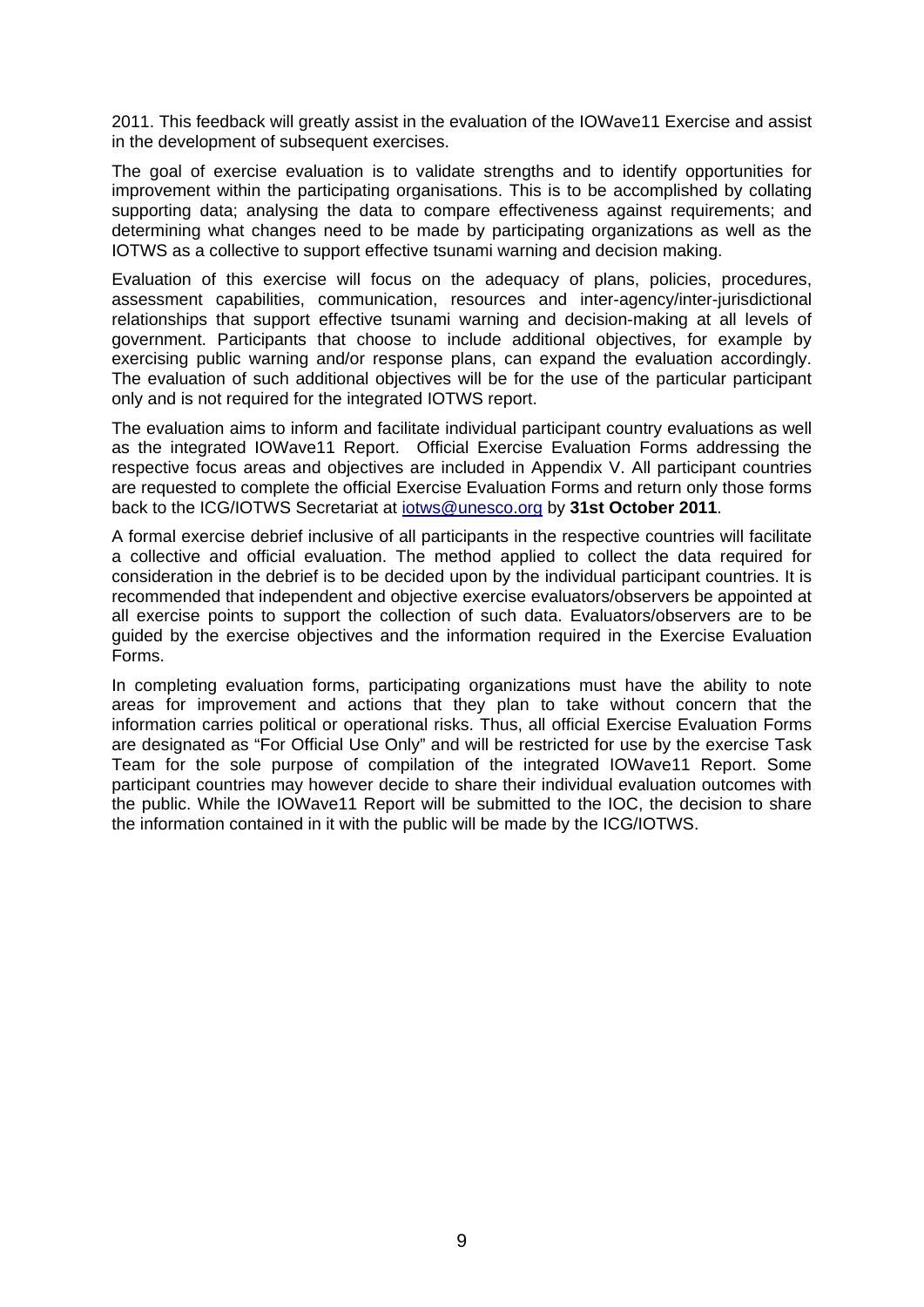#### **APPENDIX I. SAMPLE NOTIFICATION MESSAGES**

#### <span id="page-13-0"></span>**RTSP India**

WEIO20 DEMS 120105 TEST TEST TEST TEST TEST TEST TEST TEST TEST

TEST TSUNAMI BULLETIN NOTIFICATION MESSAGE NUMBER 1 REGIONAL TSUNAMI ADVISORY SERVICE PROVIDER RTSP INDIA (ITEWC) issued at: 0105 UTC Wednesday 12 October 2011 --------------------------------------------------------------------

----------------------------------------------------------------------------------

TO: INDIAN OCEAN NATIONAL TSUNAMI WARNING CENTRES (NTWCs) FROM: RTSP INDIA

NOTIFICATION: \*\*\* THIS IS INDIAN OCEAN TSUNAMI DRILL IOWAVE11 \*\*\* \*\*\* THIS IS NOT A REAL TSUNAMI EVENT \*\*\*

RTSP INDIA HAS JUST ISSUED TEST TSUNAMI BULLETIN NUMBER 1 FOR THE INDIAN OCEAN, BASED ON THE FOLLOWING TEST EARTHQUAKE EVENT:

MAGNITUDE: 8.2 M DEPTH: 10 km DATE: 12 Oct 2011 ORIGIN TIME: 01 00 UTC LATITUDE: 3.3 N LONGITUDE: 95.96 E LOCATION: NORTHERN SUMATRA, INDONESIA

TO VIEW THE BULLETIN GO TO THE RTSP INDIA WEBSITE AT: http://www.incois.gov.in/Incois/tsunami/COMM\_login.jsp

NOTE: THIS IS A RESTRICTED-ACCESS WEBSITE CONTAINING TECHNICAL DATA FOR NATIONAL TSUNAMI WARNING CENTRES ONLY. IT IS NOT FOR GENERAL PUBLIC ACCESS.

GENERAL PUBLIC INFORMATION FOR THIS EVENT IS AVAILABLE FROM:

INDIAN TSUNAMI EARLY WARNING CENTRE (ITEWC) INDIAN NATIONAL CENTRE FOR OCEAN INFORMATION SERVICES (INCOIS) ADDRESS:"OCEAN VALLEY", PRAGATHI NAGAR (BO), NIZAMPET (SO), HYDERABAD - 500 090, INDIA. PHONE: 91-40-23895011 FAX: 91-40-23895012 EMAIL: TSUNAMI@INCOIS.GOV.IN WEB: WWW.INCOIS.GOV.IN

END OF TEST NOTIFICATION MESSAGE

--------------------------------------------------------------------

TEST TEST TEST TEST TEST TEST TEST TEST TEST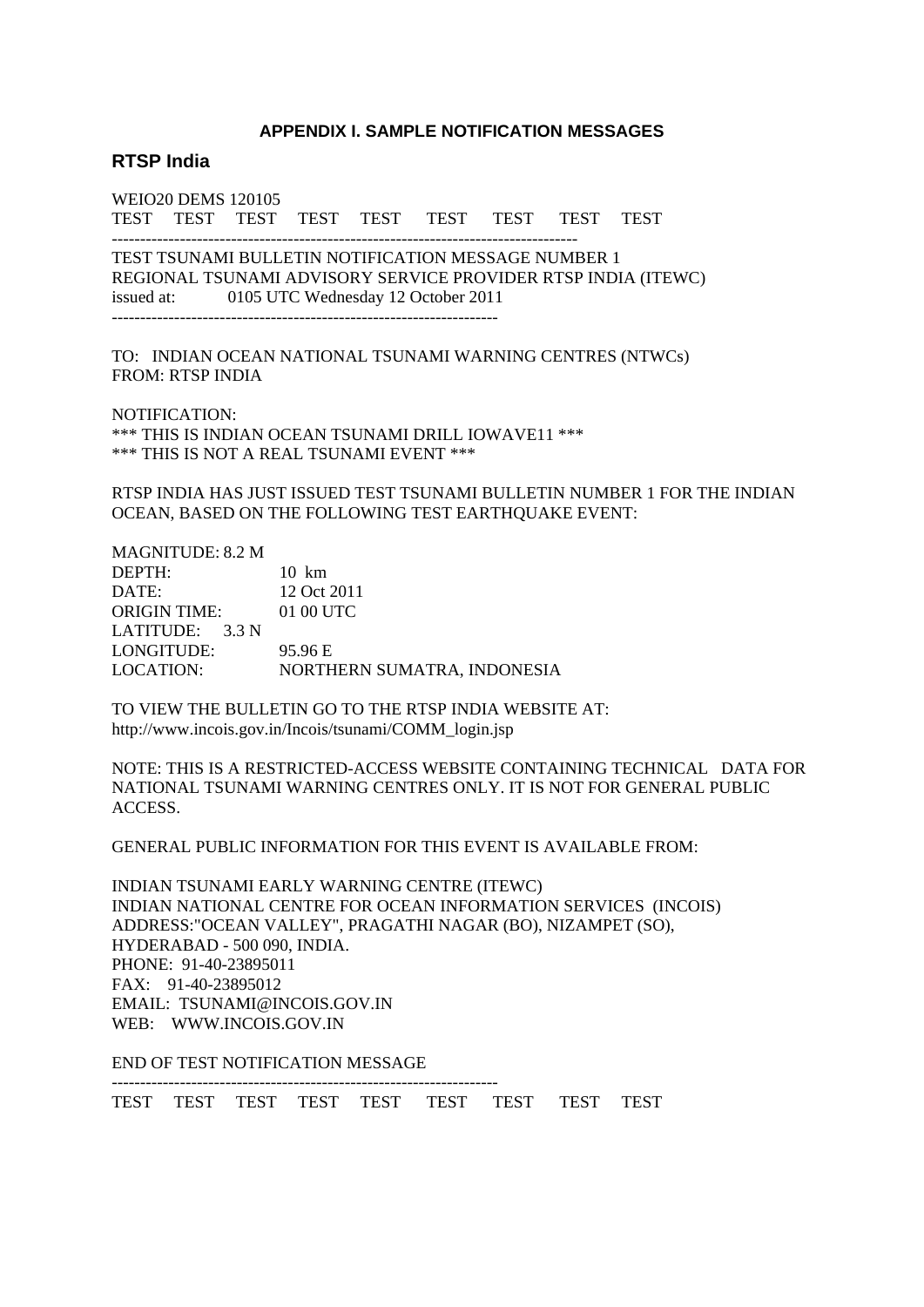#### **RTSP Indonesia**

TEST TEST TEST TEST TEST TEST TEST TEST TEST TEST TEST TEST TEST **TEST** -------------------------------------------------------------------- - TEST TSUNAMI BULLETIN NOTIFICATION MESSAGE NUMBER 1 REGIONAL TSUNAMI SERVICE PROVIDER - RTSP INDONESIA [InaTEWS-BMKG] ISSUED AT 0105UTC 12 OCTOBER 2011 -------------------------------------------------------------------- - TO: INDIAN OCEAN NATIONAL TSUNAMI WARNING CENTRES [NTWCs] FROM: RTSP INDONESIA \*\*\* THIS IS INDIAN OCEAN TSUNAMI DRILL IOWAVE11\*\*\* \*\*\* THIS IS NOT A REAL TSUNAMI EVENT \*\*\* NOTIFICATION: RTSP INDONESIA HAS JUST ISSUED A TEST TSUNAMI BULLETIN FOR THE INDIAN OCEAN, BASED ON THE FOLLOWING TEST EARTHQUAKE EVENT: MAGNITUDE : 8.8 DEPTH : 10km ORIGIN TIME: 0100 UTC 12 OCTOBER 2011 LATITUDE : 3.30N LONGITUDE : 95.96E LOCATION : NORTHERN SUMATRA, INDONESIA TO VIEW THE BULLETIN GO TO THE RTSP INDONESIA WEBSITE AT: [http://rtsp.bmkg.go.id](http://rtsp.bmkg.gov.id/) NOTE: THIS IS A RESTRICTED-ACCESS WEBSITE CONTAINING TECHNICAL DATA FOR NATIONAL TSUNAMI WARNING CENTRES ONLY. IT IS NOT FOR GENERAL PUBLIC ACCESS. GENERAL ENERAL PUBLIC INFORMATION FOR THIS EVENT IS AVAILABLE FROM: Indonesia Tsunami Early Warning System (InaTEWS) METEOROLOGICAL CLIMATOLOGICAL AND GEOPHYSICAL AGENCY (BMKG) Address: Jl. Angkasa I no.2 Kemayoran, Jakarta, Indonesia, 10720 Tel.: +62 (21) 65867045 Fax: +62 (21) 6546316 P.O. Box 3540 Jakarta Email:inartsp@bmkg.go.id Website : http://inatews.bmkg.go.id END OF NOTIFICATION MESSAGE --------------------------------------------------------------

TEST TEST TEST TEST TEST TEST TEST TEST TEST TEST TEST TEST TEST TEST TEST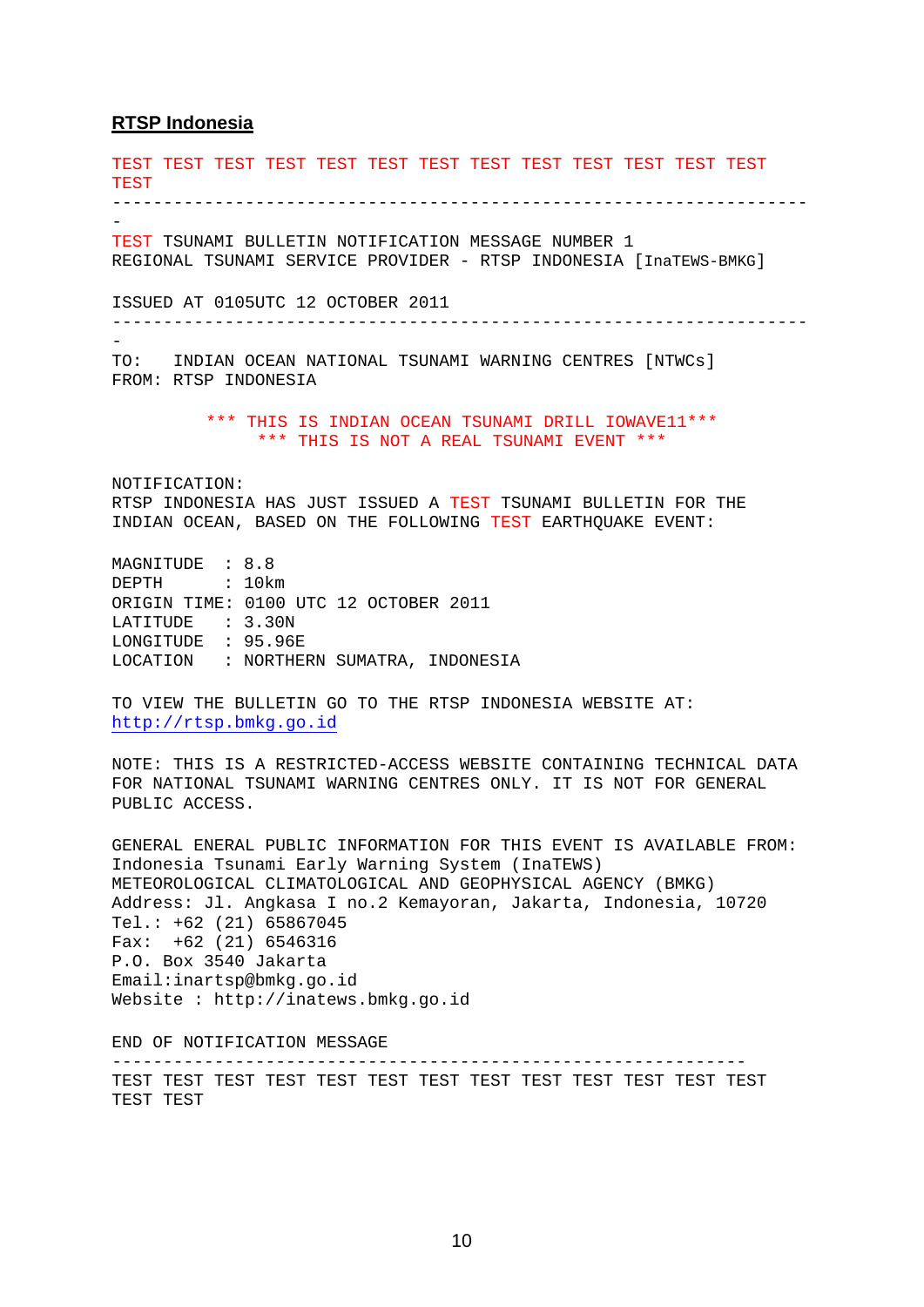#### **RTSP Australia**

WEIO24 AMMC 120110

TEST TEST TEST TEST TEST TEST TEST TEST TEST TEST TEST TEST TEST TEST --------------------------------------------------------------------- TEST TSUNAMI BULLETIN NOTIFICATION MESSAGE NUMBER 1 REGIONAL TSUNAMI SERVICE PROVIDER - RTSP AUSTRALIA [JATWC] ISSUED AT 01100UTC 12 OCTOBER 2011 --------------------------------------------------------------------- TO: INDIAN OCEAN NATIONAL TSUNAMI WARNING CENTRES [NTWCs] FROM: RTSP AUSTRALIA \*\*\* IOWAVE11 EXERCISE FOR THE INDIAN OCEAN TSUNAMI WARNING SYSTEM \*\*\* \*\*\* THIS IS NOT A REAL TSUNAMI EVENT \*\*\* NOTIFICATION: RTSP AUSTRALIA HAS JUST ISSUED A TEST TSUNAMI BULLETIN FOR THE INDIAN OCEAN, BASED ON THE FOLLOWING TEST EARTHQUAKE EVENT: MAGNITUDE: 9.2 DEPTH: 10km ORIGIN TIME: 0100 UTC 12 OCTOBER 2011 LATITUDE: 3.30N<br>LONGITUDE: 95.96E LONGITUDE: LOCATION: NORTHERN SUMATRA, INDONESIA TO VIEW THE BULLETIN GO TO THE RTSP AUSTRALIA WEBSITE AT: http://reg.bom.gov.au/tsunami/rtsp NOTE: THIS IS A RESTRICTED-ACCESS WEBSITE CONTAINING TECHNICAL DATA FOR NATIONAL TSUNAMI WARNING CENTRES ONLY. IT IS NOT FOR GENERAL PUBLIC ACCESS. GENERAL PUBLIC INFORMATION FOR THIS EVENT IS AVAILABLE FROM: JOINT AUSTRALIAN TSUNAMI WARNING CENTRE [JATWC] BUREAU OF METEOROLOGY MELBOURNE, AUSTRALIA http://www.bom.gov.au/tsunami END OF TEST NOTIFICATION MESSAGE ---------------------------------------------------------------------

TEST TEST TEST TEST TEST TEST TEST TEST TEST TEST TEST TEST TEST TEST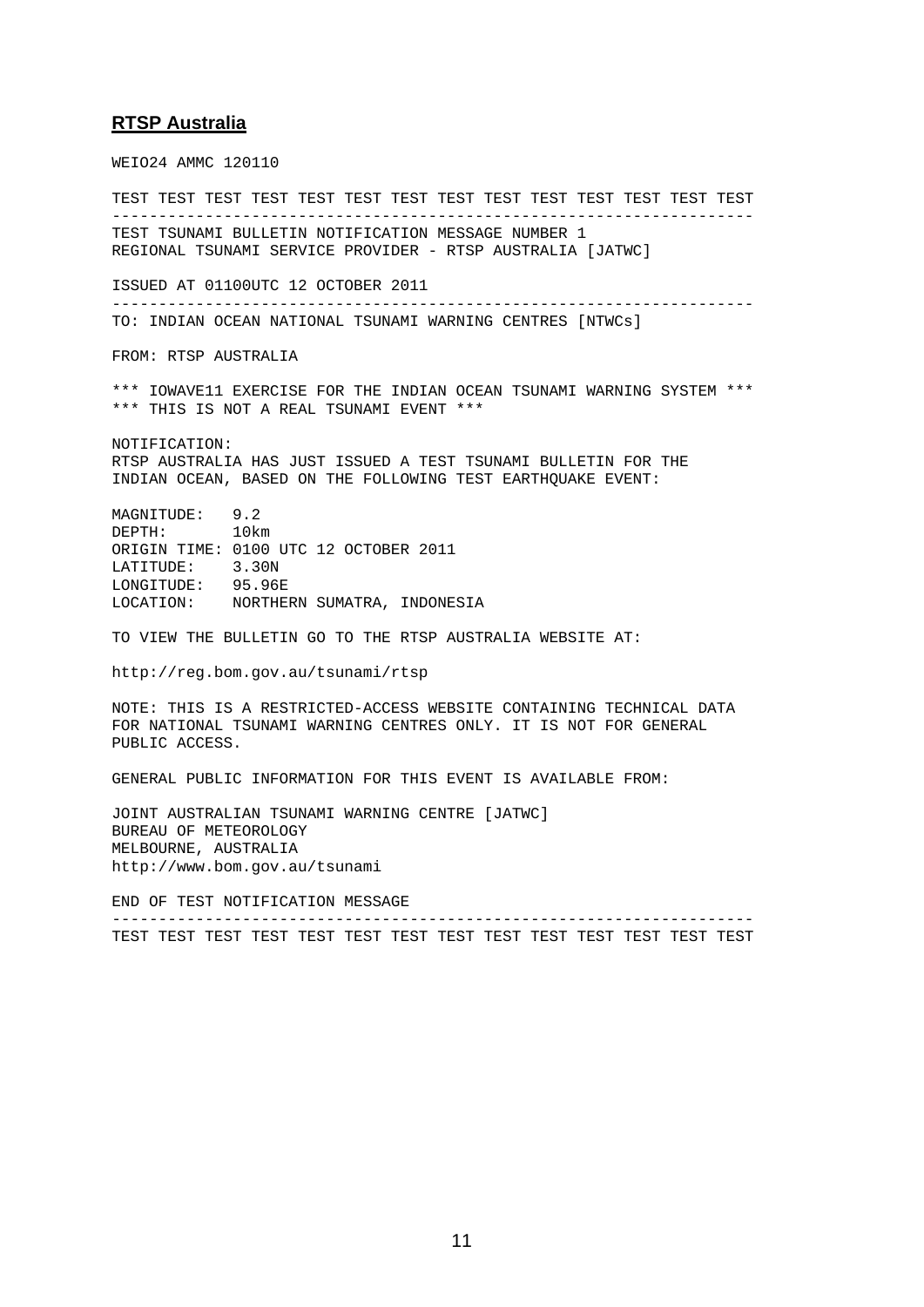#### **RIMES**

TEST TEST TEST TEST TEST TEST TEST TEST TEST TEST TEST TEST WEIO29 VRMM 120105 -----------------------------------------------------------

TSUNAMI BULLETIN NOTIFICATION MESSAGE NUMBER 1 RIMES ISSUED AT: 0105 UTC Wednesday, October 12, 2011 ------------------------------------------------------------

TO: ALL INDIAN OCEAN NATIONAL TSUNAMI WARNING CENTRES (NTWCs) FROM: RIMES

RIMES HAS JUST ISSUED TSUNAMI BULLETIN NUMBER 1 FOR THE INDIAN OCEAN, BASED ON THE FOLLOWING EARTHOUAKE EVENT:

| <b>MAGNITUDE:</b> | $9.2$ Mw (MWP)             |
|-------------------|----------------------------|
| DEPTH:            | 1 O<br>Km                  |
| DATE:             | 12 OCT 2011                |
| ORIGIN TIME       | $0100$ $IITC$              |
| LATITUDE:         | 3.3 <sub>N</sub>           |
| LONGITUDE:        | 95.96E                     |
| LOCATION:         | Northern Sumatra Indonesia |

TO VIEW THE BULLETIN GO TO RIMES WEBSITE AT:

http://www.rimes.int/earthquake/tsunami-bulletin

NOTE: THIS IS A RESTRICTED-ACCESS WEBSITE CONTAINING TECHNICAL DATA FOR NATIONAL TSUNAMI WARNING CENTRES ONLY. IT IS NOT FOR GENERAL PUBLIC ACCESS.

GENERAL PUBLIC INFORMATION FOR THIS EVENT IS AVAILABLE FROM: REGIONAL INTEGRATED MULTIHAZARD EARLY WARNING SYSTEM (RIMES) OUTREACH BUILDING,AIT CAMPUS, PATHUMTHANI, THAILAND PHONE: 662-516-5905 TO 07 FAX: 662-516-5908 TO 09 EMAIL: TSUNAMI@RIMES.INT WEB: WWW.RIMES.INT

END OF NOTIFICATION MESSAGE

TEST TEST TEST TEST TEST TEST TEST TEST TEST TEST TEST TEST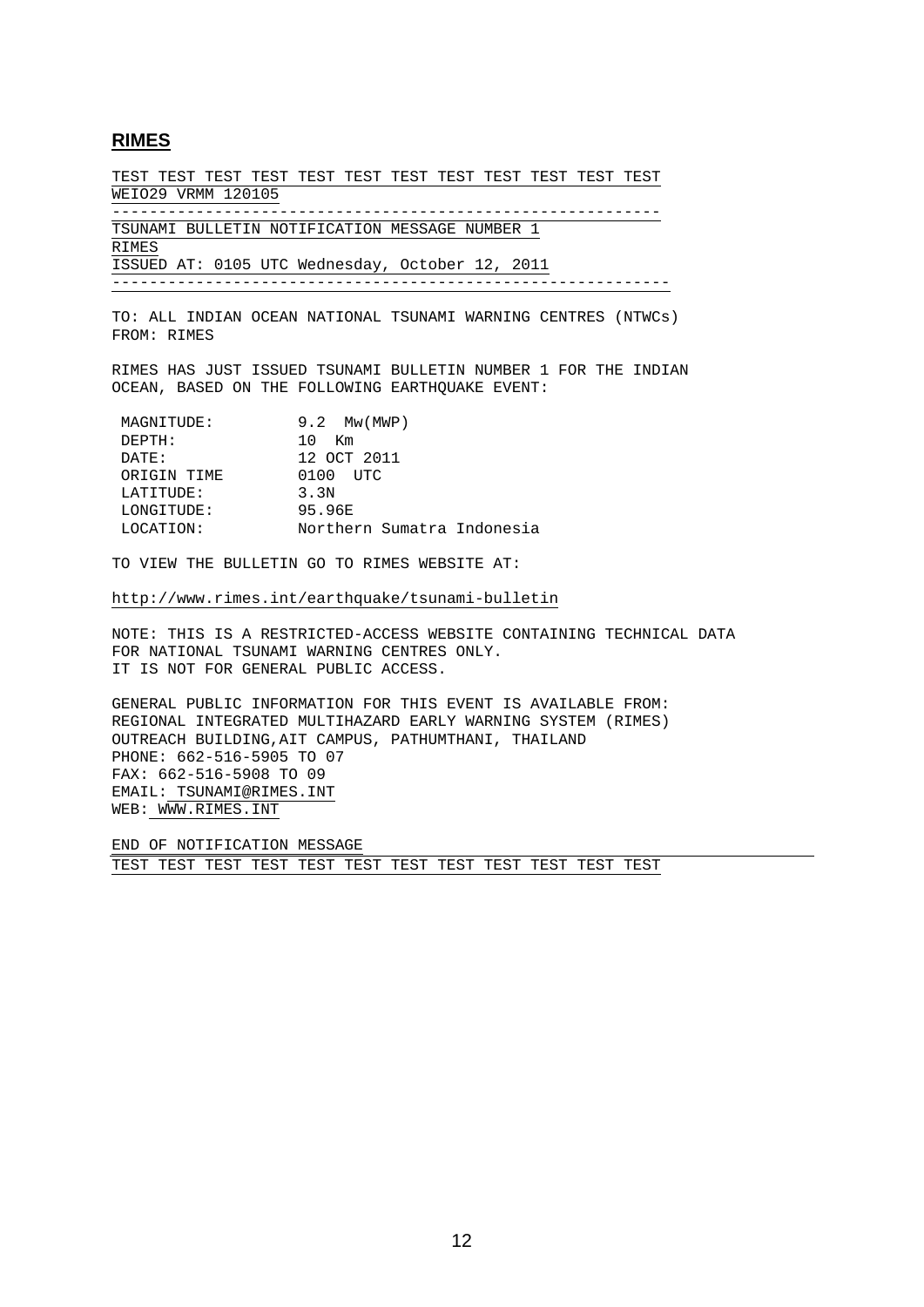#### **PTWC**

TEST...TSUNAMI EXERCISE MESSAGE NUMBER 001...TEST NWS PACIFIC TSUNAMI WARNING CENTER EWA BEACH HI 0115 UTC 12 OCT 2011

...EXERCISE INDIAN OCEAN WAVE 11...

TO - PARTICIPANTS OF THE INDIAN OCEAN WAVE 11 TSUNAMI EXERCISE. ALL OTHERS PLEASE IGNORE.

SUBJECT - EXERCISE INDIAN OCEAN WAVE 11 REFER TO PTWC BULLETIN 1 IN EXERCISE MANUAL

THIS MESSAGE IS ONE OF A SERIES OF MESSAGES THAT ARE BEING ISSUED AS PART OF THE INDIAN OCEAN WAVE 11 TSUNAMI EXERCISE. THE EXERCISE IS TO TEST COMMUNICATIONS AND ACTIONS THAT WOULD BE NEEDED IN THE EVENT OF AN ACTUAL TSUNAMI.

PARTICIPANTS IN THE EXERCISE SHOULD REFER TO THE INDIAN OCEAN WAVE 11 EXERCISE MANUAL FOR THE CORRESPONDING PTWC BULLETIN 1.

THIS IS ONLY AN EXERCISE.

#### **JMA**

Ξ

TSUNAMI EXERCISE MESSAGE NUMBER 001 ISSUED BY JMA ISSUED AT 0120Z 12 OCT 2011

TO: PARTICIPANTS OF INDIAN OCEAN WAVE 11 TSUNAMI EXERCISE. ALL OTHERS PLEASE IGNORE.

SUBJECT: EXERCISE INDIAN OCEAN WAVE 11 REFER TO JMA BULLETIN 1 IN EXERCISE MANUAL

THIS MESSAGE IS ONE OF A SERIES OF MESSAGES THAT ARE BEING ISSUED AS PART OF THE INDIAN OCEAN WAVE 11 TSUNAMI EXERCISE. THE EXERCISE IS TO TEST COMMUNICATIONS AND ACTIONS THAT WOULD BE NEEDED IN THE EVENT OF AN ACTUAL TSUNAMI.

PARTICIPANTS IN THE EXERCISE SHOULD REFER TO THE INDIAN OCEAN WAVE 11 EXERCISE MANUAL FOR THE CORRESPONDING JMA BULLETIN 1.

THIS IS ONLY AN EXERCISE. =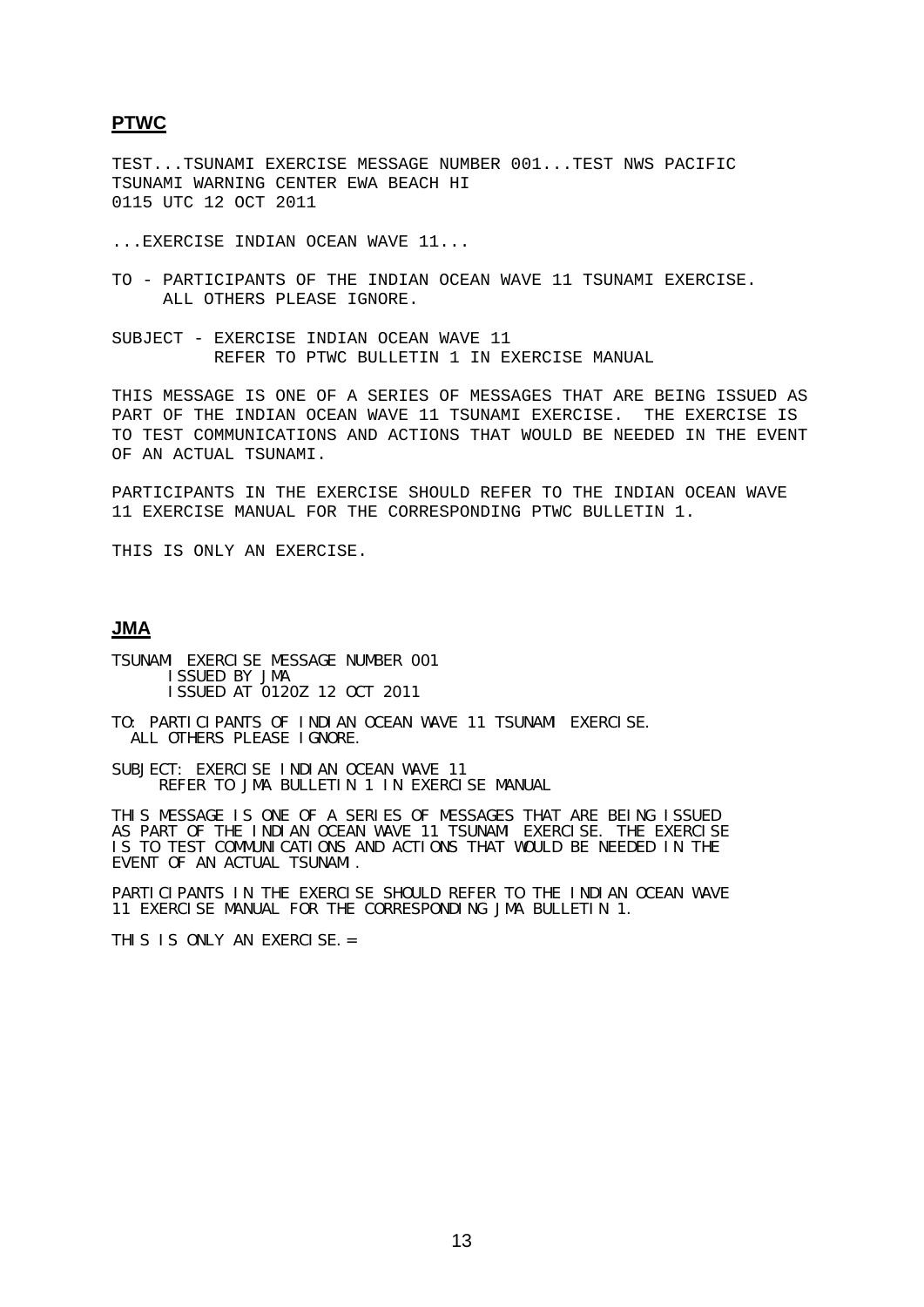#### **APPENDIX II. EXERCISE BULLETINS - PTWC**

<span id="page-18-0"></span>TEST...TSUNAMI BULLETIN NUMBER 001 ...TEST PACIFIC TSUNAMI WARNING CENTER/NOAA/NWS ISSUED AT 0115Z 12 OCT 2011

THIS BULLETIN IS FOR ALL AREAS OF THE INDIAN OCEAN.

... AN INDIAN-OCEAN-WIDE TSUNAMI WATCH IS IN EFFECT ...

A TSUNAMI WATCH IS IN EFFECT FOR

 INDONESIA / INDIA / AUSTRALIA / THAILAND / MYANMAR / SRI LANKA / MALDIVES / UNITED KINGDOM / MALAYSIA / MAURITIUS / REUNION / SEYCHELLES / OMAN / PAKISTAN / SOMALIA / MADAGASCAR / IRAN / UAE / YEMEN / COMORES / MOZAMBIQUE / KENYA / TANZANIA / BANGLADESH / CROZET ISLANDS / KERGUELEN ISLANDS / SOUTH AFRICA / SINGAPORE

THIS BULLETIN IS ISSUED AS ADVICE TO GOVERNMENT AGENCIES. ONLY NATIONAL AND LOCAL GOVERNMENT AGENCIES HAVE THE AUTHORITY TO MAKE DECISIONS REGARDING THE OFFICIAL STATE OF ALERT IN THEIR AREA AND ANY ACTIONS TO BE TAKEN IN RESPONSE.

AN EARTHQUAKE HAS OCCURRED WITH THESE PRELIMINARY PARAMETERS

|                  | ORIGIN TIME - 01007 12 OCT 2011       |  |
|------------------|---------------------------------------|--|
|                  | $COMDIMATFS - 3.3 MORTH 95.9 FAST$    |  |
|                  | LOCATION - NORTHERN SUMATRA INDONESIA |  |
| MAGNITUDE $-8.2$ |                                       |  |

#### EVALUATION

 EARTHQUAKES OF THIS SIZE HAVE THE POTENTIAL TO GENERATE A WIDESPREAD DESTRUCTIVE TSUNAMI THAT CAN AFFECT COASTLINES ACROSS THE ENTIRE INDIAN OCEAN BASIN.

 HOWEVER - IT IS NOT KNOWN THAT A TSUNAMI WAS GENERATED. THIS WATCH IS BASED ONLY ON THE EARTHQUAKE EVALUATION. AUTHORITIES IN THE REGION SHOULD TAKE APPROPRIATE ACTION IN RESPONSE TO THE POSSI BILITY OF A WIDESPREAD DESTRUCTIVE TSUNAMI.

ESTIMATED INITIAL TSUNAMI WAVE ARRIVAL TIMES AT FORECAST POINTS WITHIN THE WARNING AND WATCH AREAS ARE GIVEN BELOW. ACTUAL ARRIVAL TIMES MAY DIFFER AND THE INITIAL WAVE MAY NOT BE THE LARGEST. A TSUNAMI IS A SERIES OF WAVES AND THE TIME BETWEEN SUCCESSIVE WAVES CAN BE FIVE MINUTES TO ONE HOUR.

| LOCATI ON   | FORECAST POINT                                                                                                                                                | COORDI NATES                                                                                                                     | ARRIVAL TIME                                                                                                                                                 |
|-------------|---------------------------------------------------------------------------------------------------------------------------------------------------------------|----------------------------------------------------------------------------------------------------------------------------------|--------------------------------------------------------------------------------------------------------------------------------------------------------------|
| I NDONESI A | SIMEULUE 2.5N<br>BANDA_ACEH<br>SI BERUT<br><b>PADANG</b><br>BENGKULU<br>CILACAP 7.8S 108.9E<br>BANDAR_LAMPUNG 5.7S 105.3E<br>BALI                             | 96. OE<br>5.5N 95.1E<br>1.5S 98.7E<br>0.9S 100.1E<br>3.9S 102.0E<br>$8.7S$ 115.3E                                                | 0138Z 12 OCT<br>0152Z 12 OCT<br>0215Z 12 OCT<br>0256Z 12 OCT<br>0308Z 12 OCT<br>0422Z 12 OCT<br>0431Z 12 OCT<br>0506Z 12 OCT                                 |
| I NDI A     | BELAWAN<br><b>KUPANG</b><br>BALI<br>GREAT_NI COBAR 7.1N 93.6E<br>LI TTLE_ANDAMAN<br>PORT_BLAIR<br>NORTH_ANDAMAN<br><b>CHENNAI</b><br>KAKI NADA<br>TRI VANDRUM | 3.8N 98.8E<br>92. 3E<br>10. 7N<br>11. 9N<br>92. 7E<br>13. 3N<br>92. 6E<br>13. 4N<br>80.4E<br>17. 2N<br>82. 7E<br>8. 3N<br>76. 9E | 0546Z 12 OCT<br>0605Z 12 OCT<br>0506Z 12 OCT<br>0217Z 12 OCT<br>0305Z 12 OCT<br>0315Z 12 OCT<br>0335Z 12 OCT<br>0430Z 12 OCT<br>0456Z 12 OCT<br>0504Z 12 OCT |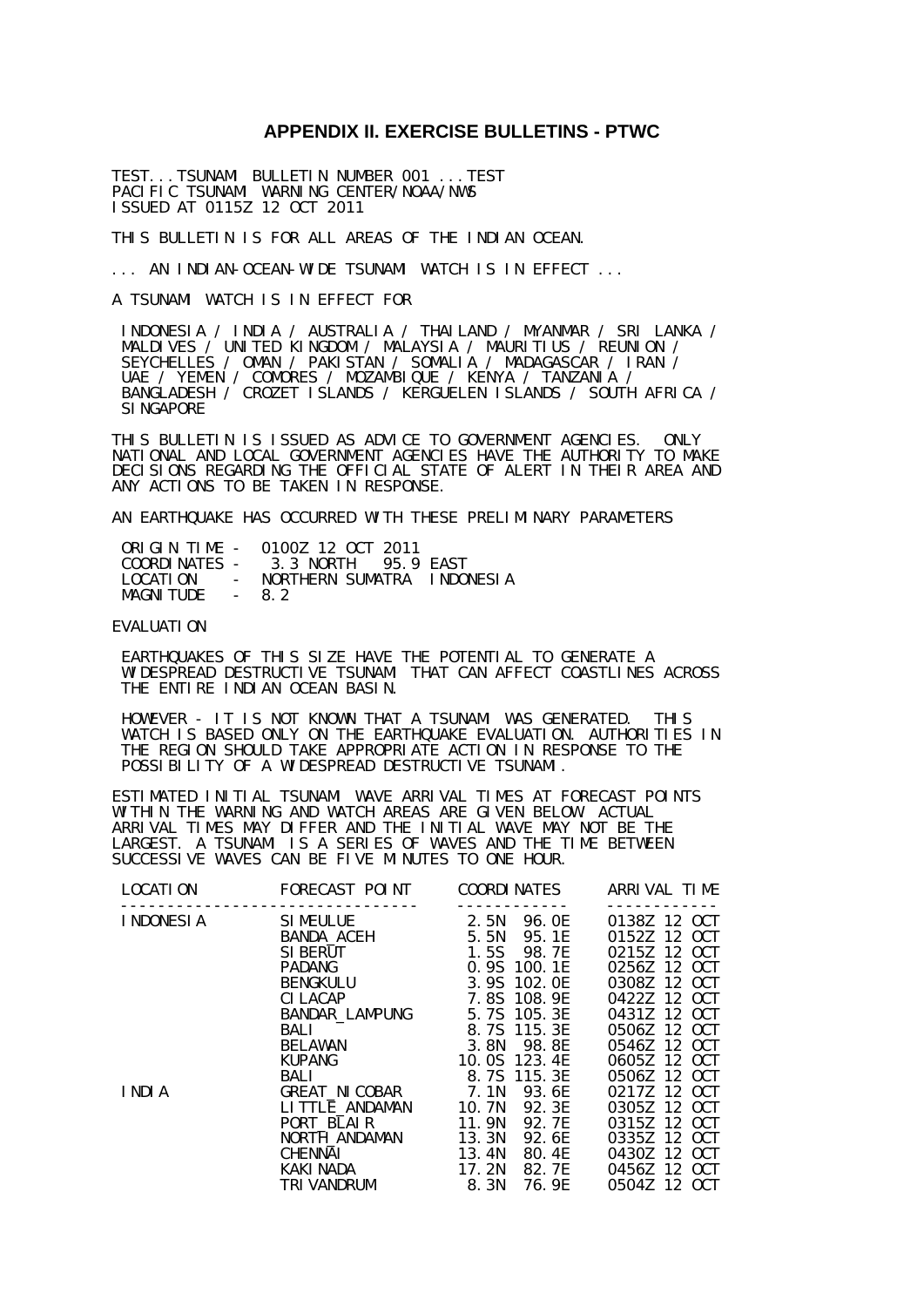|                           |                           | AAOR<br>AAOR<br>FAN ENDER MANUEL 115, 2012<br>FAN ENDER CAPE 221. IS 113. 96. 97.<br>FAN ENDER FAN ENDER TRAFFIC 221. IS 113. 96. 06. 72. 22. 06<br>FRIEND TOWNS 22. 05 113. 06. 06. 72. 22. 06<br>FRIEND TOWNS 22. 05 113. 56. 06. 72. 2 |                                 |
|---------------------------|---------------------------|-------------------------------------------------------------------------------------------------------------------------------------------------------------------------------------------------------------------------------------------|---------------------------------|
|                           |                           |                                                                                                                                                                                                                                           |                                 |
|                           |                           |                                                                                                                                                                                                                                           |                                 |
|                           |                           |                                                                                                                                                                                                                                           |                                 |
|                           |                           |                                                                                                                                                                                                                                           |                                 |
|                           |                           |                                                                                                                                                                                                                                           |                                 |
|                           |                           |                                                                                                                                                                                                                                           |                                 |
|                           |                           |                                                                                                                                                                                                                                           |                                 |
|                           |                           |                                                                                                                                                                                                                                           |                                 |
|                           |                           |                                                                                                                                                                                                                                           |                                 |
|                           |                           |                                                                                                                                                                                                                                           |                                 |
|                           |                           |                                                                                                                                                                                                                                           |                                 |
|                           |                           |                                                                                                                                                                                                                                           |                                 |
|                           |                           |                                                                                                                                                                                                                                           |                                 |
|                           |                           |                                                                                                                                                                                                                                           |                                 |
|                           |                           |                                                                                                                                                                                                                                           |                                 |
|                           |                           |                                                                                                                                                                                                                                           |                                 |
|                           |                           |                                                                                                                                                                                                                                           |                                 |
|                           |                           |                                                                                                                                                                                                                                           |                                 |
|                           |                           |                                                                                                                                                                                                                                           |                                 |
|                           |                           |                                                                                                                                                                                                                                           |                                 |
|                           |                           |                                                                                                                                                                                                                                           |                                 |
|                           |                           |                                                                                                                                                                                                                                           |                                 |
|                           |                           |                                                                                                                                                                                                                                           |                                 |
|                           |                           |                                                                                                                                                                                                                                           |                                 |
|                           |                           |                                                                                                                                                                                                                                           |                                 |
|                           |                           |                                                                                                                                                                                                                                           |                                 |
|                           |                           |                                                                                                                                                                                                                                           |                                 |
|                           |                           |                                                                                                                                                                                                                                           |                                 |
|                           |                           |                                                                                                                                                                                                                                           |                                 |
|                           |                           |                                                                                                                                                                                                                                           |                                 |
|                           |                           |                                                                                                                                                                                                                                           |                                 |
|                           |                           |                                                                                                                                                                                                                                           |                                 |
|                           |                           |                                                                                                                                                                                                                                           |                                 |
|                           |                           |                                                                                                                                                                                                                                           |                                 |
|                           |                           |                                                                                                                                                                                                                                           |                                 |
|                           |                           |                                                                                                                                                                                                                                           |                                 |
|                           |                           |                                                                                                                                                                                                                                           |                                 |
|                           |                           |                                                                                                                                                                                                                                           |                                 |
|                           |                           |                                                                                                                                                                                                                                           |                                 |
|                           |                           |                                                                                                                                                                                                                                           |                                 |
|                           |                           |                                                                                                                                                                                                                                           |                                 |
|                           |                           |                                                                                                                                                                                                                                           |                                 |
|                           |                           |                                                                                                                                                                                                                                           |                                 |
|                           |                           |                                                                                                                                                                                                                                           |                                 |
|                           |                           |                                                                                                                                                                                                                                           |                                 |
|                           |                           |                                                                                                                                                                                                                                           |                                 |
|                           |                           |                                                                                                                                                                                                                                           |                                 |
| YEMEN                     | AL_MUKALLA<br><b>ADEN</b> | 14.5N<br>49.2E<br>45.2E<br>13. ON                                                                                                                                                                                                         | 0937Z 12 OCT<br>1023Z<br>12 OCT |
| <b>COMORES</b>            | <b>MORONI</b>             | 11.6S<br>43.3E                                                                                                                                                                                                                            | 0951Z 12 OCT                    |
| <b>MOZAMBI QUE</b>        | CABO_DELGADO              | 10.7S<br>40.7E                                                                                                                                                                                                                            | 1008Z 12 OCT                    |
|                           | <b>ANGOCHE</b>            | 15.5S<br>40.6E                                                                                                                                                                                                                            | 12 OCT<br>1040Z                 |
|                           | <b>QUELIMANE</b>          | 18.0S<br>37.1E                                                                                                                                                                                                                            | 1207Z 12 OCT                    |
|                           | <b>MAPUTO</b>             | 25.9S<br>32.8E                                                                                                                                                                                                                            | 1255Z 12 OCT                    |
|                           | <b>BEIRA</b>              | 35.1E<br>19.9S                                                                                                                                                                                                                            | 1317Z<br>12 OCT                 |
| <b>KENYA</b><br>TANZANI A | <b>MOMBASA</b><br>LI NDI  | 4.0S<br>39.7E<br>39.9E<br>9.8S                                                                                                                                                                                                            | 1009Z 12 OCT<br>1009Z 12 OCT    |
|                           | DAR_ES_SALAAM             | 39.4E<br>6.7S                                                                                                                                                                                                                             | 1012Z 12 OCT                    |
| BANGLADESH                | <b>CHI TTAGONG</b>        | 22.7N<br>91.2E                                                                                                                                                                                                                            | 1025Z 12 OCT                    |
| CROZET ISLANDS            | CROZET_I SLANDS           | 51.8E<br>46.4S                                                                                                                                                                                                                            | 1030Z 12 OCT                    |
| KERGUELEN ISLAN           | PORT_AUX_FRANCA           | 49.0S<br>69.1E                                                                                                                                                                                                                            | 1111Z 12 OCT                    |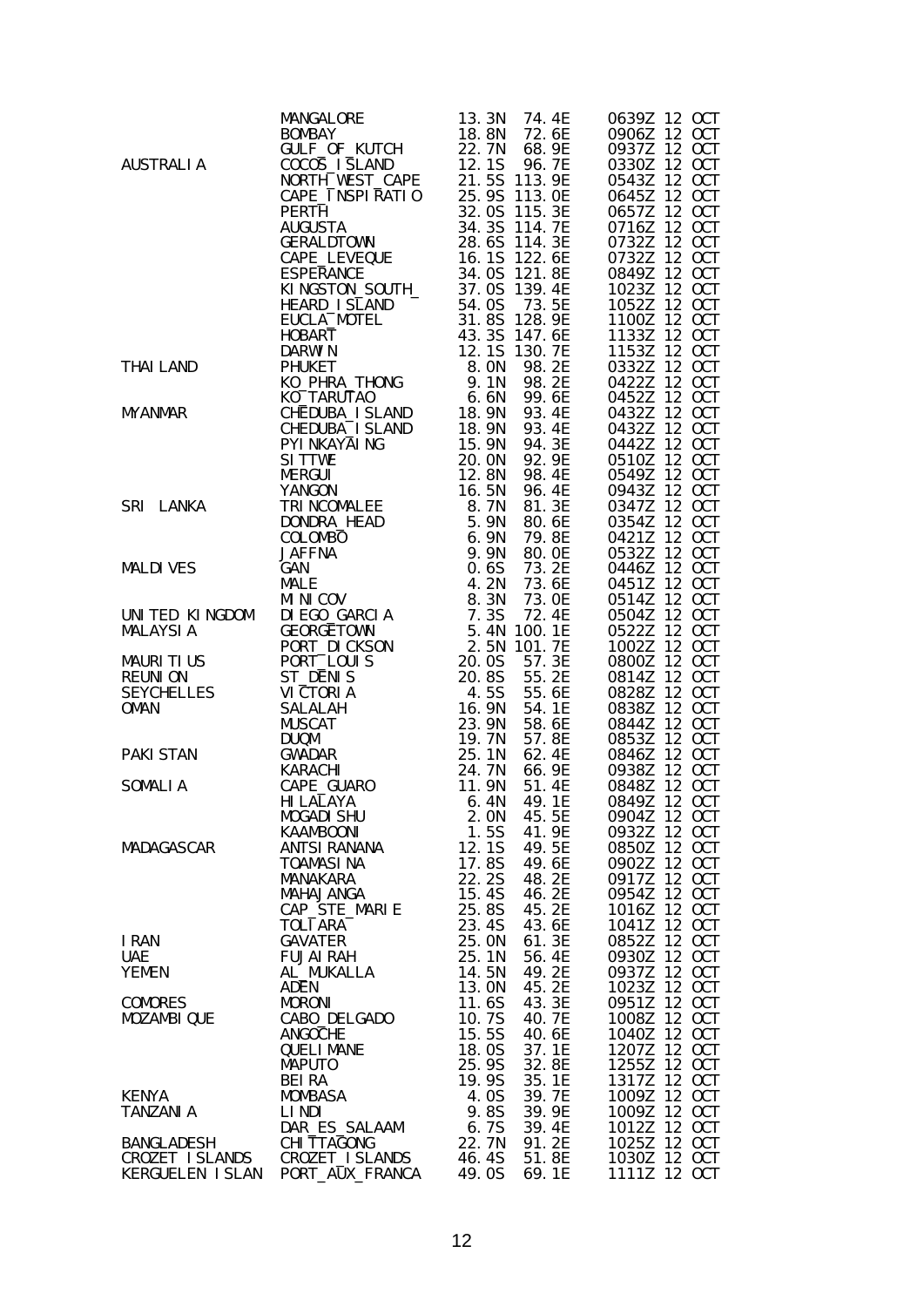| SOUTH AFRICA | PRINCE EDWARD I | 46.6S 37.6E | 1205Z 12 OCT |
|--------------|-----------------|-------------|--------------|
|              | DURBAN          | 29.8S 31.2F | 12097 12 OCT |
|              | PORT ELIZABETH  | 33.9S 25.8E | 13117 12 OCT |
|              | CAPE_TOWN       | 34.1S 18.0F | 14107 12 OCT |
| SI NGAPORE   | SI NGAPORE      | 1.2N 103.8F | 1550Z 12 OCT |

ADDITIONAL BULLETINS WILL BE ISSUED BY THE PACIFIC TSUNAMI WARNING CENTER FOR THIS EVENT AS MORE INFORMATION BECOMES AVAILABLE.

THE JAPAN METEOROLOGICAL AGENCY MAY ISSUE ADDITIONAL INFORMATION FOR THIS EVENT. IN THE CASE OF CONFLICTING INFORMATION...THE MORE CONSERVATIVE INFORMATION SHOULD BE USED FOR SAFETY.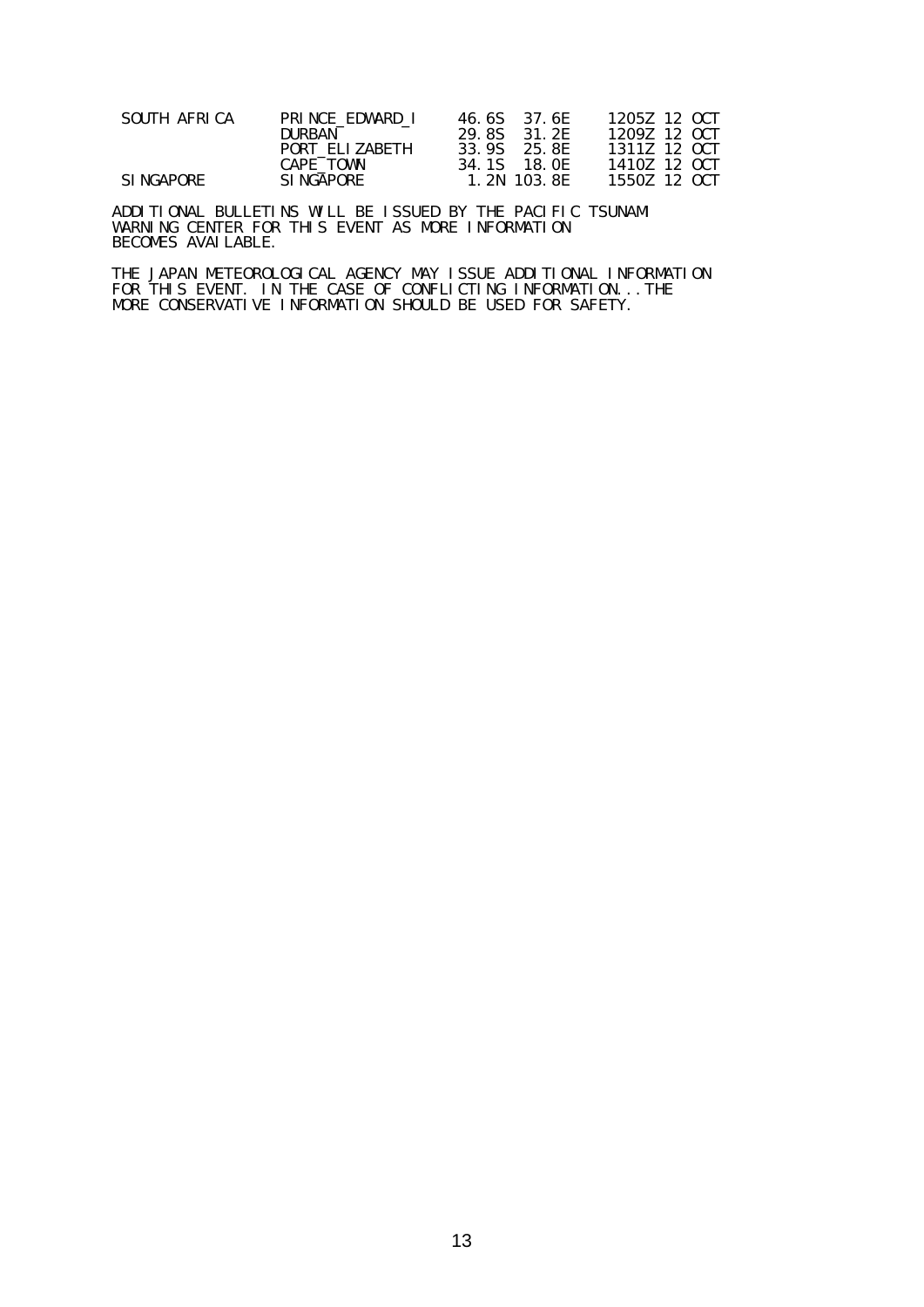TEST...TSUNAMI BULLETIN NUMBER 002 ...TEST PACIFIC TSUNAMI WARNING CENTER/NOAA/NWS ISSUED AT 0145Z 12 OCT 2011

THIS BULLETIN IS FOR ALL AREAS OF THE INDIAN OCEAN.

... AN INDIAN-OCEAN-WIDE TSUNAMI WATCH IS IN EFFECT ...

A TSUNAMI WATCH IS IN EFFECT FOR

 INDONESIA / INDIA / AUSTRALIA / THAILAND / MYANMAR / SRI LANKA / MALDIVES / UNITED KINGDOM / MALAYSIA / MAURITIUS / REUNION / SEYCHELLES / OMAN / PAKISTAN / SOMALIA / MADAGASCAR / IRAN / UAE / YEMEN / COMORES / MOZAMBIQUE / KENYA / TANZANIA / BANGLADESH / CROZET ISLANDS / KERGUELEN ISLANDS / SOUTH AFRICA / **SINGAPORE** 

THIS BULLETIN IS ISSUED AS ADVICE TO GOVERNMENT AGENCIES. ONLY NATIONAL AND LOCAL GOVERNMENT AGENCIES HAVE THE AUTHORITY TO MAKE DECISIONS REGARDING THE OFFICIAL STATE OF ALERT IN THEIR AREA AND ANY ACTIONS TO BE TAKEN IN RESPONSE.

AN EARTHQUAKE HAS OCCURRED WITH THESE PRELIMINARY PARAMETERS

|                  | ORIGIN TIME - 0100Z 12 OCT 2011   |  |
|------------------|-----------------------------------|--|
|                  | COORDINATES - 3.3 NORTH 95.9 EAST |  |
| LOCATI ON        | - NORTHERN SUMATRA INDONESIA      |  |
| MAGNITUDE $-9.2$ |                                   |  |

MEASUREMENTS OR REPORTS OF TSUNAMI WAVE ACTIVITY

| GAUGE LOCATION | ΑT | 0N  | TIME | AMPI                                |        |
|----------------|----|-----|------|-------------------------------------|--------|
| SABANG ID      |    | --- | ---  | 5. 8N 095. 3E 0125Z 4. 0M / 13. 1FT | 17MI N |

LAT - LATITUDE (N-NORTH, S-SOUTH)

LON - LONGITUDE (E-EAST, W-WEST)

TIME - TIME OF THE MEASUREMENT (Z IS UTC IS GREENWICH TIME)

- AMPL TSUNAMI AMPLITUDE MEASURED RELATIVE TO NORMAL SEA LEVEL. IT IS ...NOT... CREST-TO-TROUGH WAVE HEIGHT. VALUES ARE GIVEN IN BOTH METERS(M) AND FEET(FT).
- PER PERIOD OF TIME IN MINUTES(MIN) FROM ONE WAVE TO THE NEXT.

#### EVALUATION

SEA LEVEL READINGS INDICATE A TSUNAMI WAS GENERATED. IT MAY ALREADY HAVE BEEN DESTRUCTIVE ALONG SOME COASTS.

BASED ON THESE DATA THE THREAT CONTINUES FOR ALL COASTAL AREAS OF THE INDIAN OCEAN. FOR THOSE AREAS - WHEN NO MAJOR WAVES HAVE OCCURRED FOR AT LEAST TWO HOURS AFTER THE ESTIMATED ARRIVAL TIME OR DAMAGING WAVES HAVE NOT OCCURRED FOR AT LEAST TWO HOURS THEN LOCAL AUTHORITIES CAN ASSUME THE THREAT IS PASSED. DANGER TO BOATS AND COASTAL STRUCTURES CAN CONTINUE FOR SEVERAL HOURS DUE TO RAPID CURRENTS. AS LOCAL CONDITIONS CAN CAUSE A WIDE VARIATION IN TSUNAMI WAVE ACTION THE ALL CLEAR DETERMINATION MUST BE MADE BY LOCAL AUTHORITIES.

ESTIMATED INITIAL TSUNAMI WAVE ARRIVAL TIMES AT FORECAST POINTS WITHIN THE WARNING AND WATCH AREAS ARE GIVEN BELOW. ACTUAL ARRIVAL TIMES MAY DIFFER AND THE INITIAL WAVE MAY NOT BE THE LARGEST. A TSUNAMI IS A SERIES OF WAVES AND THE TIME BETWEEN SUCCESSIVE WAVES CAN BE FIVE MINUTES TO ONE HOUR.

| LOCATION    | FORECAST POINT | COORDI NATES | ARRIVAI TIMF |
|-------------|----------------|--------------|--------------|
| I NDONESI A | SI MEULUE -    | 2 5N 96 OF   | 01387 12 OCT |
|             | BANDA_ACEH     | 5.5N 95.1F   | 01527 12 OCT |
|             | SI BERUT       | 1 5S 98 7F   | 0215Z 12 OCT |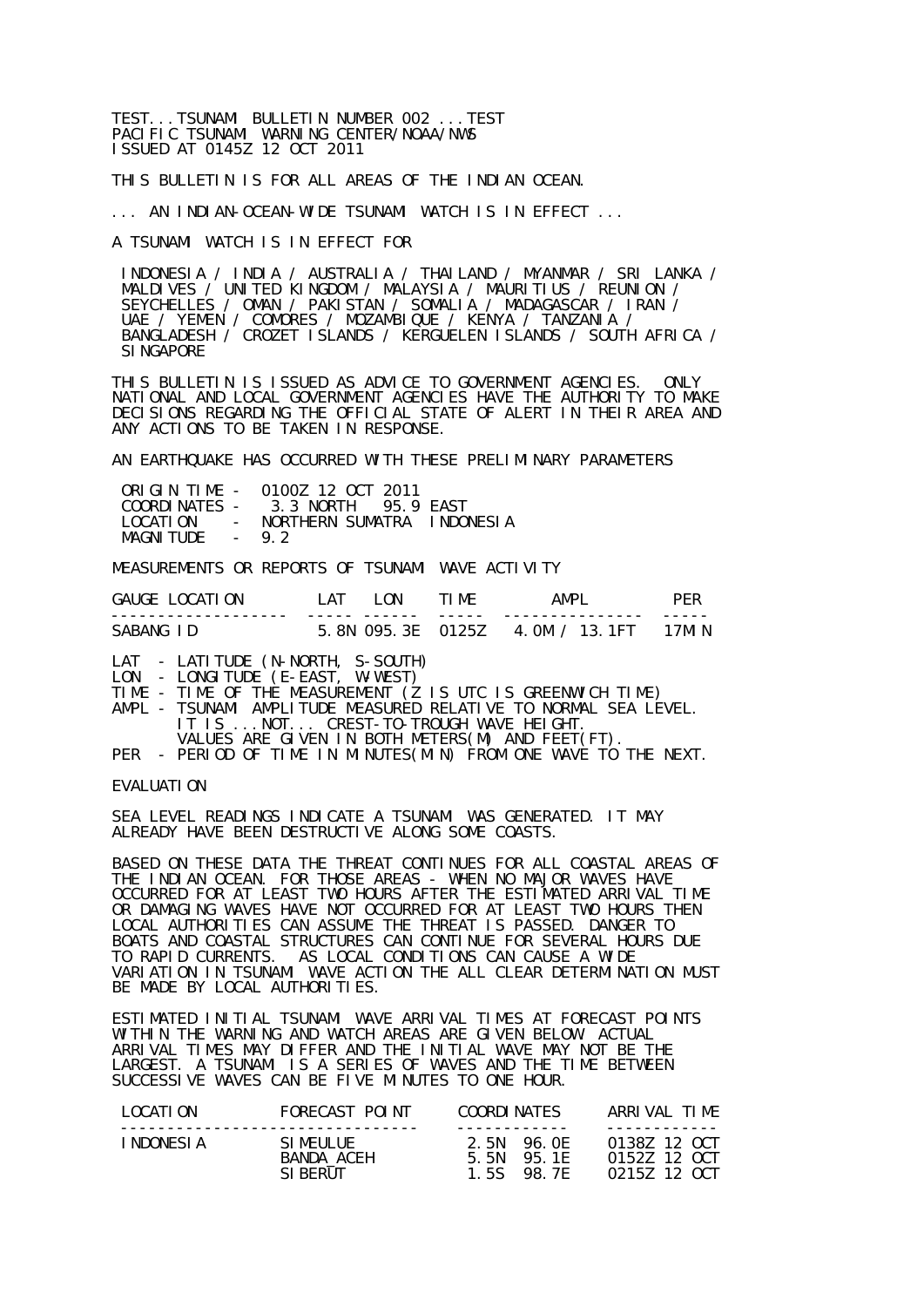| I NDI A           |                          |                             |                              |
|-------------------|--------------------------|-----------------------------|------------------------------|
|                   |                          |                             |                              |
|                   |                          |                             |                              |
|                   |                          |                             |                              |
|                   |                          |                             |                              |
|                   |                          |                             |                              |
|                   |                          |                             |                              |
|                   |                          |                             |                              |
|                   |                          |                             |                              |
| AUSTRALI A        |                          |                             |                              |
|                   |                          |                             |                              |
|                   |                          |                             |                              |
|                   |                          |                             |                              |
|                   |                          |                             |                              |
|                   |                          |                             |                              |
|                   |                          |                             |                              |
|                   |                          |                             |                              |
|                   |                          |                             |                              |
|                   |                          |                             |                              |
|                   |                          |                             |                              |
|                   |                          |                             |                              |
| THAI LAND         |                          |                             |                              |
|                   |                          |                             |                              |
|                   |                          |                             |                              |
| <b>MYANMAR</b>    |                          |                             |                              |
|                   |                          |                             |                              |
|                   |                          |                             |                              |
|                   |                          |                             |                              |
|                   |                          |                             |                              |
| SRI LANKA         |                          |                             |                              |
|                   |                          |                             |                              |
|                   |                          |                             |                              |
|                   |                          |                             |                              |
| <b>MALDIVES</b>   |                          |                             |                              |
|                   | <b>MALE</b>              | 4.2N<br>73.6E               | 0451Z 12 OCT                 |
|                   | MI NI COV                | 8.3N<br>73. OE              | 0514Z 12 OCT                 |
| UNITED KINGDOM    | DI EGO GARCIA            | 7.3S<br>72.4E               | 0504Z 12 OCT                 |
| <b>MALAYSIA</b>   | <b>GEORGETOWN</b>        | 5.4N<br>100.1E              | 0522Z 12 OCT                 |
|                   | PORT_DI CKSON            | 101.7E<br>2.5N              | 1002Z 12 OCT                 |
| MAURITIUS         | PORT_LOUIS               | 20.0S<br>57.3E              | 0800Z 12 OCT                 |
| <b>REUNION</b>    | ST_DENIS                 | 20.8S<br>55.2E              | 0814Z 12 OCT<br>0828Z 12 OCT |
| <b>SEYCHELLES</b> | VI CTORI A               | 4.5S<br>55.6E<br>54.1E      | 0838Z 12 OCT                 |
| OMAN              | SALALAH<br><b>MUSCAT</b> | 16.9N<br>23.9N<br>58.6E     | 0844Z 12 OCT                 |
|                   | <b>DUQM</b>              | 19.7N<br>57.8E              | 0853Z 12 OCT                 |
| <b>PAKI STAN</b>  | GWADAR                   | 25.1N<br>62.4E              | 0846Z 12 OCT                 |
|                   | KARACHI                  | 24.7N<br>66. 9E             | 0938Z 12 OCT                 |
| <b>SOMALIA</b>    | CAPE_GUARO               | 11.9N<br>51.4E              | 0848Z 12 OCT                 |
|                   | HI LALAYA                | 49.1E<br>6.4N               | 0849Z 12 OCT                 |
|                   | MOGADI SHU               | 2. ON<br>45.5E              | 0904Z 12 OCT                 |
|                   | KAAMBOONI                | $\frac{1}{1}$ . 5S<br>41.9E | 0932Z 12 OCT                 |
| MADAGASCAR        | <b>ANTSI RANANA</b>      | 12.1S<br>49.5E              | 0850Z 12 OCT                 |
|                   | <b>TOAMASINA</b>         | 17.8S<br>49.6E              | 0902Z 12 OCT                 |
|                   | MANAKARA                 | 22.2S<br>48.2E              | 0917Z 12 OCT                 |
|                   | MAHAJANGA                | 15.4S<br>46.2E              | 0954Z 12 OCT                 |
|                   | CAP_STE_MARIE            | 25.8S<br>45.2E              | 1016Z 12 OCT                 |
| I RAN             | TOLI ARA<br>GAVATER      | 23.4S<br>43.6E              | 1041Z 12 OCT<br>0852Z 12 OCT |
|                   |                          | 25. ON<br>61.3E             |                              |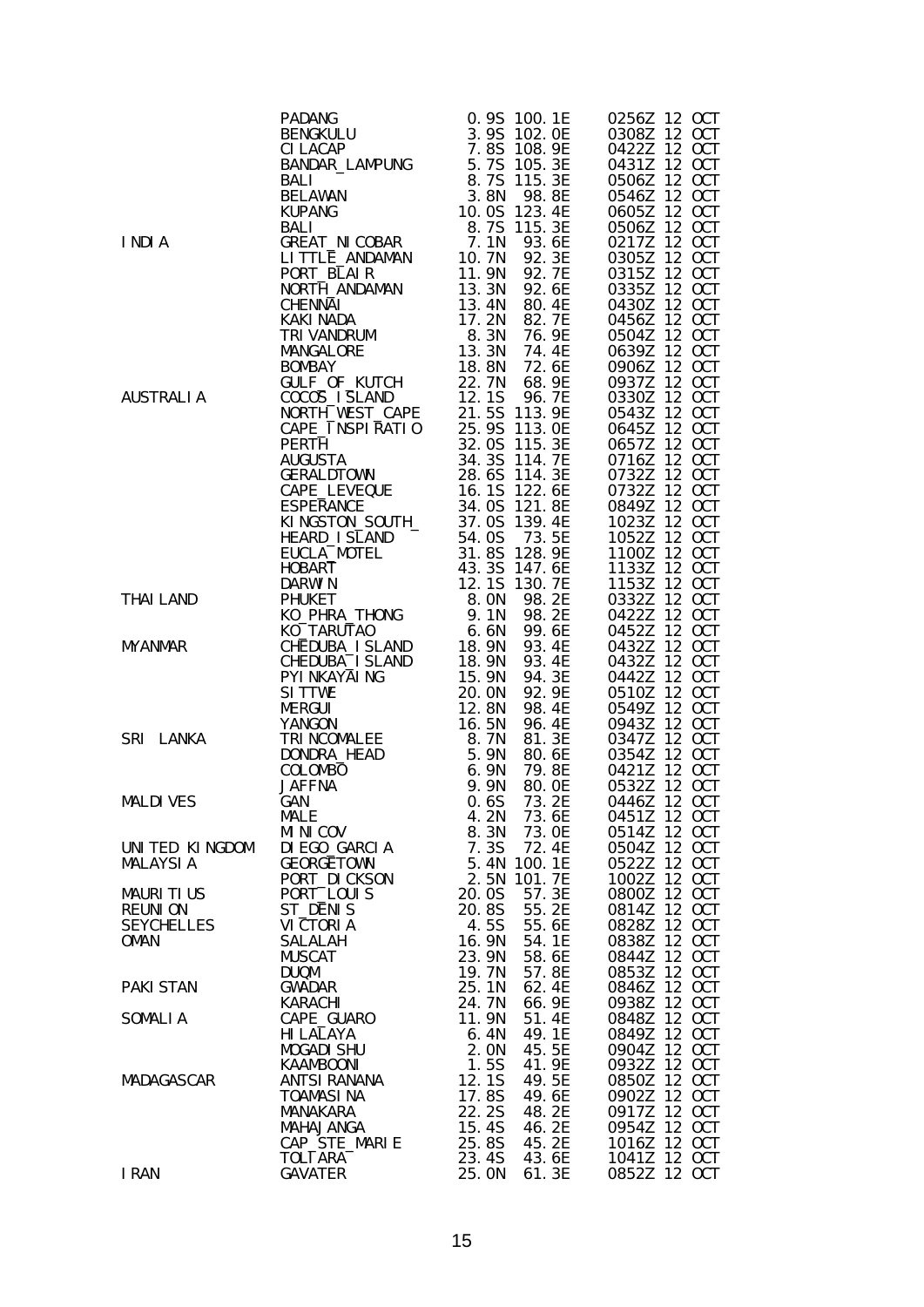| <b>UAE</b>       | <b>FUJAI RAH</b>   | 25.1N | 56.4E  | 0930Z 12 OCT    |
|------------------|--------------------|-------|--------|-----------------|
| YEMEN            | AL MUKALLA         | 14.5N | 49.2E  | 0937Z 12 OCT    |
|                  | ADEN               | 13.0N | 45.2E  | 1023Z 12 OCT    |
| <b>COMORES</b>   | <b>MORONI</b>      | 11.6S | 43.3E  | 0951Z 12 OCT    |
| MOZAMBI QUE      | CABO_DELGADO       | 10.7S | 40. 7E | 1008Z 12 OCT    |
|                  | ANGOCHE            | 15.5S | 40.6E  |                 |
|                  | <b>OUELIMANE</b>   | 18.0S | 37.1F  | 12077<br>12 OCT |
|                  | <b>MAPUTO</b>      | 25.9S | 32.8E  | 1255Z 12 OCT    |
|                  | BEI RA             | 19.9S | 35.1F  |                 |
| <b>KENYA</b>     | MOMBASA            | 4.0S  | 39. 7E | 1009Z 12 OCT    |
| TANZANI A        | LI NDI             | 9.8S  | 39.9E  | 1009Z 12 OCT    |
|                  | DAR_ES_SALAAM      | 6.7S  | 39.4E  | 1012Z 12 OCT    |
| BANGLADESH       | <b>CHI TTAGONG</b> | 22.7N | 91.2F  |                 |
| CROZET ISLANDS   | CROZET ISLANDS     | 46.4S | 51.8E  | 1030Z 12 OCT    |
| KERGUELEN ISLAN  | PORT_AUX_FRANCA    | 49.0S | 69.1E  | 1111Z 12 OCT    |
| SOUTH AFRICA     | PRINCE_EDWARD_I    | 46.6S | 37.6E  | 12057 12 OCT    |
|                  | <b>DURBAN</b>      | 29.8S | 31.2E  | 1209Z<br>12 OCT |
|                  | PORT_ELI ZABETH    | 33.9S | 25.8E  | 1311Z 12 OCT    |
|                  | CAPE_TOWN          | 34.1S | 18. OE | 14107<br>12 OCT |
| <b>SINGAPORE</b> | <b>SINGAPORE</b>   | 1.2N  | 103.8E | 1550Z 12 OCT    |

ADDITIONAL BULLETINS WILL BE ISSUED BY THE PACIFIC TSUNAMI WARNING CENTER FOR THIS EVENT AS MORE INFORMATION BECOMES AVAILABLE.

THE JAPAN METEOROLOGICAL AGENCY MAY ISSUE ADDITIONAL INFORMATION FOR THIS EVENT. IN THE CASE OF CONFLICTING INFORMATION...THE MORE CONSERVATIVE INFORMATION SHOULD BE USED FOR SAFETY.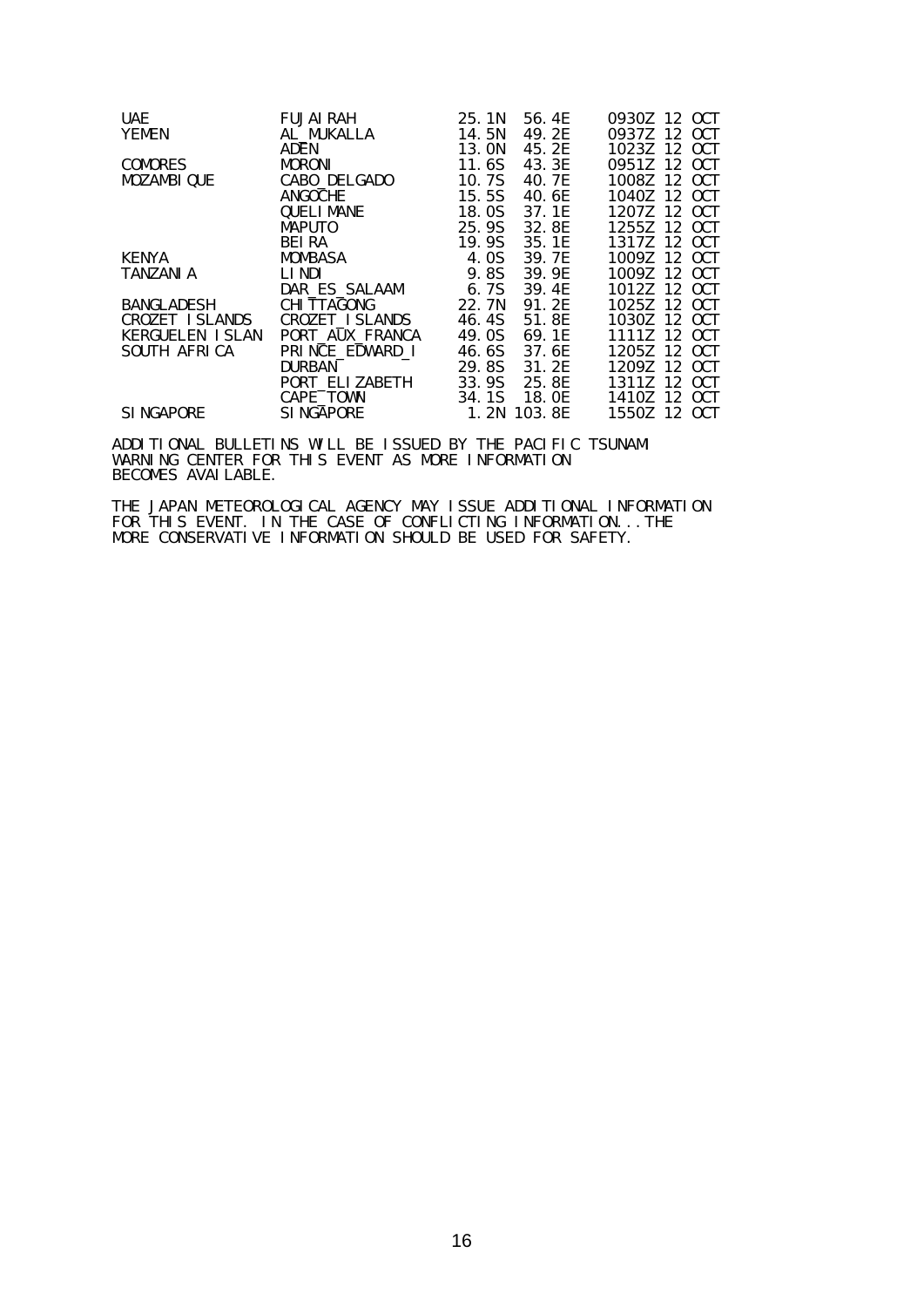TEST...TSUNAMI BULLETIN NUMBER 003 ...TEST PACIFIC TSUNAMI WARNING CENTER/NOAA/NWS ISSUED AT 0245Z 12 OCT 2011

THIS BULLETIN IS FOR ALL AREAS OF THE INDIAN OCEAN.

... AN INDIAN-OCEAN-WIDE TSUNAMI WATCH IS IN EFFECT ...

A TSUNAMI WATCH IS IN EFFECT FOR

 INDONESIA / INDIA / AUSTRALIA / THAILAND / MYANMAR / SRI LANKA / MALDIVES / UNITED KINGDOM / MALAYSIA / MAURITIUS / REUNION / SEYCHELLES / OMAN / PAKISTAN / SOMALIA / MADAGASCAR / IRAN / UAE / YEMEN / COMORES / MOZAMBIQUE / KENYA / TANZANIA / BANGLADESH / CROZET ISLANDS / KERGUELEN ISLANDS / SOUTH AFRICA / **SINGAPORE** 

THIS BULLETIN IS ISSUED AS ADVICE TO GOVERNMENT AGENCIES. ONLY NATIONAL AND LOCAL GOVERNMENT AGENCIES HAVE THE AUTHORITY TO MAKE DECISIONS REGARDING THE OFFICIAL STATE OF ALERT IN THEIR AREA AND ANY ACTIONS TO BE TAKEN IN RESPONSE.

AN EARTHQUAKE HAS OCCURRED WITH THESE PRELIMINARY PARAMETERS

|            | ORIGIN TIME - 0100Z 12 OCT 2011   |  |
|------------|-----------------------------------|--|
|            | COORDINATES - 3.3 NORTH 95.9 FAST |  |
| LOCATI ON  | - NORTHERN SUMATRA INDONESIA      |  |
| MAGNI TUDE | $-92$                             |  |

MEASUREMENTS OR REPORTS OF TSUNAMI WAVE ACTIVITY

| GAUGE LOCATION              | I AT- | I ON | <b>TIMF</b>                            | AMPI                                       | <b>PFR</b> |
|-----------------------------|-------|------|----------------------------------------|--------------------------------------------|------------|
| SABANG ID<br>TELUKDALAM, ID |       |      | 5.8N 095.3E 0140Z<br>0.6N 097.8F 02077 | 5 3M / 17 4FT 17MIN<br>7.5M / 24.6FT 19MIN |            |

LAT - LATITUDE (N-NORTH, S-SOUTH)

LON - LONGITUDE (E-EAST, W-WEST)

- TIME TIME OF THE MEASUREMENT (Z IS UTC IS GREENWICH TIME)
- AMPL TSUNAMI AMPLITUDE MEASURED RELATIVE TO NORMAL SEA LEVEL. IT IS ...NOT... CREST-TO-TROUGH WAVE HEIGHT.
- VALUES ARE GIVEN IN BOTH METERS(M) AND FEET(FT).

PER - PERIOD OF TIME IN MINUTES(MIN) FROM ONE WAVE TO THE NEXT.

EVALUATION

SEA LEVEL READINGS INDICATE A TSUNAMI WAS GENERATED. IT MAY ALREADY HAVE BEEN DESTRUCTIVE ALONG SOME COASTS.

BASED ON THESE DATA THE THREAT CONTINUES FOR ALL COASTAL AREAS OF THE INDIAN OCEAN. FOR THOSE AREAS - WHEN NO MAJOR WAVES HAVE OCCURRED FOR AT LEAST TWO HOURS AFTER THE ESTIMATED ARRIVAL TIME OR DAMAGING WAVES HAVE NOT OCCURRED FOR AT LEAST TWO HOURS THEN LOCAL AUTHORITIES CAN ASSUME THE THREAT IS PASSED. DANGER TO BOATS AND COASTAL STRUCTURES CAN CONTINUE FOR SEVERAL HOURS DUE TO RAPID CURRENTS. AS LOCAL CONDITIONS CAN CAUSE A WIDE VARIATION IN TSUNAMI WAVE ACTION THE ALL CLEAR DETERMINATION MUST BE MADE BY LOCAL AUTHORITIES.

ESTIMATED INITIAL TSUNAMI WAVE ARRIVAL TIMES AT FORECAST POINTS WITHIN THE WARNING AND WATCH AREAS ARE GIVEN BELOW. ACTUAL ARRIVAL TIMES MAY DIFFER AND THE INITIAL WAVE MAY NOT BE THE LARGEST. A TSUNAMI IS A SERIES OF WAVES AND THE TIME BETWEEN SUCCESSIVE WAVES CAN BE FIVE MINUTES TO ONE HOUR.

| LOCATION    | FORFCAST POLNT | COORDI NATES | ARRIVAL TIME |
|-------------|----------------|--------------|--------------|
| I NDONESI A | SI MEULUE -    | 2 5N 96 OF   | 01387 12 OCT |
|             | BANDA ACEH     | 5 5N 95 1F   | 01527 12 OCT |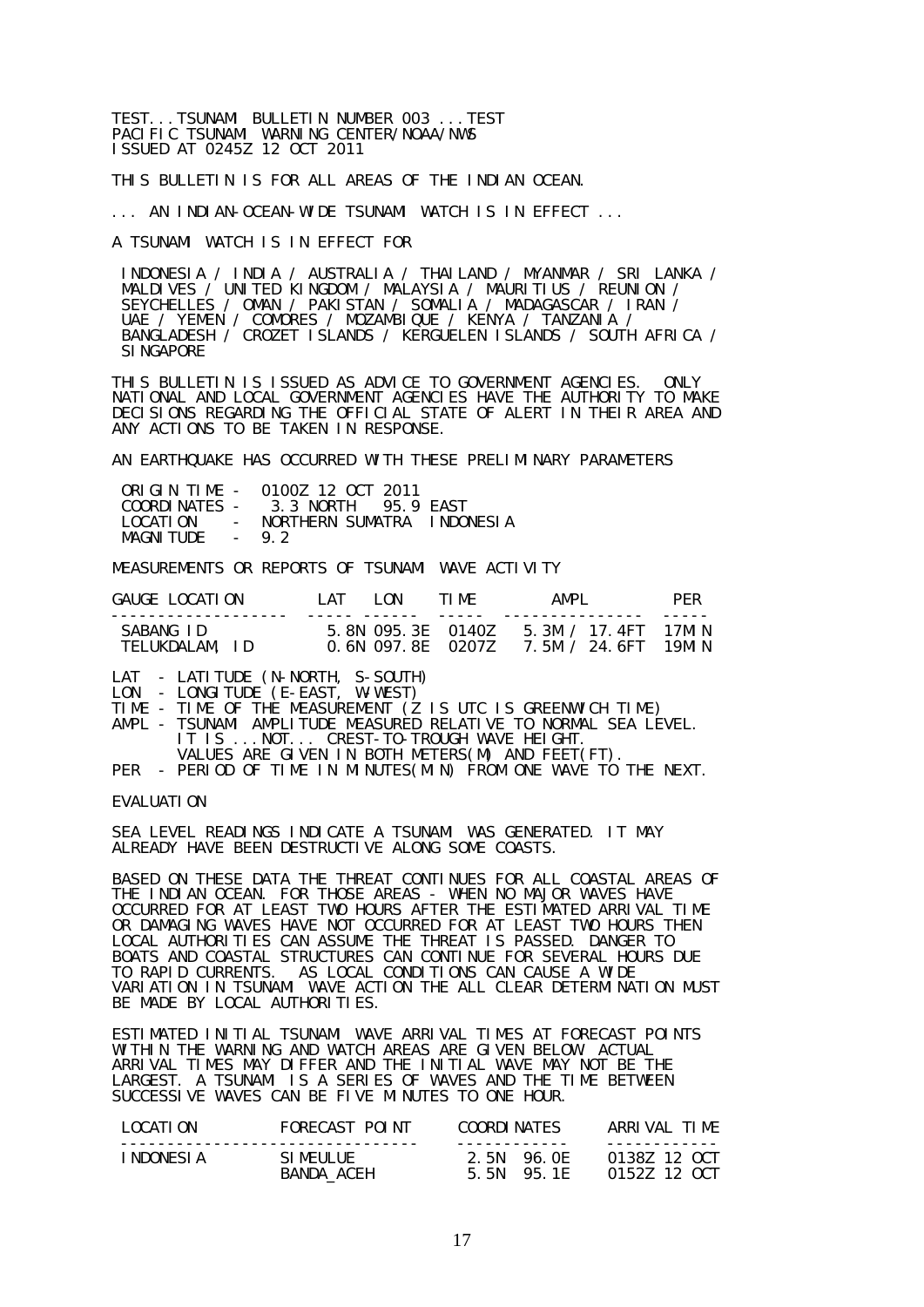|                                     | SI BERUT<br>PADANG BANKILU 0.95 100.15 98.7E PENGANG BENGKULU 0.95 100.09<br>CILLACAP 7.8S 108.9E 0.95 102.0E<br>CILLACAP 7.8S 108.9E 0.20<br>BANKIDAR_LAMPUNG 5.7S 115.3E DELAWAN 3.8N 98.8E<br>BELAWAN 3.8N 98.8E ELAWANG 3.7S 115.3E |                                   | 0215Z 12 OCT                 |
|-------------------------------------|-----------------------------------------------------------------------------------------------------------------------------------------------------------------------------------------------------------------------------------------|-----------------------------------|------------------------------|
|                                     |                                                                                                                                                                                                                                         |                                   | 0256Z 12 OCT<br>0308Z 12 OCT |
|                                     |                                                                                                                                                                                                                                         |                                   | 0422Z 12 OCT                 |
|                                     |                                                                                                                                                                                                                                         |                                   | 0431Z 12 OCT                 |
|                                     |                                                                                                                                                                                                                                         |                                   | 0506Z 12 OCT                 |
|                                     |                                                                                                                                                                                                                                         |                                   | 0546Z 12 OCT<br>0605Z 12 OCT |
|                                     |                                                                                                                                                                                                                                         |                                   | 0506Z 12 OCT                 |
| I NDI A                             |                                                                                                                                                                                                                                         |                                   | 0217Z 12 OCT                 |
|                                     |                                                                                                                                                                                                                                         |                                   | 0305Z 12 OCT                 |
|                                     |                                                                                                                                                                                                                                         |                                   | 0315Z 12 OCT<br>0335Z 12 OCT |
|                                     |                                                                                                                                                                                                                                         |                                   | 0430Z 12 OCT                 |
|                                     |                                                                                                                                                                                                                                         |                                   | 0456Z 12 OCT                 |
|                                     |                                                                                                                                                                                                                                         |                                   | 0504Z 12 OCT                 |
|                                     |                                                                                                                                                                                                                                         |                                   | 0639Z 12 OCT                 |
|                                     |                                                                                                                                                                                                                                         |                                   | 0906Z 12 OCT<br>0937Z 12 OCT |
| AUSTRALI A                          |                                                                                                                                                                                                                                         |                                   | 0330Z 12 OCT                 |
|                                     |                                                                                                                                                                                                                                         |                                   | 0543Z 12 OCT                 |
|                                     |                                                                                                                                                                                                                                         |                                   | 0645Z 12 OCT                 |
|                                     |                                                                                                                                                                                                                                         |                                   | 0657Z 12 OCT<br>0716Z 12 OCT |
|                                     |                                                                                                                                                                                                                                         |                                   | 0732Z 12 OCT                 |
|                                     |                                                                                                                                                                                                                                         |                                   | 0732Z 12 OCT                 |
|                                     |                                                                                                                                                                                                                                         |                                   | 0849Z 12 OCT                 |
|                                     |                                                                                                                                                                                                                                         |                                   | 1023Z 12 OCT<br>1052Z 12 OCT |
|                                     |                                                                                                                                                                                                                                         |                                   | 1100Z 12 OCT                 |
|                                     |                                                                                                                                                                                                                                         |                                   | 1133Z 12 OCT                 |
|                                     |                                                                                                                                                                                                                                         |                                   | 1153Z 12 OCT                 |
| THAI LAND                           |                                                                                                                                                                                                                                         |                                   | 0332Z 12 OCT<br>0422Z 12 OCT |
|                                     |                                                                                                                                                                                                                                         |                                   | 0452Z 12 OCT                 |
| <b>MYANMAR</b>                      |                                                                                                                                                                                                                                         |                                   | 0432Z 12 OCT                 |
|                                     |                                                                                                                                                                                                                                         | 93.4E                             | 0432Z 12 OCT                 |
|                                     |                                                                                                                                                                                                                                         | 94.3E<br>92.9E                    | 0442Z 12 OCT<br>0510Z 12 OCT |
|                                     |                                                                                                                                                                                                                                         |                                   | 0549Z 12 OCT                 |
|                                     | CHEDUBA_ISLAND<br>CHEDUBA_ISLAND<br>PYLNKAYALNG<br>SITTWE 20.0N<br>SITTWE 20.0N<br>MERGUI 12.8N<br>MERGUI 12.8N<br>TRINCOMALEE 8.7N<br>TRINCOMALEE 8.7N<br>COLOMBO 6.9N<br>COLOMBO 6.9N<br>JAFFNA 9.9N                                  | 98. 4E<br>96. 4E                  | 0943Z 12 OCT                 |
| SRI LANKA                           |                                                                                                                                                                                                                                         | 81. 3E                            | 0347Z 12 OCT                 |
|                                     |                                                                                                                                                                                                                                         | 80. 6E<br>79. 8F<br>79.8E         | 0354Z 12 OCT<br>0421Z 12 OCT |
|                                     | <b>JAFFNA</b>                                                                                                                                                                                                                           | 9.9N                              |                              |
| <b>MALDIVES</b>                     | GAN                                                                                                                                                                                                                                     | 0.6S<br>73. 2E                    | 0446Z 12 OCT                 |
|                                     | MALE                                                                                                                                                                                                                                    | 4.2N<br>73.6E                     | 0451Z 12 OCT                 |
| UNITED KINGDOM                      | MI NI COV<br>DI EGO_GARCIA                                                                                                                                                                                                              | 8.3N<br>73.0E<br>7.3S<br>72.4E    | 0514Z 12 OCT<br>0504Z 12 OCT |
| <b>MALAYSIA</b>                     | GEORGETOWN                                                                                                                                                                                                                              | 5.4N 100.1E                       | 0522Z 12 OCT                 |
|                                     | PORT_DI CKSON                                                                                                                                                                                                                           | 2.5N<br>101.7E                    | 1002Z 12 OCT                 |
| MAURITIUS                           | PORT_LOUIS                                                                                                                                                                                                                              | 20.0S<br>57.3E<br>55.2E           | 0800Z 12 OCT                 |
| <b>REUNION</b><br><b>SEYCHELLES</b> | ST_DENIS<br>VI CTORI A                                                                                                                                                                                                                  | 20.8S<br>55.6E<br>4.5S            | 0814Z 12 OCT<br>0828Z 12 OCT |
| OMAN                                | SALALAH                                                                                                                                                                                                                                 | 16. 9N<br>54.1E                   | 0838Z 12 OCT                 |
|                                     | <b>MUSCAT</b>                                                                                                                                                                                                                           | 58.6E<br>23.9N                    | 0844Z 12 OCT                 |
|                                     | <b>DUQM</b>                                                                                                                                                                                                                             | 19.7N<br>57.8E                    | 0853Z 12 OCT                 |
| PAKI STAN                           | <b>GWADAR</b><br>KARACHI                                                                                                                                                                                                                | 25.1N<br>62.4E<br>24.7N<br>66. 9E | 0846Z 12 OCT<br>0938Z 12 OCT |
| SOMALIA                             | CAPE_GUARO                                                                                                                                                                                                                              | 11.9N<br>51.4E                    | 0848Z 12 OCT                 |
|                                     | HI LALAYA                                                                                                                                                                                                                               | 6.4N<br>49.1E                     | 0849Z 12 OCT                 |
|                                     | MOGADI SHU                                                                                                                                                                                                                              | 45.5E<br>2.0N                     | 0904Z 12 OCT                 |
| MADAGASCAR                          | <b>KAAMBOONI</b><br>ANTSI RANANA                                                                                                                                                                                                        | 1.5S<br>41.9E<br>12.1S<br>49.5E   | 0932Z 12 OCT<br>0850Z 12 OCT |
|                                     | TOAMASI NA                                                                                                                                                                                                                              | 17.8S<br>49.6E                    | 0902Z 12 OCT                 |
|                                     | MANAKARA                                                                                                                                                                                                                                | 22.2S<br>48.2E                    | 0917Z 12 OCT                 |
|                                     | MAHAJANGA                                                                                                                                                                                                                               | 15.4S<br>46.2E                    | 0954Z 12 OCT                 |
|                                     | CAP_STE_MARIE<br><b>TOLI ARA</b>                                                                                                                                                                                                        | 25.8S<br>45.2E<br>23.4S<br>43.6E  | 1016Z 12 OCT<br>1041Z 12 OCT |
|                                     |                                                                                                                                                                                                                                         |                                   |                              |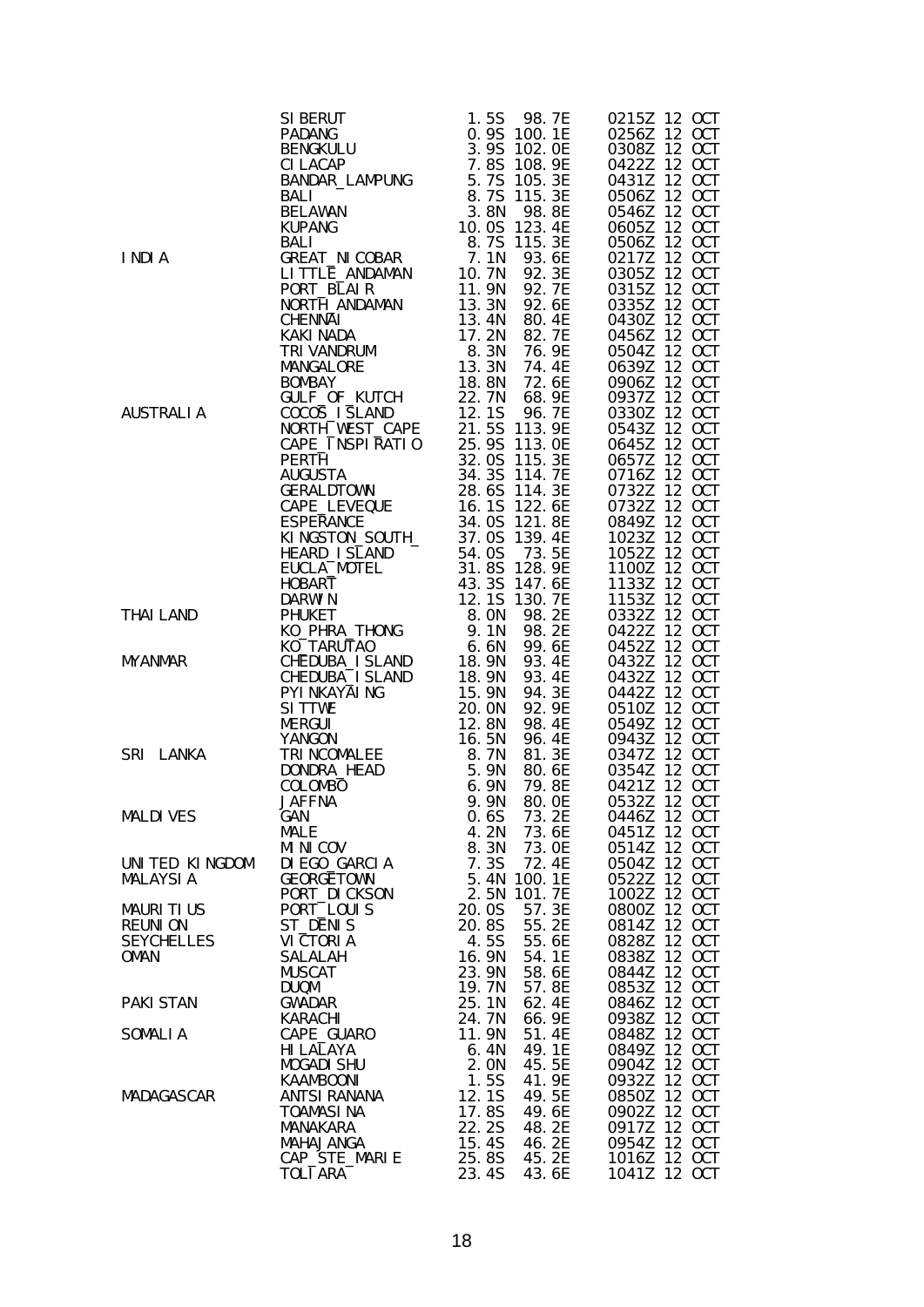| I RAN            | GAVATER            | 25. ON | 61.3E       | 0852Z 12 OCT    |
|------------------|--------------------|--------|-------------|-----------------|
| <b>UAE</b>       | FUJAI RAH          | 25.1N  | 56.4E       | 09307 12 OCT    |
| YEMEN            | AL_MUKALLA         | 14.5N  | 49.2E       | 0937Z 12 OCT    |
|                  | ADEN               | 13. ON | 45.2E       | 1023Z<br>12 OCT |
| <b>COMORES</b>   | <b>MORONI</b>      | 11.6S  | 43.3E       | 09517 12 OCT    |
| MOZAMBI QUE      | CABO_DELGADO       | 10.7S  | 40. 7E      | 1008Z 12 OCT    |
|                  | ANGOCHE            | 15.5S  | 40.6E       |                 |
|                  | <b>QUELIMANE</b>   | 18.0S  | 37.1E       | 1207Z 12 OCT    |
|                  | <b>MAPUTO</b>      | 25.9S  | 32. 8E      | 1255Z 12 OCT    |
|                  | <b>BEIRA</b>       | 19.9S  | 35.1E       | 1317Z 12 OCT    |
| KENYA            | MOMBASA            | 4.0S   | 39. 7F      | 12 OCT<br>10097 |
| TANZANI A        | LI NDI             | 9.8S   | 39.9E       | 1009Z 12 OCT    |
|                  | DAR_ES_SALAAM      | 6.7S   | 39.4E       | 1012Z 12 OCT    |
| BANGLADESH       | <b>CHI TTAGONG</b> | 22.7N  | 91.2F       | 10257 12 OCT    |
| CROZET ISLANDS   | CROZET_I SLANDS    | 46.4S  | 51.8E       |                 |
| KERGUELEN ISLAN  | PORT_AUX_FRANCA    | 49. OS | 69. 1E      |                 |
| SOUTH AFRICA     | PRINCE_EDWARD_I    | 46.6S  | 37.6E       | 1205Z 12 OCT    |
|                  | <b>DURBAN</b>      | 29.8S  | 31.2E       | 12 OCT<br>12097 |
|                  | PORT_ELI ZABETH    | 33.9S  | 25.8E       |                 |
|                  | CAPE_TOWN          | 34.1S  | 18. OE      | 1410Z 12 OCT    |
| <b>SINGAPORE</b> | SI NGAPORE         |        | 1.2N 103.8E | 1550Z 12 OCT    |

ADDITIONAL BULLETINS WILL BE ISSUED BY THE PACIFIC TSUNAMI WARNING CENTER FOR THIS EVENT AS MORE INFORMATION BECOMES AVAILABLE.

THE JAPAN METEOROLOGICAL AGENCY MAY ISSUE ADDITIONAL INFORMATION FOR THIS EVENT. IN THE CASE OF CONFLICTING INFORMATION...THE MORE CONSERVATIVE INFORMATION SHOULD BE USED FOR SAFETY.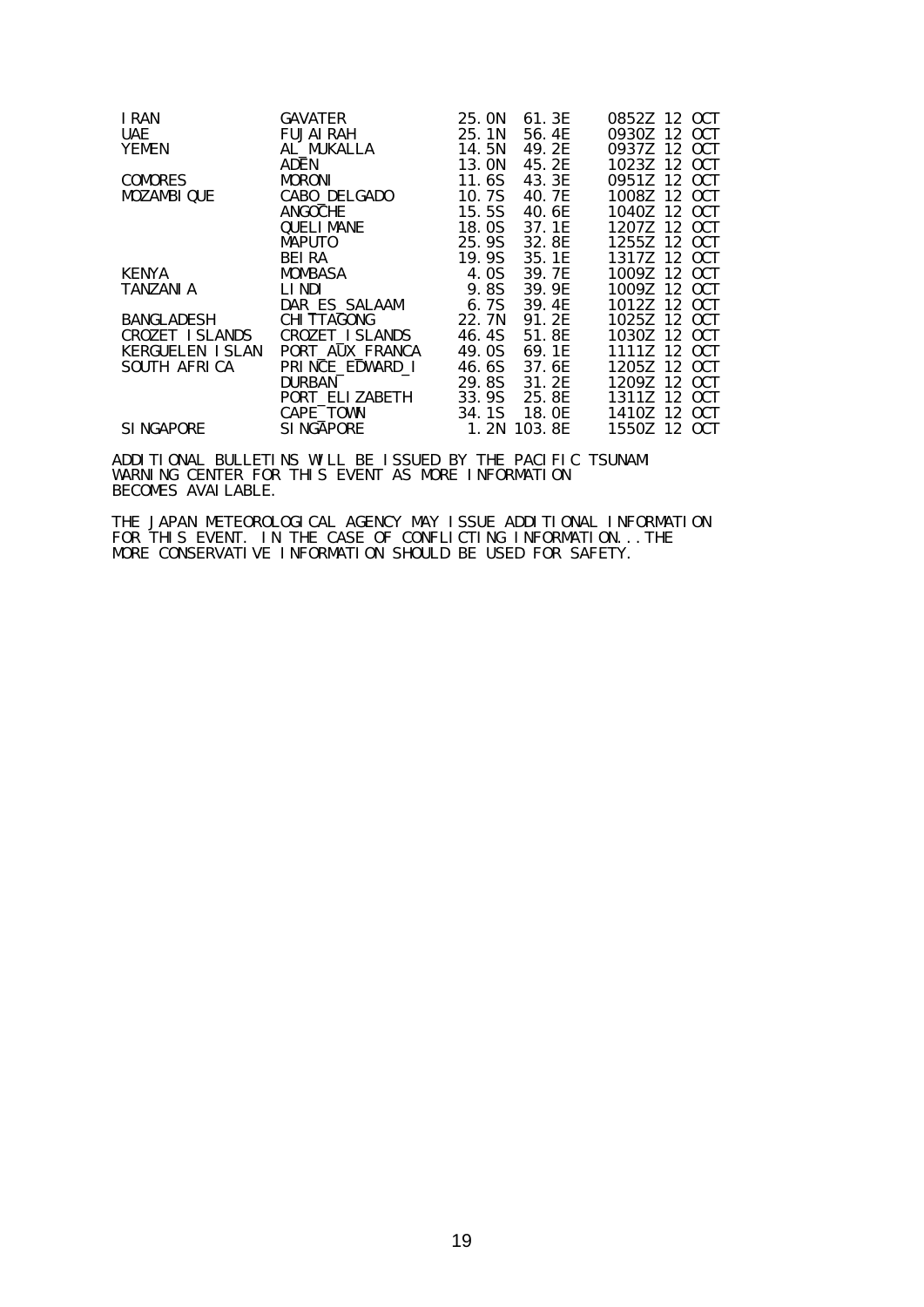TEST...TSUNAMI BULLETIN NUMBER 004 ...TEST PACIFIC TSUNAMI WARNING CENTER/NOAA/NWS ISSUED AT 0345Z 12 OCT 2011

THIS BULLETIN IS FOR ALL AREAS OF THE INDIAN OCEAN.

... AN INDIAN-OCEAN-WIDE TSUNAMI WATCH IS IN EFFECT ...

A TSUNAMI WATCH IS IN EFFECT FOR

 INDONESIA / INDIA / AUSTRALIA / THAILAND / MYANMAR / SRI LANKA / MALDIVES / UNITED KINGDOM / MALAYSIA / MAURITIUS / REUNION / SEYCHELLES / OMAN / PAKISTAN / SOMALIA / MADAGASCAR / IRAN / UAE / YEMEN / COMORES / MOZAMBIQUE / KENYA / TANZANIA / BANGLADESH / CROZET ISLANDS / KERGUELEN ISLANDS / SOUTH AFRICA / **SINGAPORE** 

THIS BULLETIN IS ISSUED AS ADVICE TO GOVERNMENT AGENCIES. ONLY NATIONAL AND LOCAL GOVERNMENT AGENCIES HAVE THE AUTHORITY TO MAKE DECISIONS REGARDING THE OFFICIAL STATE OF ALERT IN THEIR AREA AND ANY ACTIONS TO BE TAKEN IN RESPONSE.

AN EARTHQUAKE HAS OCCURRED WITH THESE PRELIMINARY PARAMETERS

|            | ORIGIN TIME - 01007 12 OCT 2011   |  |
|------------|-----------------------------------|--|
|            | COORDINATES - 3.3 NORTH 95.9 EAST |  |
| LOCATI ON  | - NORTHERN SUMATRA INDONESIA      |  |
| MAGNI TUDE | $-92$                             |  |

MEASUREMENTS OR REPORTS OF TSUNAMI WAVE ACTIVITY

| GAUGE LOCATION                            | I AT I | I ON                                                        | TIMF | AMPI                                                       | <b>PFR</b> |
|-------------------------------------------|--------|-------------------------------------------------------------|------|------------------------------------------------------------|------------|
| SABANG ID<br>TELUKDALAM, ID<br>PADANG, ID |        | 5.8N 095.3E 01407<br>0.6N 097.8E 02077<br>1.0S 100.4F 03167 |      | 5.3M / 17.4FT 17MIN<br>7 5M / 24 6FT<br>1 5M / 4 9FT 17MIN | 19MI N     |

LAT - LATITUDE (N-NORTH, S-SOUTH)

- LON LONGITUDE (E-EAST, W-WEST)
- TIME TIME OF THE MEASUREMENT (Z IS UTC IS GREENWICH TIME)
- AMPL TSUNAMI AMPLITUDE MEASURED RELATIVE TO NORMAL SEA LEVEL. IT IS ...NOT... CREST-TO-TROUGH WAVE HEIGHT.
- VALUES ARE GIVEN IN BOTH METERS(M) AND FEET(FT)<br>PER PERIOD OF TIME IN MINUTES(MIN) FROM ONE WAVE TO - PERIOD OF TIME IN MINUTES(MIN) FROM ONE WAVE TO THE NEXT.

EVALUATION

SEA LEVEL READINGS INDICATE A TSUNAMI WAS GENERATED. IT MAY ALREADY HAVE BEEN DESTRUCTIVE ALONG SOME COASTS.

BASED ON THESE DATA THE THREAT CONTINUES FOR ALL COASTAL AREAS OF THE INDIAN OCEAN. FOR THOSE AREAS - WHEN NO MAJOR WAVES HAVE OCCURRED FOR AT LEAST TWO HOURS AFTER THE ESTIMATED ARRIVAL TIME OR DAMAGING WAVES HAVE NOT OCCURRED FOR AT LEAST TWO HOURS THEN LOCAL AUTHORITIES CAN ASSUME THE THREAT IS PASSED. DANGER TO BOATS AND COASTAL STRUCTURES CAN CONTINUE FOR SEVERAL HOURS DUE TO RAPID CURRENTS. AS LOCAL CONDITIONS CAN CAUSE A WIDE VARIATION IN TSUNAMI WAVE ACTION THE ALL CLEAR DETERMINATION MUST BE MADE BY LOCAL AUTHORITIES.

ESTIMATED INITIAL TSUNAMI WAVE ARRIVAL TIMES AT FORECAST POINTS WITHIN THE WARNING AND WATCH AREAS ARE GIVEN BELOW. ACTUAL ARRIVAL TIMES MAY DIFFER AND THE INITIAL WAVE MAY NOT BE THE LARGEST. A TSUNAMI IS A SERIES OF WAVES AND THE TIME BETWEEN SUCCESSIVE WAVES CAN BE FIVE MINUTES TO ONE HOUR.

| LOCATI ON   | FORFCAST POLNT | COORDI NATES | ARRIVAL TIME |
|-------------|----------------|--------------|--------------|
| ' NDONESI A | SLMEULUE.      | 2 5N 96 OF   | 01387 12 OCT |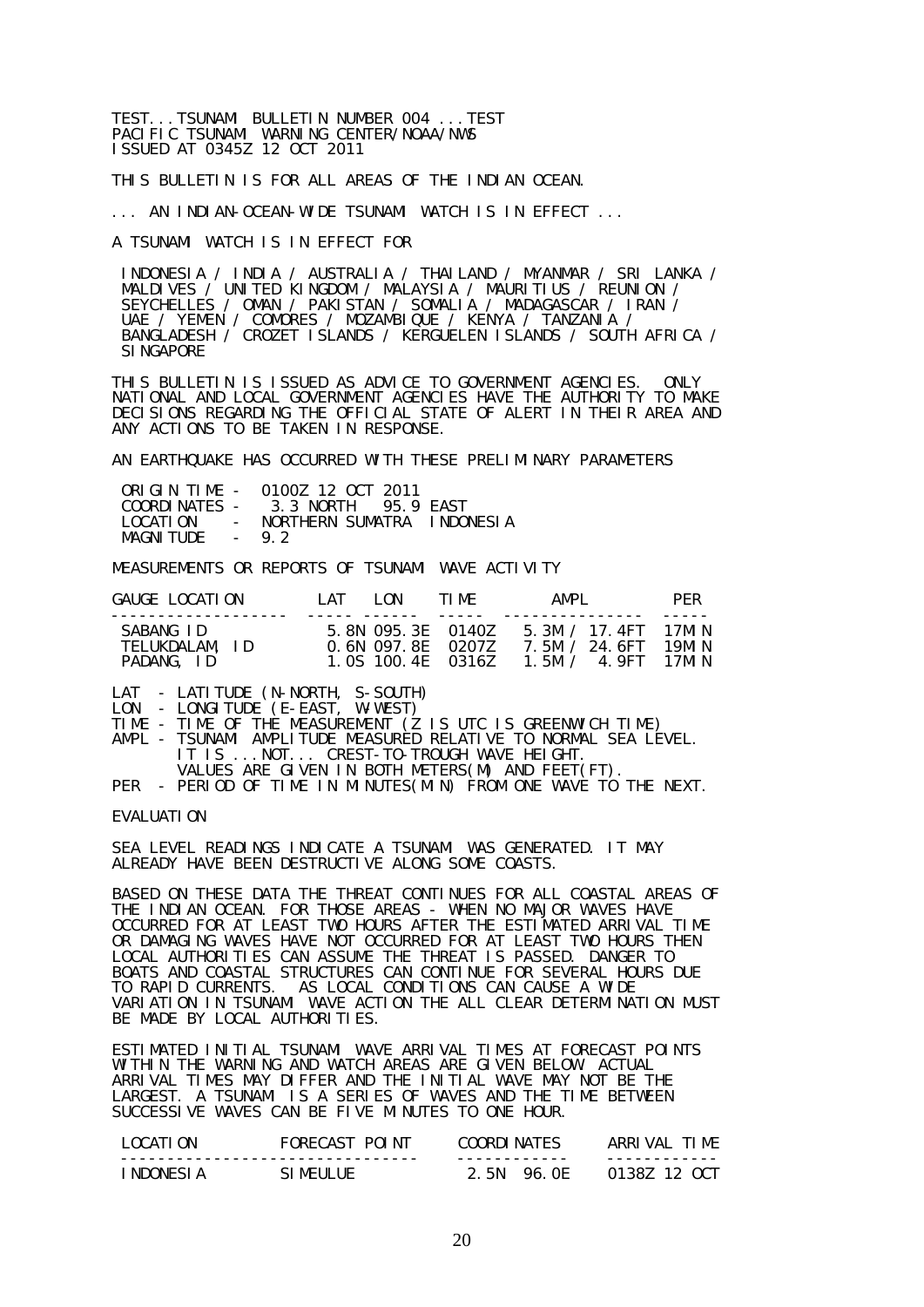|                                   | BANDA ACCH<br>PANDAMG (1972)<br>PANDAMG (1972)<br>CELACAP<br>CELACAP (1972)<br>CELACAP (1973)<br>CELACAP (1974)<br>CELACAP (1974)<br>CELACAP (1974)<br>CELACAP (1974)<br>CELACAP (1974)<br>BANDAR LAMPUNG 5.75 105.3E 04372 12 0CT<br>BANDAR (1974)<br>S |                                 |                              |
|-----------------------------------|----------------------------------------------------------------------------------------------------------------------------------------------------------------------------------------------------------------------------------------------------------|---------------------------------|------------------------------|
|                                   |                                                                                                                                                                                                                                                          |                                 |                              |
|                                   |                                                                                                                                                                                                                                                          |                                 |                              |
|                                   |                                                                                                                                                                                                                                                          |                                 |                              |
|                                   |                                                                                                                                                                                                                                                          |                                 |                              |
|                                   |                                                                                                                                                                                                                                                          |                                 |                              |
|                                   |                                                                                                                                                                                                                                                          |                                 |                              |
|                                   |                                                                                                                                                                                                                                                          |                                 |                              |
|                                   |                                                                                                                                                                                                                                                          |                                 |                              |
| I NDI A                           |                                                                                                                                                                                                                                                          |                                 |                              |
|                                   |                                                                                                                                                                                                                                                          |                                 |                              |
|                                   |                                                                                                                                                                                                                                                          |                                 |                              |
|                                   |                                                                                                                                                                                                                                                          |                                 |                              |
|                                   |                                                                                                                                                                                                                                                          |                                 |                              |
|                                   |                                                                                                                                                                                                                                                          |                                 |                              |
|                                   |                                                                                                                                                                                                                                                          |                                 |                              |
|                                   |                                                                                                                                                                                                                                                          |                                 |                              |
|                                   |                                                                                                                                                                                                                                                          |                                 |                              |
| AUSTRALI A                        |                                                                                                                                                                                                                                                          |                                 |                              |
|                                   |                                                                                                                                                                                                                                                          |                                 |                              |
|                                   |                                                                                                                                                                                                                                                          |                                 |                              |
|                                   |                                                                                                                                                                                                                                                          |                                 |                              |
|                                   |                                                                                                                                                                                                                                                          |                                 |                              |
|                                   |                                                                                                                                                                                                                                                          |                                 |                              |
|                                   |                                                                                                                                                                                                                                                          |                                 |                              |
|                                   |                                                                                                                                                                                                                                                          |                                 |                              |
|                                   |                                                                                                                                                                                                                                                          |                                 |                              |
|                                   |                                                                                                                                                                                                                                                          |                                 |                              |
|                                   |                                                                                                                                                                                                                                                          |                                 |                              |
|                                   |                                                                                                                                                                                                                                                          |                                 |                              |
| <b>THAI LAND</b>                  |                                                                                                                                                                                                                                                          |                                 |                              |
|                                   |                                                                                                                                                                                                                                                          |                                 |                              |
|                                   |                                                                                                                                                                                                                                                          |                                 |                              |
| <b>MYANMAR</b>                    |                                                                                                                                                                                                                                                          |                                 |                              |
|                                   |                                                                                                                                                                                                                                                          |                                 |                              |
|                                   |                                                                                                                                                                                                                                                          |                                 |                              |
|                                   |                                                                                                                                                                                                                                                          |                                 |                              |
|                                   |                                                                                                                                                                                                                                                          |                                 |                              |
| SRI LANKA                         |                                                                                                                                                                                                                                                          |                                 |                              |
|                                   |                                                                                                                                                                                                                                                          |                                 |                              |
|                                   |                                                                                                                                                                                                                                                          |                                 |                              |
|                                   | <b>JAFFNA</b>                                                                                                                                                                                                                                            | 9.9N<br>80. OE                  | 0532Z 12 OCT                 |
| <b>MALDIVES</b>                   | GAN                                                                                                                                                                                                                                                      | 73.2E<br>0.6S                   | 0446Z 12 OCT                 |
|                                   | <b>MALE</b>                                                                                                                                                                                                                                              | 4.2N<br>73.6E                   | 0451Z 12 OCT                 |
|                                   | MI NI COV                                                                                                                                                                                                                                                | 8.3N<br>73. OE                  | 0514Z 12 OCT                 |
| UNITED KINGDOM<br><b>MALAYSIA</b> | DI EGO_GARCIA<br><b>GEORGETOWN</b>                                                                                                                                                                                                                       | 7.3S<br>72.4E<br>5.4N<br>100.1E | 0504Z 12 OCT<br>0522Z 12 OCT |
|                                   | PORT_DI CKSON                                                                                                                                                                                                                                            | 2.5N<br>101.7E                  | 1002Z 12 OCT                 |
| <b>MAURITIUS</b>                  | PORT_LOUIS                                                                                                                                                                                                                                               | 57.3E<br>20.0S                  | 0800Z 12 OCT                 |
| <b>REUNION</b>                    | ST_DENIS                                                                                                                                                                                                                                                 | 20.8S<br>55.2E                  | 0814Z 12 OCT                 |
| <b>SEYCHELLES</b>                 | VI CTORI A                                                                                                                                                                                                                                               | 4.5S<br>55.6E                   | 0828Z 12 OCT                 |
| OMAN                              | SALALAH                                                                                                                                                                                                                                                  | 16.9N<br>54.1E                  | 0838Z 12 OCT                 |
|                                   | <b>MUSCAT</b>                                                                                                                                                                                                                                            | 23.9N<br>58.6E                  | 0844Z 12 OCT                 |
|                                   | <b>DUQM</b>                                                                                                                                                                                                                                              | 19.7N<br>57.8E                  | 0853Z 12 OCT                 |
| <b>PAKI STAN</b>                  | <b>GWADAR</b>                                                                                                                                                                                                                                            | 25.1N<br>62.4E                  | 0846Z 12 OCT                 |
|                                   | KARACHI                                                                                                                                                                                                                                                  | 24.7N<br>66.9E                  | 0938Z 12 OCT                 |
| SOMALIA                           | CAPE_GUARO<br>HI LALAYA                                                                                                                                                                                                                                  | 11.9N<br>51.4E<br>49.1E<br>6.4N | 0848Z 12 OCT<br>0849Z 12 OCT |
|                                   | MOGADI SHU                                                                                                                                                                                                                                               | 45.5E<br>2. ON                  | 0904Z 12 OCT                 |
|                                   | <b>KAAMBOONI</b>                                                                                                                                                                                                                                         | 1.5S<br>41.9E                   | 0932Z 12 OCT                 |
| MADAGASCAR                        | ANTSI RANANA                                                                                                                                                                                                                                             | 12.1S<br>49.5E                  | 0850Z 12 OCT                 |
|                                   | <b>TOAMASINA</b>                                                                                                                                                                                                                                         | 17.8S<br>49.6E                  | 0902Z 12 OCT                 |
|                                   | MANAKARA                                                                                                                                                                                                                                                 | 22.2S<br>48.2E                  | 0917Z 12 OCT                 |
|                                   | MAHAJANGA                                                                                                                                                                                                                                                | 15.4S<br>46.2E                  | 0954Z 12 OCT                 |
|                                   | CAP_STE_MARIE                                                                                                                                                                                                                                            | 25.8S<br>45.2E                  | 1016Z 12 OCT                 |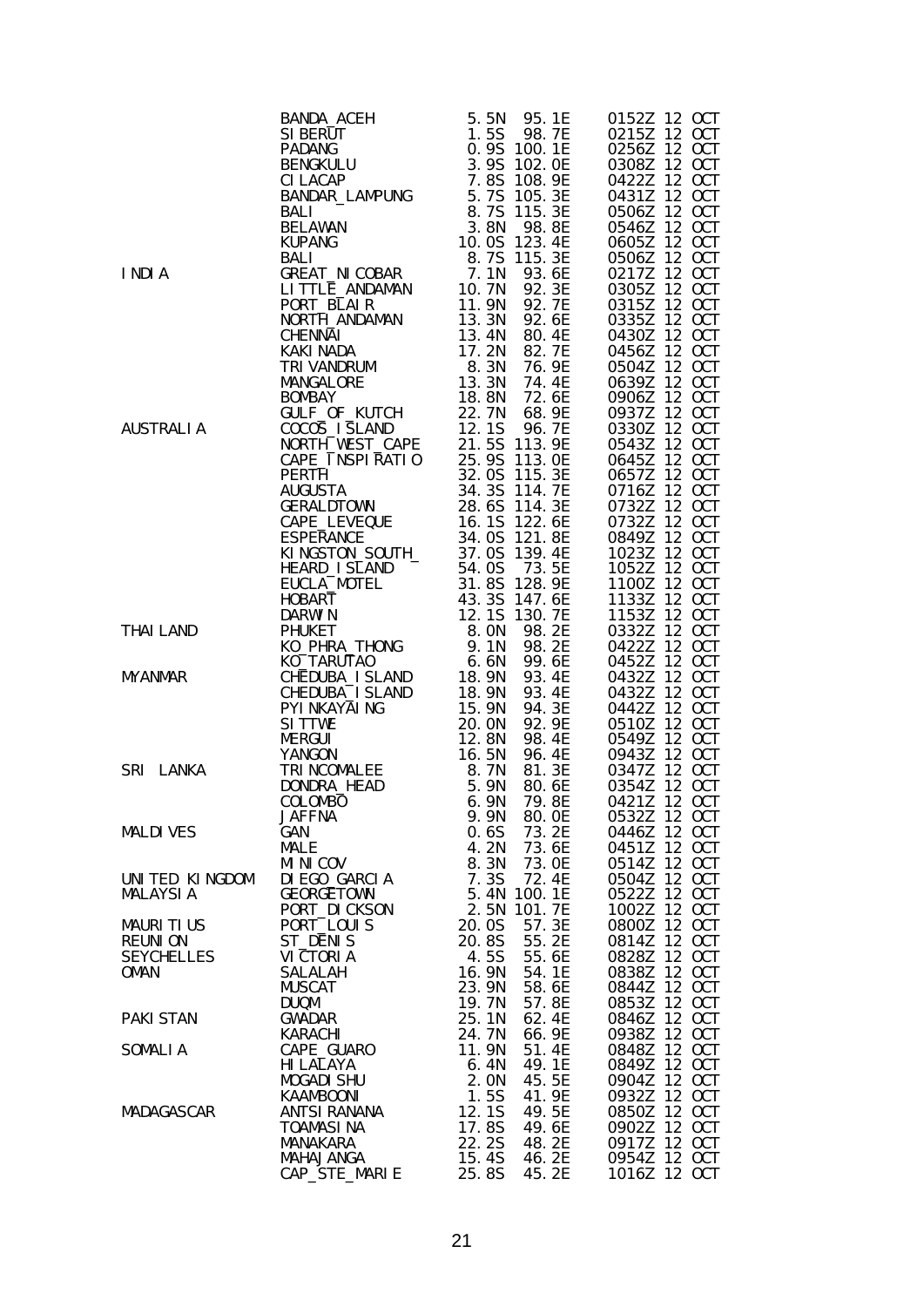|                  | TOLI ARA        | 23.4S  | 43.6E       | 1041Z 12 OCT |
|------------------|-----------------|--------|-------------|--------------|
| I RAN            | GAVATER         | 25. ON | 61. 3E      | 0852Z 12 OCT |
| <b>UAE</b>       | FUJAI RAH       | 25.1N  | 56.4E       | 0930Z 12 OCT |
| YEMEN            | AL_MUKALLA      | 14.5N  | 49. 2E      | 0937Z 12 OCT |
|                  | ADEN            | 13. ON | 45.2E       | 1023Z 12 OCT |
| <b>COMORES</b>   | MORONI          | 11.6S  | 43.3E       | 0951Z 12 OCT |
| MOZAMBI QUE      | CABO_DELGADO    | 10.7S  | 40. 7E      | 1008Z 12 OCT |
|                  | ANGOCHE         | 15.5S  | 40. 6E      | 1040Z 12 OCT |
|                  | QUELI MANE      | 18.0S  | 37.1E       | 1207Z 12 OCT |
|                  | <b>MAPUTO</b>   | 25.9S  | 32. 8E      | 1255Z 12 OCT |
|                  | BEI RA          | 19.9S  | 35.1E       | 1317Z 12 OCT |
| KENYA            | MOMBASA         | 4.0S   | 39. 7E      | 1009Z 12 OCT |
| TANZANI A        | LI NDI          | 9.8S   | 39.9E       | 1009Z 12 OCT |
|                  | DAR_ES_SALAAM   | 6.7S   | 39.4E       | 1012Z 12 OCT |
| BANGLADESH       | CHI TTAGONG     | 22.7N  | 91. 2E      | 1025Z 12 OCT |
| CROZET ISLANDS   | CROZET_I SLANDS | 46. 4S | 51.8E       | 1030Z 12 OCT |
| KERGUELEN ISLAN  | PORT_AUX_FRANCA | 49. OS | 69. 1E      | 1111Z 12 OCT |
| SOUTH AFRICA     | PRINCE_EDWARD_I | 46. 6S | 37.6E       | 1205Z 12 OCT |
|                  | <b>DURBAN</b>   | 29.8S  | 31. 2E      | 1209Z 12 OCT |
|                  | PORT_ELI ZABETH | 33.9S  | 25. 8E      | 1311Z 12 OCT |
|                  | CAPE_TOWN       |        | 34.1S 18.0E | 1410Z 12 OCT |
| <b>SINGAPORE</b> | SI NGAPORE      |        | 1.2N 103.8E | 1550Z 12 OCT |
|                  |                 |        |             |              |

ADDITIONAL BULLETINS WILL BE ISSUED BY THE PACIFIC TSUNAMI WARNING CENTER FOR THIS EVENT AS MORE INFORMATION BECOMES AVAILABLE.

THE JAPAN METEOROLOGICAL AGENCY MAY ISSUE ADDITIONAL INFORMATION FOR THIS EVENT. IN THE CASE OF CONFLICTING INFORMATION...THE MORE CONSERVATIVE INFORMATION SHOULD BE USED FOR SAFETY.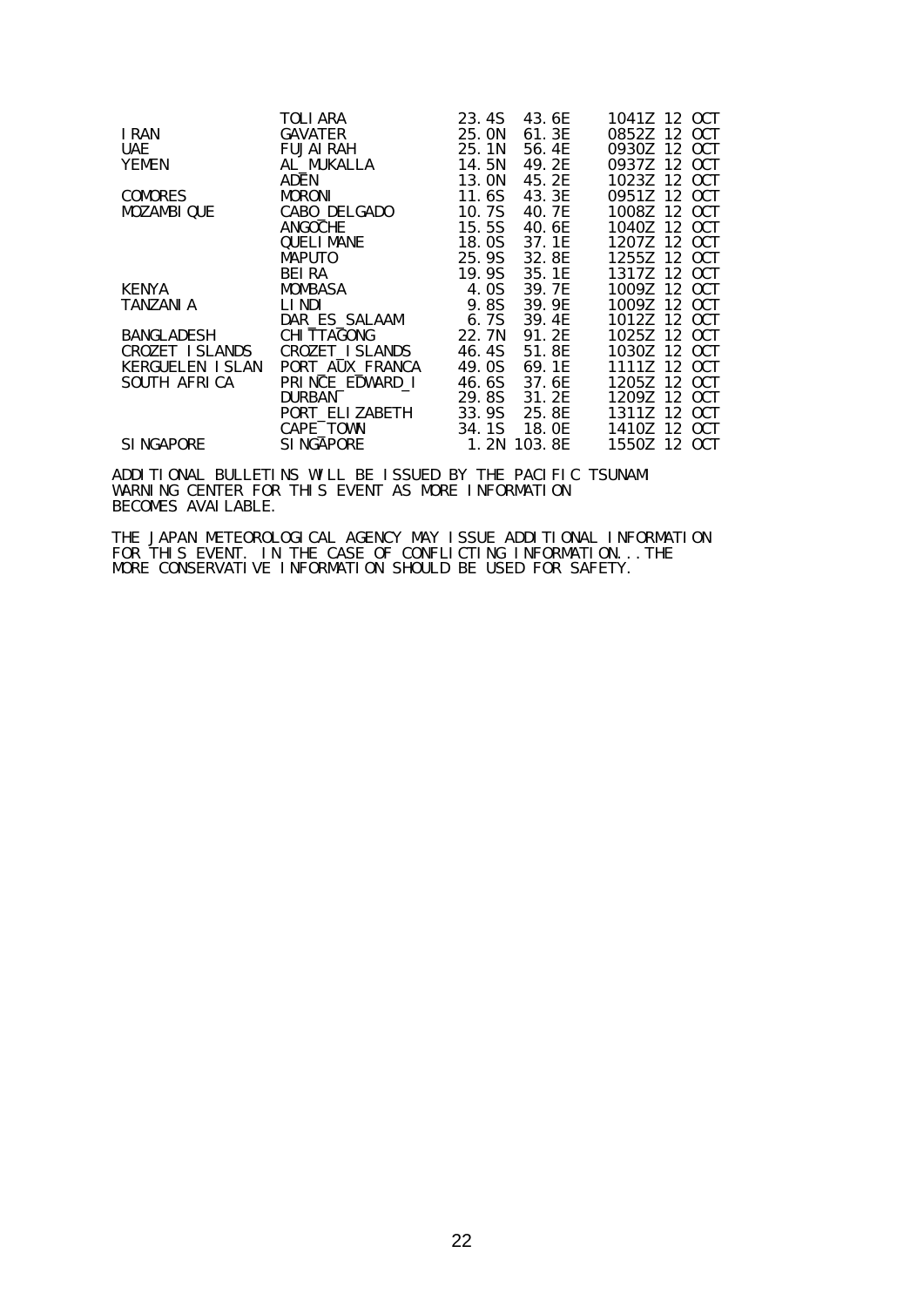TEST...TSUNAMI BULLETIN NUMBER 005 ...TEST PACIFIC TSUNAMI WARNING CENTER/NOAA/NWS ISSUED AT 0445Z 12 OCT 2011

THIS BULLETIN IS FOR ALL AREAS OF THE INDIAN OCEAN.

... AN INDIAN-OCEAN-WIDE TSUNAMI WATCH IS IN EFFECT ...

A TSUNAMI WATCH IS IN EFFECT FOR

 INDONESIA / INDIA / AUSTRALIA / THAILAND / MYANMAR / SRI LANKA / MALDIVES / UNITED KINGDOM / MALAYSIA / MAURITIUS / REUNION / SEYCHELLES / OMAN / PAKISTAN / SOMALIA / MADAGASCAR / IRAN / UAE / YEMEN / COMORES / MOZAMBIQUE / KENYA / TANZANIA / BANGLADESH / CROZET ISLANDS / KERGUELEN ISLANDS / SOUTH AFRICA / **SINGAPORE** 

THIS BULLETIN IS ISSUED AS ADVICE TO GOVERNMENT AGENCIES. ONLY NATIONAL AND LOCAL GOVERNMENT AGENCIES HAVE THE AUTHORITY TO MAKE DECISIONS REGARDING THE OFFICIAL STATE OF ALERT IN THEIR AREA AND ANY ACTIONS TO BE TAKEN IN RESPONSE.

AN EARTHQUAKE HAS OCCURRED WITH THESE PRELIMINARY PARAMETERS

|            | ORIGIN TIME - 0100Z 12 OCT 2011    |  |
|------------|------------------------------------|--|
|            | $COMDIMATFS - 3.3 MORTH 95.9 FAST$ |  |
| LOCATI ON  | - NORTHERN SUMATRA INDONESIA       |  |
| MAGNI TUDE | $-92$                              |  |

MEASUREMENTS OR REPORTS OF TSUNAMI WAVE ACTIVITY

| GAUGE LOCATION                                                                                                                  | <b>I</b> AT | I ON                                                                                                                                                          | TIME <sub>2</sub> | AMPI                                                                                                                                 | <b>PFR</b>                                                                        |
|---------------------------------------------------------------------------------------------------------------------------------|-------------|---------------------------------------------------------------------------------------------------------------------------------------------------------------|-------------------|--------------------------------------------------------------------------------------------------------------------------------------|-----------------------------------------------------------------------------------|
| SABANG ID<br>TELUKDALAM, ID<br>PADANG, ID<br>COCOS IS, AU<br>CHRISTMAS IS, AU<br>SIBOLGA. ID<br>TRINCONMALEE, LK<br>COLOMBO, LK |             | 5.8N 095.3E 0140Z<br>0.6N 097.8E 0207Z<br>1.0S 100.4E 0316Z<br>12.1S 096.9E 0332Z<br>10.4S 105.7E 0339Z<br>1.7N 98.8E<br>8.6N 81.2E 0350Z<br>6.9N 79.9E 04237 | 03497             | 5.3M $/$ 17.4FT<br>7.5M / 24.6FT<br>1.5M / 4.9FT<br>0.3M / 1.1FT<br>0.6M / 2.0FT<br>4.0M $/$ 13.1FT<br>3.8M / 12.5FT<br>2.2M / 7.2FT | 17MI N<br>19MI N<br>17MI N<br>15MI N<br>20MIN<br><b>18MIN</b><br>18MI N<br>21MI N |
|                                                                                                                                 |             |                                                                                                                                                               |                   |                                                                                                                                      |                                                                                   |

LAT - LATITUDE (N-NORTH, S-SOUTH)

LON - LONGITUDE (E-EAST, W-WEST)

TIME - TIME OF THE MEASUREMENT (Z IS UTC IS GREENWICH TIME)

AMPL - TSUNAMI AMPLITUDE MEASURED RELATIVE TO NORMAL SEA LEVEL. IT IS ...NOT... CREST-TO-TROUGH WAVE HEIGHT. VALUES ARE GIVEN IN BOTH METERS(M) AND FEET(FT).

PER - PERIOD OF TIME IN MINUTES(MIN) FROM ONE WAVE TO THE NEXT.

**FVALUATION** 

SEA LEVEL READINGS INDICATE A TSUNAMI WAS GENERATED. IT MAY ALREADY HAVE BEEN DESTRUCTIVE ALONG SOME COASTS.

BASED ON THESE DATA THE THREAT CONTINUES FOR ALL COASTAL AREAS OF THE INDIAN OCEAN. FOR THOSE AREAS - WHEN NO MAJOR WAVES HAVE OCCURRED FOR AT LEAST TWO HOURS AFTER THE ESTIMATED ARRIVAL TIME OR DAMAGING WAVES HAVE NOT OCCURRED FOR AT LEAST TWO HOURS THEN LOCAL AUTHORITIES CAN ASSUME THE THREAT IS PASSED. DANGER TO BOATS AND COASTAL STRUCTURES CAN CONTINUE FOR SEVERAL HOURS DUE TO RAPID CURRENTS. AS LOCAL CONDITIONS CAN CAUSE A WIDE VARIATION IN TSUNAMI WAVE ACTION THE ALL CLEAR DETERMINATION MUST BE MADE BY LOCAL AUTHORITIES.

ESTIMATED INITIAL TSUNAMI WAVE ARRIVAL TIMES AT FORECAST POINTS WITHIN THE WARNING AND WATCH AREAS ARE GIVEN BELOW. ACTUAL ARRIVAL TIMES MAY DIFFER AND THE INITIAL WAVE MAY NOT BE THE LARGEST. A TSUNAMI IS A SERIES OF WAVES AND THE TIME BETWEEN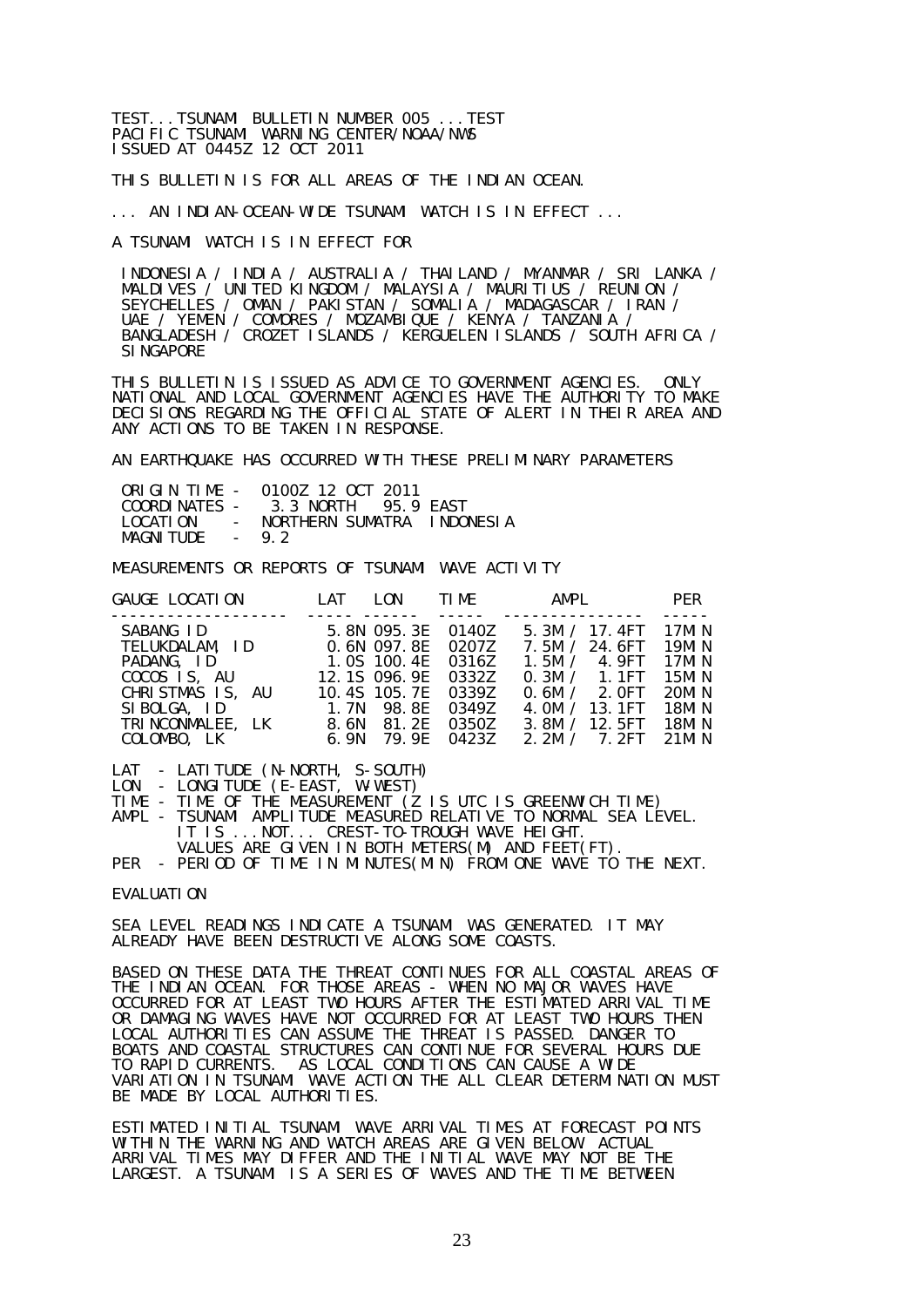## SUCCESSIVE WAVES CAN BE FIVE MINUTES TO ONE HOUR.

|                                                                 | $1001A \n\nL100NES1A \n\nL2100NES1A \n\nL31MEDLUE\nL400NES1A \n\nL5.5N 96.0E 1031212 200T\nSLAR10A_ACEM\nSLAR10A_ACH\nSLAR10A \n\nSLAR10A.2AEM\nL5.5N 96.5 E 0138212 200T\nSLAR10A.2AEM\nL5.5N 96.5 E 013522 12 00T\nL5.5N 96.5 E 0030E\nL60$ |                                                                                                         |                                                                                                       |
|-----------------------------------------------------------------|-----------------------------------------------------------------------------------------------------------------------------------------------------------------------------------------------------------------------------------------------|---------------------------------------------------------------------------------------------------------|-------------------------------------------------------------------------------------------------------|
|                                                                 |                                                                                                                                                                                                                                               |                                                                                                         |                                                                                                       |
|                                                                 |                                                                                                                                                                                                                                               |                                                                                                         |                                                                                                       |
| SRI LANKA                                                       | YANGON 16.5N 96.4E 0943Z 12 OCT<br>TRI NCOMALEE<br>DONDRA_HEAD<br><b>COLOMBO</b><br><b>JAFFNA</b>                                                                                                                                             | 81.3E<br>8.7N<br>5.9N<br>80.6E<br>6.9N<br>79.8E<br>9.9N<br>80. OE                                       | 0347Z 12 OCT<br>0354Z 12 OCT<br>0421Z 12 OCT<br>0532Z 12 OCT                                          |
| <b>MALDIVES</b>                                                 | GAN<br><b>MALE</b><br><b>MINICOV</b>                                                                                                                                                                                                          | 0.6S<br>73.2E<br>4.2N<br>73.6E<br>8.3N<br>73.0E                                                         | 0446Z 12 OCT<br>0451Z 12 OCT<br>0514Z 12 OCT                                                          |
| UNITED KINGDOM<br><b>MALAYSIA</b>                               | DI EGO_GARCIA<br><b>GEORGETOWN</b><br>PORT DI CKSON                                                                                                                                                                                           | 7.3S<br>72.4E<br>5.4N<br>100.1E<br>2.5N<br>101.7E                                                       | 12 OCT<br>0504Z<br>0522Z 12 OCT<br>1002Z 12 OCT                                                       |
| <b>MAURITIUS</b><br><b>REUNION</b><br><b>SEYCHELLES</b><br>OMAN | PORT_LOUIS<br>ST_DENIS<br>VI CTORI A<br>SALALAH<br><b>MUSCAT</b><br><b>DUQM</b>                                                                                                                                                               | 20.0S<br>57.3E<br>20.8S<br>55.2E<br>4.5S<br>55.6E<br>16.9N<br>54.1E<br>23.9N<br>58.6E<br>19.7N<br>57.8E | 12 OCT<br>0800Z<br>0814Z 12 OCT<br>0828Z 12 OCT<br>12 OCT<br>0838Z<br>12 OCT<br>0844Z<br>0853Z 12 OCT |
| <b>PAKI STAN</b>                                                | GWADAR<br>KARACHI                                                                                                                                                                                                                             | 62.4E<br>25.1N<br>24.7N<br>66.9E                                                                        | 12 OCT<br>0846Z<br>0938Z 12 OCT                                                                       |
| SOMALIA                                                         | CAPE_GUARO<br>HI LALAYA<br>MOGADI SHU<br><b>KAAMBOONI</b>                                                                                                                                                                                     | 11.9N<br>51.4E<br>49.1E<br>6.4N<br>45.5E<br>2. ON<br>1.5S<br>41.9E                                      | 0848Z 12 OCT<br>12 OCT<br>0849Z<br>12 OCT<br>0904Z<br>0932Z 12 OCT                                    |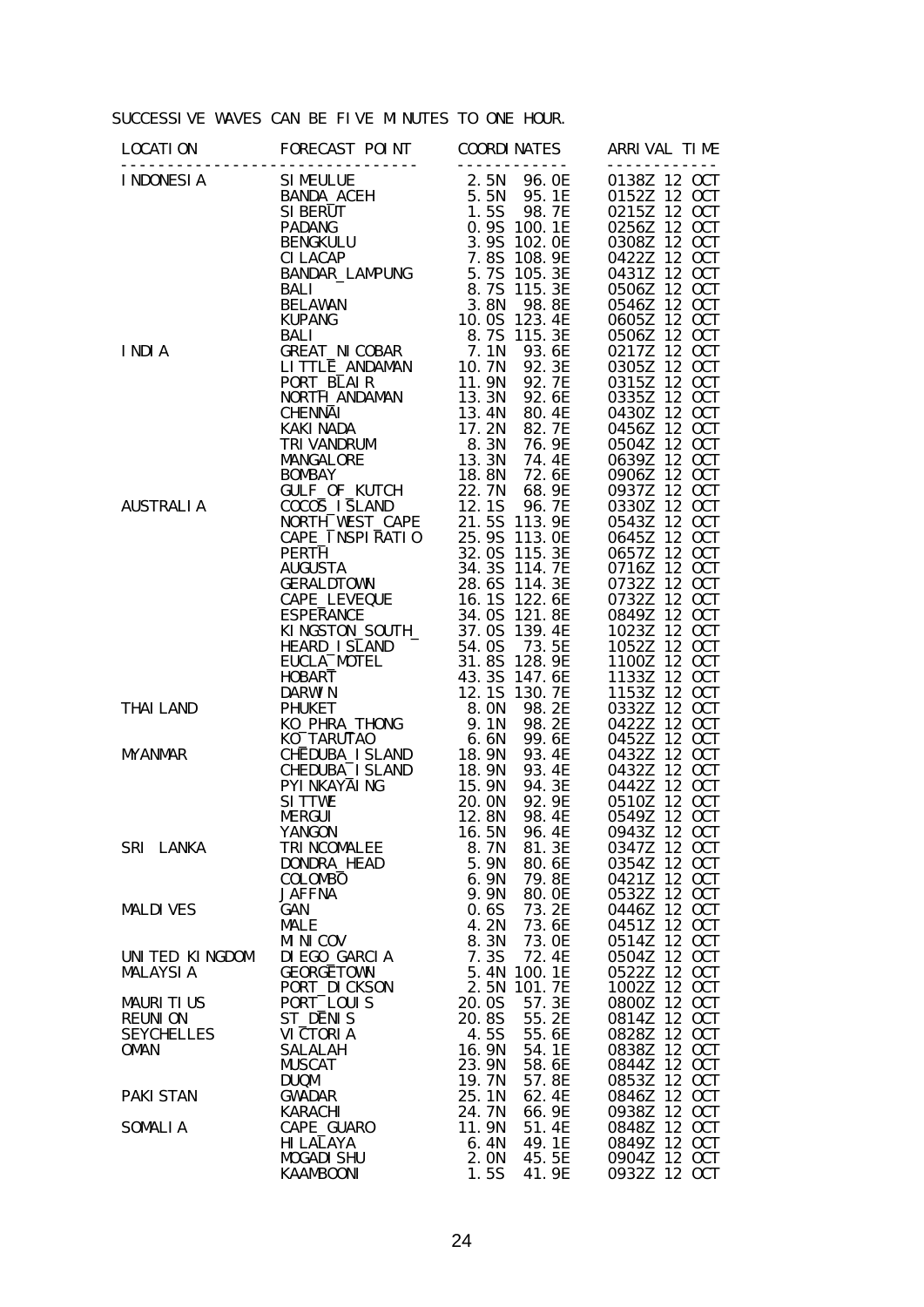| MADAGASCAR      | ANTSI RANANA       | 12.1S  | 49. 5E      | 0850Z 12 OCT    |
|-----------------|--------------------|--------|-------------|-----------------|
|                 | TOAMASI NA         | 17.8S  | 49.6E       | 0902Z 12 OCT    |
|                 | MANAKARA           | 22.2S  | 48.2E       | 0917Z 12 OCT    |
|                 | MAHAJANGA          | 15.4S  | 46. 2E      | 0954Z 12 OCT    |
|                 | CAP_STE_MARIE      | 25.8S  | 45.2E       | 1016Z 12 OCT    |
|                 | TOLI ARA           | 23.4S  | 43.6E       | 1041Z 12 OCT    |
| I RAN           | GAVATER            | 25. ON | 61. 3E      | 0852Z 12 OCT    |
| <b>UAE</b>      | FUJAI RAH          | 25.1N  | 56.4E       | 0930Z 12 OCT    |
| YEMEN           | AL_MUKALLA         | 14. 5N | 49. 2E      | 0937Z 12 OCT    |
|                 | ADEN               | 13. ON | 45.2E       | 1023Z 12 OCT    |
| <b>COMORES</b>  | <b>MORONI</b>      | 11. 6S | 43. 3E      | 0951Z 12 OCT    |
| MOZAMBI QUE     | CABO_DELGADO       | 10.7S  | 40. 7E      | 1008Z 12 OCT    |
|                 | <b>ANGOCHE</b>     | 15.5S  | 40.6E       | 1040Z 12 OCT    |
|                 | QUELI MANE         | 18. OS | 37.1E       | 1207Z 12 OCT    |
|                 | <b>MAPUTO</b>      | 25.9S  | 32.8E       | 1255Z 12 OCT    |
|                 | BEI RA             | 19.9S  | 35.1E       | 1317Z 12 OCT    |
| <b>KENYA</b>    | MOMBASA            | 4.0S   | 39. 7E      | 1009Z 12 OCT    |
| TANZANI A       | LI NDI             | 9.8S   | 39.9E       | 1009Z 12 OCT    |
|                 | DAR_ES_SALAAM      | 6.7S   | 39.4E       | 1012Z 12 OCT    |
| BANGLADESH      | <b>CHI TTAGONG</b> | 22.7N  | 91.2E       | 1025Z 12 OCT    |
| CROZET ISLANDS  | CROZET_I SLANDS    | 46.4S  | 51.8E       | 1030Z 12 OCT    |
| KERGUELEN ISLAN | PORT_AUX_FRANCA    | 49. OS | 69. 1E      | 1111Z 12 OCT    |
| SOUTH AFRICA    | PRINCE_EDWARD_I    | 46. 6S | 37.6E       | 12 OCT<br>1205Z |
|                 | <b>DURBAN</b>      | 29.8S  | 31.2E       | 1209Z 12 OCT    |
|                 | PORT_ELI ZABETH    | 33.9S  | 25.8E       | 1311Z 12 OCT    |
|                 | CAPE_TOWN          | 34.1S  | 18. OE      | 1410Z 12 OCT    |
| SI NGAPORE      | SI NGAPORE         |        | 1.2N 103.8E | 1550Z 12 OCT    |

ADDITIONAL BULLETINS WILL BE ISSUED BY THE PACIFIC TSUNAMI WARNING CENTER FOR THIS EVENT AS MORE INFORMATION BECOMES AVAILABLE.

THE JAPAN METEOROLOGICAL AGENCY MAY ISSUE ADDITIONAL INFORMATION FOR THIS EVENT. IN THE CASE OF CONFLICTING INFORMATION...THE MORE CONSERVATIVE INFORMATION SHOULD BE USED FOR SAFETY.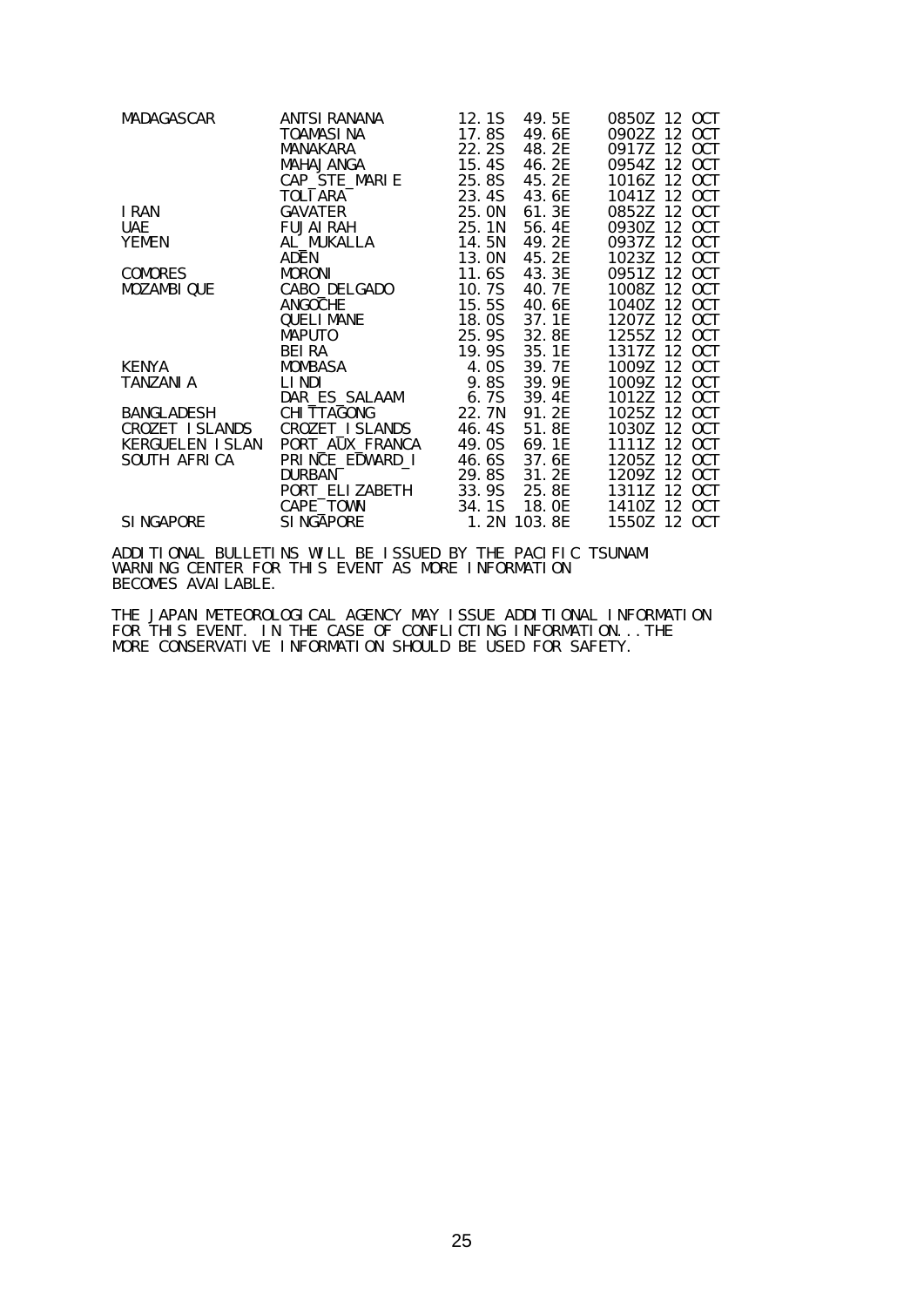TEST...TSUNAMI BULLETIN NUMBER 006 ...TEST PACIFIC TSUNAMI WARNING CENTER/NOAA/NWS ISSUED AT 0545Z 12 OCT 2011

THIS BULLETIN IS FOR ALL AREAS OF THE INDIAN OCEAN.

... AN INDIAN-OCEAN-WIDE TSUNAMI WATCH IS IN EFFECT ...

A TSUNAMI WATCH IS IN EFFECT FOR

 INDONESIA / INDIA / AUSTRALIA / THAILAND / MYANMAR / SRI LANKA / MALDIVES / UNITED KINGDOM / MALAYSIA / MAURITIUS / REUNION / SEYCHELLES / OMAN / PAKISTAN / SOMALIA / MADAGASCAR / IRAN / UAE / YEMEN / COMORES / MOZAMBIQUE / KENYA / TANZANIA / BANGLADESH / CROZET ISLANDS / KERGUELEN ISLANDS / SOUTH AFRICA / **SINGAPORE** 

THIS BULLETIN IS ISSUED AS ADVICE TO GOVERNMENT AGENCIES. ONLY NATIONAL AND LOCAL GOVERNMENT AGENCIES HAVE THE AUTHORITY TO MAKE DECISIONS REGARDING THE OFFICIAL STATE OF ALERT IN THEIR AREA AND ANY ACTIONS TO BE TAKEN IN RESPONSE.

AN EARTHQUAKE HAS OCCURRED WITH THESE PRELIMINARY PARAMETERS

|            | ORIGIN TIME - 0100Z 12 OCT 2011   |  |
|------------|-----------------------------------|--|
|            | COORDINATES - 3.3 NORTH 95.9 EAST |  |
| LOCATI ON  | - NORTHERN SUMATRA INDONESIA      |  |
| MAGNI TUDE | $-92$                             |  |

MEASUREMENTS OR REPORTS OF TSUNAMI WAVE ACTIVITY

| GAUGE LOCATION                                                                                                                                                                                                 | <b>LAT</b>                                      | LON                                                                                                                                                             | <b>TIME</b>                                                                                                       | AMPL                                                                                                                                                                                                                           | <b>PER</b>                                                                                                                |
|----------------------------------------------------------------------------------------------------------------------------------------------------------------------------------------------------------------|-------------------------------------------------|-----------------------------------------------------------------------------------------------------------------------------------------------------------------|-------------------------------------------------------------------------------------------------------------------|--------------------------------------------------------------------------------------------------------------------------------------------------------------------------------------------------------------------------------|---------------------------------------------------------------------------------------------------------------------------|
| SABANG ID<br>TELUKDALAM, ID<br>PADANG, ID<br>COCOS IS, AU<br>CHRISTMAS IS, AU<br>SI BOLGA, ID<br>TRINCONMALEE. LK<br>COLOMBO, LK<br>KO TAPHAO NOL. TH<br>GAN. MV<br>MALE, MV<br>SITTWE, MM<br>HANI MAADHOO, MV | 8.6N<br>6. 9N<br>0.7S<br>4. 2N<br>20.2N<br>6.8N | 5.8N 095.3E<br>0.6N 097.8E<br>1.0S 100.4E<br>12.1S 096.9E<br>10.4S 105.7E<br>1.7N 98.8F<br>81.2E<br>79.9F<br>7.8N 098.4E<br>73. 2F<br>73.5E<br>92. 9F<br>73. 2E | 0140Z<br>0207Z<br>03167<br>0332Z<br>0339Z<br>03497<br>0350Z<br>04237<br>04417<br>0451Z<br>04447<br>05007<br>0455Z | 5.3M / 17.4FT<br>7.5M / 24.6FT<br>1.5M / 4.9FT<br>0.3M / 1.1FT<br>0.6M / 2.0FT<br>4.0M / 13.1FT<br>3.8M / 12.5FT<br>2.2M / 7.2FT<br>4.4M / $14.4FT$<br>2.9M / 9.5FT<br>3.3M / 10.8FT<br>1.2M / 3.9FT<br>2.9M $\prime$<br>9.5FT | 17MI N<br>19MIN<br>17MI N<br>15MIN<br>20MIN<br>18MI N<br>18MI N<br>21MIN<br>18MI N<br>18MIN<br>16MI N<br>12MI N<br>18MI N |
| DIEGO GARCIA. UK                                                                                                                                                                                               | 7.3S                                            | 72.4F                                                                                                                                                           | 0457Z                                                                                                             | 1.7 $M /$<br>5.6FT                                                                                                                                                                                                             | 18MI N                                                                                                                    |

LAT - LATITUDE (N-NORTH, S-SOUTH)

LON - LONGITUDE (E-EAST, W-WEST)

TIME - TIME OF THE MEASUREMENT (Z IS UTC IS GREENWICH TIME)

- AMPL TSUNAMI AMPLITUDE MEASURED RELATIVE TO NORMAL SEA LEVEL. IT IS ...NOT... CREST-TO-TROUGH WAVE HEIGHT. VALUES ARE GIVEN IN BOTH METERS(M) AND FEET(FT).
- PER PERIOD OF TIME IN MINUTES(MIN) FROM ONE WAVE TO THE NEXT.

#### EVALUATION

SEA LEVEL READINGS INDICATE A TSUNAMI WAS GENERATED. IT MAY ALREADY HAVE BEEN DESTRUCTIVE ALONG SOME COASTS.

BASED ON THESE DATA THE THREAT CONTINUES FOR ALL COASTAL AREAS OF THE INDIAN OCEAN. FOR THOSE AREAS - WHEN NO MAJOR WAVES HAVE OCCURRED FOR AT LEAST TWO HOURS AFTER THE ESTIMATED ARRIVAL TIME OR DAMAGING WAVES HAVE NOT OCCURRED FOR AT LEAST TWO HOURS THEN LOCAL AUTHORITIES CAN ASSUME THE THREAT IS PASSED. DANGER TO BOATS AND COASTAL STRUCTURES CAN CONTINUE FOR SEVERAL HOURS DUE TO RAPID CURRENTS. AS LOCAL CONDITIONS CAN CAUSE A WIDE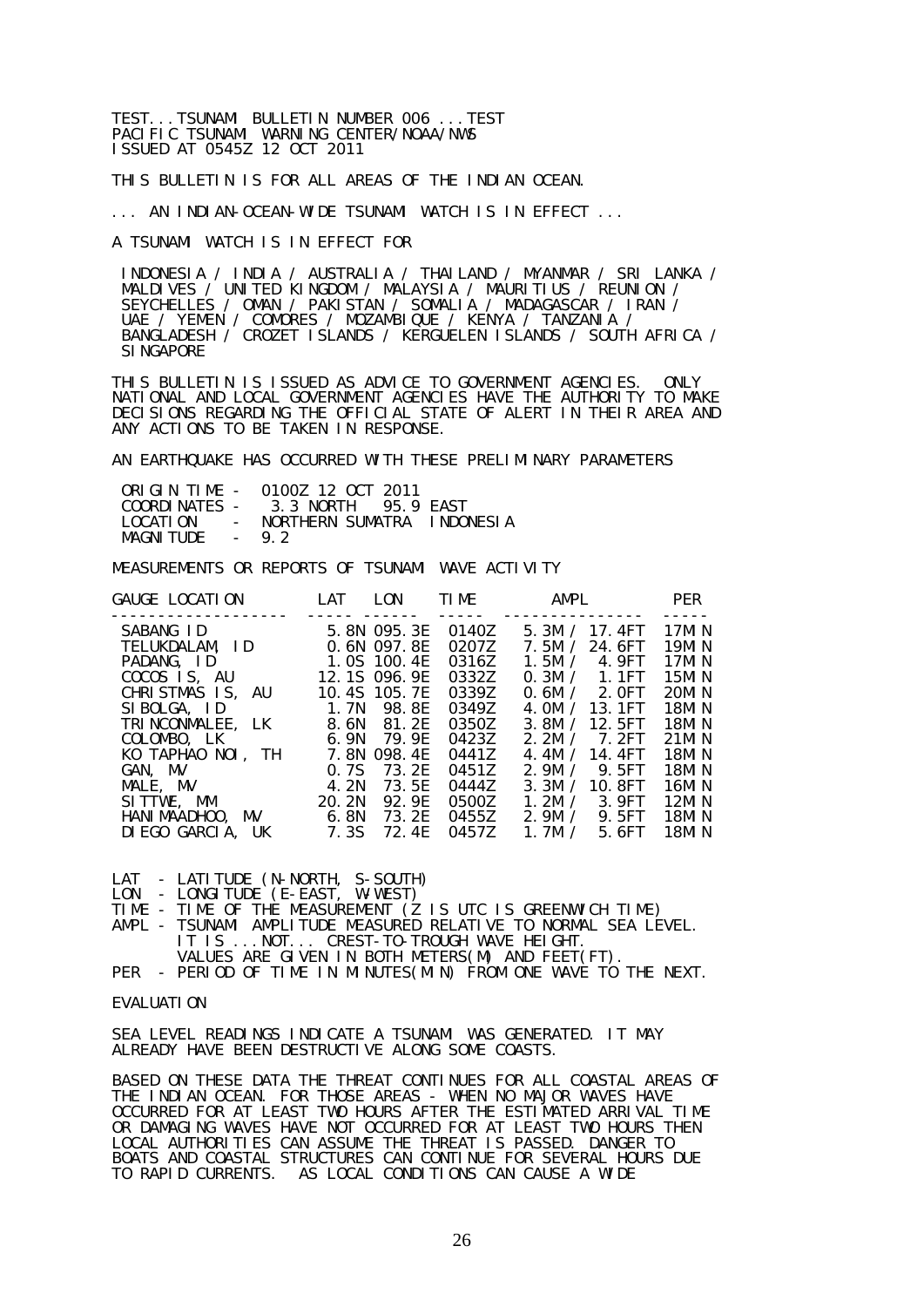VARIATION IN TSUNAMI WAVE ACTION THE ALL CLEAR DETERMINATION MUST BE MADE BY LOCAL AUTHORITIES.

ESTIMATED INITIAL TSUNAMI WAVE ARRIVAL TIMES AT FORECAST POINTS WITHIN THE WARNING AND WATCH AREAS ARE GIVEN BELOW. ACTUAL ARRIVAL TIMES MAY DIFFER AND THE INITIAL WAVE MAY NOT BE THE LARGEST. A TSUNAMI IS A SERIES OF WAVES AND THE TIME BETWEEN SUCCESSIVE WAVES CAN BE FIVE MINUTES TO ONE HOUR.

|                                                                        | LOCATEON FOR PORTE PORT (2002)<br>1 INDONESTA<br>SANDAL ACCENT 2 - 1.5 9 98.1 FETC - 1.6 1.6 98.1 FETC - 1.6 1.6 98.1 FETC - 1.6 98.1 FETC - 1.6 98.1 FETC - 1.6 9.8 THE THE PANNING<br>1 BANANCAL 1 - 1.5 9 98.1 DE SUPER ENCORE |                                                                                               |                                                                                                      |
|------------------------------------------------------------------------|-----------------------------------------------------------------------------------------------------------------------------------------------------------------------------------------------------------------------------------|-----------------------------------------------------------------------------------------------|------------------------------------------------------------------------------------------------------|
|                                                                        |                                                                                                                                                                                                                                   |                                                                                               |                                                                                                      |
|                                                                        |                                                                                                                                                                                                                                   |                                                                                               |                                                                                                      |
|                                                                        | <b>JAFFNA</b>                                                                                                                                                                                                                     | 9.9N<br>80. OE                                                                                | 0532Z<br>12 OCT                                                                                      |
| <b>MALDIVES</b>                                                        | GAN<br><b>MALE</b><br><b>MINICOV</b>                                                                                                                                                                                              | 0.6S<br>73.2E<br>4.2N<br>73.6E<br>8.3N<br>73. OE                                              | 12 OCT<br>0446Z<br>12 OCT<br>0451Z<br>0514Z<br>12 OCT                                                |
| UNITED KINGDOM<br><b>MALAYSIA</b>                                      | DI EGO_GARCIA<br><b>GEORGETOWN</b>                                                                                                                                                                                                | 7.3S<br>72.4E<br>5.4N<br>100.1E<br>101.7E                                                     | 12 OCT<br>0504Z<br>12 OCT<br>0522Z<br>12 OCT                                                         |
| <b>MAURITIUS</b><br><b>REUNION</b><br><b>SEYCHELLES</b><br><b>OMAN</b> | PORT_DI CKSON<br>PORT_LOUIS<br>ST_DENIS<br>VI CTORI A<br>SALALAH<br><b>MUSCAT</b>                                                                                                                                                 | 2.5N<br>57.3E<br>20.0S<br>20.8S<br>55.2E<br>4.5S<br>55.6E<br>16.9N<br>54.1E<br>23.9N<br>58.6E | 1002Z<br>12 OCT<br>0800Z<br>12 OCT<br>0814Z<br>12 OCT<br>0828Z<br>12 OCT<br>0838Z<br>12 OCT<br>0844Z |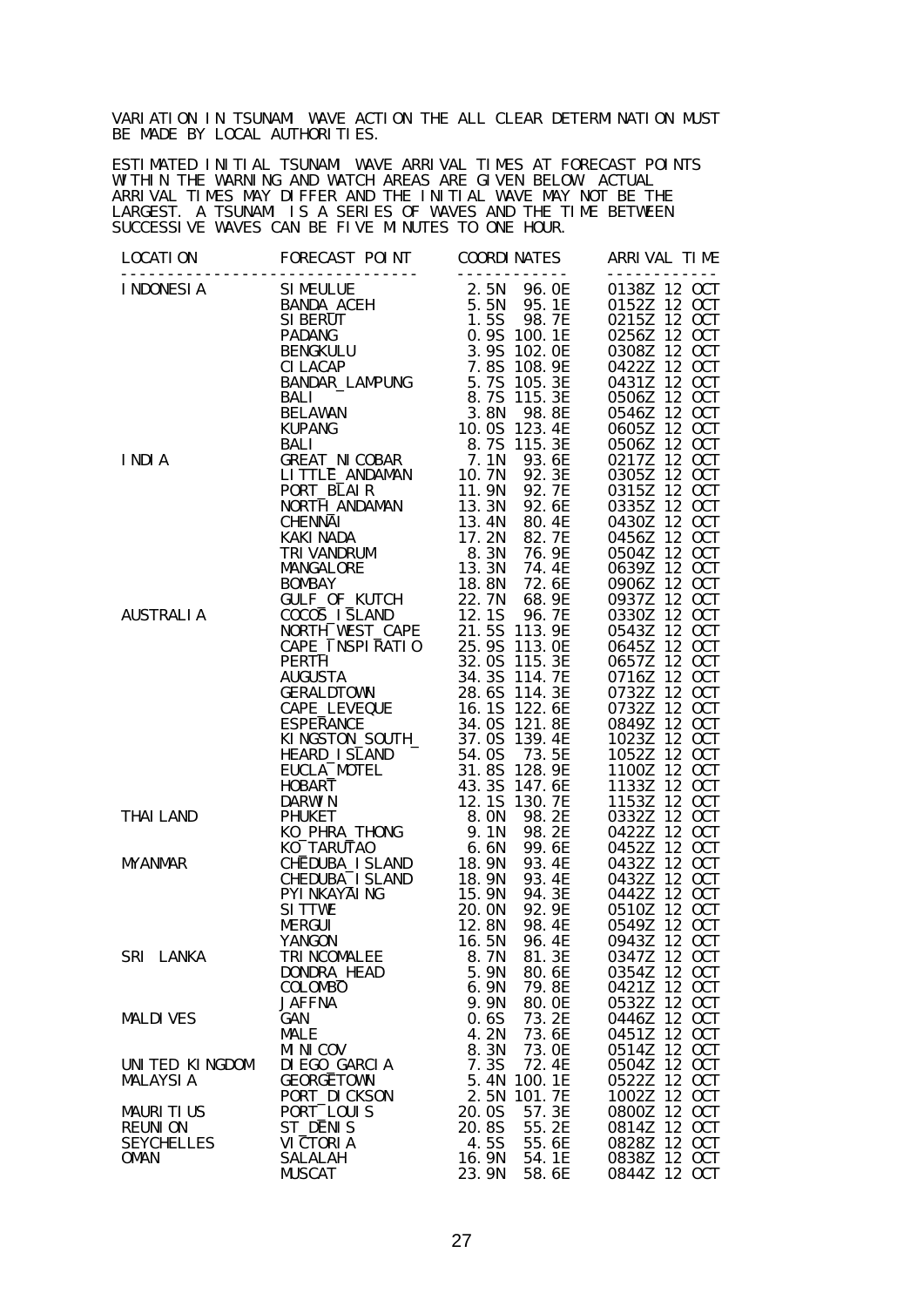|                  | <b>DUQM</b>        | 19. 7N | 57.8E       | 0853Z 12 OCT    |
|------------------|--------------------|--------|-------------|-----------------|
| <b>PAKI STAN</b> | GWADAR             | 25.1N  | 62.4E       | 0846Z 12 OCT    |
|                  | KARACHI            | 24. 7N | 66. 9E      | 0938Z 12 OCT    |
| SOMALI A         | CAPE_GUARO         | 11.9N  | 51.4E       | 0848Z 12 OCT    |
|                  | HI LALAYA          | 6.4N   | 49.1E       | 0849Z 12 OCT    |
|                  | <b>MOGADI SHU</b>  | 2. ON  | 45.5E       | 0904Z 12 OCT    |
|                  | <b>KAAMBOONI</b>   | 1.5S   | 41.9E       | 12 OCT<br>0932Z |
| MADAGASCAR       | ANTSI RANANA       | 12.1S  | 49.5E       | 0850Z 12 OCT    |
|                  | TOAMASI NA         | 17.8S  | 49.6E       | 0902Z 12 OCT    |
|                  | MANAKARA           | 22.2S  | 48.2E       | 0917Z 12 OCT    |
|                  | MAHAJANGA          | 15.4S  | 46.2E       | 0954Z 12 OCT    |
|                  | CAP_STE_MARIE      | 25.8S  | 45.2E       | 12 OCT<br>1016Z |
|                  | TOLI ARA           | 23.4S  | 43.6E       | 12 OCT<br>1041Z |
| I RAN            | GAVATER            | 25. ON | 61. 3E      | 0852Z 12 OCT    |
| <b>UAE</b>       | <b>FUJAI RAH</b>   | 25.1N  | 56.4E       | 0930Z 12 OCT    |
| YEMEN            | AL MUKALLA         | 14.5N  | 49.2E       | 0937Z 12 OCT    |
|                  | <b>ADEN</b>        | 13. ON | 45.2E       | 1023Z 12 OCT    |
| <b>COMORES</b>   | <b>MORONI</b>      | 11.6S  | 43.3E       | 12 OCT<br>0951Z |
| MOZAMBI QUE      | CABO_DELGADO       | 10.7S  | 40. 7E      | 1008Z 12 OCT    |
|                  | <b>ANGOCHE</b>     | 15.5S  | 40.6E       | 1040Z 12 OCT    |
|                  | <b>QUELI MANE</b>  | 18.0S  | 37.1E       | 1207Z 12 OCT    |
|                  | <b>MAPUTO</b>      | 25.9S  | 32.8E       | 1255Z 12 OCT    |
|                  | <b>BEIRA</b>       | 19.9S  | 35.1E       | 12 OCT<br>1317Z |
| <b>KENYA</b>     | <b>MOMBASA</b>     | 4.0S   | 39.7E       | 1009Z<br>12 OCT |
| <b>TANZANI A</b> | LI NDI             | 9.8S   | 39.9E       | 1009Z 12 OCT    |
|                  | DAR_ES_SALAAM      | 6. 7S  | 39.4E       | 1012Z 12 OCT    |
| BANGLADESH       | <b>CHI TTAGONG</b> | 22.7N  | 91.2E       | 1025Z 12 OCT    |
| CROZET ISLANDS   | CROZET_I SLANDS    | 46.4S  | 51.8E       | 12 OCT<br>1030Z |
| KERGUELEN I SLAN | PORT_AUX_FRANCA    | 49.0S  | 69.1E       | 12 OCT<br>1111Z |
| SOUTH AFRICA     | PRINCE_EDWARD_I    | 46.6S  | 37.6E       | 12 OCT<br>1205Z |
|                  | <b>DURBAN</b>      | 29.8S  | 31.2E       | 1209Z 12 OCT    |
|                  | PORT_ELI ZABETH    | 33.9S  | 25.8E       | 1311Z 12 OCT    |
|                  | CAPE_TOWN          | 34.1S  | 18.0E       | 1410Z 12 OCT    |
| <b>SINGAPORE</b> | <b>SINGAPORE</b>   |        | 1.2N 103.8E | 1550Z 12 OCT    |

ADDITIONAL BULLETINS WILL BE ISSUED BY THE PACIFIC TSUNAMI WARNING CENTER FOR THIS EVENT AS MORE INFORMATION BECOMES AVAILABLE.

THE JAPAN METEOROLOGICAL AGENCY MAY ISSUE ADDITIONAL INFORMATION FOR THIS EVENT. IN THE CASE OF CONFLICTING INFORMATION...THE MORE CONSERVATIVE INFORMATION SHOULD BE USED FOR SAFETY.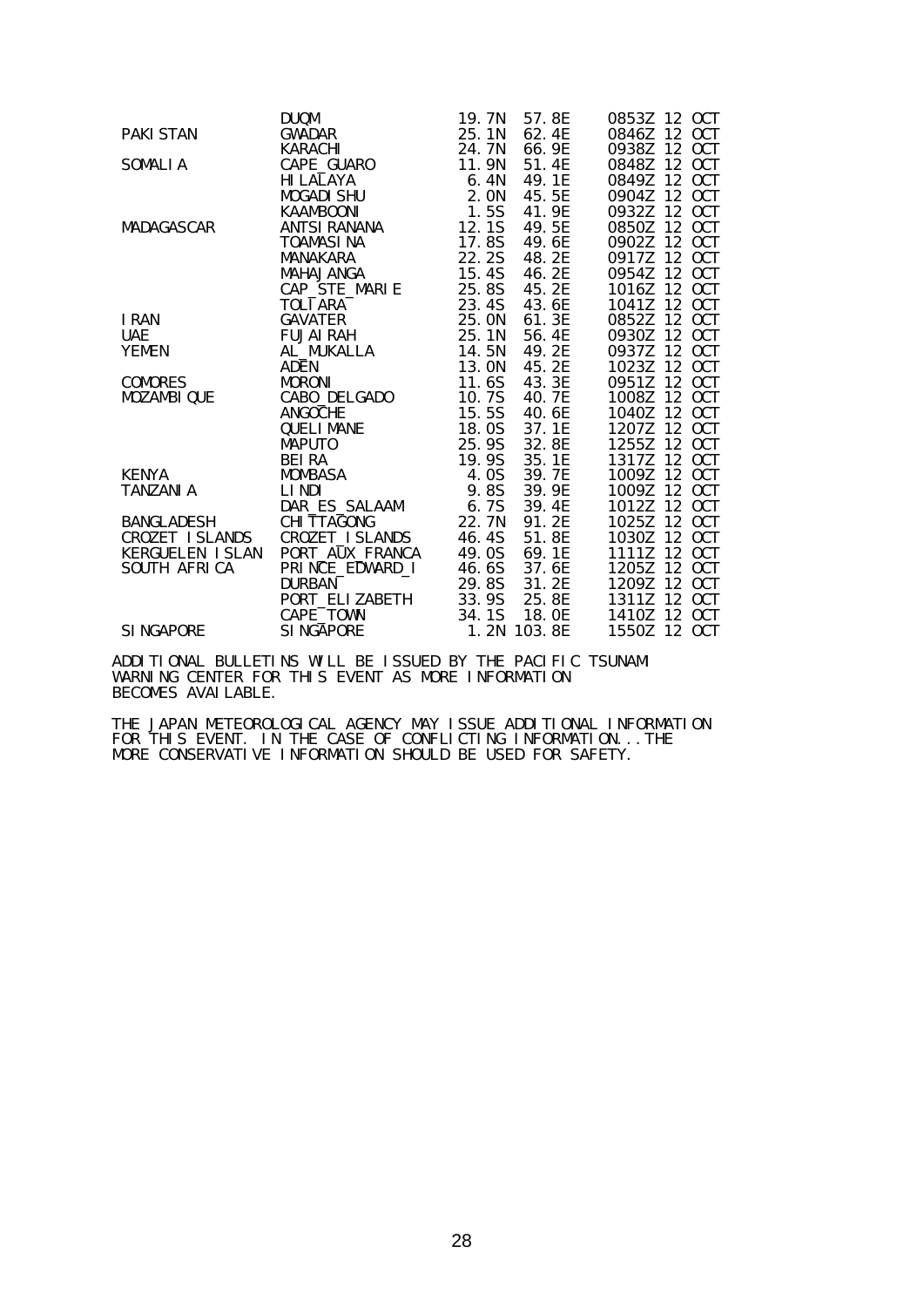TEST...TSUNAMI BULLETIN NUMBER 007 ...TEST PACIFIC TSUNAMI WARNING CENTER/NOAA/NWS ISSUED AT 0645Z 12 OCT 2011

THIS BULLETIN IS FOR ALL AREAS OF THE INDIAN OCEAN.

... AN INDIAN-OCEAN-WIDE TSUNAMI WATCH IS IN EFFECT ...

A TSUNAMI WATCH IS IN EFFECT FOR

 INDONESIA / INDIA / AUSTRALIA / THAILAND / MYANMAR / SRI LANKA / MALDIVES / UNITED KINGDOM / MALAYSIA / MAURITIUS / REUNION / SEYCHELLES / OMAN / PAKISTAN / SOMALIA / MADAGASCAR / IRAN / UAE / YEMEN / COMORES / MOZAMBIQUE / KENYA / TANZANIA / BANGLADESH / CROZET ISLANDS / KERGUELEN ISLANDS / SOUTH AFRICA / **SINGAPORE** 

THIS BULLETIN IS ISSUED AS ADVICE TO GOVERNMENT AGENCIES. ONLY NATIONAL AND LOCAL GOVERNMENT AGENCIES HAVE THE AUTHORITY TO MAKE DECISIONS REGARDING THE OFFICIAL STATE OF ALERT IN THEIR AREA AND ANY ACTIONS TO BE TAKEN IN RESPONSE.

AN EARTHQUAKE HAS OCCURRED WITH THESE PRELIMINARY PARAMETERS

|            | ORIGIN TIME - 0100Z 12 OCT 2011   |  |
|------------|-----------------------------------|--|
|            | COORDINATES - 3.3 NORTH 95.9 EAST |  |
| LOCATI ON  | - NORTHERN SUMATRA INDONESIA      |  |
| MAGNI TUDE | $-92$                             |  |

MEASUREMENTS OR REPORTS OF TSUNAMI WAVE ACTIVITY

| GAUGE LOCATION                                                                                                                                                                                                                   | <b>LAT</b>                                       | LON                                                                                                                                                                            | <b>TIME</b>                                                                                                                | AMPL                                                                                                                                                                                                                                       | <b>PER</b>                                                                                                                            |
|----------------------------------------------------------------------------------------------------------------------------------------------------------------------------------------------------------------------------------|--------------------------------------------------|--------------------------------------------------------------------------------------------------------------------------------------------------------------------------------|----------------------------------------------------------------------------------------------------------------------------|--------------------------------------------------------------------------------------------------------------------------------------------------------------------------------------------------------------------------------------------|---------------------------------------------------------------------------------------------------------------------------------------|
| SABANG ID<br>TELUKDALAM, ID<br>PADANG, ID<br>COCOS IS, AU<br>CHRISTMAS IS, AU<br>SIBOLGA. ID<br>TRINCONMALEE, LK<br>COLOMBO, LK<br>KO TAPHAO NOL. TH<br>GAN, MV<br>MALE, MV<br>SITTWE, MM<br>HANIMAADHOO.MV<br>DI EGO GARCIA, UK | 6.9N<br>0.7S<br>4. 2N<br>20.2N<br>6. 8N<br>7. 3S | 5.8N 095.3E<br>0.6N 097.8E<br>1.0S 100.4E<br>12.1S 096.9E<br>10.4S 105.7E<br>1.7N 98.8E<br>8.6N 81.2E<br>79. 9E<br>7.8N 098.4E<br>73. 2E<br>73.5F<br>92.9F<br>73. 2E<br>72. 4E | 0140Z<br>0207Z<br>0316Z<br>0332Z<br>0339Z<br>0349Z<br>0350Z<br>0423Z<br>04417<br>0451Z<br>0444Z<br>0500Z<br>0455Z<br>0457Z | 5.3M / 17.4FT<br>7.5M / 24.6FT<br>1.5M / 4.9FT<br>0.3M / 1.1FT<br>0.6M / 2.0FT<br>4.0M $/$ 13.1FT<br>3.8M / 12.5FT<br>2.2M / 7.2FT<br>4.4M / 14.4FT<br>2.9M / 9.5FT<br>3.3M / 10.8FT<br>1.2M / 3.9FT<br>2.9M / 9.5FT<br>5.6FT<br>1.7 $M /$ | 17MI N<br>19MI N<br>17MI N<br>15MIN<br>20MIN<br>18MI N<br>18MI N<br>21MIN<br>18MI N<br>18MI N<br>16MI N<br>12MI N<br>18MI N<br>18MI N |
| LANGKAWI, MY                                                                                                                                                                                                                     | 6.9N                                             | 99.8E                                                                                                                                                                          | 0535Z                                                                                                                      | 2.3M /<br>7.5FT                                                                                                                                                                                                                            | 16MI N                                                                                                                                |

LAT - LATITUDE (N-NORTH, S-SOUTH)

LON - LONGITUDE (E-EAST, W-WEST)

TIME - TIME OF THE MEASUREMENT (Z IS UTC IS GREENWICH TIME)

- AMPL TSUNAMI AMPLITUDE MEASURED RELATIVE TO NORMAL SEA LEVEL. IT IS ...NOT... CREST-TO-TROUGH WAVE HEIGHT.
- VALUES ARE GIVEN IN BOTH METERS(M) AND FEET(FT).

PER - PERIOD OF TIME IN MINUTES(MIN) FROM ONE WAVE TO THE NEXT.

#### EVALUATION

SEA LEVEL READINGS INDICATE A TSUNAMI WAS GENERATED. IT MAY ALREADY HAVE BEEN DESTRUCTIVE ALONG SOME COASTS.

BASED ON THESE DATA THE THREAT CONTINUES FOR ALL COASTAL AREAS OF THE INDIAN OCEAN. FOR THOSE AREAS - WHEN NO MAJOR WAVES HAVE OCCURRED FOR AT LEAST TWO HOURS AFTER THE ESTIMATED ARRIVAL TIME OR DAMAGING WAVES HAVE NOT OCCURRED FOR AT LEAST TWO HOURS THEN LOCAL AUTHORITIES CAN ASSUME THE THREAT IS PASSED. DANGER TO BOATS AND COASTAL STRUCTURES CAN CONTINUE FOR SEVERAL HOURS DUE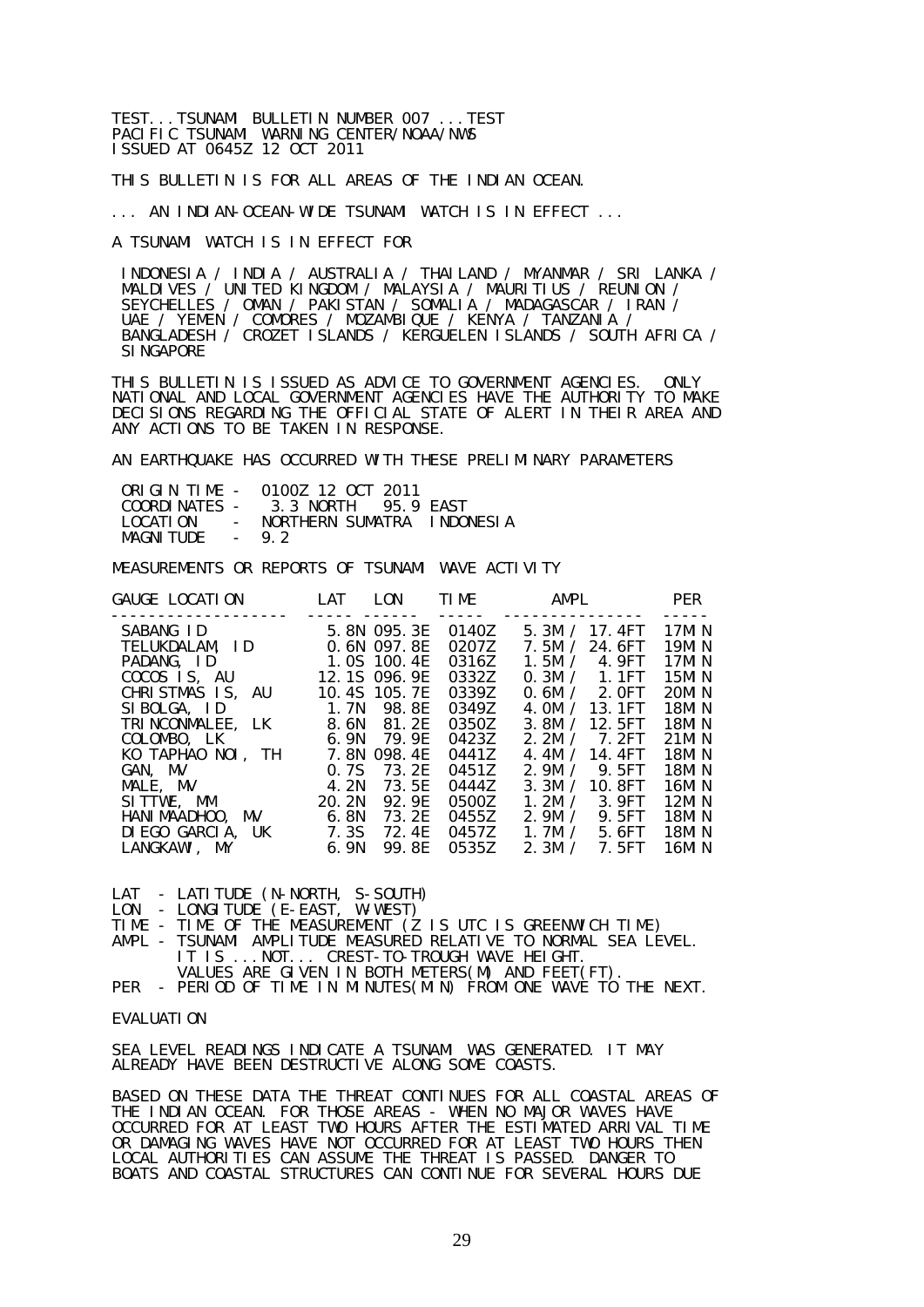TO RAPID CURRENTS. AS LOCAL CONDITIONS CAN CAUSE A WIDE VARIATION IN TSUNAMI WAVE ACTION THE ALL CLEAR DETERMINATION MUST BE MADE BY LOCAL AUTHORITIES.

ESTIMATED INITIAL TSUNAMI WAVE ARRIVAL TIMES AT FORECAST POINTS WITHIN THE WARNING AND WATCH AREAS ARE GIVEN BELOW. ACTUAL ARRIVAL TIMES MAY DIFFER AND THE INITIAL WAVE MAY NOT BE THE LARGEST. A TSUNAMI IS A SERIES OF WAVES AND THE TIME BETWEEN SUCCESSIVE WAVES CAN BE FIVE MINUTES TO ONE HOUR.

| LOCATI ON         | FORECAST POINT<br>$MUSTRAL1A \begin{tabular}{c  c  c  c c} \hline \textbf{LUCONES1A} & \textbf{FRIRUAL} & \textbf{COREDAT} & \textbf{COREDAT} & \textbf{COREDAT} & \textbf{COREDAT} \\ \hline \textbf{LUCONES1A} & \textbf{SINMCAL} & \textbf{S.581, 96.5} & \textbf{S.581, 006.5} & \textbf{S.581, 006.5} & \textbf{S.581, 006.5} & \textbf{S.581, 006.5} \\ \hline \textbf{SINBCALI} & \textbf{S$ | COORDI NATES           | ARRIVAL TIME             |
|-------------------|-----------------------------------------------------------------------------------------------------------------------------------------------------------------------------------------------------------------------------------------------------------------------------------------------------------------------------------------------------------------------------------------------------|------------------------|--------------------------|
|                   | --------------------------------                                                                                                                                                                                                                                                                                                                                                                    | ____________           | ------------             |
|                   |                                                                                                                                                                                                                                                                                                                                                                                                     |                        |                          |
|                   |                                                                                                                                                                                                                                                                                                                                                                                                     |                        |                          |
|                   |                                                                                                                                                                                                                                                                                                                                                                                                     |                        |                          |
|                   |                                                                                                                                                                                                                                                                                                                                                                                                     |                        |                          |
|                   |                                                                                                                                                                                                                                                                                                                                                                                                     |                        |                          |
|                   |                                                                                                                                                                                                                                                                                                                                                                                                     |                        |                          |
|                   |                                                                                                                                                                                                                                                                                                                                                                                                     |                        |                          |
|                   |                                                                                                                                                                                                                                                                                                                                                                                                     |                        |                          |
|                   |                                                                                                                                                                                                                                                                                                                                                                                                     |                        |                          |
|                   |                                                                                                                                                                                                                                                                                                                                                                                                     |                        |                          |
|                   |                                                                                                                                                                                                                                                                                                                                                                                                     |                        |                          |
|                   |                                                                                                                                                                                                                                                                                                                                                                                                     |                        |                          |
|                   |                                                                                                                                                                                                                                                                                                                                                                                                     |                        |                          |
|                   |                                                                                                                                                                                                                                                                                                                                                                                                     |                        |                          |
|                   |                                                                                                                                                                                                                                                                                                                                                                                                     |                        |                          |
|                   |                                                                                                                                                                                                                                                                                                                                                                                                     |                        |                          |
|                   |                                                                                                                                                                                                                                                                                                                                                                                                     |                        |                          |
|                   |                                                                                                                                                                                                                                                                                                                                                                                                     |                        |                          |
|                   |                                                                                                                                                                                                                                                                                                                                                                                                     |                        |                          |
|                   |                                                                                                                                                                                                                                                                                                                                                                                                     |                        |                          |
|                   |                                                                                                                                                                                                                                                                                                                                                                                                     |                        |                          |
|                   |                                                                                                                                                                                                                                                                                                                                                                                                     |                        |                          |
|                   |                                                                                                                                                                                                                                                                                                                                                                                                     |                        |                          |
|                   |                                                                                                                                                                                                                                                                                                                                                                                                     |                        |                          |
|                   |                                                                                                                                                                                                                                                                                                                                                                                                     |                        |                          |
|                   |                                                                                                                                                                                                                                                                                                                                                                                                     |                        |                          |
|                   |                                                                                                                                                                                                                                                                                                                                                                                                     |                        |                          |
|                   |                                                                                                                                                                                                                                                                                                                                                                                                     |                        |                          |
|                   |                                                                                                                                                                                                                                                                                                                                                                                                     |                        |                          |
|                   |                                                                                                                                                                                                                                                                                                                                                                                                     |                        |                          |
|                   |                                                                                                                                                                                                                                                                                                                                                                                                     |                        |                          |
|                   |                                                                                                                                                                                                                                                                                                                                                                                                     |                        |                          |
|                   |                                                                                                                                                                                                                                                                                                                                                                                                     |                        |                          |
|                   |                                                                                                                                                                                                                                                                                                                                                                                                     |                        |                          |
|                   |                                                                                                                                                                                                                                                                                                                                                                                                     |                        |                          |
|                   |                                                                                                                                                                                                                                                                                                                                                                                                     |                        |                          |
|                   |                                                                                                                                                                                                                                                                                                                                                                                                     |                        |                          |
|                   |                                                                                                                                                                                                                                                                                                                                                                                                     |                        |                          |
|                   |                                                                                                                                                                                                                                                                                                                                                                                                     |                        |                          |
|                   |                                                                                                                                                                                                                                                                                                                                                                                                     |                        |                          |
|                   |                                                                                                                                                                                                                                                                                                                                                                                                     |                        |                          |
| SRI LANKA         | TRI NCOMALEE                                                                                                                                                                                                                                                                                                                                                                                        | 81.3E<br>8.7N          | 0347Z 12 OCT             |
|                   |                                                                                                                                                                                                                                                                                                                                                                                                     | 5.9N                   | 12 OCT                   |
|                   | DONDRA_HEAD<br><b>COLOMBO</b>                                                                                                                                                                                                                                                                                                                                                                       | 80.6E<br>6.9N<br>79.8E | 0354Z<br>12 OCT<br>0421Z |
|                   | <b>JAFFNA</b>                                                                                                                                                                                                                                                                                                                                                                                       | 9.9N<br>80. OE         | 12 OCT<br>0532Z          |
| <b>MALDIVES</b>   | GAN                                                                                                                                                                                                                                                                                                                                                                                                 | 0.6S<br>73.2E          | 12 OCT<br>0446Z          |
|                   | <b>MALE</b>                                                                                                                                                                                                                                                                                                                                                                                         | 4.2N<br>73.6E          | 12 OCT<br>0451Z          |
|                   | <b>MINICOV</b>                                                                                                                                                                                                                                                                                                                                                                                      | 8.3N<br>73. OE         | 12 OCT<br>0514Z          |
| UNITED KINGDOM    | DI EGO_GARCIA                                                                                                                                                                                                                                                                                                                                                                                       | 7.3S<br>72.4E          | 12 OCT<br>0504Z          |
| <b>MALAYSIA</b>   | <b>GEORGETOWN</b>                                                                                                                                                                                                                                                                                                                                                                                   | 5.4N<br>100.1E         | 12 OCT<br>0522Z          |
|                   | PORT_DI CKSON                                                                                                                                                                                                                                                                                                                                                                                       | 2.5N<br>101.7E         | 12 OCT<br>1002Z          |
| <b>MAURITIUS</b>  | PORT_LOUIS                                                                                                                                                                                                                                                                                                                                                                                          | 57.3E<br>20.0S         | 12 OCT<br>0800Z          |
| <b>REUNION</b>    | ST_DENIS                                                                                                                                                                                                                                                                                                                                                                                            | 20.8S<br>55.2E         | 12 OCT<br>0814Z          |
| <b>SEYCHELLES</b> | VI CTORI A                                                                                                                                                                                                                                                                                                                                                                                          | 4.5S<br>55.6E          | 0828Z<br>12 OCT          |
| <b>OMAN</b>       | <b>SALALAH</b>                                                                                                                                                                                                                                                                                                                                                                                      | 16. 9N<br>54.1E        | 0838Z<br>12 OCT          |
|                   |                                                                                                                                                                                                                                                                                                                                                                                                     |                        |                          |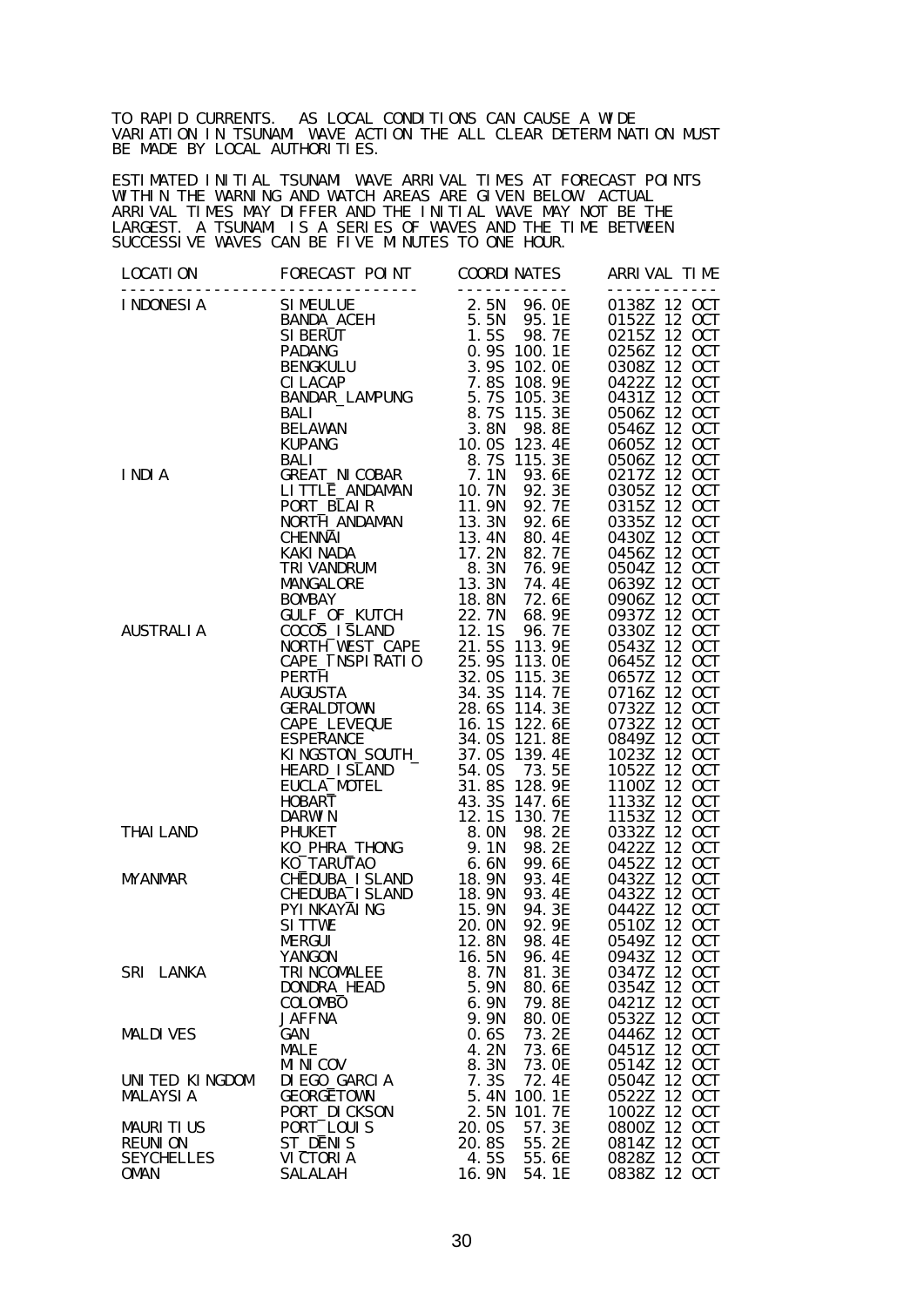|                  | <b>MUSCAT</b>      | 23.9N  | 58.6E       | 0844Z 12 OCT    |
|------------------|--------------------|--------|-------------|-----------------|
|                  | <b>DUQM</b>        | 19.7N  | 57.8E       | 0853Z 12 OCT    |
| PAKI STAN        | GWADAR             | 25.1N  | 62.4E       | 0846Z 12 OCT    |
|                  | <b>KARACHI</b>     | 24.7N  | 66. 9E      | 0938Z 12 OCT    |
| SOMALI A         | CAPE GUARO         | 11.9N  | 51.4E       | 0848Z 12 OCT    |
|                  | HI LALAYA          | 6.4N   | 49.1E       | 0849Z 12 OCT    |
|                  | MOGADI SHU         | 2. ON  | 45. 5E      | 0904Z 12 OCT    |
|                  | KAAMBOONI          | 1.5S   | 41. 9E      | 0932Z 12 OCT    |
| MADAGASCAR       | ANTSI RANANA       | 12.1S  | 49.5E       | 0850Z 12 OCT    |
|                  | <b>TOAMASINA</b>   | 17.8S  | 49.6E       | 0902Z 12 OCT    |
|                  | MANAKARA           | 22.2S  | 48.2E       | 0917Z 12 OCT    |
|                  | MAHAJANGA          | 15.4S  | 46.2E       | 12 OCT<br>0954Z |
|                  | CAP_STE_MARIE      | 25.8S  | 45.2E       | 1016Z 12 OCT    |
|                  | TOLI ARA           | 23.4S  | 43.6E       | 1041Z 12 OCT    |
| I RAN            | GAVATER            | 25.0N  | 61.3E       | 0852Z 12 OCT    |
| <b>UAE</b>       | <b>FUJAI RAH</b>   | 25.1N  | 56.4E       | 0930Z 12 OCT    |
| <b>YEMEN</b>     | AL_MUKALLA         | 14.5N  | 49.2E       | 0937Z 12 OCT    |
|                  | <b>ADEN</b>        | 13.0N  | 45.2E       | 1023Z 12 OCT    |
| <b>COMORES</b>   | <b>MORONI</b>      | 11.6S  | 43.3E       | 0951Z 12 OCT    |
| MOZAMBI QUE      | CABO_DELGADO       | 10.7S  | 40.7E       | 1008Z 12 OCT    |
|                  | <b>ANGOCHE</b>     | 15.5S  | 40.6E       | 1040Z 12 OCT    |
|                  | QUELI MANE         | 18. OS | 37.1E       | 1207Z 12 OCT    |
|                  | <b>MAPUTO</b>      | 25.9S  | 32.8E       | 1255Z 12 OCT    |
|                  | BEI RA             | 19.9S  | 35.1E       | 1317Z 12 OCT    |
| KENYA            | <b>MOMBASA</b>     | 4. OS  | 39.7E       | 1009Z 12 OCT    |
| TANZANI A        | LI NDI             | 9.8S   | 39.9E       | 1009Z 12 OCT    |
|                  | DAR_ES_SALAAM 6.7S |        | 39.4E       | 1012Z 12 OCT    |
| BANGLADESH       | CHI TTAGONG        | 22.7N  | 91.2E       | 1025Z 12 OCT    |
| CROZET ISLANDS   | CROZET_I SLANDS    | 46.4S  | 51.8E       | 1030Z 12 OCT    |
| KERGUELEN ISLAN  | PORT AUX FRANCA    | 49.0S  | 69.1E       | 1111Z 12 OCT    |
| SOUTH AFRICA     | PRI NCE_EDWARD_I   | 46.6S  | 37.6E       | 1205Z 12 OCT    |
|                  | <b>DURBAN</b>      | 29.8S  | 31.2E       | 1209Z 12 OCT    |
|                  | PORT_ELI ZABETH    | 33.9S  | 25.8E       | 1311Z 12 OCT    |
|                  | CAPE_TOWN          |        | 34.1S 18.0E | 1410Z 12 OCT    |
| <b>SINGAPORE</b> | SI NGAPORE         |        | 1.2N 103.8E | 1550Z 12 OCT    |
|                  |                    |        |             |                 |

ADDITIONAL BULLETINS WILL BE ISSUED BY THE PACIFIC TSUNAMI WARNING CENTER FOR THIS EVENT AS MORE INFORMATION BECOMES AVAILABLE.

THE JAPAN METEOROLOGICAL AGENCY MAY ISSUE ADDITIONAL INFORMATION FOR THIS EVENT. IN THE CASE OF CONFLICTING INFORMATION...THE MORE CONSERVATIVE INFORMATION SHOULD BE USED FOR SAFETY.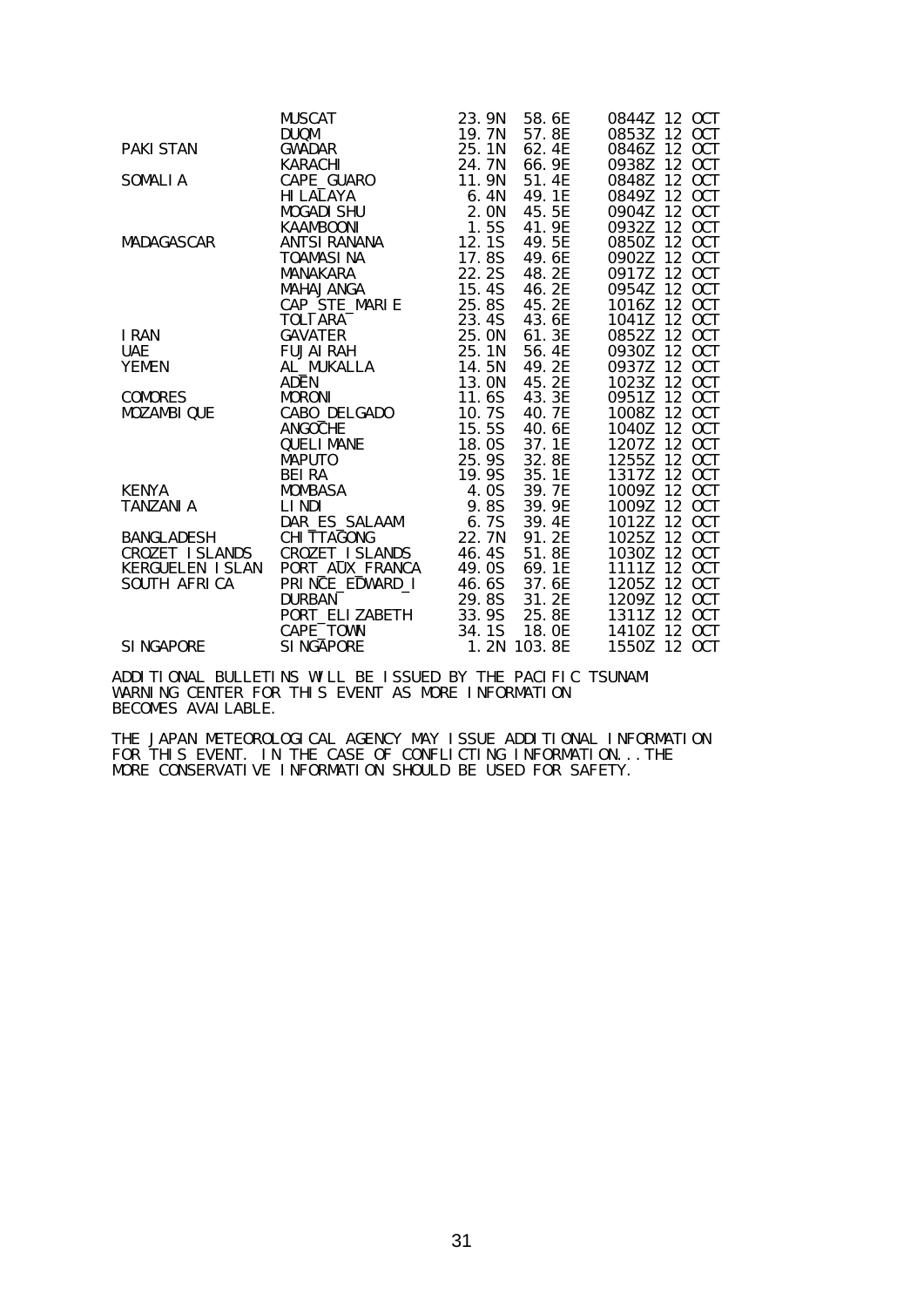TEST...TSUNAMI BULLETIN NUMBER 008 ...TEST PACIFIC TSUNAMI WARNING CENTER/NOAA/NWS ISSUED AT 0745Z 12 OCT 2011

THIS BULLETIN IS FOR ALL AREAS OF THE INDIAN OCEAN.

... AN INDIAN-OCEAN-WIDE TSUNAMI WATCH IS IN EFFECT ...

A TSUNAMI WATCH IS IN EFFECT FOR

 INDONESIA / INDIA / AUSTRALIA / THAILAND / MYANMAR / SRI LANKA / MALDIVES / UNITED KINGDOM / MALAYSIA / MAURITIUS / REUNION / SEYCHELLES / OMAN / PAKISTAN / SOMALIA / MADAGASCAR / IRAN / UAE / YEMEN / COMORES / MOZAMBIQUE / KENYA / TANZANIA / BANGLADESH / CROZET ISLANDS / KERGUELEN ISLANDS / SOUTH AFRICA / **SINGAPORE** 

THIS BULLETIN IS ISSUED AS ADVICE TO GOVERNMENT AGENCIES. ONLY NATIONAL AND LOCAL GOVERNMENT AGENCIES HAVE THE AUTHORITY TO MAKE DECISIONS REGARDING THE OFFICIAL STATE OF ALERT IN THEIR AREA AND ANY ACTIONS TO BE TAKEN IN RESPONSE.

AN EARTHQUAKE HAS OCCURRED WITH THESE PRELIMINARY PARAMETERS

|            | ORIGIN TIME - 0100Z 12 OCT 2011    |  |
|------------|------------------------------------|--|
|            | $COMDIMATFS - 3.3 MORTH 95.9 FAST$ |  |
| LOCATI ON  | - NORTHERN SUMATRA INDONESIA       |  |
| MAGNI TUDE | $-92$                              |  |

MEASUREMENTS OR REPORTS OF TSUNAMI WAVE ACTIVITY

| GAUGE LOCATION                                                                                                                                                                                                                                    | LAT                                                              | LON                                                                                                                                                                               | TIME <sub>2</sub>                                                                                                                             | AMPL                                                                                                                                                                                                                                                                     | <b>PER</b>                                                                                                                                            |
|---------------------------------------------------------------------------------------------------------------------------------------------------------------------------------------------------------------------------------------------------|------------------------------------------------------------------|-----------------------------------------------------------------------------------------------------------------------------------------------------------------------------------|-----------------------------------------------------------------------------------------------------------------------------------------------|--------------------------------------------------------------------------------------------------------------------------------------------------------------------------------------------------------------------------------------------------------------------------|-------------------------------------------------------------------------------------------------------------------------------------------------------|
| SABANG ID<br>TELUKDALAM, ID<br>PADANG, ID<br>COCOS IS, AU<br>CHRISTMAS IS, AU<br>SIBOLGA. ID<br>TRINCONMALEE, LK<br>COLOMBO, LK<br>KO TAPHAO NOL. TH<br>GAN, MV<br>MALE, MV<br>SITTWE, MM<br>HANI MAADHOO, MV<br>DIEGO GARCIA, UK<br>LANGKAWI, MY | 6.9N<br>7. 8N<br>0.7S<br>4.2N<br>20. 2N<br>6.8N<br>7. 3S<br>6.9N | 5.8N 095.3E<br>0.6N 097.8E<br>1.0S 100.4E<br>12.1S 096.9E<br>10.4S 105.7E<br>1.7N 98.8E<br>8.6N 81.2E<br>79.9F<br>098.4E<br>73. 2E<br>73.5E<br>92.9E<br>73. 2E<br>72.4E<br>99. 8E | ------<br>0140Z<br>0207Z<br>0316Z<br>0332Z<br>0339Z<br>03497<br>0350Z<br>0423Z<br>0441Z<br>0451Z<br>0444Z<br>0500Z<br>0455Z<br>0457Z<br>0535Z | 5.3M / 17.4FT<br>7.5M / 24.6FT<br>1.5M / 4.9FT<br>0.3M / 1.1FT<br>0.6M / 2.0FT<br>4.0M $/$ 13.1FT<br>3.8M / 12.5FT<br>2.2M / 7.2FT<br>4.4M / 14.4FT<br>2.9M / 9.5FT<br>3.3M / 10.8FT<br>1.2M / 3.9FT<br>9.5FT<br>2.9M $\prime$<br>1.7 $M /$<br>5.6FT<br>2.3M /<br>7. 5FT | 17MI N<br>19MI N<br><b>17MIN</b><br>15MIN<br>20MIN<br>18MI N<br>18MI N<br>21MIN<br>18MI N<br>18MI N<br>16MI N<br>12MI N<br>18MI N<br>18MI N<br>16MI N |
| RODRIGUES, MU                                                                                                                                                                                                                                     | 19.7S                                                            | 63.4E                                                                                                                                                                             | 0705Z                                                                                                                                         | 1.6M $\prime$<br>5.2FT                                                                                                                                                                                                                                                   | 16MI N                                                                                                                                                |

LAT - LATITUDE (N-NORTH, S-SOUTH)

LON - LONGITUDE (E-EAST, W-WEST)

TIME - TIME OF THE MEASUREMENT (Z IS UTC IS GREENWICH TIME)

- AMPL TSUNAMI AMPLITUDE MEASURED RELATIVE TO NORMAL SEA LEVEL. IT IS ...NOT... CREST-TO-TROUGH WAVE HEIGHT.
- VALUES ARE GIVEN IN BOTH METERS(M) AND FEET(FT).

PER - PERIOD OF TIME IN MINUTES(MIN) FROM ONE WAVE TO THE NEXT.

EVALUATION

SEA LEVEL READINGS INDICATE A TSUNAMI WAS GENERATED. IT MAY ALREADY HAVE BEEN DESTRUCTIVE ALONG SOME COASTS.

BASED ON THESE DATA THE THREAT CONTINUES FOR ALL COASTAL AREAS OF THE INDIAN OCEAN. FOR THOSE AREAS - WHEN NO MAJOR WAVES HAVE OCCURRED FOR AT LEAST TWO HOURS AFTER THE ESTIMATED ARRIVAL TIME OR DAMAGING WAVES HAVE NOT OCCURRED FOR AT LEAST TWO HOURS THEN LOCAL AUTHORITIES CAN ASSUME THE THREAT IS PASSED. DANGER TO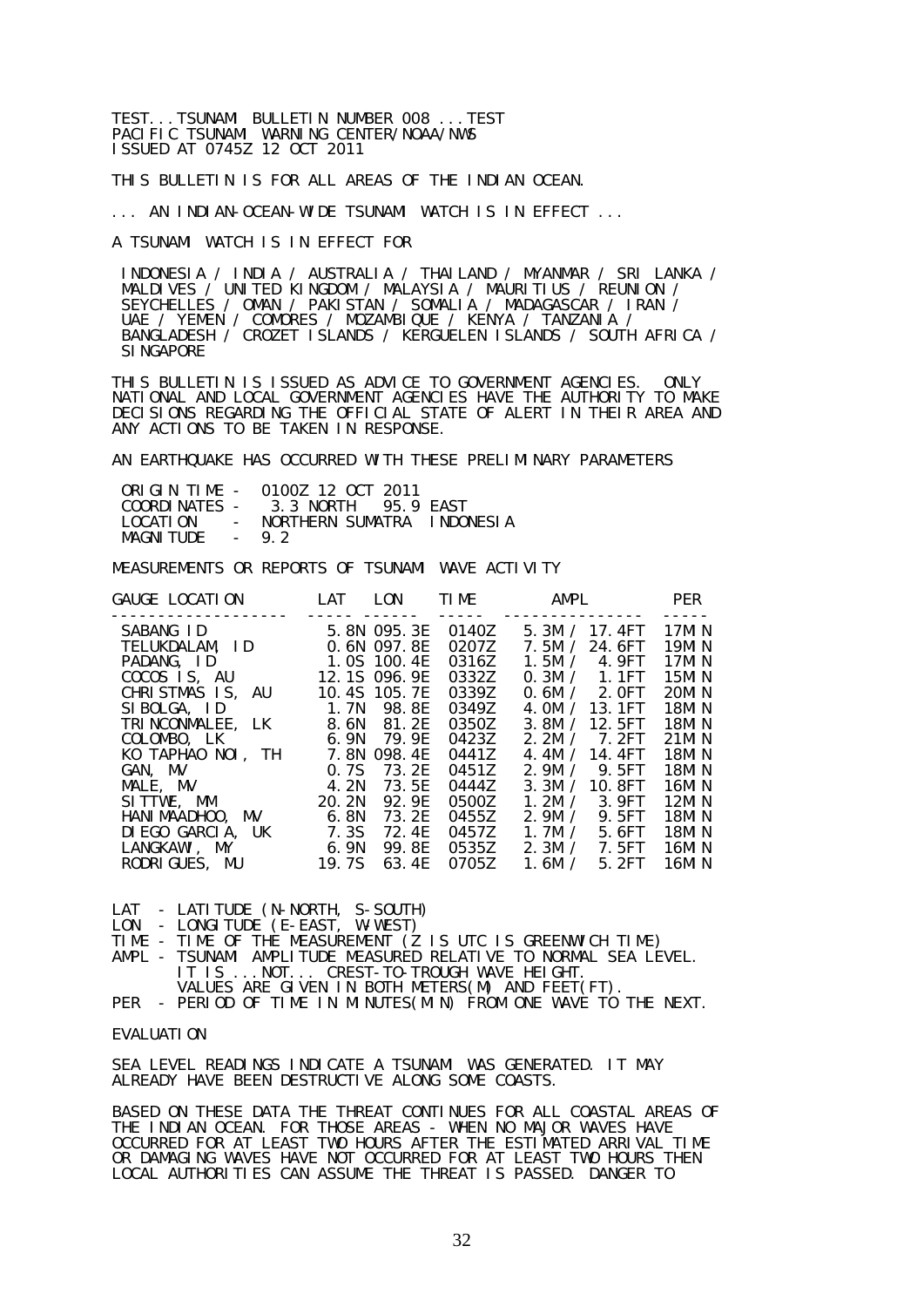BOATS AND COASTAL STRUCTURES CAN CONTINUE FOR SEVERAL HOURS DUE TO RAPID CURRENTS. AS LOCAL CONDITIONS CAN CAUSE A WIDE VARIATION IN TSUNAMI WAVE ACTION THE ALL CLEAR DETERMINATION MUST BE MADE BY LOCAL AUTHORITIES.

ESTIMATED INITIAL TSUNAMI WAVE ARRIVAL TIMES AT FORECAST POINTS WITHIN THE WARNING AND WATCH AREAS ARE GIVEN BELOW. ACTUAL ARRIVAL TIMES MAY DIFFER AND THE INITIAL WAVE MAY NOT BE THE LARGEST. A TSUNAMI IS A SERIES OF WAVES AND THE TIME BETWEEN SUCCESSIVE WAVES CAN BE FIVE MINUTES TO ONE HOUR.

|                   | $\begin{tabular}{l c c c c c} \hline \textbf{LUCOM} & \textbf{FOREDATES} & \textbf{FOMEN} & \textbf{COS-1} & \textbf{COS-1} & \textbf{COS-1} & \textbf{COS-1} & \textbf{COS-1} & \textbf{COS-1} & \textbf{COS-1} & \textbf{COS-1} & \textbf{COS-1} & \textbf{COS-1} & \textbf{COS-1} & \textbf{COS-1} & \textbf{COS-1} & \textbf{COS-1} & \textbf{COS-1} & \textbf{COS-1} & \textbf{COS-1} &$ |                                 |                                    |
|-------------------|-----------------------------------------------------------------------------------------------------------------------------------------------------------------------------------------------------------------------------------------------------------------------------------------------------------------------------------------------------------------------------------------------|---------------------------------|------------------------------------|
|                   |                                                                                                                                                                                                                                                                                                                                                                                               |                                 |                                    |
|                   |                                                                                                                                                                                                                                                                                                                                                                                               |                                 |                                    |
|                   |                                                                                                                                                                                                                                                                                                                                                                                               |                                 |                                    |
|                   |                                                                                                                                                                                                                                                                                                                                                                                               |                                 |                                    |
|                   |                                                                                                                                                                                                                                                                                                                                                                                               |                                 |                                    |
|                   |                                                                                                                                                                                                                                                                                                                                                                                               |                                 |                                    |
|                   |                                                                                                                                                                                                                                                                                                                                                                                               |                                 |                                    |
|                   |                                                                                                                                                                                                                                                                                                                                                                                               |                                 |                                    |
|                   |                                                                                                                                                                                                                                                                                                                                                                                               |                                 |                                    |
|                   |                                                                                                                                                                                                                                                                                                                                                                                               |                                 |                                    |
|                   |                                                                                                                                                                                                                                                                                                                                                                                               |                                 |                                    |
|                   |                                                                                                                                                                                                                                                                                                                                                                                               |                                 |                                    |
|                   |                                                                                                                                                                                                                                                                                                                                                                                               |                                 |                                    |
|                   |                                                                                                                                                                                                                                                                                                                                                                                               |                                 |                                    |
|                   |                                                                                                                                                                                                                                                                                                                                                                                               |                                 |                                    |
|                   |                                                                                                                                                                                                                                                                                                                                                                                               |                                 |                                    |
|                   |                                                                                                                                                                                                                                                                                                                                                                                               |                                 |                                    |
|                   |                                                                                                                                                                                                                                                                                                                                                                                               |                                 |                                    |
|                   |                                                                                                                                                                                                                                                                                                                                                                                               |                                 |                                    |
|                   |                                                                                                                                                                                                                                                                                                                                                                                               |                                 |                                    |
|                   |                                                                                                                                                                                                                                                                                                                                                                                               |                                 |                                    |
|                   |                                                                                                                                                                                                                                                                                                                                                                                               |                                 |                                    |
|                   |                                                                                                                                                                                                                                                                                                                                                                                               |                                 |                                    |
|                   |                                                                                                                                                                                                                                                                                                                                                                                               |                                 |                                    |
|                   |                                                                                                                                                                                                                                                                                                                                                                                               |                                 |                                    |
|                   |                                                                                                                                                                                                                                                                                                                                                                                               |                                 |                                    |
|                   |                                                                                                                                                                                                                                                                                                                                                                                               |                                 |                                    |
|                   |                                                                                                                                                                                                                                                                                                                                                                                               |                                 |                                    |
|                   |                                                                                                                                                                                                                                                                                                                                                                                               |                                 |                                    |
|                   |                                                                                                                                                                                                                                                                                                                                                                                               |                                 |                                    |
|                   |                                                                                                                                                                                                                                                                                                                                                                                               |                                 |                                    |
|                   |                                                                                                                                                                                                                                                                                                                                                                                               |                                 |                                    |
|                   |                                                                                                                                                                                                                                                                                                                                                                                               |                                 |                                    |
|                   |                                                                                                                                                                                                                                                                                                                                                                                               |                                 |                                    |
|                   |                                                                                                                                                                                                                                                                                                                                                                                               |                                 |                                    |
|                   |                                                                                                                                                                                                                                                                                                                                                                                               |                                 |                                    |
|                   |                                                                                                                                                                                                                                                                                                                                                                                               |                                 |                                    |
|                   |                                                                                                                                                                                                                                                                                                                                                                                               |                                 |                                    |
|                   |                                                                                                                                                                                                                                                                                                                                                                                               |                                 |                                    |
|                   |                                                                                                                                                                                                                                                                                                                                                                                               |                                 |                                    |
| <b>MALDIVES</b>   | <b>JAFFNA</b><br>GAN                                                                                                                                                                                                                                                                                                                                                                          | 9.9N<br>80. OE<br>0.6S<br>73.2E | 12 OCT<br>0532Z<br>12 OCT<br>0446Z |
|                   | MALE                                                                                                                                                                                                                                                                                                                                                                                          | 4.2N<br>73.6E                   | 12 OCT<br>0451Z                    |
|                   | <b>MINICOV</b>                                                                                                                                                                                                                                                                                                                                                                                | 8.3N<br>73. OE                  | 12 OCT<br>0514Z                    |
| UNITED KINGDOM    | DI EGO GARCIA                                                                                                                                                                                                                                                                                                                                                                                 | 7.3S<br>72.4E                   | 12 OCT<br>0504Z                    |
| <b>MALAYSIA</b>   | GEORGETOWN                                                                                                                                                                                                                                                                                                                                                                                    | 5.4N<br>100.1E                  | 0522Z 12 OCT                       |
|                   | PORT_DI CKSON                                                                                                                                                                                                                                                                                                                                                                                 | 101.7E<br>2.5N                  | 12 OCT<br>1002Z                    |
| <b>MAURITIUS</b>  | PORT_LOUIS                                                                                                                                                                                                                                                                                                                                                                                    | 20.0S<br>57.3E                  | 12 OCT<br>0800Z                    |
| <b>REUNION</b>    | ST_DENIS                                                                                                                                                                                                                                                                                                                                                                                      | 20.8S<br>55.2E                  | 12 OCT<br>0814Z                    |
| <b>SEYCHELLES</b> | VI CTORI A                                                                                                                                                                                                                                                                                                                                                                                    | 4.5S<br>55.6E                   | 0828Z 12 OCT                       |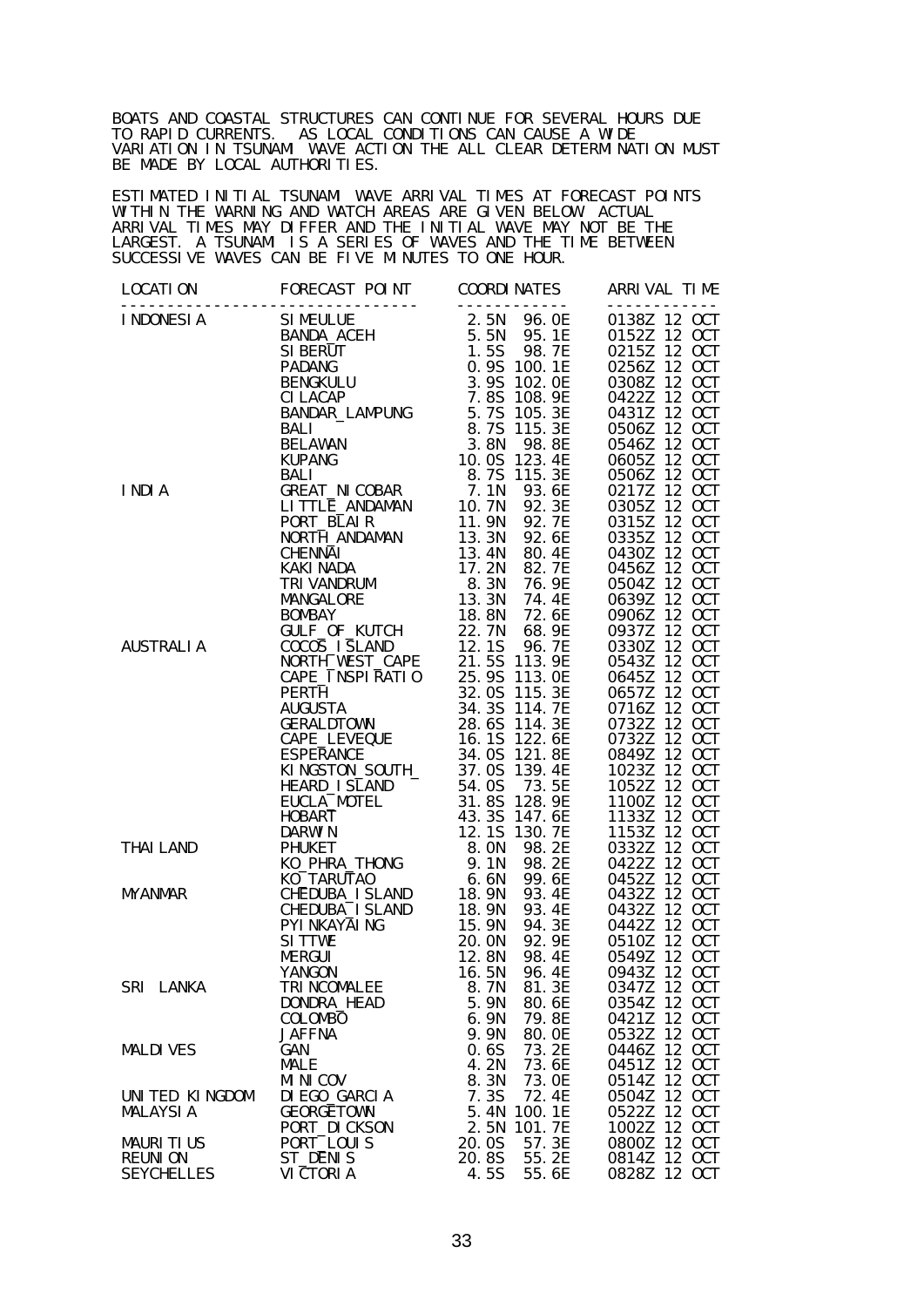| <b>OMAN</b>                     | <b>SALALAH</b><br><b>MUSCAT</b>    | 16.9N<br>23.9N | 54.1E<br>58.6E | 0838Z 12 OCT<br>0844Z 12 OCT |
|---------------------------------|------------------------------------|----------------|----------------|------------------------------|
|                                 | <b>DUQM</b>                        | 19.7N          | 57.8E          | 0853Z 12 OCT                 |
| <b>PAKI STAN</b>                | <b>GWADAR</b>                      | 25.1N          | 62.4E          | 0846Z 12 OCT                 |
|                                 | KARACHI                            | 24.7N          | 66. 9E         | 0938Z 12 OCT                 |
| SOMALI A                        | CAPE_GUARO                         | 11.9N          | 51.4E          | 0848Z 12 OCT                 |
|                                 | HI LALAYA                          | 6. 4N          | 49.1E          | 0849Z 12 OCT                 |
|                                 | <b>MOGADI SHU</b>                  | 2. ON<br>1. 5S | 45.5E          | 0904Z 12 OCT                 |
|                                 | <b>KAAMBOONI</b>                   |                | 41.9E          | 0932Z 12 OCT                 |
| MADAGASCAR                      | ANTSI RANANA                       | 12.1S          | 49.5E          | 0850Z 12 OCT                 |
|                                 | <b>TOAMASINA</b>                   | 17.8S          | 49.6E          | 0902Z 12 OCT                 |
|                                 | MANAKARA                           | 22.2S          | 48.2E          | 0917Z 12 OCT                 |
|                                 | MAHAJANGA                          | 15.4S          | 46.2E          | 12 OCT<br>0954Z              |
|                                 | CAP_STE_MARIE                      | 25.8S<br>23.4S | 45.2E<br>43.6E | 12 OCT<br>1016Z<br>12 OCT    |
| I RAN                           | TOLI ARA<br>GAVATER                | 25.0N          | 61.3E          | 1041Z<br>12 OCT<br>0852Z     |
| <b>UAE</b>                      | <b>FUJAI RAH</b>                   | 25.1N          | 56.4E          | 12 OCT<br>0930Z              |
| <b>YEMEN</b>                    | AL_MUKALLA                         | 14.5N          | 49.2E          | 12 OCT<br>0937Z              |
|                                 | <b>ADEN</b>                        | 13.0N          | 45.2E          | 1023Z 12 OCT                 |
| <b>COMORES</b>                  | <b>MORONI</b>                      | 11.6S          | 43.3E          | 0951Z 12 OCT                 |
| MOZAMBI QUE                     | CABO_DELGADO                       | 10.7S          | 40. 7E         | 1008Z 12 OCT                 |
|                                 | <b>ANGOCHE</b>                     | 15.5S          | 40.6E          | 1040Z 12 OCT                 |
|                                 | <b>OUELI MANE</b>                  | 18.0S          | 37.1E          | 1207Z 12 OCT                 |
|                                 | <b>MAPUTO</b>                      | 25.9S          | 32.8E          | 1255Z 12 OCT                 |
|                                 | <b>BEIRA</b>                       | 19.9S          | 35.1E          | 1317Z 12 OCT                 |
| KENYA                           | <b>MOMBASA</b>                     | 4. OS          | 39.7E          | 1009Z 12 OCT                 |
| <b>TANZANI A</b>                | LI NDI                             | 9.8S           | 39.9E          | 1009Z 12 OCT                 |
|                                 | DAR_ES_SALAAM                      | 6.7S           | 39.4E          | 1012Z 12 OCT                 |
| <b>BANGLADESH</b>               | <b>CHI TTAGONG</b>                 | 22.7N          | 91.2E          | 1025Z 12 OCT                 |
| CROZET I SLANDS                 | CROZET_I SLANDS<br>PORT_AUX_FRANCA | 46.4S<br>49.0S | 51.8E          | 12 OCT<br>1030Z<br>12 OCT    |
| KERGUELEN ISLAN<br>SOUTH AFRICA | PRINCE_EDWARD_I                    | 46.6S          | 69.1E<br>37.6E | 1111Z<br>12 OCT<br>1205Z     |
|                                 | <b>DURBAN</b>                      | 29.8S          | 31.2E          | 12 OCT<br>1209Z              |
|                                 | PORT_ELI ZABETH                    | 33.9S          | 25.8E          | 12 OCT<br>1311Z              |
|                                 | CAPE TOWN                          | 34.1S          | 18. OE         | 1410Z<br>12 OCT              |
| <b>SI NGAPORE</b>               | SI NGAPORE                         | 1.2N           | 103.8E         | 1550Z 12 OCT                 |

ADDITIONAL BULLETINS WILL BE ISSUED BY THE PACIFIC TSUNAMI WARNING CENTER FOR THIS EVENT AS MORE INFORMATION BECOMES AVAILABLE.

THE JAPAN METEOROLOGICAL AGENCY MAY ISSUE ADDITIONAL INFORMATION FOR THIS EVENT. IN THE CASE OF CONFLICTING INFORMATION...THE MORE CONSERVATIVE INFORMATION SHOULD BE USED FOR SAFETY.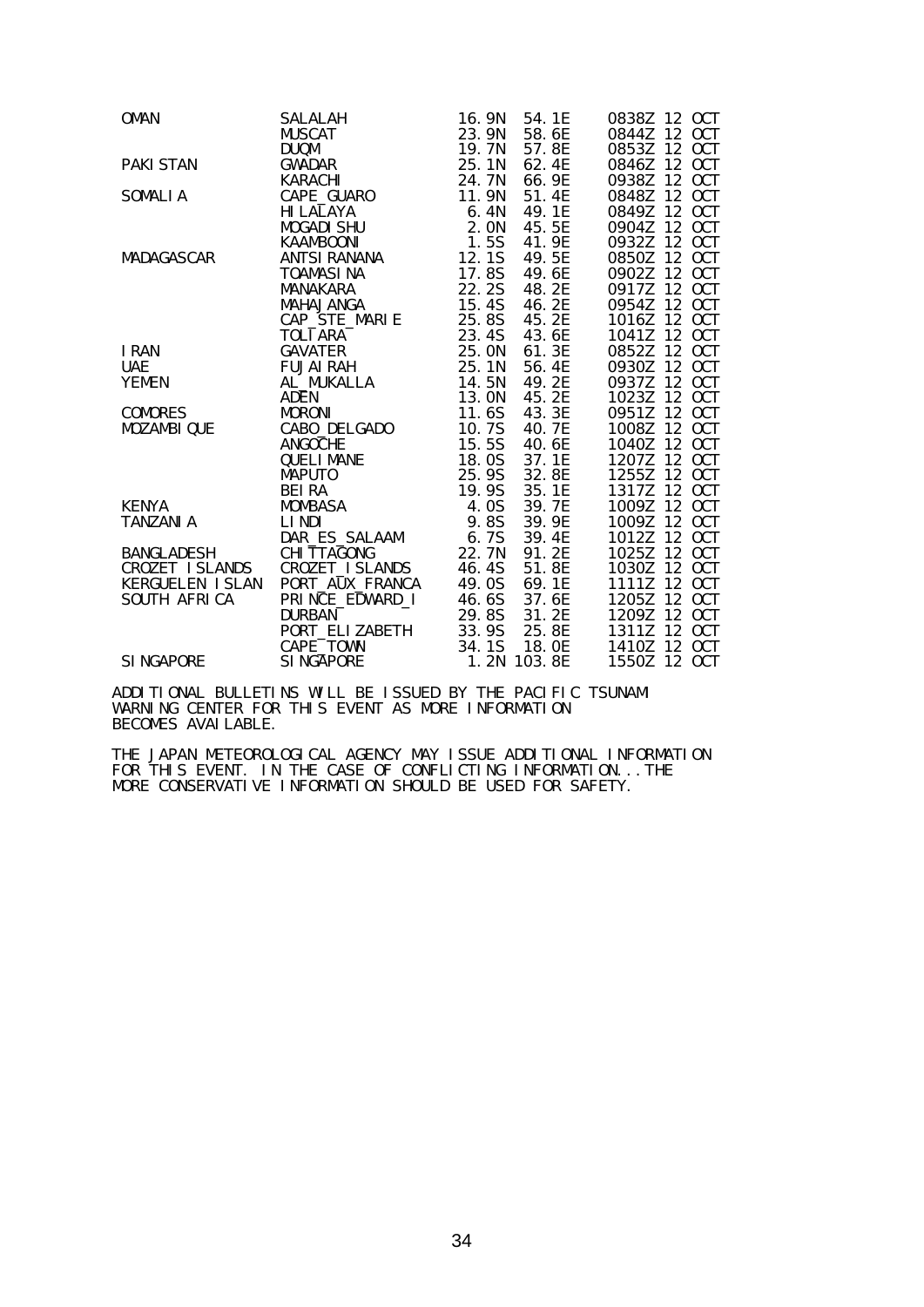TEST...TSUNAMI BULLETIN NUMBER 009 ...TEST PACIFIC TSUNAMI WARNING CENTER/NOAA/NWS ISSUED AT 0845Z 12 OCT 2011

THIS BULLETIN IS FOR ALL AREAS OF THE INDIAN OCEAN.

... AN INDIAN-OCEAN-WIDE TSUNAMI WATCH IS IN EFFECT ...

A TSUNAMI WATCH IS IN EFFECT FOR

 INDONESIA / INDIA / AUSTRALIA / THAILAND / MYANMAR / SRI LANKA / MALDIVES / UNITED KINGDOM / MALAYSIA / MAURITIUS / REUNION / SEYCHELLES / OMAN / PAKISTAN / SOMALIA / MADAGASCAR / IRAN / UAE / YEMEN / COMORES / MOZAMBIQUE / KENYA / TANZANIA / BANGLADESH / CROZET ISLANDS / KERGUELEN ISLANDS / SOUTH AFRICA / **SINGAPORE** 

THIS BULLETIN IS ISSUED AS ADVICE TO GOVERNMENT AGENCIES. ONLY NATIONAL AND LOCAL GOVERNMENT AGENCIES HAVE THE AUTHORITY TO MAKE DECISIONS REGARDING THE OFFICIAL STATE OF ALERT IN THEIR AREA AND ANY ACTIONS TO BE TAKEN IN RESPONSE.

AN EARTHQUAKE HAS OCCURRED WITH THESE PRELIMINARY PARAMETERS

|            | ORIGIN TIME - 0100Z 12 OCT 2011    |  |
|------------|------------------------------------|--|
|            | $COMDIMATFS - 3.3 MORTH 95.9 FAST$ |  |
| LOCATI ON  | - NORTHERN SUMATRA INDONESIA       |  |
| MAGNI TUDE | $-92$                              |  |

MEASUREMENTS OR REPORTS OF TSUNAMI WAVE ACTIVITY

| GAUGE LOCATION LAT                                        | <u>----- ------</u> | LON                                                       | TIME <sub>1</sub><br>$\frac{1}{2}$ | AMPL                                                           | <b>PER</b>                          |
|-----------------------------------------------------------|---------------------|-----------------------------------------------------------|------------------------------------|----------------------------------------------------------------|-------------------------------------|
| SABANG ID<br>TELUKDALAM, ID<br>PADANG, ID<br>COCOS IS. AU |                     | 5.8N 095.3E<br>0.6N 097.8E<br>1.0S 100.4E<br>12.1S 096.9E | 0140Z<br>0207Z<br>0316Z<br>0332Z   | 5.3M / 17.4FT<br>7.5M / 24.6FT<br>1.5M / 4.9FT<br>0.3M / 1.1FT | 17MI N<br>19MI N<br>17MI N<br>15MIN |
| CHRISTMAS IS, AU<br>SIBOLGA, ID                           | 1. 7N               | 10.4S 105.7E<br>98.8E                                     | 0339Z<br>0349Z                     | 0.6M / 2.0FT<br>4.0M $/$ 13.1FT                                | 20MIN<br><b>18MIN</b>               |
| TRINCONMALEE, LK                                          | 8.6N                | 81.2E                                                     | 0350Z                              | 3.8M / 12.5FT                                                  | 18MI N                              |
| COLOMBO, LK<br>KO TAPHAO NOL. TH                          | 6. 9N<br>7. 8N      | 79. 9E<br>098.4E                                          | 0423Z<br>0441Z                     | 2.2M / 7.2FT<br>4.4M / 14.4FT                                  | 21MIN<br>18MI N                     |
| GAN, MV                                                   | 0.7S                | 73. 2E                                                    | 0451Z                              | 2.9M / 9.5FT                                                   | 18MI N                              |
| MALE, MV<br>SITTWE, MM                                    | 4.2N<br>20. 2N      | 73. 5E<br>92.9F                                           | 0444Z<br>05007                     | 3.3M / 10.8FT<br>1.2M / 3.9FT                                  | 16MI N<br>12MIN                     |
| HANI MAADHOO, MV<br>DIEGO GARCIA, UK                      | 6.8N<br>7. 3S       | 73.2E<br>72. 4E                                           | 0455Z<br>0457Z                     | 2.9M /<br>9.5FT<br>1.7 $M /$<br>5.6FT                          | 18MIN<br>18MIN                      |
| LANGKAWI, MY                                              | 6. 9N               | 99. 8E                                                    | 05357                              | 2.3M /<br>7.5FT                                                | 16MI N                              |
| RODRIGUES, MU<br>PORT LOUIS, MU                           | 19.7S<br>20.2S      | 63.4E<br>57.5E                                            | 0705Z<br>0806Z                     | 1.6M $\prime$<br>5.2FT<br>1.0M /<br>3.3FT                      | 16MI N<br>15MIN                     |
|                                                           |                     |                                                           |                                    |                                                                |                                     |

LAT - LATITUDE (N-NORTH, S-SOUTH)

LON - LONGITUDE (E-EAST, W-WEST)

TIME - TIME OF THE MEASUREMENT (Z IS UTC IS GREENWICH TIME)

AMPL - TSUNAMI AMPLITUDE MEASURED RELATIVE TO NORMAL SEA LEVEL. IT IS ... NOT... CREST-TO-TROUGH WAVE HEIGHT.

VALUES ARE GIVEN IN BOTH METERS(M) AND FEET(FT).

PER - PERIOD OF TIME IN MINUTES(MIN) FROM ONE WAVE TO THE NEXT.

#### EVALUATION

SEA LEVEL READINGS INDICATE A TSUNAMI WAS GENERATED. IT MAY ALREADY HAVE BEEN DESTRUCTIVE ALONG SOME COASTS.

BASED ON THESE DATA THE THREAT CONTINUES FOR ALL COASTAL AREAS OF THE INDIAN OCEAN. FOR THOSE AREAS - WHEN NO MAJOR WAVES HAVE OCCURRED FOR AT LEAST TWO HOURS AFTER THE ESTIMATED ARRIVAL TIME OR DAMAGING WAVES HAVE NOT OCCURRED FOR AT LEAST TWO HOURS THEN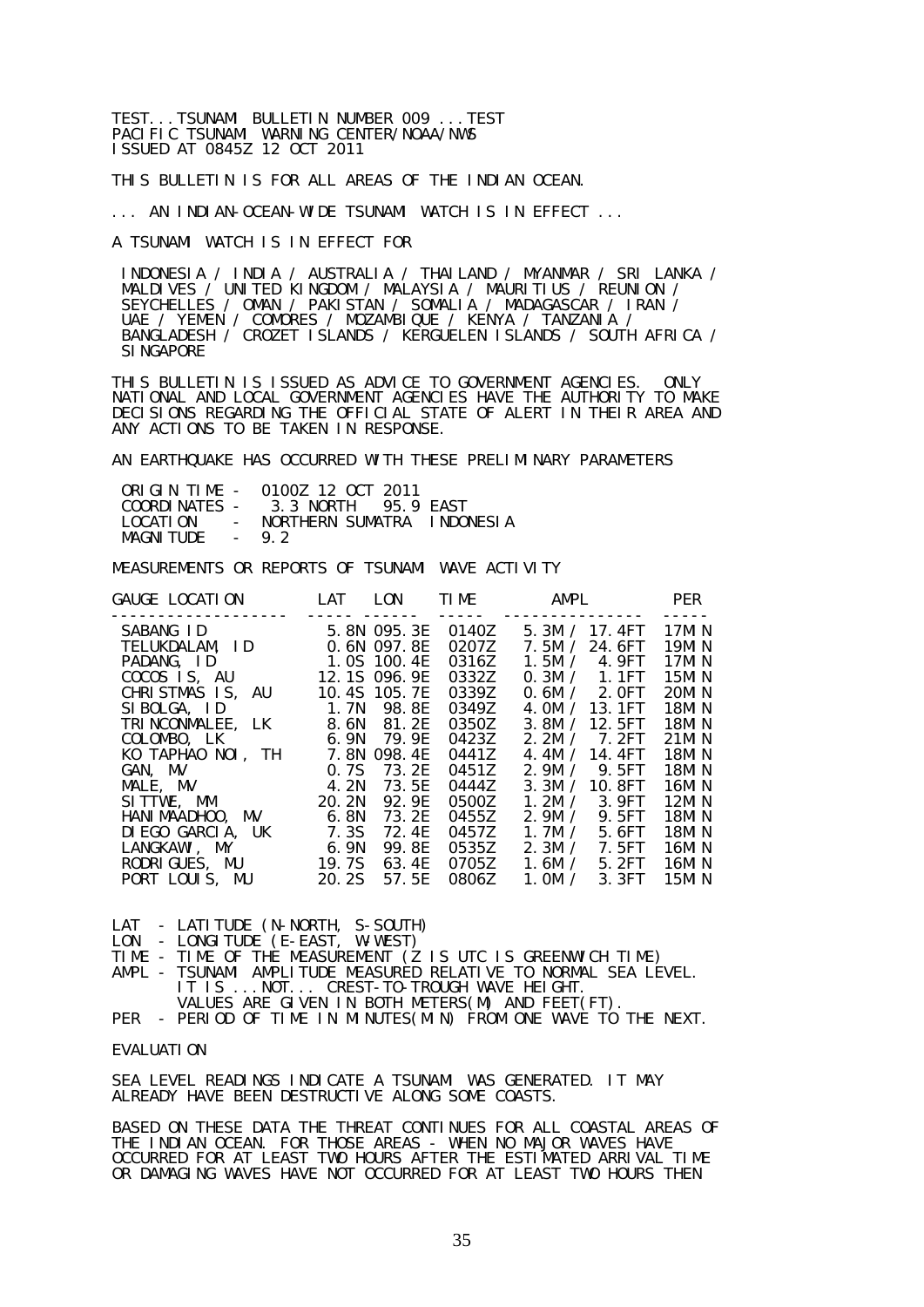LOCAL AUTHORITIES CAN ASSUME THE THREAT IS PASSED. DANGER TO BOATS AND COASTAL STRUCTURES CAN CONTINUE FOR SEVERAL HOURS DUE TO RAPID CURRENTS. AS LOCAL CONDITIONS CAN CAUSE A WIDE VARIATION IN TSUNAMI WAVE ACTION THE ALL CLEAR DETERMINATION MUST BE MADE BY LOCAL AUTHORITIES.

ESTIMATED INITIAL TSUNAMI WAVE ARRIVAL TIMES AT FORECAST POINTS WITHIN THE WARNING AND WATCH AREAS ARE GIVEN BELOW. ACTUAL ARRIVAL TIMES MAY DIFFER AND THE INITIAL WAVE MAY NOT BE THE LARGEST. A TSUNAMI IS A SERIES OF WAVES AND THE TIME BETWEEN SUCCESSIVE WAVES CAN BE FIVE MINUTES TO ONE HOUR.

|                                    | <b>JAFFNA</b>                                                  | 9.9N<br>80. OE                                                      | 0532Z 12 OCT                                                       |
|------------------------------------|----------------------------------------------------------------|---------------------------------------------------------------------|--------------------------------------------------------------------|
| <b>MALDIVES</b>                    | GAN<br><b>MALE</b>                                             | 73.2E<br>0.6S<br>4.2N<br>73.6E                                      | 12 OCT<br>0446Z<br>12 OCT<br>0451Z                                 |
| UNITED KINGDOM<br><b>MALAYSIA</b>  | <b>MINICOV</b><br>DI EGO_GARCIA<br>GEORGETOWN<br>PORT_DI CKSON | 8.3N<br>73. OE<br>7.3S<br>72.4E<br>5.4N<br>100.1E<br>101.7E<br>2.5N | 12 OCT<br>0514Z<br>12 OCT<br>0504Z<br>0522Z 12 OCT<br>1002Z 12 OCT |
| <b>MAURITIUS</b><br><b>REUNION</b> | PORT LOUIS<br>ST_DENIS                                         | 20.0S<br>57.3E<br>20.8S<br>55.2E                                    | 12 OCT<br>0800Z<br>0814Z 12 OCT                                    |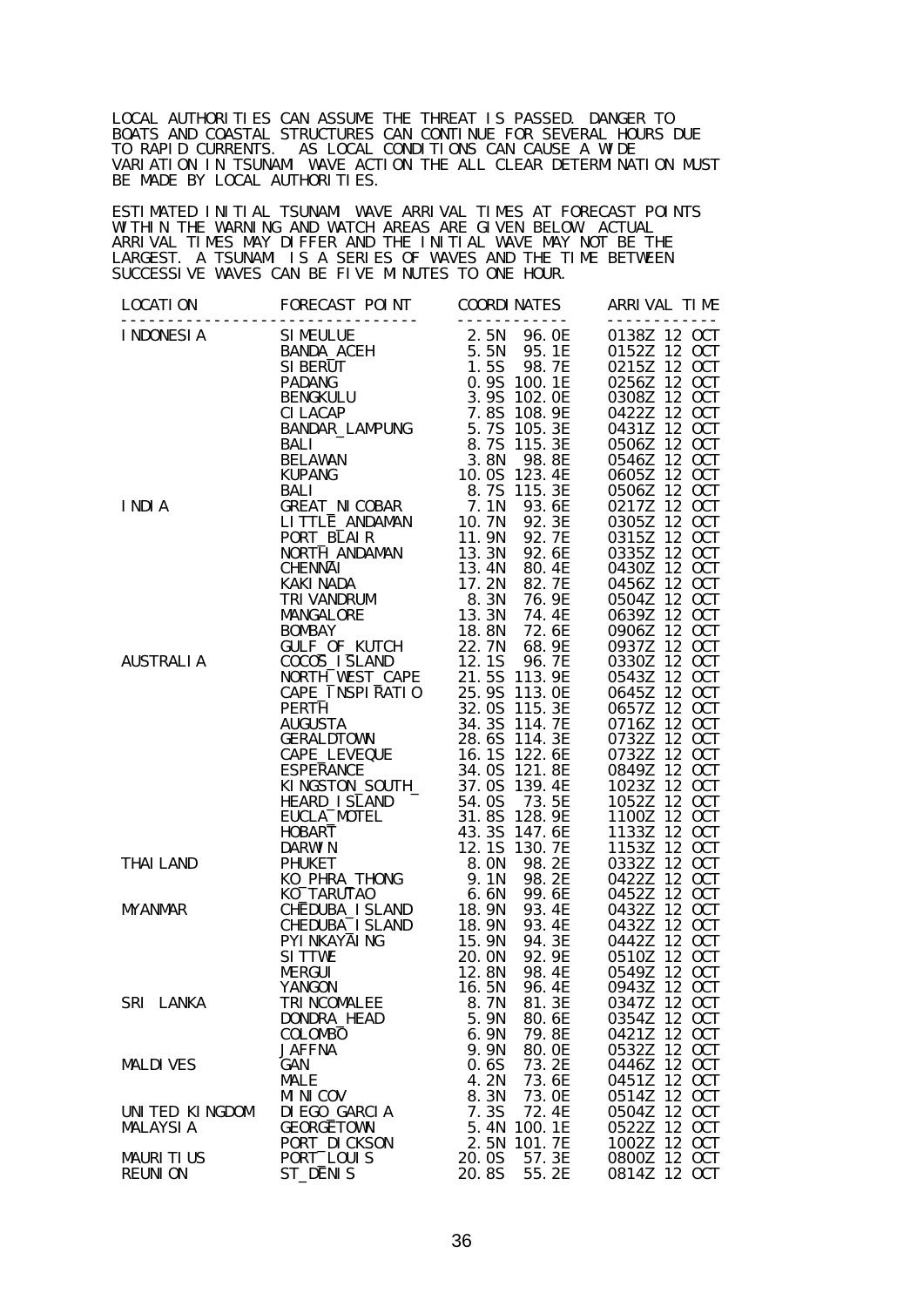| <b>SEYCHELLES</b><br><b>OMAN</b> | VI CTORI A<br><b>SALALAH</b>                                 | 4.5S<br>16. 9N | 55.6E<br>54.1E  | 0828Z 12 OCT<br>0838Z 12 OCT |
|----------------------------------|--------------------------------------------------------------|----------------|-----------------|------------------------------|
|                                  | <b>MUSCAT</b>                                                | 23.9N          | 58.6E           | 0844Z 12 OCT                 |
|                                  | <b>DUQM</b>                                                  | 19.7N          | 57.8E           | 0853Z 12 OCT                 |
| <b>PAKI STAN</b>                 | <b>GWADAR</b>                                                | 25.1N          | 62.4E           | 0846Z 12 OCT                 |
|                                  | <b>KARACHI</b>                                               | 24.7N          | 66. 9E          | 0938Z 12 OCT                 |
| <b>SOMALIA</b>                   | CAPE_GUARO                                                   | 11.9N          | 51.4E           | 0848Z 12 OCT                 |
|                                  | HI LALAYA                                                    | 6.4N           | 49.1E           | 0849Z 12 OCT                 |
|                                  | <b>MOGADI SHU</b>                                            | 2. ON          | 45.5E           | 0904Z 12 OCT                 |
|                                  | KAAMBOONI                                                    | 1.5S           | 41. 9E<br>49.5E | 0932Z 12 OCT<br>0850Z 12 OCT |
| MADAGASCAR                       | ANTSI RANANA 12.1S<br>TOAMASI NA 17.8S<br><b>TOAMASINA</b>   | 17.8S          | 49.6E           | 0902Z 12 OCT                 |
|                                  | MANAKARA                                                     | 22.2S          | 48.2E           | 0917Z 12 OCT                 |
|                                  | MAHAJANGA                                                    | 15.4S          | 46.2E           | 0954Z 12 OCT                 |
|                                  | CAP_STE_MARIE                                                | 25.8S          | 45.2E           | 1016Z 12 OCT                 |
|                                  | TOLI ARA                                                     | 23.4S          | 43.6E           | 1041Z 12 OCT                 |
| I RAN                            | GAVATER                                                      | 25.0N          | 61. 3E          | 0852Z 12 OCT                 |
| <b>UAE</b>                       | <b>FUJAI RAH</b>                                             | 25.1N          | 56.4E           | 0930Z 12 OCT                 |
| YEMEN                            | AL_MUKALLA<br>ADEN                                           | 14.5N          | 49.2E           | 0937Z 12 OCT                 |
|                                  | <b>ADEN</b>                                                  | 13.0N          | 45.2E           | 1023Z 12 OCT                 |
| <b>COMORES</b>                   | <b>MORONI</b>                                                | 11.6S          | 43.3E           | 0951Z 12 OCT                 |
| MOZAMBI QUE                      | CABO_DELGADO<br>ANGOCHE                                      | 10.7S          | 40. 7E          | 1008Z 12 OCT                 |
|                                  | <b>ANGOCHE</b>                                               | 15.5S          | 40.6E           | 1040Z 12 OCT                 |
|                                  | QUELI MANE<br>MAPUTO                                         | 18.0S          | 37.1E           | 1207Z 12 OCT                 |
|                                  | <b>BEIRA</b>                                                 | 25.9S<br>19.9S | 32.8E           | 1255Z 12 OCT<br>1317Z 12 OCT |
| KENYA                            | <b>MOMBASA</b>                                               | 4.0S           | 35.1E<br>39.7E  | 1009Z 12 OCT                 |
| TANZANI A                        | LI NDI                                                       | 9.8S           | 39.9E           | 1009Z 12 OCT                 |
|                                  |                                                              |                | 39.4E           | 1012Z 12 OCT                 |
| BANGLADESH                       | DAR_ES_SALAAM 6.7S<br>CHITTAGONG 22 7N<br><b>CHI TTAGONG</b> | 22.7N          | 91.2E           | 1025Z 12 OCT                 |
| CROZET ISLANDS                   | CROZET_I SLANDS                                              | 46.4S          | 51.8E           | 1030Z 12 OCT                 |
| KERGUELEN ISLAN                  | PORT_AUX_FRANCA                                              | 49.0S          | 69.1E           | 1111Z 12 OCT                 |
| SOUTH AFRICA                     | PRINCE_EDWARD_I                                              | 46. 6S         | 37.6E           | 1205Z 12 OCT                 |
|                                  | <b>DURBAN</b>                                                | 29.8S          | 31.2E           | 1209Z 12 OCT                 |
|                                  | PORT_ELI ZABETH                                              | 33.9S          | 25.8E           | 1311Z 12 OCT                 |
|                                  | CAPE TOWN                                                    |                | 34.1S 18.0E     | 1410Z 12 OCT                 |
| <b>SINGAPORE</b>                 | SI NGAPORE                                                   |                | 1.2N 103.8E     | 1550Z 12 OCT                 |

ADDITIONAL BULLETINS WILL BE ISSUED BY THE PACIFIC TSUNAMI WARNING CENTER FOR THIS EVENT AS MORE INFORMATION BECOMES AVAILABLE.

THE JAPAN METEOROLOGICAL AGENCY MAY ISSUE ADDITIONAL INFORMATION FOR THIS EVENT. IN THE CASE OF CONFLICTING INFORMATION...THE MORE CONSERVATIVE INFORMATION SHOULD BE USED FOR SAFETY.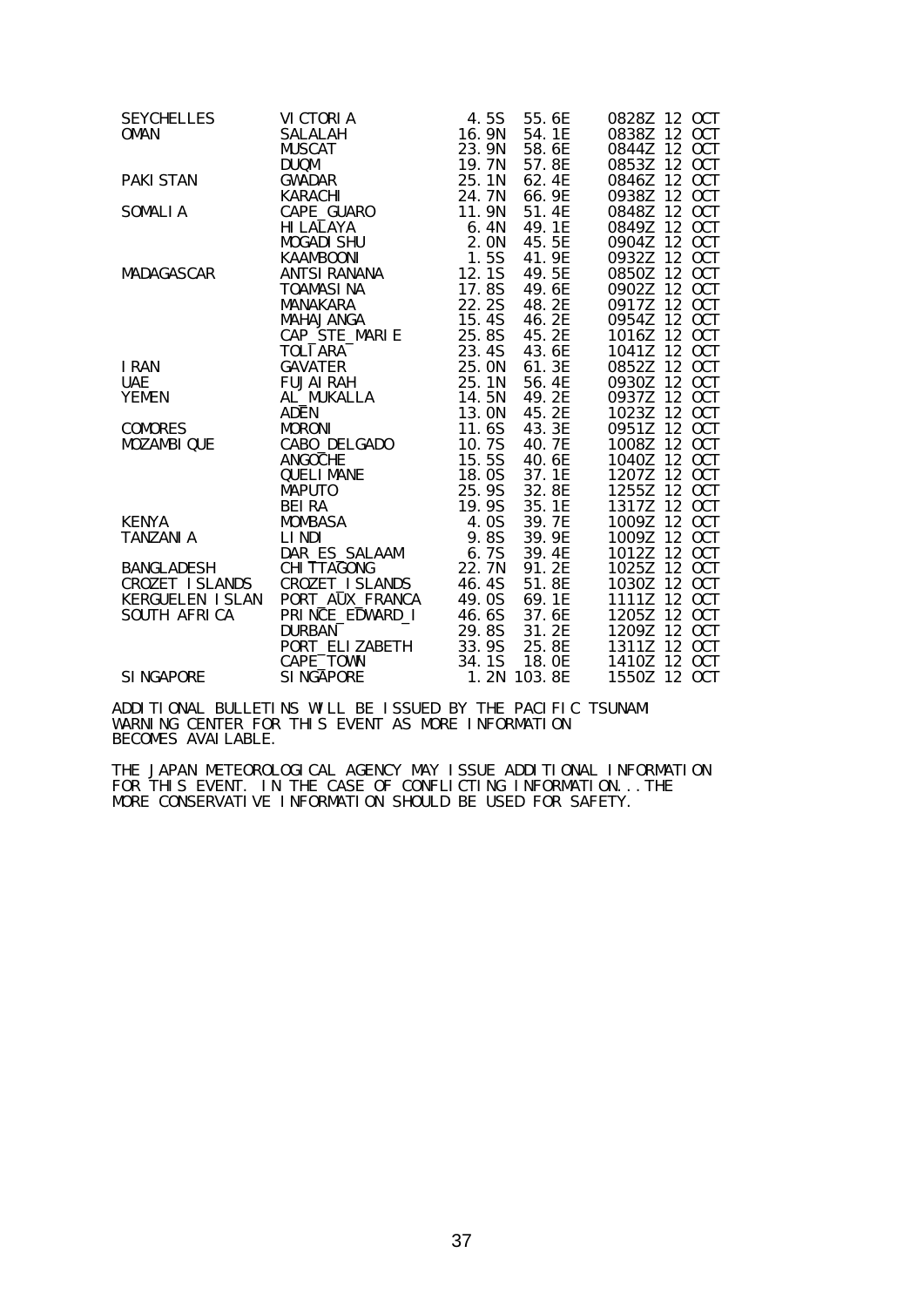TEST...TSUNAMI BULLETIN NUMBER 011 ...TEST PACIFIC TSUNAMI WARNING CENTER/NOAA/NWS ISSUED AT 1045Z 12 OCT 2011

THIS BULLETIN IS FOR ALL AREAS OF THE INDIAN OCEAN.

... AN INDIAN-OCEAN-WIDE TSUNAMI WATCH IS IN EFFECT ...

A TSUNAMI WATCH IS IN EFFECT FOR

 INDONESIA / INDIA / AUSTRALIA / THAILAND / MYANMAR / SRI LANKA / MALDIVES / UNITED KINGDOM / MALAYSIA / MAURITIUS / REUNION / SEYCHELLES / OMAN / PAKISTAN / SOMALIA / MADAGASCAR / IRAN / UAE / YEMEN / COMORES / MOZAMBIQUE / KENYA / TANZANIA / BANGLADESH / CROZET ISLANDS / KERGUELEN ISLANDS / SOUTH AFRICA / **SINGAPORE** 

THIS BULLETIN IS ISSUED AS ADVICE TO GOVERNMENT AGENCIES. ONLY NATIONAL AND LOCAL GOVERNMENT AGENCIES HAVE THE AUTHORITY TO MAKE DECISIONS REGARDING THE OFFICIAL STATE OF ALERT IN THEIR AREA AND ANY ACTIONS TO BE TAKEN IN RESPONSE.

AN EARTHQUAKE HAS OCCURRED WITH THESE PRELIMINARY PARAMETERS

|            | ORIGIN TIME - 0100Z 12 OCT 2011   |  |
|------------|-----------------------------------|--|
|            | COORDINATES - 3.3 NORTH 95.9 EAST |  |
| LOCATI ON  | - NORTHERN SUMATRA INDONESIA      |  |
| MAGNI TUDE | $-92$                             |  |

MEASUREMENTS OR REPORTS OF TSUNAMI WAVE ACTIVITY

| GAUGE LOCATION                     |       |                                                                                                                                                                                        |                                                                                                                                                                                                                                                                                                                                                                                                | <b>PER</b>                                                                                                                                                                                                                                                                                                                                           |
|------------------------------------|-------|----------------------------------------------------------------------------------------------------------------------------------------------------------------------------------------|------------------------------------------------------------------------------------------------------------------------------------------------------------------------------------------------------------------------------------------------------------------------------------------------------------------------------------------------------------------------------------------------|------------------------------------------------------------------------------------------------------------------------------------------------------------------------------------------------------------------------------------------------------------------------------------------------------------------------------------------------------|
| ---------<br>HANI MAADHOO, MV 6.8N | 63.4E | 0332Z<br>0350Z<br>0451Z<br>0900Z                                                                                                                                                       | ---------------<br>7.5M / 24.6FT<br>0.3M / 1.1FT<br>0.6M / 2.0FT<br>3.8M / 12.5FT<br>2.2M / 7.2FT<br>2.9M / 9.5FT<br>3.3M / 10.8FT<br>2.9M /<br>9.5FT<br>1.7M / 5.6FT<br>5.2FT<br>1.6M $\prime$<br>1.0M / 3.3FT<br>0.5M / 1.6FT<br>0.4M /<br>1. 3FT<br>3. OFT<br>0.9M /                                                                                                                        | 17MI N<br>19MI N<br>17MI N<br>15MIN<br>20MIN<br>18MI N<br>18MI N<br>21MIN<br>18MI N<br>18MI N<br>16MI N<br>12MI N<br>18MI N<br>18MI N<br>16MI N<br>16MI N<br>15MI N<br>19MI N<br>19MIN<br>17MI N                                                                                                                                                     |
|                                    |       | 1022Z                                                                                                                                                                                  | 0.5M /<br>1. 6FT<br>1.5M /<br>4.9FT<br>2.3M / 7.5FT<br>2.2M /<br>1.5M $\prime$<br>4.9FT                                                                                                                                                                                                                                                                                                        | 18MI N<br>17MI N<br>15MI N<br>16MI N<br>17MI N<br>15MI N                                                                                                                                                                                                                                                                                             |
|                                    |       | LAT LON<br>----- ------<br>TRINCONMALEE, LK 8.6N<br>DIEGO GARCIA, UK 7.3S<br>LANGKAWI, MY 6.9N<br>RODRIGUES, MU 19.7S<br>PORT LOUIS, MU 20.2S<br>16.9N<br>20. 7N<br>CHABAHAR, IR 25.3N | SABANG ID 5.8N 095.3E<br>TELUKDALAM, ID 0.6N 097.8E<br>PADANG, ID<br>COCOS IS, AU 12.1S 096.9E<br>CHRISTMAS IS, AU 10.4S 105.7E<br>1.7N 98.8E<br>81.2E<br>COLOMBO, LK 6.9N 79.9E<br>KO TAPHAO NOI, TH 7.8N 098.4E<br>73.2E<br>72. 4E<br>99. 8E<br>57.5E<br>54. OE<br>58.9E<br>60. 6E<br>HILLARYS, AU 31.8S 115.7E<br>LAMU, KE 2.3S 40.9E<br>MOMBASA, KE 4.1S 39.6E<br>39.2E<br>40. 9E<br>39.6E | TIME <sub>2</sub><br>AMPL<br>$0140Z$ 5.3M / 17.4FT<br>0207Z<br>0316Z<br>1.5M / 4.9FT<br>0339Z<br>0349Z<br>4.0M $/$ 13.1FT<br>0423Z<br>0441Z<br>4.4M / 14.4FT<br>0444Z<br>0500Z<br>1.2M / 3.9FT<br>0455Z<br>0457Z<br>0535Z<br>2.3M / 7.5FT<br>0705Z<br>0806Z<br>0835Z<br>0913Z<br>0730Z<br>1026Z<br>1033Z<br>7. 2FT<br>1022Z<br>1026Z<br>2.3M / 7.5FT |

LAT - LATITUDE (N-NORTH, S-SOUTH)

LON - LONGITUDE (E-EAST, W-WEST)

TIME - TIME OF THE MEASUREMENT (Z IS UTC IS GREENWICH TIME)

- AMPL TSUNAMI AMPLITUDE MEASURED RELATIVE TO NORMAL SEA LEVEL. IT IS ...NOT... CREST-TO-TROUGH WAVE HEIGHT. VALUES ARE GIVEN IN BOTH METERS(M) AND FEET(FT).
- PER PERIOD OF TIME IN MINUTES(MIN) FROM ONE WAVE TO THE NEXT.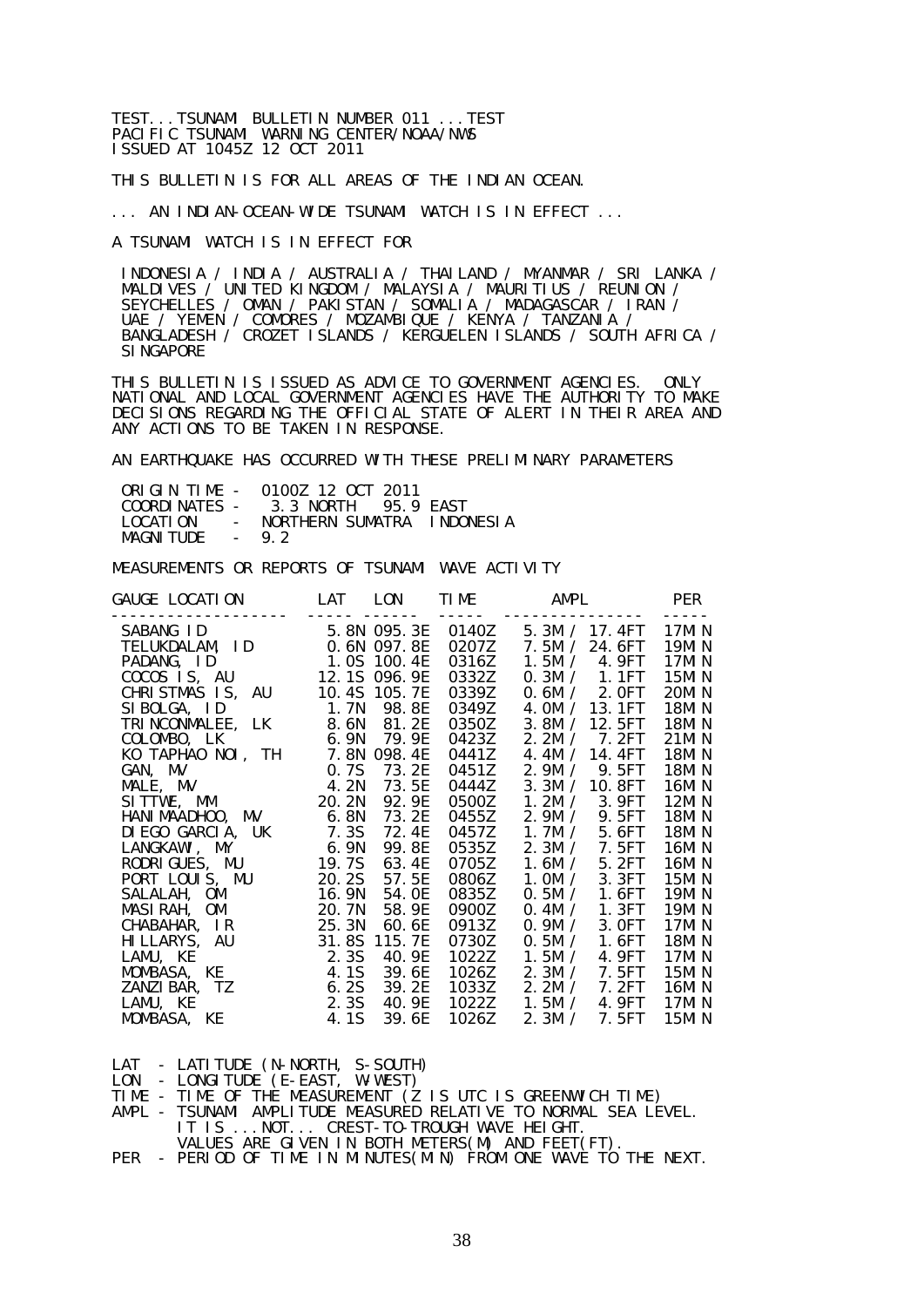#### EVALUATION

SEA LEVEL READINGS INDICATE A TSUNAMI WAS GENERATED. IT MAY ALREADY HAVE BEEN DESTRUCTIVE ALONG SOME COASTS.

BASED ON THESE DATA THE THREAT CONTINUES FOR ALL COASTAL AREAS OF THE INDIAN OCEAN. FOR THOSE AREAS - WHEN NO MAJOR WAVES HAVE OCCURRED FOR AT LEAST TWO HOURS AFTER THE ESTIMATED ARRIVAL TIME OR DAMAGING WAVES HAVE NOT OCCURRED FOR AT LEAST TWO HOURS THEN LOCAL AUTHORITIES CAN ASSUME THE THREAT IS PASSED. DANGER TO BOATS AND COASTAL STRUCTURES CAN CONTINUE FOR SEVERAL HOURS DUE TO RAPID CURRENTS. AS LOCAL CONDITIONS CAN CAUSE A WIDE VARIATION IN TSUNAMI WAVE ACTION THE ALL CLEAR DETERMINATION MUST BE MADE BY LOCAL AUTHORITIES.

ESTIMATED INITIAL TSUNAMI WAVE ARRIVAL TIMES AT FORECAST POINTS WITHIN THE WARNING AND WATCH AREAS ARE GIVEN BELOW. ACTUAL ARRIVAL TIMES MAY DIFFER AND THE INITIAL WAVE MAY NOT BE THE LARGEST. A TSUNAMI IS A SERIES OF WAVES AND THE TIME BETWEEN SUCCESSIVE WAVES CAN BE FIVE MINUTES TO ONE HOUR.

| LOCATI ON | FORECAST POINT COORDINATES                                                                                                                                                                                                    |       | ARRIVAL TIME |
|-----------|-------------------------------------------------------------------------------------------------------------------------------------------------------------------------------------------------------------------------------|-------|--------------|
|           |                                                                                                                                                                                                                               |       |              |
|           |                                                                                                                                                                                                                               |       |              |
|           | $10011\n1000(ES)A\n1000(ES)A\n1000(ES)A\n1000(ES)A\n1000(ES)A\n1000(ES)A\n1000(ES)A\n1000(ES)A\n1000(ES)A\n1000(ES)A\n1000(ES)A\n1000(ES)A\n1000(ES)A\n1000(ES)A\n1000(ES)A\n1000(ES)A\n1000(ES)A\n1000(ES)A\n1000(ES)A\n100$ |       |              |
|           |                                                                                                                                                                                                                               |       |              |
|           |                                                                                                                                                                                                                               |       |              |
|           |                                                                                                                                                                                                                               | 79.8E | 0421Z        |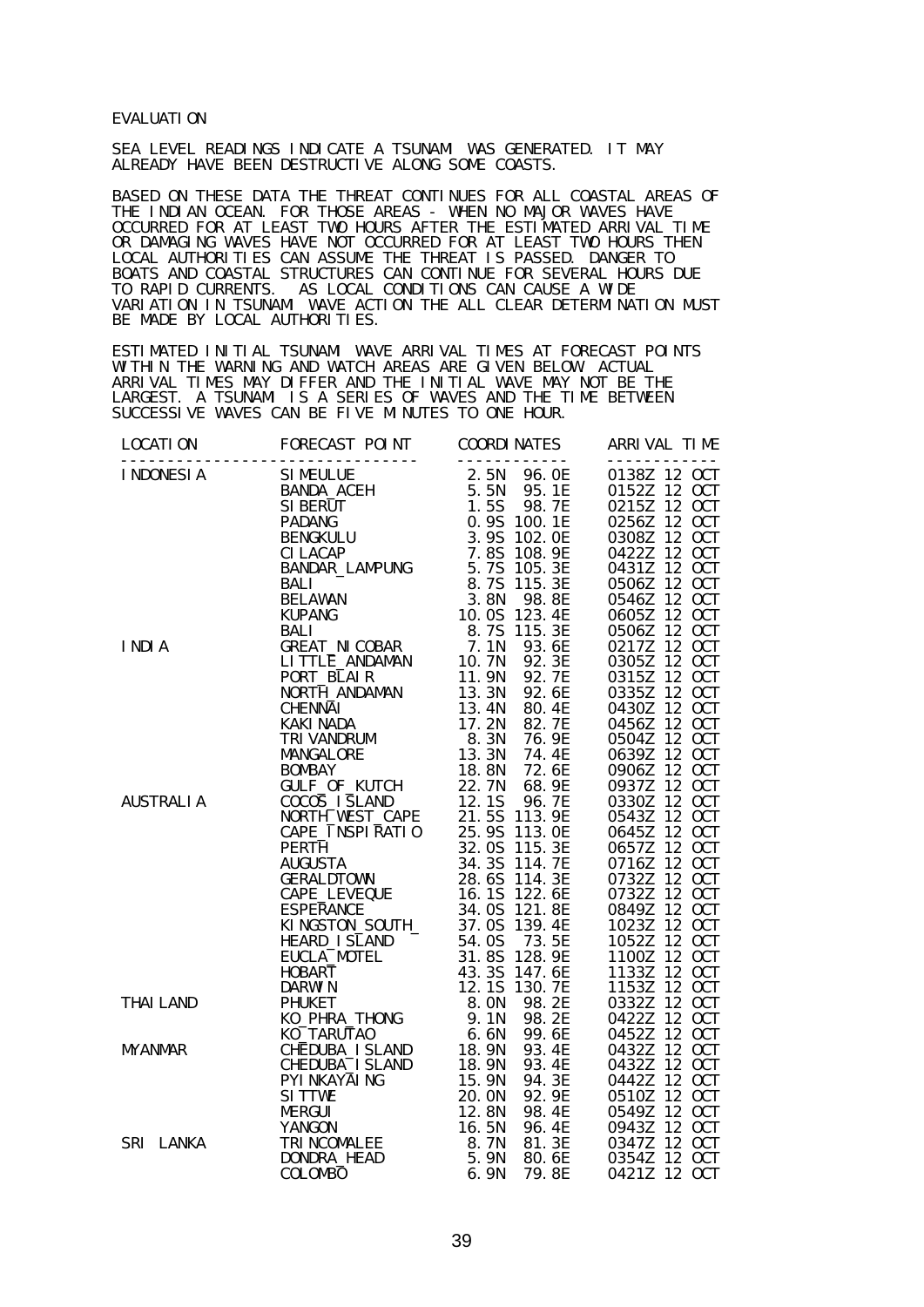|                  |                                                                                                                                                                                                                                |                                                                                                                                                                                                        | 0532Z 12 OCT |
|------------------|--------------------------------------------------------------------------------------------------------------------------------------------------------------------------------------------------------------------------------|--------------------------------------------------------------------------------------------------------------------------------------------------------------------------------------------------------|--------------|
|                  |                                                                                                                                                                                                                                |                                                                                                                                                                                                        | 0446Z 12 OCT |
|                  |                                                                                                                                                                                                                                |                                                                                                                                                                                                        | 0451Z 12 OCT |
|                  |                                                                                                                                                                                                                                |                                                                                                                                                                                                        | 0514Z 12 OCT |
|                  |                                                                                                                                                                                                                                |                                                                                                                                                                                                        | 0504Z 12 OCT |
|                  |                                                                                                                                                                                                                                |                                                                                                                                                                                                        | 0522Z 12 OCT |
|                  |                                                                                                                                                                                                                                |                                                                                                                                                                                                        | 1002Z 12 OCT |
|                  |                                                                                                                                                                                                                                |                                                                                                                                                                                                        | 0800Z 12 OCT |
|                  |                                                                                                                                                                                                                                |                                                                                                                                                                                                        | 0814Z 12 OCT |
|                  |                                                                                                                                                                                                                                | 55.6E                                                                                                                                                                                                  | 0828Z 12 OCT |
|                  |                                                                                                                                                                                                                                |                                                                                                                                                                                                        | 0838Z 12 OCT |
|                  |                                                                                                                                                                                                                                |                                                                                                                                                                                                        | 0844Z 12 OCT |
|                  |                                                                                                                                                                                                                                |                                                                                                                                                                                                        | 0853Z 12 OCT |
|                  |                                                                                                                                                                                                                                |                                                                                                                                                                                                        | 0846Z 12 OCT |
|                  |                                                                                                                                                                                                                                | $62.4E$<br>$66.9E$                                                                                                                                                                                     | 0938Z 12 OCT |
|                  |                                                                                                                                                                                                                                |                                                                                                                                                                                                        | 0848Z 12 OCT |
|                  |                                                                                                                                                                                                                                |                                                                                                                                                                                                        | 0849Z 12 OCT |
|                  |                                                                                                                                                                                                                                | 45.5E                                                                                                                                                                                                  | 0904Z 12 OCT |
|                  |                                                                                                                                                                                                                                |                                                                                                                                                                                                        | 0932Z 12 OCT |
|                  |                                                                                                                                                                                                                                | 41. 9E<br>49. 5E                                                                                                                                                                                       | 0850Z 12 OCT |
|                  |                                                                                                                                                                                                                                | 49.6E                                                                                                                                                                                                  | 0902Z 12 OCT |
|                  |                                                                                                                                                                                                                                |                                                                                                                                                                                                        | 0917Z 12 OCT |
|                  |                                                                                                                                                                                                                                |                                                                                                                                                                                                        | 0954Z 12 OCT |
|                  |                                                                                                                                                                                                                                |                                                                                                                                                                                                        | 1016Z 12 OCT |
|                  |                                                                                                                                                                                                                                |                                                                                                                                                                                                        | 1041Z 12 OCT |
|                  |                                                                                                                                                                                                                                | 48. 2E<br>46. 2E<br>45. 2E<br>43. 6E<br>61. 3E                                                                                                                                                         | 0852Z 12 OCT |
|                  |                                                                                                                                                                                                                                |                                                                                                                                                                                                        | 0930Z 12 OCT |
|                  |                                                                                                                                                                                                                                | 56. 4E<br>49. 2E                                                                                                                                                                                       | 0937Z 12 OCT |
|                  |                                                                                                                                                                                                                                | 45.2E                                                                                                                                                                                                  | 1023Z 12 OCT |
|                  |                                                                                                                                                                                                                                |                                                                                                                                                                                                        | 0951Z 12 OCT |
|                  |                                                                                                                                                                                                                                | 43.3E<br>40.7E                                                                                                                                                                                         | 1008Z 12 OCT |
|                  |                                                                                                                                                                                                                                |                                                                                                                                                                                                        | 1040Z 12 OCT |
|                  |                                                                                                                                                                                                                                |                                                                                                                                                                                                        | 1207Z 12 OCT |
|                  |                                                                                                                                                                                                                                | 32.8E                                                                                                                                                                                                  | 1255Z 12 OCT |
|                  |                                                                                                                                                                                                                                |                                                                                                                                                                                                        | 1317Z 12 OCT |
|                  |                                                                                                                                                                                                                                | 35.1E<br>39.7E                                                                                                                                                                                         | 1009Z 12 OCT |
|                  |                                                                                                                                                                                                                                |                                                                                                                                                                                                        | 1009Z 12 OCT |
|                  |                                                                                                                                                                                                                                |                                                                                                                                                                                                        | 1012Z 12 OCT |
|                  |                                                                                                                                                                                                                                |                                                                                                                                                                                                        | 1025Z 12 OCT |
|                  |                                                                                                                                                                                                                                | 51.8E<br>69.1E                                                                                                                                                                                         | 1030Z 12 OCT |
|                  |                                                                                                                                                                                                                                |                                                                                                                                                                                                        | 1111Z 12 OCT |
|                  |                                                                                                                                                                                                                                |                                                                                                                                                                                                        | 1205Z 12 OCT |
|                  |                                                                                                                                                                                                                                |                                                                                                                                                                                                        | 1209Z 12 OCT |
|                  |                                                                                                                                                                                                                                |                                                                                                                                                                                                        | 1311Z 12 OCT |
|                  |                                                                                                                                                                                                                                |                                                                                                                                                                                                        | 1410Z 12 OCT |
| <b>SINGAPORE</b> | 3 JAFFIN 9, 9 NALE 20 4 2 N 73 GAN 19 1 ALL MUKALL 4 2 N 73 GE KINGDOM DIEGO GARCIA 7, 33 Y 72 JAC 4 2 N 73 GE CHACCHANN 2, 5 N 72 JAC 4 2 N 73 GE DENTIFICIONS 20 00 S 57 3 E DITITURISM 20 00 S 75 3 E DITITURISM 20 00 S 75 | 07. IE<br>07. IE<br>07. AE<br>07. AE<br>07. IE<br>07. IE<br>29. 85 31. 2E<br>07. IE<br>29. 85 31. 2E<br>29. 85 31. 2E<br>29. 85 31. 2E<br>29. 85 31. 2E<br>29. 85 25. 8E<br>24. 15 18. 0E<br>SINGAPORE | 1550Z 12 OCT |

ADDITIONAL BULLETINS WILL BE ISSUED BY THE PACIFIC TSUNAMI WARNING CENTER FOR THIS EVENT AS MORE INFORMATION BECOMES AVAILABLE.

THE JAPAN METEOROLOGICAL AGENCY MAY ISSUE ADDITIONAL INFORMATION FOR THIS EVENT. IN THE CASE OF CONFLICTING INFORMATION...THE MORE CONSERVATIVE INFORMATION SHOULD BE USED FOR SAFETY.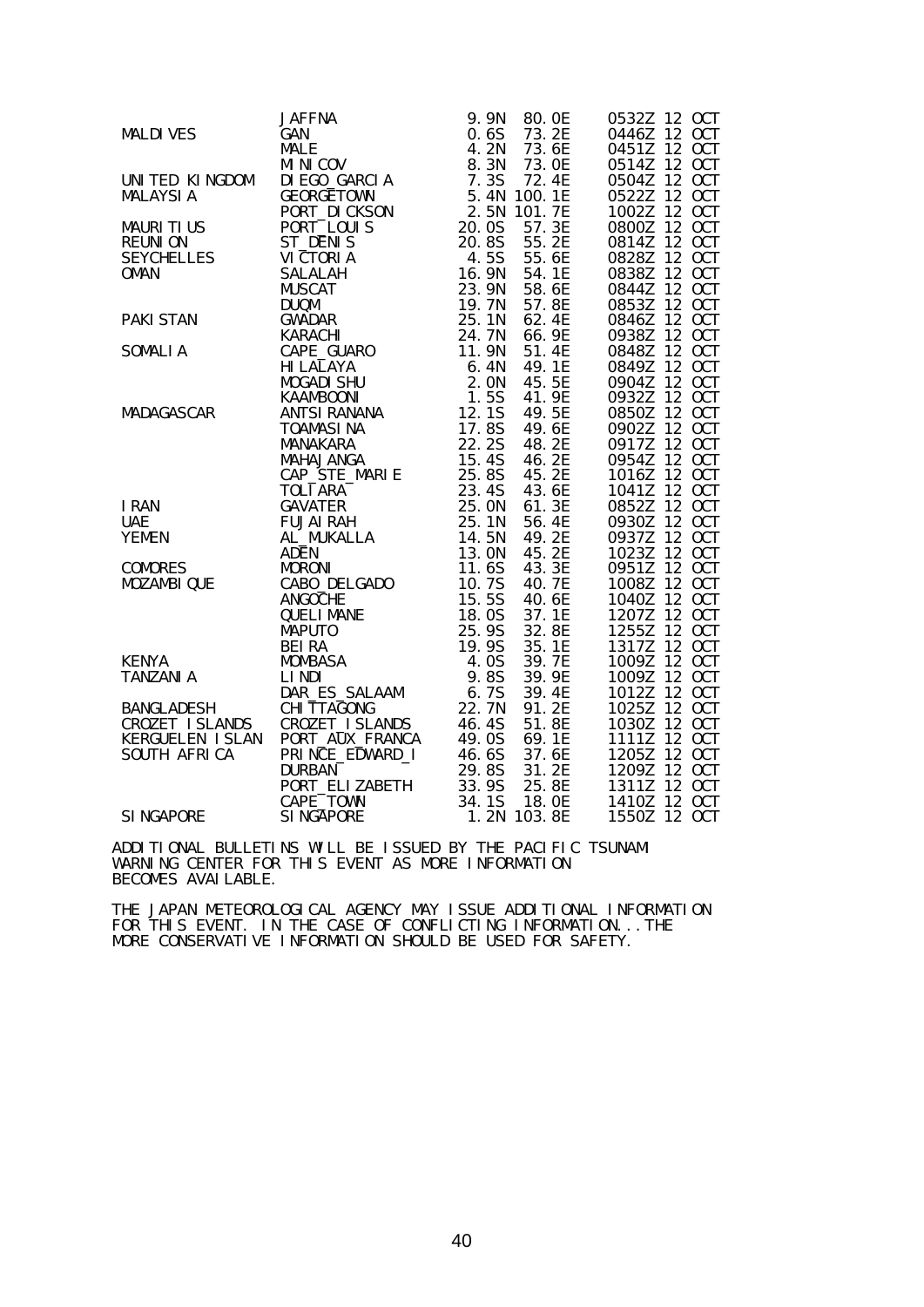TEST...TSUNAMI BULLETIN NUMBER 012 ...TEST PACIFIC TSUNAMI WARNING CENTER/NOAA/NWS ISSUED AT 1100Z 12 OCT 2011

THIS BULLETIN IS FOR ALL AREAS OF THE INDIAN OCEAN.

... THE TSUNAMI WATCH IS CANCELLED ...

THIS BULLETIN IS ISSUED AS ADVICE TO GOVERNMENT AGENCIES. ONLY NATIONAL AND LOCAL GOVERNMENT AGENCIES HAVE THE AUTHORITY TO MAKE DECISIONS REGARDING THE OFFICIAL STATE OF ALERT IN THEIR AREA AND ANY ACTIONS TO BE TAKEN IN RESPONSE.

AN EARTHQUAKE HAS OCCURRED WITH THESE PRELIMINARY PARAMETERS

|                  | ORIGIN TIME - 01007 12 OCT 2011       |  |
|------------------|---------------------------------------|--|
|                  | COORDINATES - 3.3 NORTH 95.9 FAST     |  |
|                  | LOCATION - NORTHERN SUMATRA INDONESIA |  |
| MAGNITUDE $-9.2$ |                                       |  |

MEASUREMENTS OR REPORTS OF TSUNAMI WAVE ACTIVITY

| GAUGE LOCATION LAT LON                                                                                                                                                                                                                                                                                                                                                                                                                                                                                   |                 |                                                                                                  | TIME <sub>2</sub>                                                                                                                                                                                  | AMPL                                                                                                                                                                                                                                                                                                                                                                                                               | PER                                                                                                                                                                                                                            |
|----------------------------------------------------------------------------------------------------------------------------------------------------------------------------------------------------------------------------------------------------------------------------------------------------------------------------------------------------------------------------------------------------------------------------------------------------------------------------------------------------------|-----------------|--------------------------------------------------------------------------------------------------|----------------------------------------------------------------------------------------------------------------------------------------------------------------------------------------------------|--------------------------------------------------------------------------------------------------------------------------------------------------------------------------------------------------------------------------------------------------------------------------------------------------------------------------------------------------------------------------------------------------------------------|--------------------------------------------------------------------------------------------------------------------------------------------------------------------------------------------------------------------------------|
| ---------<br>SABANG ID 5.8N 095.3E<br>TELUKDALAM, ID 0.6N 097.8E<br>PADANG, ID<br>COCOS IS, AU 12.1S 096.9E<br>CHRISTMAS IS, AU 10.4S 105.7E<br>SI BOLGA, ID<br>TRINCONMALEE, LK 8.6N<br>COLOMBO, LK 6.9N 79.9E<br>KO TAPHAO NOI, TH 7.8N 098.4E<br>HANI MAADHOO, MV 6.8N<br>DIEGO GARCIA, UK 7.3S<br>LANGKAWI, MY 6.9N<br>RODRIGUES, MU 19.7S<br>PORT LOUIS, MU 20.2S<br>SALALAH, OM<br>MASIRAH, OM<br>CHABAHAR, IR 25.3N<br>HILLARYS, AU 31.8S 115.7E<br>LAMU, KE 2.3S 40.9E<br>MOMBASA, KE 4.1S 39.6E | 16.9N<br>20. 7N | 1.7N 98.8E<br>81.2E<br>73. 2E<br>72. 4E<br>99. 8E<br>63.4E<br>57.5E<br>54. OE<br>58.9E<br>60. 6E | 0207Z<br>0316Z<br>0332Z<br>0339Z<br>0349Z<br>0350Z<br>0423Z<br>0441Z<br>0451Z<br>0444Z<br>0500Z<br>0455Z<br>0457Z<br>0535Z<br>0705Z<br>0806Z<br>0835Z<br>0900Z<br>0913Z<br>0730Z<br>1022Z<br>1026Z | $0140Z$ 5.3M / 17.4FT<br>7.5M / 24.6FT<br>1.5M / 4.9FT<br>0.3M / 1.1FT<br>0.6M / 2.0FT<br>4.0M $/$ 13.1FT<br>3.8M / 12.5FT<br>2.2M / 7.2FT<br>4.4M / 14.4FT<br>2.9M / 9.5FT<br>3.3M / 10.8FT<br>1.2M / 3.9FT<br>2.9M /<br>9.5FT<br>1.7M / 5.6FT<br>2.3M / 7.5FT<br>5. 2FT<br>1.6M /<br>1.0M / 3.3FT<br>0.5M / 1.6FT<br>0.4M /<br>1. 3FT<br>0.9M /<br>3. OFT<br>0.5M /<br>1. 6FT<br>1.5M /<br>4.9FT<br>2.3M / 7.5FT | 17MI N<br>19MI N<br>17MI N<br>15MIN<br>20MIN<br>18MI N<br>18MI N<br>21MIN<br>18MI N<br>18MI N<br>16MI N<br>12MI N<br>18MI N<br>18MI N<br>16MI N<br>16MI N<br>15MI N<br>19MI N<br>19MIN<br>17MI N<br>18MI N<br>17MI N<br>15MI N |
|                                                                                                                                                                                                                                                                                                                                                                                                                                                                                                          |                 | 39. 2E<br>40. 9E<br>39. 6E                                                                       | 1033Z<br>1022Z<br>1026Z                                                                                                                                                                            | 2.2M /<br>7. 2FT<br>1.5M $\prime$<br>4. 9FT<br>2.3M / 7.5FT                                                                                                                                                                                                                                                                                                                                                        | 16MI N<br>17MI N<br>15MIN                                                                                                                                                                                                      |
|                                                                                                                                                                                                                                                                                                                                                                                                                                                                                                          |                 |                                                                                                  |                                                                                                                                                                                                    |                                                                                                                                                                                                                                                                                                                                                                                                                    |                                                                                                                                                                                                                                |

LAT - LATITUDE (N-NORTH, S-SOUTH)

LON - LONGITUDE (E-EAST, W-WEST)

TIME - TIME OF THE MEASUREMENT (Z IS UTC IS GREENWICH TIME)

AMPL - TSUNAMI AMPLITUDE MEASURED RELATIVE TO NORMAL SEA LEVEL. IT IS ...NOT... CREST-TO-TROUGH WAVE HEIGHT.

VALUES ARE GIVEN IN BOTH METERS(M) AND FEET(FT).

PER - PERIOD OF TIME IN MINUTES(MIN) FROM ONE WAVE TO THE NEXT.

#### EVALUATION

A SIGNIFICANT TSUNAMI WAS GENERATED BY THIS EARTHQUAKE. HOWEVER...SEA LEVEL READINGS NOW INDICATE THAT THE THREAT HAS DIMINISHED OR IS OVER FOR MOST AREAS. THEREFORE THE TSUNAMI WATCH ISSUED BY THIS CENTER IS NOW CANCELLED.

FOR ANY AFFECTED AREAS - WHEN NO MAJOR WAVES HAVE OCCURRED FOR AT LEAST TWO HOURS AFTER THE ESTIMATED ARRIVAL TIME OR DAMAGING WAVES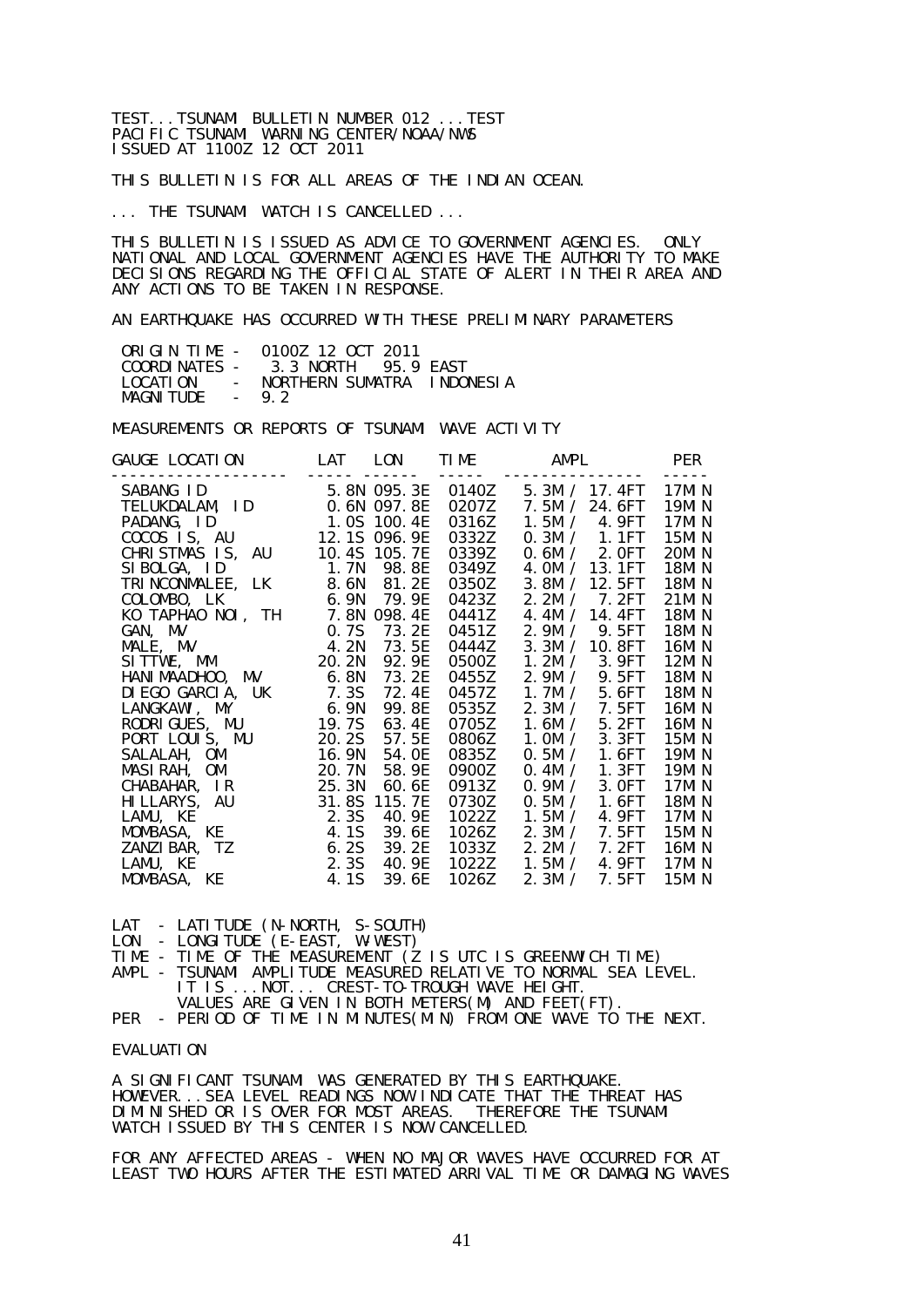HAVE NOT OCCURRED FOR AT LEAST TWO HOURS THEN LOCAL AUTHORITIES CAN ASSUME THE THREAT IS PASSED. DANGER TO BOATS AND COASTAL STRUCTURES CAN CONTINUE FOR SEVERAL HOURS DUE TO RAPID CURRENTS. AS LOCAL CONDITIONS CAN CAUSE A WIDE VARIATION IN TSUNAMI WAVE ACTION THE ALL CLEAR DETERMINATION MUST BE MADE BY LOCAL AUTHORI TI ES.

THIS WILL BE THE FINAL BULLETIN ISSUED BY THE PACIFIC TSUNAMI WARNING CENTER FOR THIS EVENT UNLESS ADDITIONAL INFORMATION BECOMES AVAILABLE.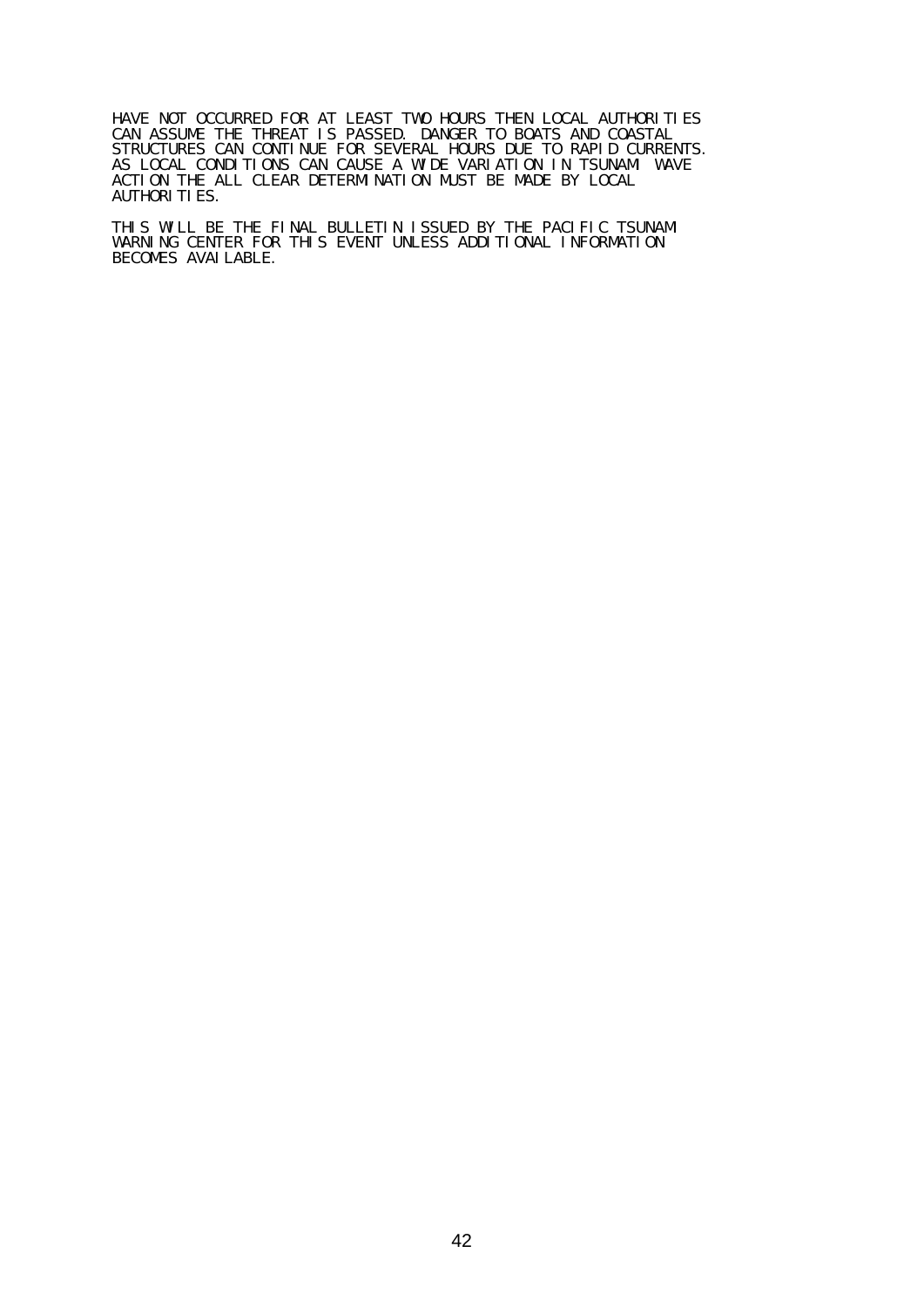#### **APPENDIX III. EXERCISE BULLETINS - JMA**

TSUNAMI BULLETIN NUMBER 001 ISSUED BY THE JAPAN METEOROLOGICAL AGENCY (JMA) ISSUED AT 0120 12 OCT 2011 (UTC) ... AN INDIAN-OCEAN-WIDE TSUNAMI WATCH IS IN EFFECT ... 1. EARTHOUAKE INFORMATION ORIGIN TIME : 0100 12 OCT 2011 (UTC) COORDINATES : 3.3 NORTH 95.9 EAST LOCATION : OFF WEST COAST OF NORTHERN SUMATRA, INDONESIA MAGNITUDE : 8.2 2.EVALUATION THERE IS A POSSIBILITY OF A DESTRUCTIVE OCEAN-WIDE TSUNAMI IN THE INDIAN OCEAN. 3.ESTIMATED TSUNAMI TRAVEL TIME ONE HOUR OR LESS INDIA: ALL COASTS OF ANDAMAN AND NICOBAR ISLANDS INDONESIA: INDIAN OCEAN COAST OF SUMATRA MALACCA COAST OF SUMATRA ONE HOUR TO THREE HOURS INDIA: BENGAL BAY COAST SRI LANKA: ALL COASTS **THAI LAND:**  MALACCA COAST INDONESIA: INDIAN OCEAN COAST OF JAWA AUSTRALIA: COCOS ISLANDS THREE HOURS TO SIX HOURS INDIA: ARABIAN SEA COAST **MALDIVES:**  ALL COASTS BANGLADESH: BENGAL BAY COAST MYANMAR: BENGAL BAY COAST ANDAMAN SEA COAST MALAYSIA: MALACCA COAST INDONESIA: SOUTH COASTS OF LESSER SUNDA ISLANDS ARAFURA SEA COAST FROM LETI ISLANDS TO IRIAN JAYA EAST TIMOR: TIMOR SEA COAST AUSTRALIA: NORTHWEST COAST AND WEST COAST UNITED KINGDOM: CHAGOS ARCHI PELAGO SIX HOURS TO NINE HOURS COMOROS: ALL COASTS FRANCE: MAYOTTE ISLAND REUNION ISLAND CROZET ISLANDS AMSTERDAM ISLAND AND ST-PAUL MADAGASCAR: ALL COASTS SEYCHELLES: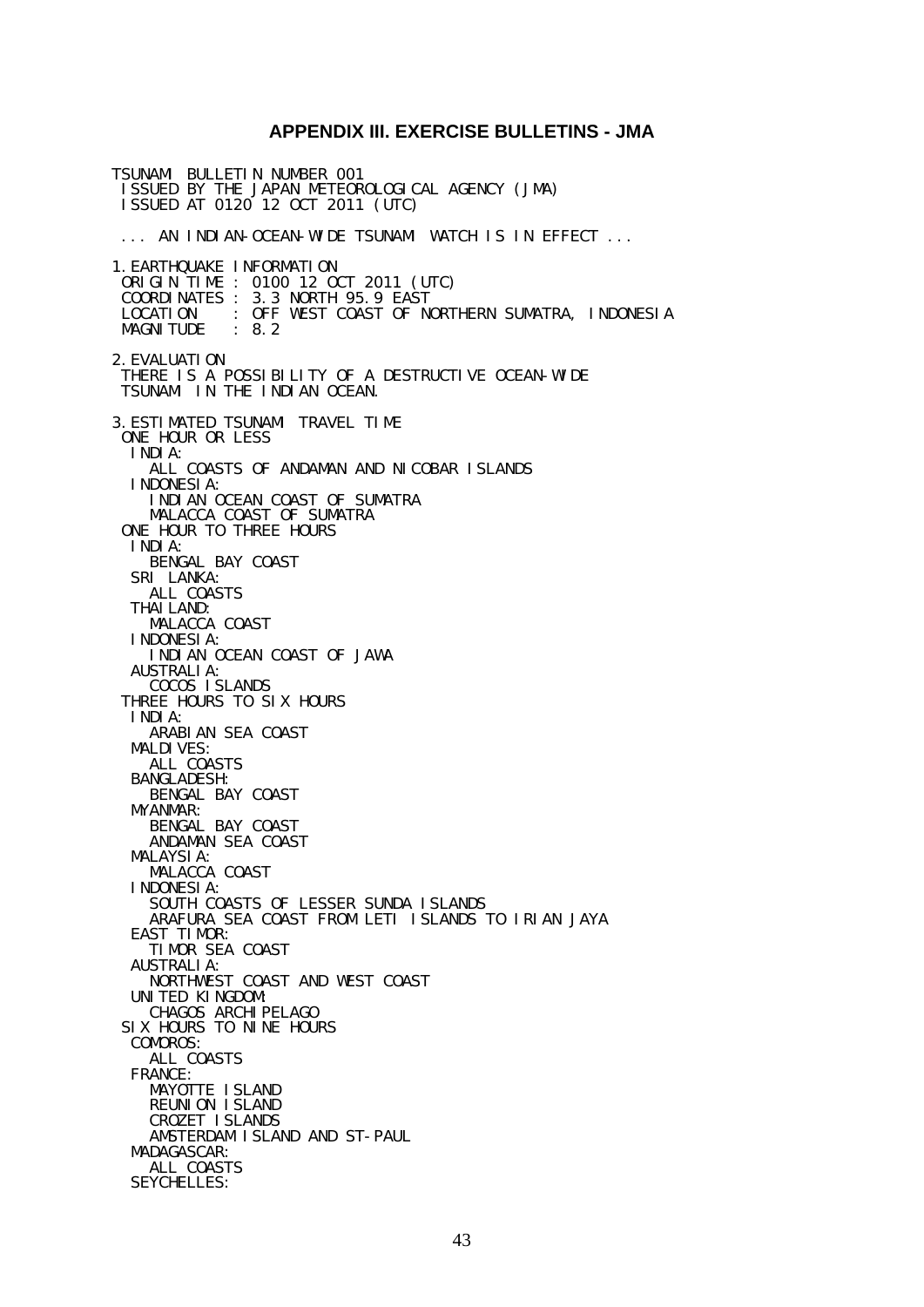ALL COASTS **MAURITIUS:**  ALL COASTS MOZAMBIQUE: ALL COASTS TANZANIA: ALL COASTS KENYA: ALL COASTS SOMALI: INDIAN OCEAN COAST GULF COAST YEMEN: GULF COAST OMAN: ARABIAN SEA COAST GULF COAST UAE: GULF COAST IRAN: GULF COAST PAKI STAN: ARABIAN SEA COAST<br>AUSTRALIA: AUSTRALIA: COASTS FROM THE GULF OF CARPENTARIA TO THE ARAFURA SEA NINE HOURS TO TWELVE HOURS SOUTH AFRICA: INDIAN OCEAN COAST FRANCE: KERGUELEN DJIBOUTI: GULF COAST TWELVE HOURS OR MORE SINGAPORE: MALACCA COAST \*TSUNAMI TRAVEL TIME IS ESTIMATED ONLY FROM EARTHQUAKE DATA

 AND INDICATES THE TIME LAPSE BETWEEN ORIGIN TIME AND TSUNAMI ARRIVAL TIME.

=

<sup>\*</sup>THIS WILL BE THE FINAL INFORMATION UNLESS THERE ARE CHANGES ABOUT THE POTENTIAL OF TSUNAMI GENERATION AND ESTIMATED TSUNAMI TRAVEL TIME BY RE-EVALUATION OF THE EARTHQUAKE OR THERE ARE REPORTS ON TSUNAMI OBSERVATIONS.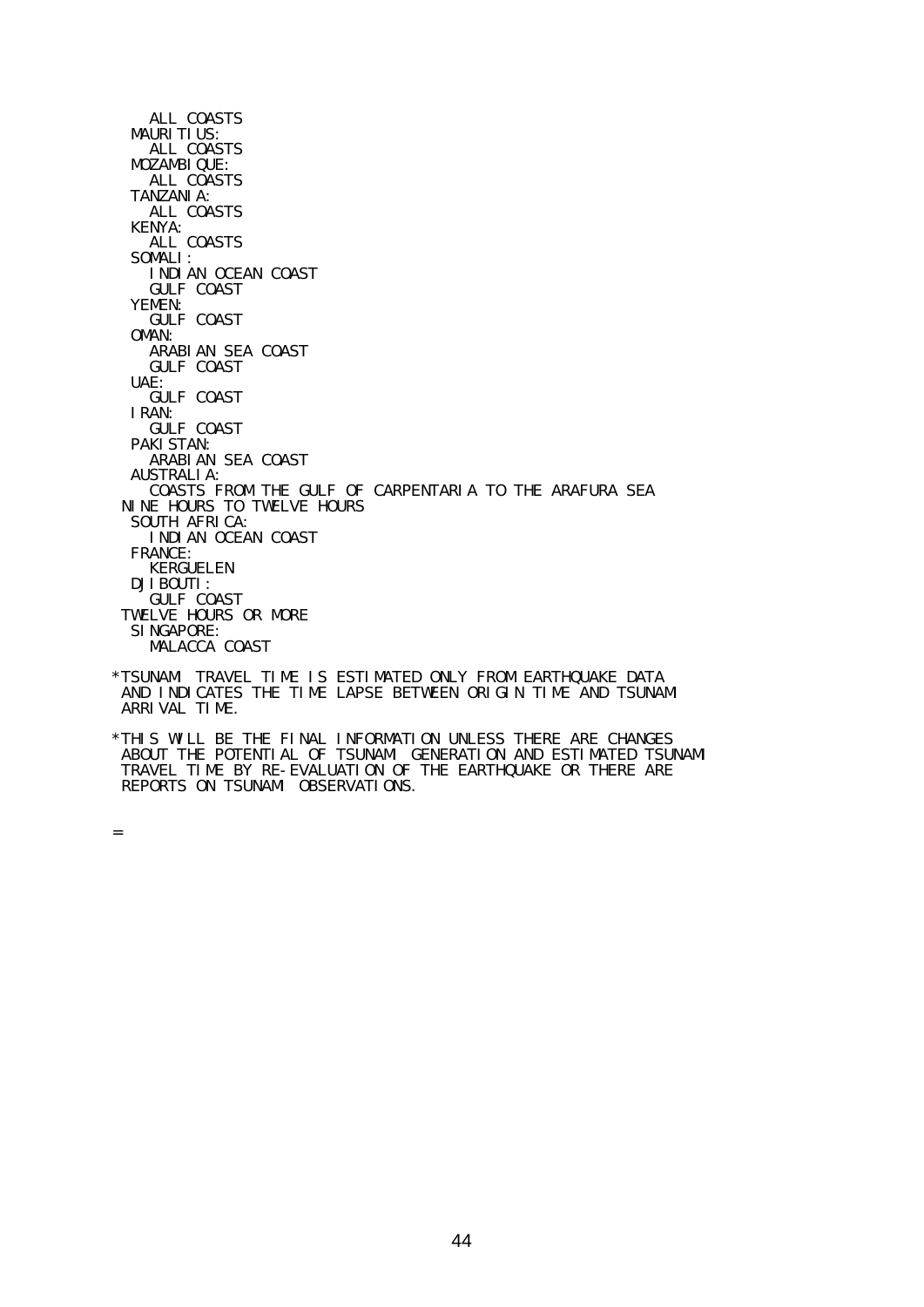TSUNAMI BULLETIN NUMBER 002 ISSUED BY THE JAPAN METEOROLOGICAL AGENCY (JMA) ISSUED AT 0150 12 OCT 2011 (UTC) ... AN INDIAN-OCEAN-WIDE TSUNAMI WATCH IS IN EFFECT ... 1.EARTHQUAKE INFORMATION ORIGIN TIME : 0100 12 OCT 2011 (UTC) COORDINATES : 3.3 NORTH 95.9 EAST LOCATION : OFF WEST COAST OF NORTHERN SUMATRA, INDONESIA<br>MAGNITUDE : 9.2 **MAGNI TUDE** 2.EVALUATION THERE IS A POSSIBILITY OF A DESTRUCTIVE OCEAN-WIDE TSUNAMI IN THE INDIAN OCEAN. 3.ESTIMATED TSUNAMI TRAVEL TIME ONE HOUR OR LESS INDIA: ALL COASTS OF ANDAMAN AND NICOBAR ISLANDS **THAI LAND:**  MALACCA COAST INDONESIA: INDIAN OCEAN COAST OF SUMATRA MALACCA COAST OF SUMATRA ONE HOUR TO THREE HOURS INDIA: BENGAL BAY COAST **MALDIVES:**  ALL COASTS SRI LANKA: ALL COASTS MALAYSIA: MALACCA COAST INDONESIA: INDIAN OCEAN COAST OF JAWA AUSTRALIA: COCOS ISLANDS THREE HOURS TO SIX HOURS FRANCE: AMSTERDAM ISLAND AND ST-PAUL **MAURITIUS:**  ALL COASTS INDIA: ARABIAN SEA COAST BANGLADESH: BENGAL BAY COAST MYANMAR: BENGAL BAY COAST ANDAMAN SEA COAST INDONESIA: SOUTH COASTS OF LESSER SUNDA ISLANDS ARAFURA SEA COAST FROM LETI ISLANDS TO IRIAN JAYA EAST TIMOR: TIMOR SEA COAST AUSTRALIA: NORTHWEST COAST AND WEST COAST UNITED KINGDOM: CHAGOS ARCHIPELAGO SIX HOURS TO NINE HOURS COMOROS: ALL COASTS FRANCE: MAYOTTE ISLAND REUNION ISLAND CROZET ISLANDS MADAGASCAR: ALL COASTS SEYCHELLES: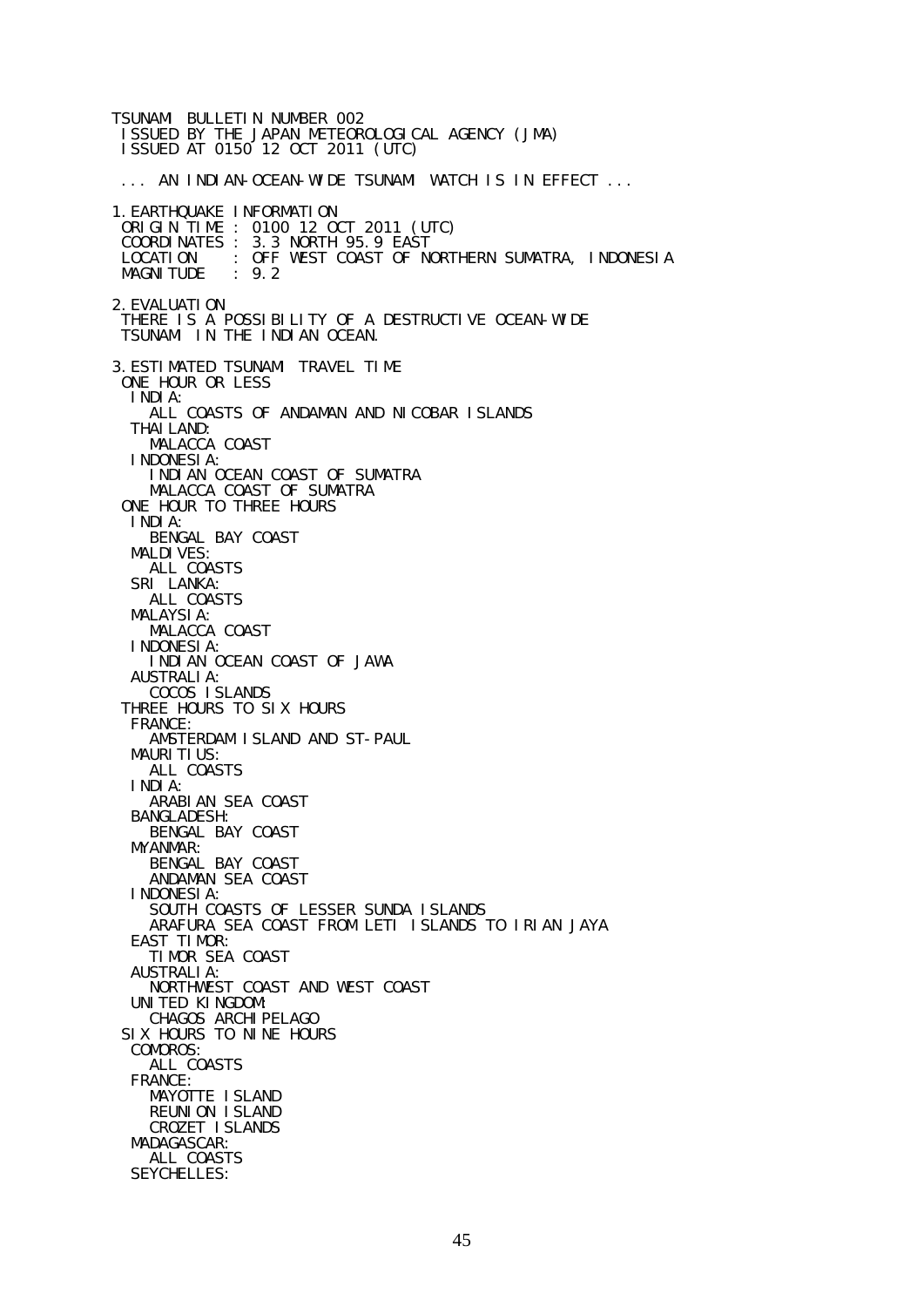ALL COASTS MOZAMBIQUE: ALL COASTS TANZANIA: ALL COASTS KENYA: ALL COASTS SOMALI: INDIAN OCEAN COAST GULF COAST YEMEN: GULF COAST OMAN: ARABIAN SEA COAST GULF COAST UAE: GULF COAST IRAN: GULF COAST PAKI STAN: ARABIAN SEA COAST AUSTRALIA: COASTS FROM THE GULF OF CARPENTARIA TO THE ARAFURA SEA NINE HOURS TO TWELVE HOURS SOUTH AFRICA: INDIAN OCEAN COAST FRANCE: KERGUELEN DJIBOUTI: GULF COAST TWELVE HOURS OR MORE SINGAPORE: MALACCA COAST 4.OBSERVATIONS ON MAXIMUM TSUNAMI WAVE ARRIVAL TIME AMPL ---------------- ------------ ------------ ---- SABANG 05.8N 095.3E 0125Z 12 OCT 4.0M \*TSUNAMI TRAVEL TIME IS ESTIMATED ONLY FROM EARTHQUAKE DATA AND INDICATES THE TIME LAPSE BETWEEN ORIGIN TIME AND TSUNAMI ARRIVAL TIME.

\*THIS WILL BE THE FINAL INFORMATION UNLESS THERE ARE CHANGES ABOUT THE POTENTIAL OF TSUNAMI GENERATION AND ESTIMATED TSUNAMI TRAVEL TIME BY RE-EVALUATION OF THE EARTHQUAKE OR THERE ARE REPORTS ON TSUNAMI OBSERVATIONS.

=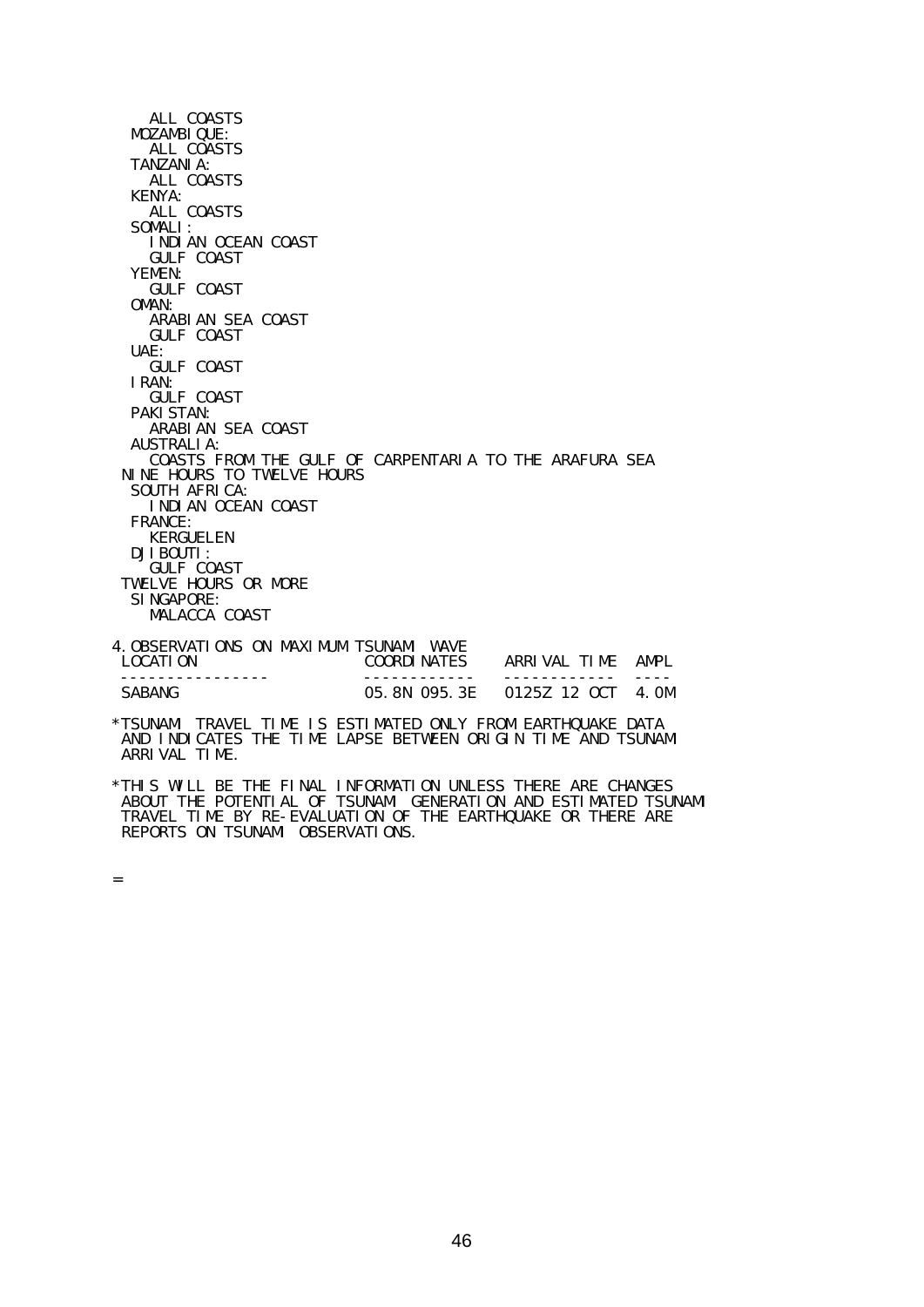TSUNAMI BULLETIN NUMBER 003 ISSUED BY THE JAPAN METEOROLOGICAL AGENCY (JMA) ISSUED AT 0300 12 OCT 2011 (UTC) ... AN INDIAN-OCEAN-WIDE TSUNAMI WATCH IS IN EFFECT ... 1.EARTHQUAKE INFORMATION ORIGIN TIME : 0100 12 OCT 2011 (UTC) COORDINATES : 3.3 NORTH 95.9 EAST LOCATION : OFF WEST COAST OF NORTHERN SUMATRA, INDONESIA<br>MAGNITUDE : 9.2 **MAGNI TUDE** 2.EVALUATION THERE IS A POSSIBILITY OF A DESTRUCTIVE OCEAN-WIDE TSUNAMI IN THE INDIAN OCEAN. 3.ESTIMATED TSUNAMI TRAVEL TIME ONE HOUR OR LESS INDIA: ALL COASTS OF ANDAMAN AND NICOBAR ISLANDS **THAI LAND:**  MALACCA COAST INDONESIA: INDIAN OCEAN COAST OF SUMATRA MALACCA COAST OF SUMATRA ONE HOUR TO THREE HOURS INDIA: BENGAL BAY COAST **MALDIVES:**  ALL COASTS SRI LANKA: ALL COASTS MALAYSIA: MALACCA COAST INDONESIA: INDIAN OCEAN COAST OF JAWA AUSTRALIA: COCOS ISLANDS THREE HOURS TO SIX HOURS FRANCE: AMSTERDAM ISLAND AND ST-PAUL **MAURITIUS:**  ALL COASTS INDIA: ARABIAN SEA COAST BANGLADESH: BENGAL BAY COAST MYANMAR: BENGAL BAY COAST ANDAMAN SEA COAST INDONESIA: SOUTH COASTS OF LESSER SUNDA ISLANDS ARAFURA SEA COAST FROM LETI ISLANDS TO IRIAN JAYA EAST TIMOR: TIMOR SEA COAST AUSTRALIA: NORTHWEST COAST AND WEST COAST UNITED KINGDOM: CHAGOS ARCHIPELAGO SIX HOURS TO NINE HOURS COMOROS: ALL COASTS FRANCE: MAYOTTE ISLAND REUNION ISLAND CROZET ISLANDS MADAGASCAR: ALL COASTS SEYCHELLES: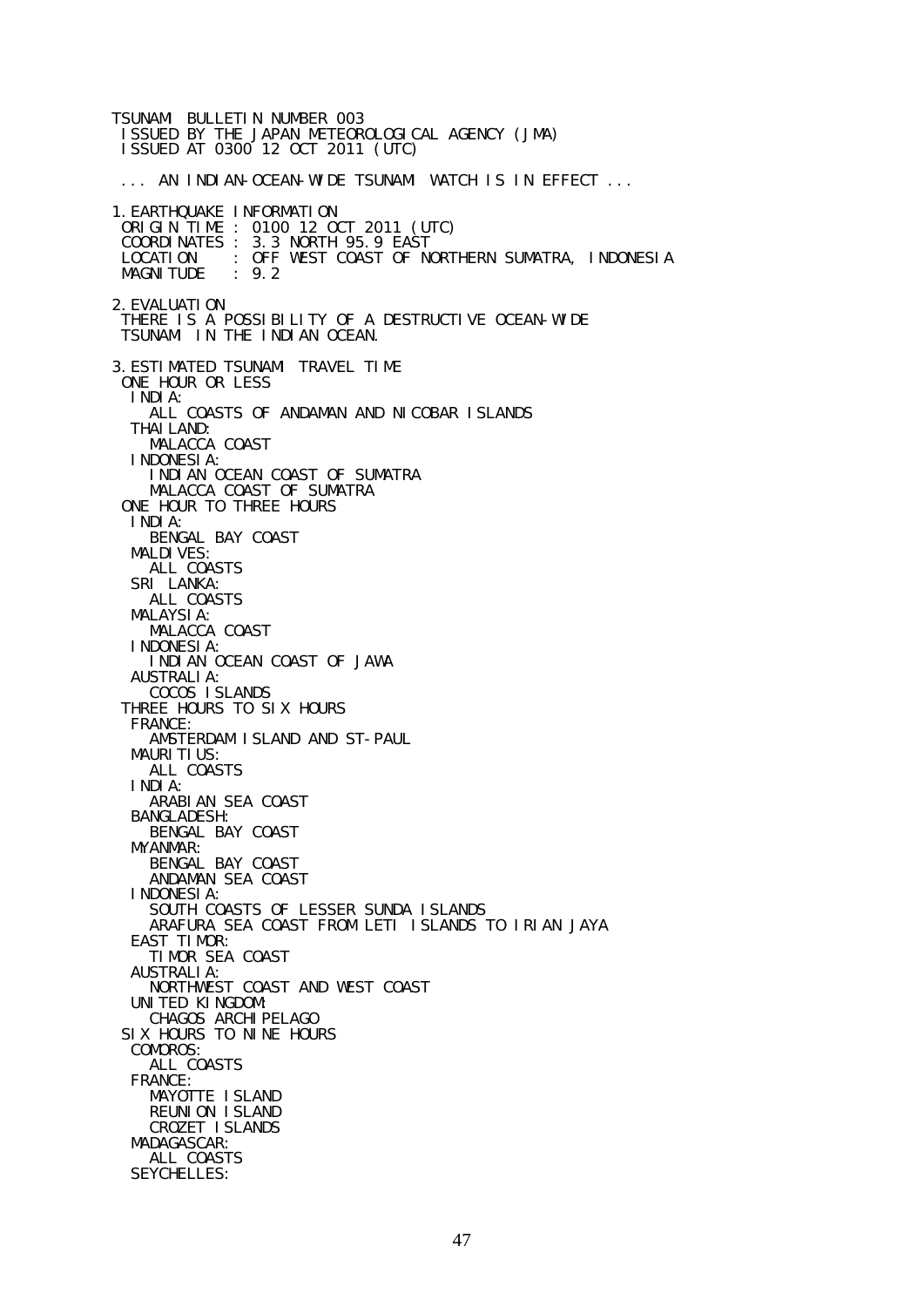ALL COASTS MOZAMBIQUE: ALL COASTS TANZANIA: ALL COASTS KENYA: ALL COASTS SOMALI: INDIAN OCEAN COAST GULF COAST YEMEN: GULF COAST OMAN: ARABIAN SEA COAST GULF COAST UAE: GULF COAST IRAN: GULF COAST PAKI STAN: ARABIAN SEA COAST AUSTRALIA: COASTS FROM THE GULF OF CARPENTARIA TO THE ARAFURA SEA NINE HOURS TO TWELVE HOURS SOUTH AFRICA: INDIAN OCEAN COAST FRANCE: KERGUELEN DJIBOUTI: GULF COAST TWELVE HOURS OR MORE SINGAPORE: MALACCA COAST 4.OBSERVATIONS ON MAXIMUM TSUNAMI WAVE ARRIVAL TIME AMPL ---------------- ------------ ------------ ---- SITTWE 20.2N 092.9E 0248Z 12 OCT 1.0M MOULMEIN 16.5N 097.6E 0254Z 12 OCT 2.5M<br>KO MIANG 08.6N 097.6E 0230Z 12 OCT 4.0M KO MIANG 08.6N 097.6E 0230Z 12 OCT 4.0M SABANG 05.8N 095.3E 0125Z 12 OCT 4.0M SIBOLGA 01.7N 098.8E 0255Z 12 OCT 0.4M PADANG 01.0S 100.4E 0255Z 12 OCT 0.6M TRINCONMALEE 08.6N 081.2E 0254Z 12 OCT 4.0M AMPL -- AMPLITUDE IN METERS OF HALF OF THE CREST TO TROUGH \*TSUNAMI TRAVEL TIME IS ESTIMATED ONLY FROM EARTHQUAKE DATA AND INDICATES THE TIME LAPSE BETWEEN ORIGIN TIME AND TSUNAMI ARRIVAL TIME.

\*THIS WILL BE THE FINAL INFORMATION UNLESS THERE ARE CHANGES ABOUT THE POTENTIAL OF TSUNAMI GENERATION AND ESTIMATED TSUNAMI TRAVEL TIME BY RE-EVALUATION OF THE EARTHQUAKE OR THERE ARE REPORTS ON TSUNAMI OBSERVATIONS.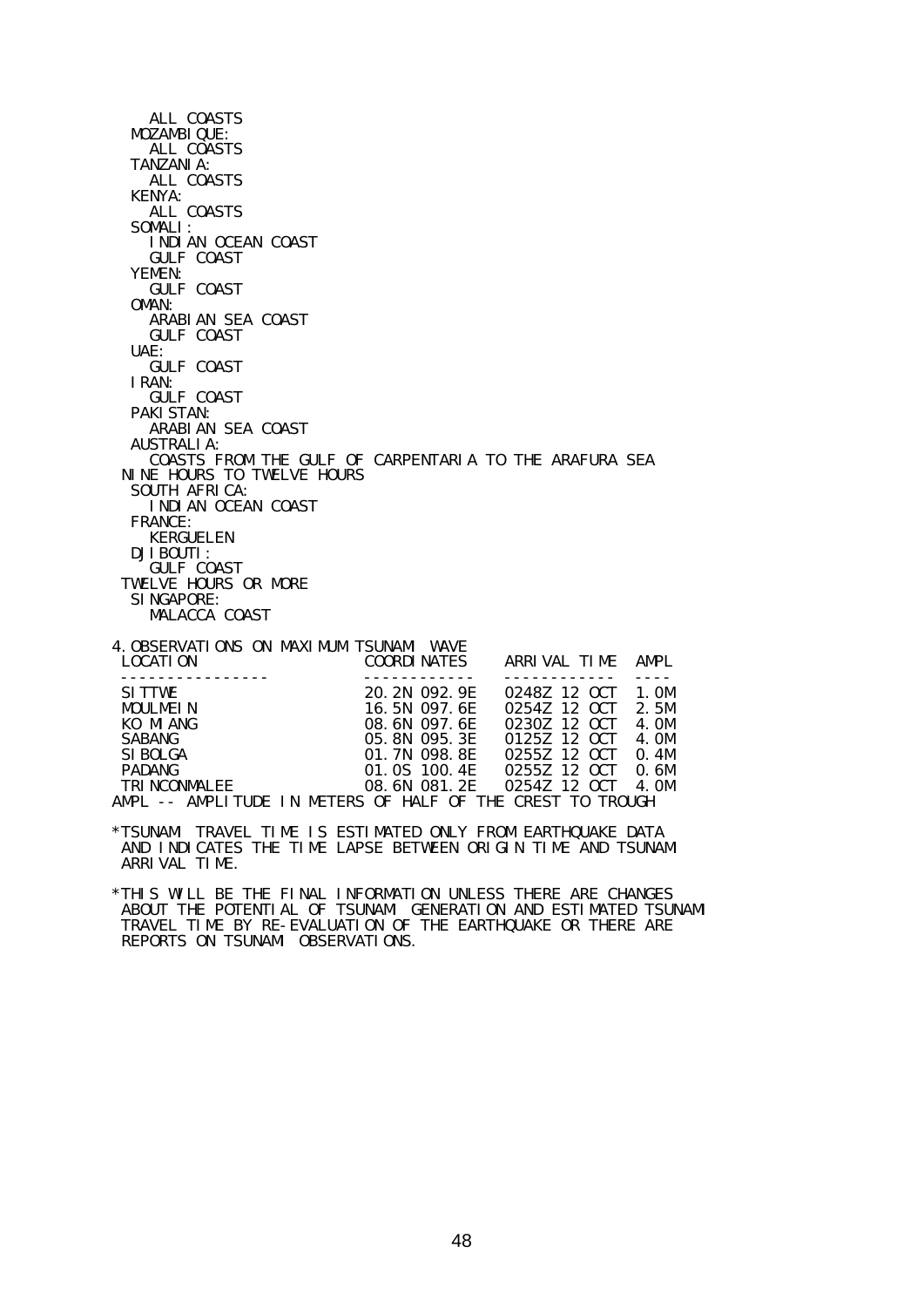## **APPENDIX IV. SAMPLE PRESS RELEASE**

#### TEMPLATE FOR NEWS RELEASE USE AGENCY LETTERHEAD

Contact: *(insert name)* **FOR IMMEDIATE RELEASE** *(insert phone number) (insert date) (insert email address)* 

#### **INDIAN OCEAN-WIDE TSUNAMI EXERCISE SET FOR OCTOBER**

*(insert country name)* will join over 20 other countries around the Indian Ocean Rim as a participant in a mock tsunami scenario on 12<sup>th</sup> October 2011. The purpose of this Indian Ocean-wide exercise is to increase preparedness, evaluate response capabilities in each country and improve coordination throughout the region.

"The 2004 Indian Ocean tsunami and subsequent events in the Indian and Pacific Oceans have brought to the attention of the world the urgent need to be more prepared for such events," said *(insert name of appropriate official)*. "This important exercise will test the current procedures of the Indian Ocean Tsunami Warning and Mitigation System and help identify operational strengths and weaknesses in each country."

The exercise, titled Exercise Indian Ocean Wave 2011 (IOWave11), will simulate Indian Ocean countries being put into a Tsunami Warning situation requiring government decisionmaking. It builds on the first Indian Ocean exercise conducted in 2009 (IOWave09) *and on prior national tsunami warning drill carried out in (dates) (delete if not applicable)*.

Following the IOWave11 exercise, the Indian Ocean Regional Tsunami Service Providers (RTSPs) will commence operations, while the Interim Advisory Service (IAS) provided by the Japan Meteorological Agency (JMA) and the Pacific Tsunami Warning Center (PTWC) since 2005 will continue to operate a parallel service.

The exercise can be divided into two stages. In the first stage, a destructive tsunami crossing the Indian Ocean from an earthquake source near Aceh-Sumatra will be simulated by international notifications from the RTSPs of Australia, India and Indonesia and the Regional Integrated Multi-hazard Early Warning System (RIMES) to designated Tsunami Warning Focal Points in each country. The IAS providers, Japan Meteorological Agency (JMA) and Pacific Tsunami Warning Center (PTWC) will also transmit exercise bulletins.

In the second stage, conducted simultaneously in response to receipt of the international messages and any national tsunami detection, analysis, and forecasting capabilities, government officials will simulate decision-making and alerting procedures down to the last step before public notification. *Notification of emergency management and response authorities for a single coastal community will be used as a measure of the end-to end process for purposes of this exercise. Due care will be taken to ensure the public is not inadvertently alarmed. (delete if not applicable)* 

*Insert paragraph tailored for specific country. Could identify participating agencies and specific plans. Could describe current early warning programme, past evacuation drills (if any), ongoing mitigation and public education programmes, etc. Could describe tsunami threat, history of tsunami hazards, if any.* 

Should any actual tsunami threat occur during the time period of the exercise, 12 October 2011, the drill will be terminated.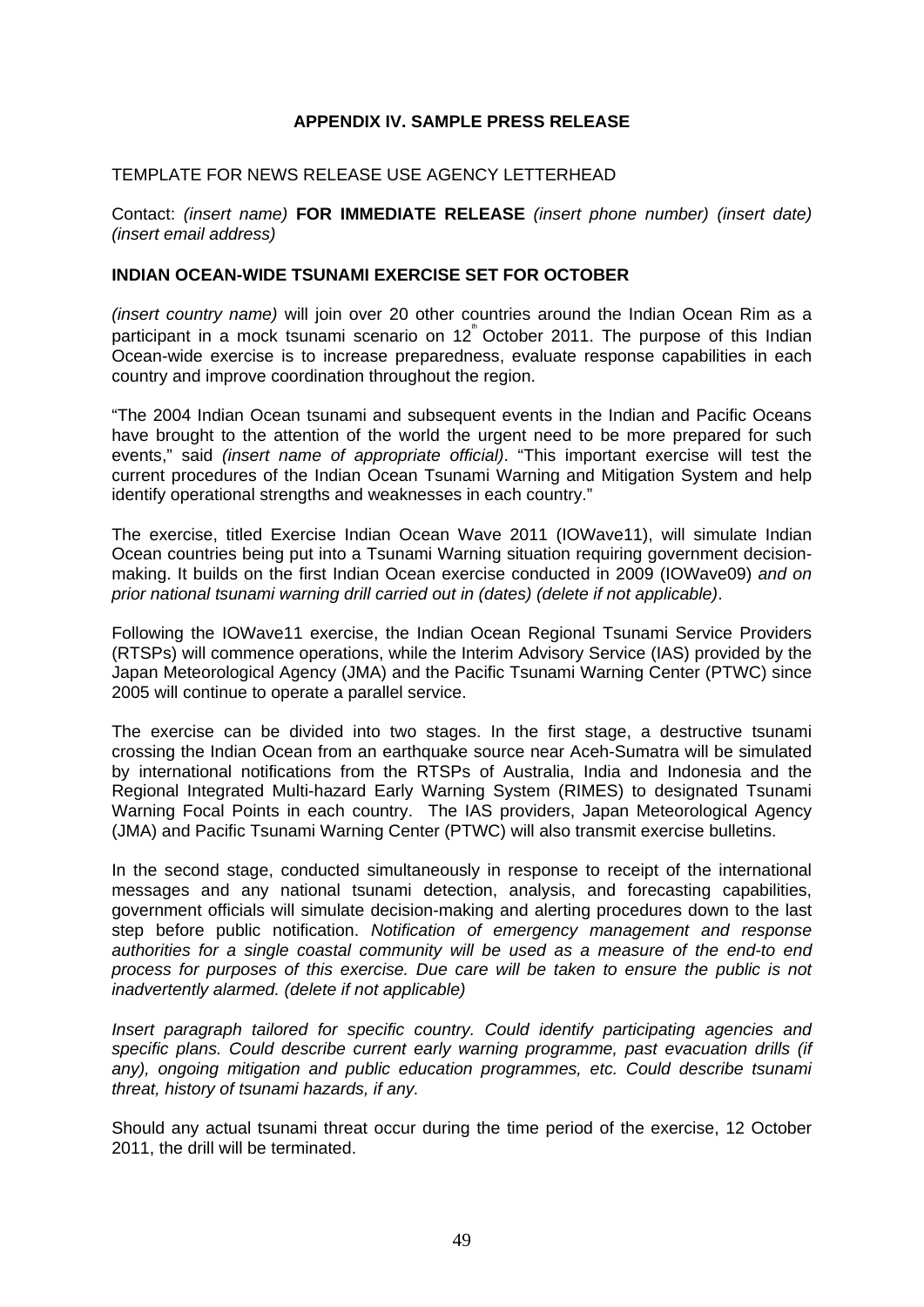Following the exercise, a review and evaluation will be conducted by all participating countries and agencies.

"We see this exercise as an essential element in the routine maintenance of the Indian Ocean Tsunami Warning and Mitigation System," said *(insert name of appropriate official)*. "Our goal is to ensure the timely and effective early warning of tsunamis, to educate communities at risk about safety preparedness, and to improve our overall coordination. We will evaluate what works well, where improvements are needed, make necessary changes, and continue to practice."

The exercise is in the Work Plan of the Intergovernmental Coordination Group of the Indian Ocean Tsunami Warning and Mitigation System (ICG/IOTWS). ICG/IOTWS is a body of UNESCO's Intergovernmental Oceanographic Commission.

IOWAVE11 Information:http://www.ioc-unesco.org/iowave11.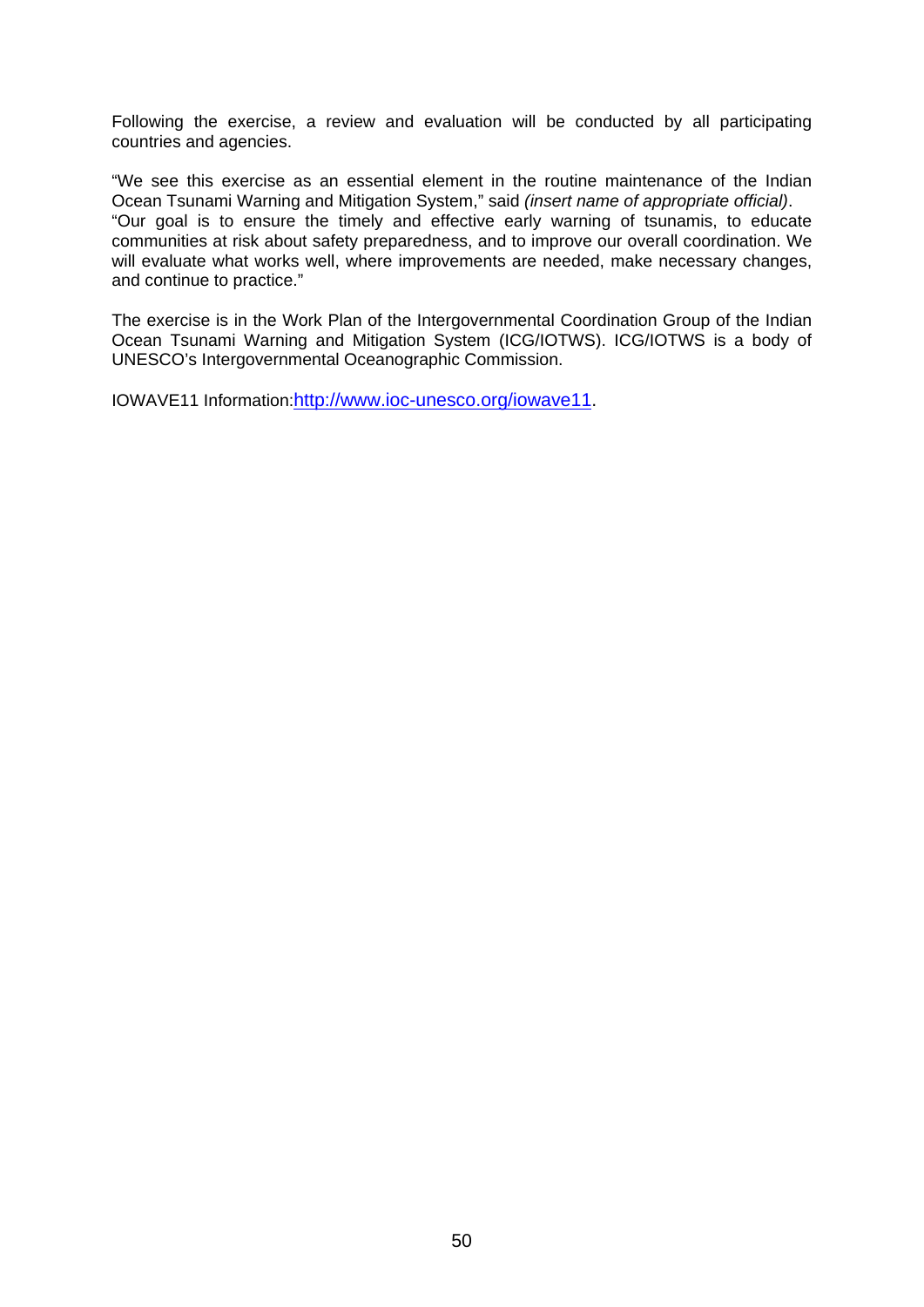## **APPENDIX V. POST EXERCISE EVALUATION**

#### *EXERCISE OBJECTIVES*

There are six core objectives of the exercise:

- 1. Validate the Regional Tsunami Service Providers, RIMES and Interim Advisory Services providers' dissemination process of issuing Tsunami Bulletins to Indian Ocean countries.
- 2. Validate the Standard Operating Procedures for countries receiving and confirming Tsunami Bulletins through their designated Tsunami Watch Focal Points (TWFPs).
- 3. Validate Standard Operating Procedures for dissemination of warning messages to relevant Agencies within a country, provinces and local jurisdictions.
- 4. Validate the national level organizational decision making process about public warnings and evacuations.
- 5. Identify the methods that would be employed to notify and instruct the public.
- 6. Assess the elapsed time until public would be notified and instructed.

#### *EXERCISE SUCCESS CRITERIA*

The exercise will be a success when:

- The core objectives above were exercised, performance evaluated and reported upon.
- The dynamics between the National Tsunami Warning Centres, Tsunami Warning Focal Points and information dissemination points within countries at the onset of a tsunami event are tested and understood.
- Areas where aspects of warnings for a tsunami event can be improved are identified, both for tsunami warning centres and individual countries.
- It supports the establishment or review of planning for response to tsunamis at national and regional/local levels.

## *EVALUATING PARTICIPANT PERFORMANCE*

Evaluation is based on:

- (a) Reporting on each of the core objectives described above.
- (b) Specific measurable sub-objectives for some of the core objectives.

Participants must fill in all reports and score each sub-objective, fill in detail where requested and make any comments in the spaces provided on the attached forms.

Separate forms are designed and marked for:

**1) National Tsunami Warning Centres** (only Objectives 1, 2, 3 and 5). Each NTWC is also requested to complete a Communications Test Log during the test, recording:

- the arrival times of RTSP and RIMES notification messages at their NTWC,
- how the messages arrived (GTS, email, fax, SMS),
- whether or not the NTWC was able to access the updated bulletin messages on the RTSP and RIMES websites, and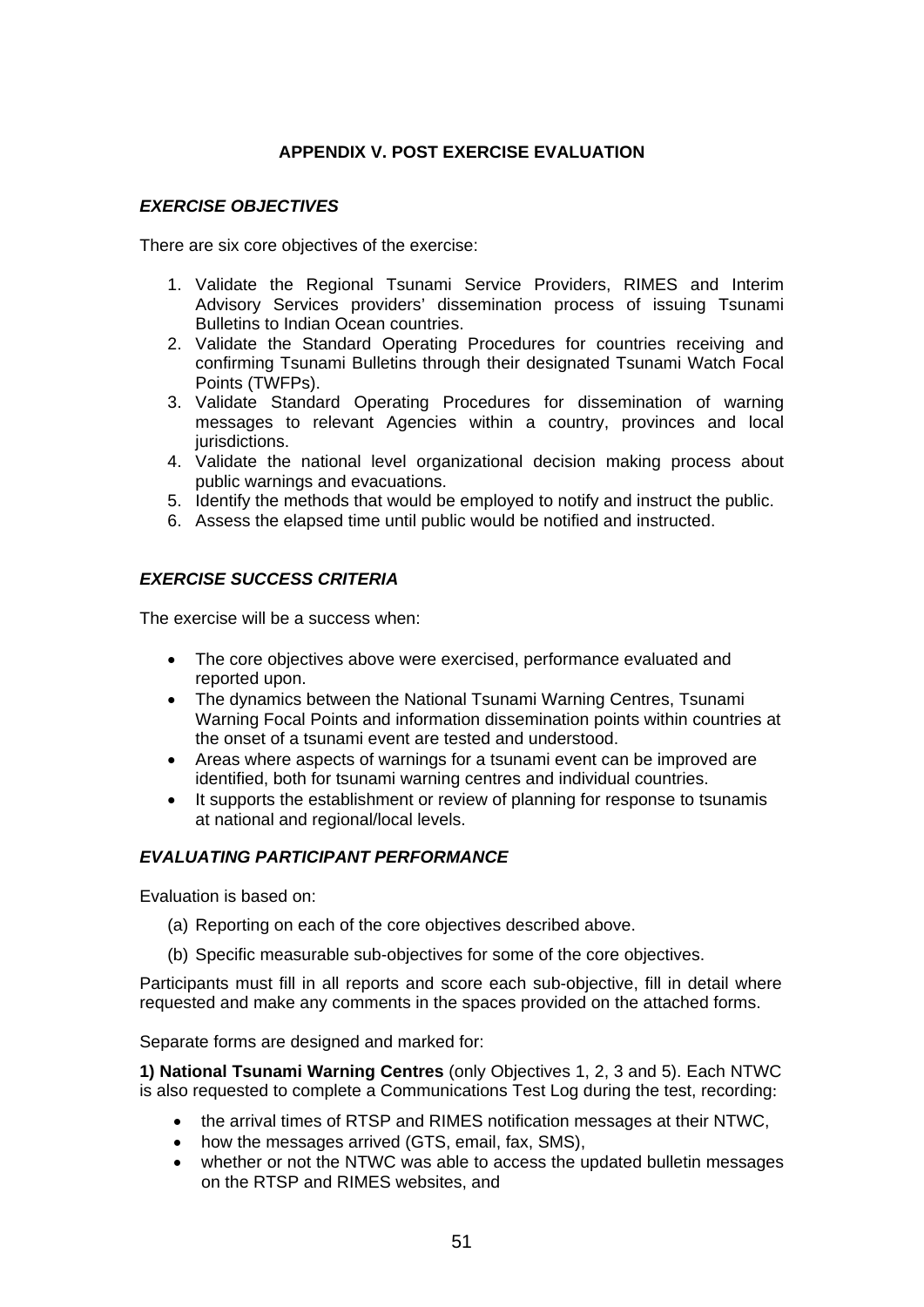whether or not the NTWC was able to report its national warning status via the web-based report form.

**2) Tsunami Emergency Response agencies** and/or provinces/local jurisdictions within countries. These are the recipients of warnings disseminated from the national decision making/dissemination points (Objectives 3-6).

# *Please fill in only those forms that are relevant to your particular circumstances.*

The score rating for sub-objectives is as follows:

## **Rating Definition**

- 1 Did not meet the objectives (state why not)
- 2 Met some of the objectives (state what part was not met)
- 3 Met the objectives
- 4 Exceeded the objectives (state how)

## *EVALUATION FORMS*

The following pages contain the exercise evaluation forms to be filled out by the appropriate organisations after IOWave11 and returned by 31st October 2011 to the ICG/IOTWS Secretariat (Email: [iotws@unesco.org,](mailto:iotws@unesco.org) Fax: +61 8 9226 0599)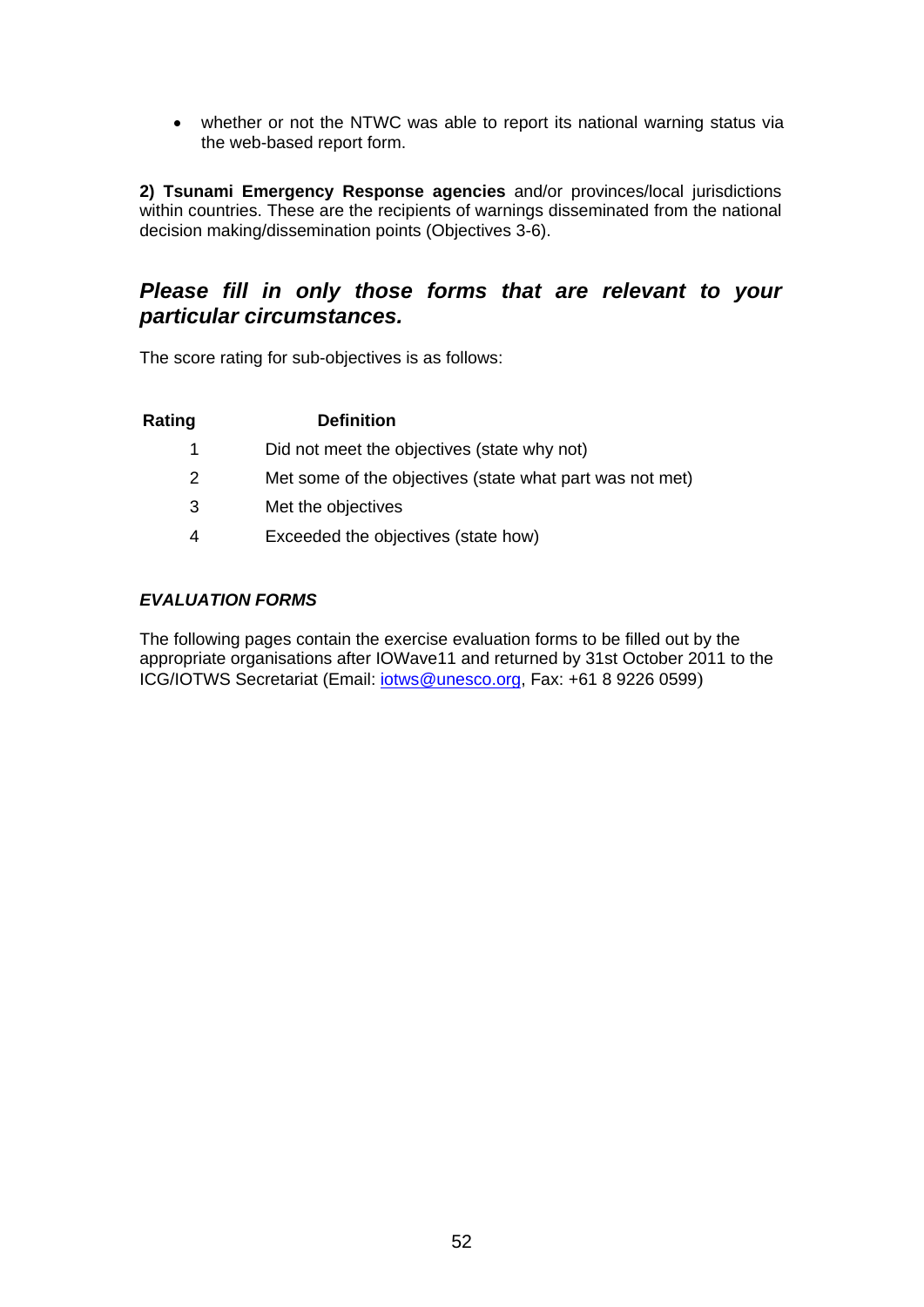# **EVALUATION FORMS FOR**

# **NATIONAL TSUNAMI WARNING CENTRES**

# **Objectives:**

**1.** Validate the Regional Tsunami Service Providers, RIMES and Interim Advisory Services providers' dissemination process of issuing Tsunami Bulletins to Indian Ocean countries.

**2.** Validate the Standard Operating Procedures for countries receiving and confirming Tsunami Bulletins through their designated Tsunami Watch Focal Points (TWFPs).

**3.** Validate dissemination of the warning message to relevant agencies within a country, provinces and local jurisdictions.

# **Optional**:

**5.** Identify the modes that would be employed to notify and instruct the public (*answer only if the NTWC has responsibility for this*)

**6.** Assess the elapsed time until the public would be notified and instructed (*answer only if the NTWC has responsibility for this*)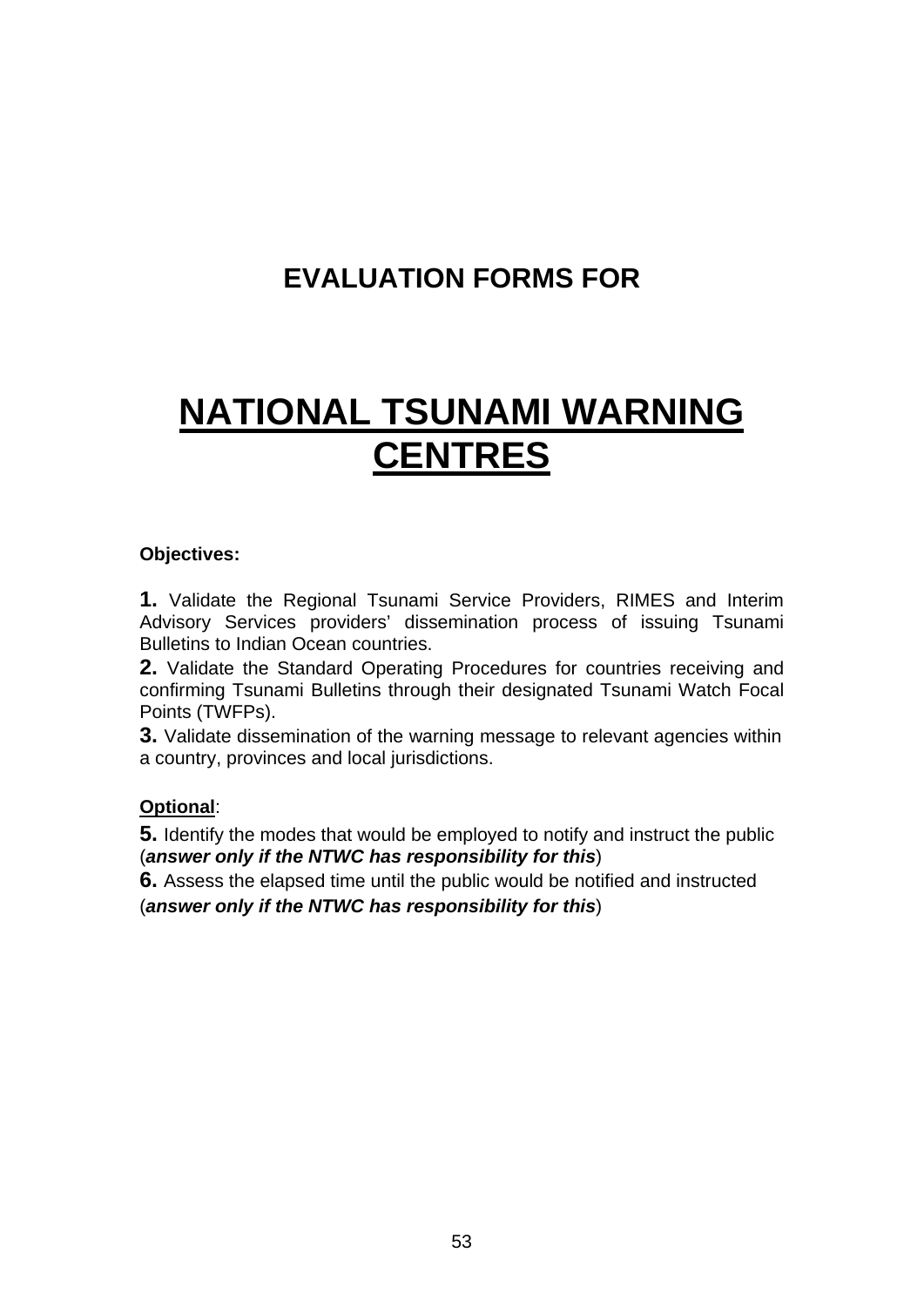**Country: \_\_\_\_\_\_\_\_\_\_\_\_\_\_\_\_\_\_\_\_\_\_\_\_\_\_\_\_\_\_\_\_\_\_\_\_\_\_\_\_\_** 

**Agency/Authority:\_\_\_\_\_\_\_\_\_\_\_\_\_\_\_\_\_\_\_\_\_\_\_\_\_\_\_\_\_\_\_\_\_\_**

# **Exercise Planning and Conduct**

The exercise planning, conduct, format, and style were satisfactory.

**Circle/Highlight score:** 1 2 3 4

**Remarks/suggestions**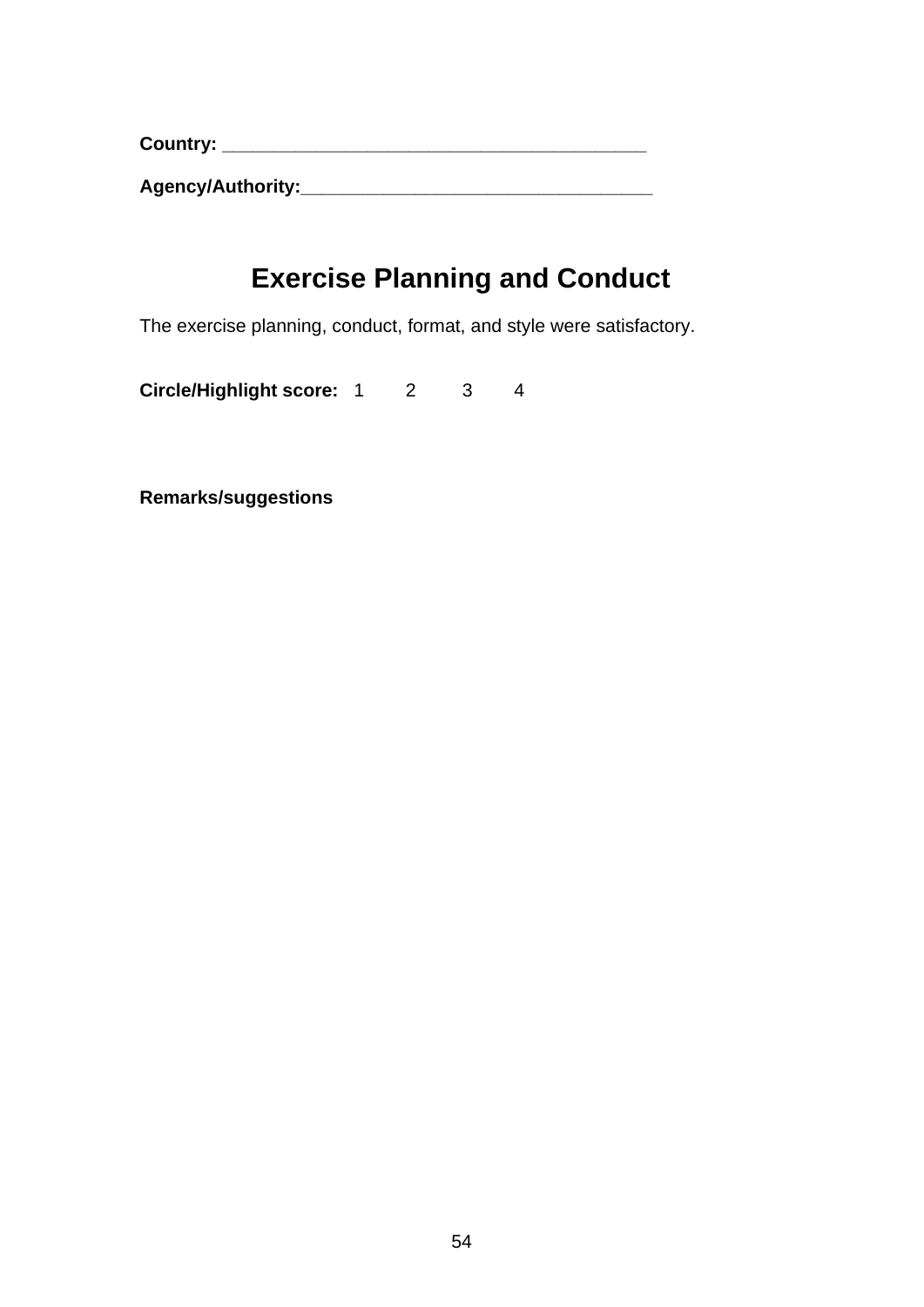# **OBJECTIVE 1:**

Validate the Regional Tsunami Service Providers, RIMES and Interim Advisory Services providers' dissemination process of issuing Tsunami Bulletins to Indian Ocean countries.

Country: \_\_\_\_\_\_\_\_\_\_\_\_\_\_\_\_\_\_\_\_\_\_\_\_\_\_\_\_\_\_\_\_\_\_\_\_\_\_\_\_\_

Agency/Authority: And Authority:

**1 (a)** Judged against the nature of this event, information issued by the Regional Tsunami Service Provider(s), RIMES and Interim Advisory Service was timely:

**Circle/Highlight score:** 1 2 3 4

**1 (b)** The method(s) used by the Tsunami Warning Centre(s) to send bulletins to us were appropriate.

**Circle/Highlight score:** 1 2 3 4

**Remarks/suggestions:**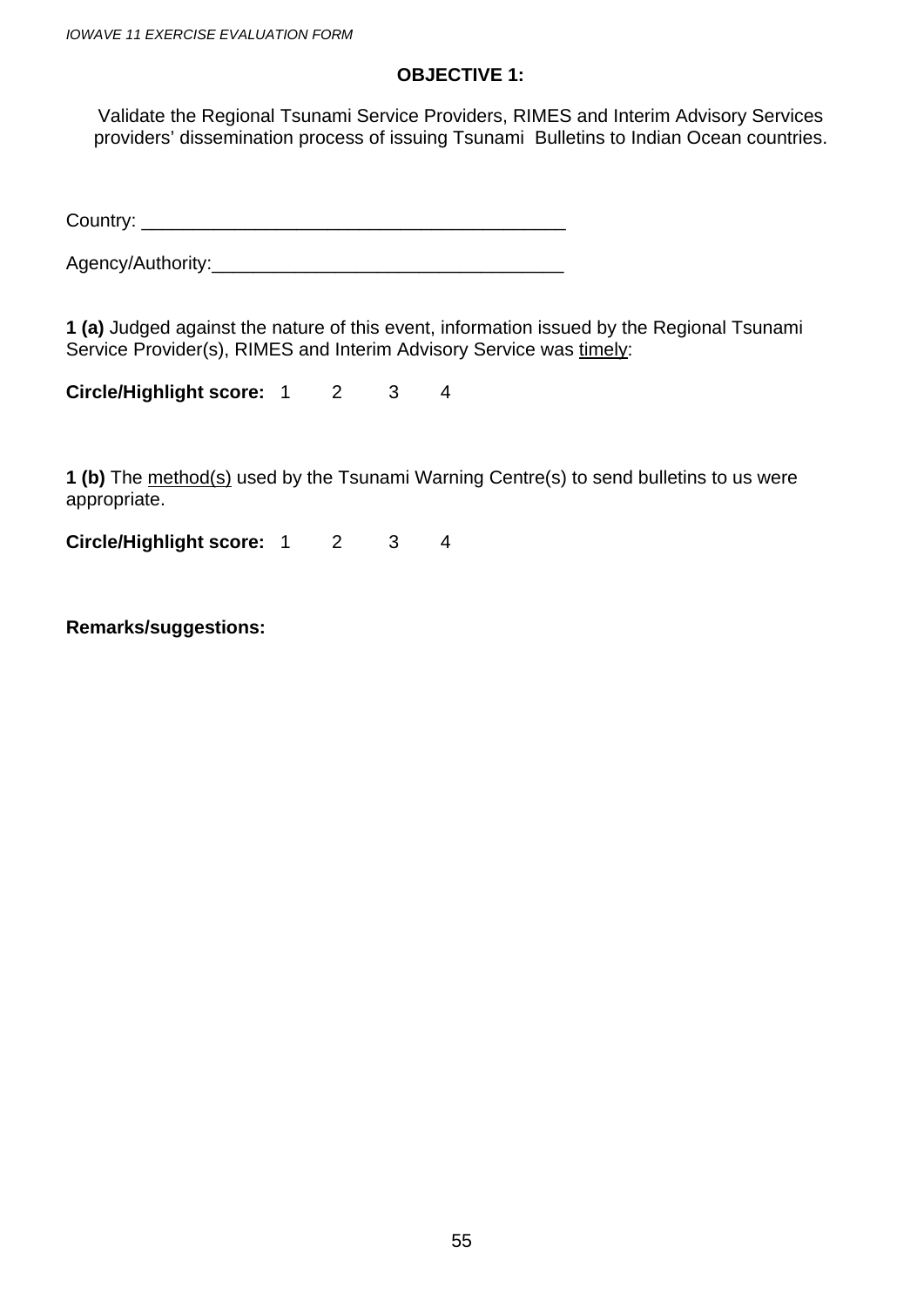.

## **OBJECTIVE 2:**

Validate the Standard Operating Procedures for countries receiving and confirming Tsunami Bulletins through their designated Tsunami Watch Focal Points (TWFPs)

Country: \_\_\_\_\_\_\_\_\_\_\_\_\_\_\_\_\_\_\_\_\_\_\_\_\_\_\_\_\_\_\_\_\_\_\_\_\_\_\_\_\_

Agency/Authority:\_\_\_\_\_\_\_\_\_\_\_\_\_\_\_\_\_\_\_\_\_\_\_\_\_\_\_\_\_\_\_\_\_\_

## **Receipt of Warning from the Regional Tsunami Service Providers, RIMES and the Interim Advisory Service Providers**

**Country:\_\_\_\_\_\_\_\_\_\_\_\_\_\_\_\_\_\_\_\_\_\_\_\_\_\_\_\_\_\_\_\_\_\_\_\_\_** 

**NAME OF NTWC: \_\_\_\_\_\_\_\_\_\_\_\_\_\_\_\_\_\_\_\_\_\_\_\_\_\_\_\_\_\_\_\_\_\_\_\_\_\_\_\_\_\_\_\_\_\_\_\_\_\_\_\_** 

# **RTSP INDIA Messages**

| 0100 UTC<br>Fax<br><b>Earthquake</b><br><b>Email</b><br>occurs<br><b>SMS</b><br><b>GTS</b><br>Fax<br>0105 UTC Bulletin<br><b>Email</b><br>1<br><b>SMS</b><br><b>GTS</b><br>Fax<br>0110 UTC Bulletin<br><b>Email</b><br>$\mathbf{2}$<br><b>SMS</b><br><b>GTS</b><br>Fax<br>0140 UTC Bulletin<br><b>Email</b><br>3<br><b>SMS</b><br><b>GTS</b><br>Fax<br>0200 UTC Bulletin<br>Email<br>4<br><b>SMS</b><br><b>GTS</b><br>Fax<br>0300 UTC Bulletin<br><b>Email</b><br>5<br><b>SMS</b><br><b>GTS</b><br>0400 UTC Bulletin<br>Fax<br>6<br><b>Email</b><br><b>SMS</b><br><b>GTS</b><br>Fax<br>0500 UTC Bulletin<br><b>Email</b><br>$\overline{7}$<br><b>SMS</b><br><b>GTS</b><br>0600 UTC Bulletin<br>8<br>Fax | <b>Message</b> | <b>Time</b><br><b>Received</b><br>(UTC) | How<br><b>Received</b> | <b>RTSP India</b><br>Website<br>Accessible?<br>(Y/N) | Able to<br>report<br><b>NTWC</b><br><b>Status</b><br>via web? | <b>Comments</b> |
|---------------------------------------------------------------------------------------------------------------------------------------------------------------------------------------------------------------------------------------------------------------------------------------------------------------------------------------------------------------------------------------------------------------------------------------------------------------------------------------------------------------------------------------------------------------------------------------------------------------------------------------------------------------------------------------------------------|----------------|-----------------------------------------|------------------------|------------------------------------------------------|---------------------------------------------------------------|-----------------|
|                                                                                                                                                                                                                                                                                                                                                                                                                                                                                                                                                                                                                                                                                                         |                |                                         | <b>GTS</b>             |                                                      |                                                               |                 |
|                                                                                                                                                                                                                                                                                                                                                                                                                                                                                                                                                                                                                                                                                                         |                |                                         |                        |                                                      |                                                               |                 |
|                                                                                                                                                                                                                                                                                                                                                                                                                                                                                                                                                                                                                                                                                                         |                |                                         |                        |                                                      |                                                               |                 |
|                                                                                                                                                                                                                                                                                                                                                                                                                                                                                                                                                                                                                                                                                                         |                |                                         |                        |                                                      |                                                               |                 |
|                                                                                                                                                                                                                                                                                                                                                                                                                                                                                                                                                                                                                                                                                                         |                |                                         |                        |                                                      |                                                               |                 |
|                                                                                                                                                                                                                                                                                                                                                                                                                                                                                                                                                                                                                                                                                                         |                |                                         |                        |                                                      |                                                               |                 |
|                                                                                                                                                                                                                                                                                                                                                                                                                                                                                                                                                                                                                                                                                                         |                |                                         |                        |                                                      |                                                               |                 |
|                                                                                                                                                                                                                                                                                                                                                                                                                                                                                                                                                                                                                                                                                                         |                |                                         |                        |                                                      |                                                               |                 |
|                                                                                                                                                                                                                                                                                                                                                                                                                                                                                                                                                                                                                                                                                                         |                |                                         |                        |                                                      |                                                               |                 |
|                                                                                                                                                                                                                                                                                                                                                                                                                                                                                                                                                                                                                                                                                                         |                |                                         |                        |                                                      |                                                               |                 |
|                                                                                                                                                                                                                                                                                                                                                                                                                                                                                                                                                                                                                                                                                                         |                |                                         |                        |                                                      |                                                               |                 |
|                                                                                                                                                                                                                                                                                                                                                                                                                                                                                                                                                                                                                                                                                                         |                |                                         |                        |                                                      |                                                               |                 |
|                                                                                                                                                                                                                                                                                                                                                                                                                                                                                                                                                                                                                                                                                                         |                |                                         |                        |                                                      |                                                               |                 |
|                                                                                                                                                                                                                                                                                                                                                                                                                                                                                                                                                                                                                                                                                                         |                |                                         |                        |                                                      |                                                               |                 |
|                                                                                                                                                                                                                                                                                                                                                                                                                                                                                                                                                                                                                                                                                                         |                |                                         |                        |                                                      |                                                               |                 |
|                                                                                                                                                                                                                                                                                                                                                                                                                                                                                                                                                                                                                                                                                                         |                |                                         |                        |                                                      |                                                               |                 |
|                                                                                                                                                                                                                                                                                                                                                                                                                                                                                                                                                                                                                                                                                                         |                |                                         |                        |                                                      |                                                               |                 |
|                                                                                                                                                                                                                                                                                                                                                                                                                                                                                                                                                                                                                                                                                                         |                |                                         |                        |                                                      |                                                               |                 |
|                                                                                                                                                                                                                                                                                                                                                                                                                                                                                                                                                                                                                                                                                                         |                |                                         |                        |                                                      |                                                               |                 |
|                                                                                                                                                                                                                                                                                                                                                                                                                                                                                                                                                                                                                                                                                                         |                |                                         |                        |                                                      |                                                               |                 |
|                                                                                                                                                                                                                                                                                                                                                                                                                                                                                                                                                                                                                                                                                                         |                |                                         |                        |                                                      |                                                               |                 |
|                                                                                                                                                                                                                                                                                                                                                                                                                                                                                                                                                                                                                                                                                                         |                |                                         |                        |                                                      |                                                               |                 |
|                                                                                                                                                                                                                                                                                                                                                                                                                                                                                                                                                                                                                                                                                                         |                |                                         |                        |                                                      |                                                               |                 |
|                                                                                                                                                                                                                                                                                                                                                                                                                                                                                                                                                                                                                                                                                                         |                |                                         |                        |                                                      |                                                               |                 |
|                                                                                                                                                                                                                                                                                                                                                                                                                                                                                                                                                                                                                                                                                                         |                |                                         |                        |                                                      |                                                               |                 |
|                                                                                                                                                                                                                                                                                                                                                                                                                                                                                                                                                                                                                                                                                                         |                |                                         |                        |                                                      |                                                               |                 |
|                                                                                                                                                                                                                                                                                                                                                                                                                                                                                                                                                                                                                                                                                                         |                |                                         |                        |                                                      |                                                               |                 |
|                                                                                                                                                                                                                                                                                                                                                                                                                                                                                                                                                                                                                                                                                                         |                |                                         |                        |                                                      |                                                               |                 |
|                                                                                                                                                                                                                                                                                                                                                                                                                                                                                                                                                                                                                                                                                                         |                |                                         |                        |                                                      |                                                               |                 |
|                                                                                                                                                                                                                                                                                                                                                                                                                                                                                                                                                                                                                                                                                                         |                |                                         |                        |                                                      |                                                               |                 |
|                                                                                                                                                                                                                                                                                                                                                                                                                                                                                                                                                                                                                                                                                                         |                |                                         |                        |                                                      |                                                               |                 |
|                                                                                                                                                                                                                                                                                                                                                                                                                                                                                                                                                                                                                                                                                                         |                |                                         |                        |                                                      |                                                               |                 |
|                                                                                                                                                                                                                                                                                                                                                                                                                                                                                                                                                                                                                                                                                                         |                |                                         |                        |                                                      |                                                               |                 |
|                                                                                                                                                                                                                                                                                                                                                                                                                                                                                                                                                                                                                                                                                                         |                |                                         |                        |                                                      |                                                               |                 |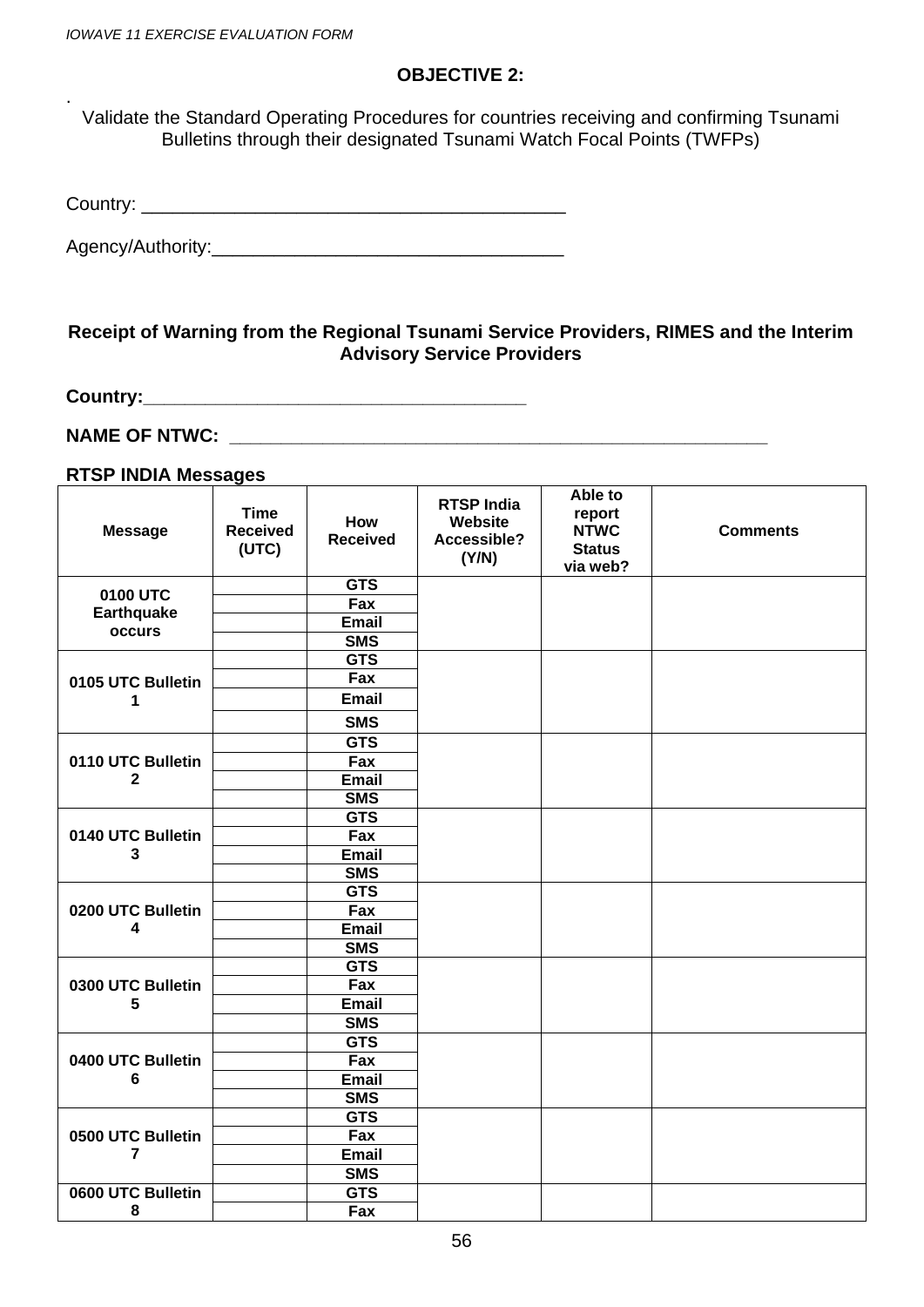|                   | <b>Email</b> |  |  |  |
|-------------------|--------------|--|--|--|
|                   | <b>SMS</b>   |  |  |  |
|                   | <b>GTS</b>   |  |  |  |
| 0700 UTC Bulletin | Fax          |  |  |  |
| $\boldsymbol{9}$  | <b>Email</b> |  |  |  |
|                   | <b>SMS</b>   |  |  |  |
|                   | <b>GTS</b>   |  |  |  |
| 0800 UTC Bulletin | Fax          |  |  |  |
| 10                | Email        |  |  |  |
|                   | <b>SMS</b>   |  |  |  |
|                   | <b>GTS</b>   |  |  |  |
| 0900 UTC Bulletin | Fax          |  |  |  |
| 11                | <b>Email</b> |  |  |  |
|                   | <b>SMS</b>   |  |  |  |
|                   | <b>GTS</b>   |  |  |  |
| 1000 UTC Bulletin | Fax          |  |  |  |
| 12                | <b>Email</b> |  |  |  |
|                   | <b>SMS</b>   |  |  |  |
|                   | <b>GTS</b>   |  |  |  |
| 1100 UTC Bulletin | Fax          |  |  |  |
| 13                | <b>Email</b> |  |  |  |
|                   | <b>SMS</b>   |  |  |  |
|                   | <b>GTS</b>   |  |  |  |
| 1200 UTC Bulletin | Fax          |  |  |  |
| 14                | <b>Email</b> |  |  |  |
|                   | <b>SMS</b>   |  |  |  |
|                   | <b>GTS</b>   |  |  |  |
| 1300 UTC Bulletin | Fax          |  |  |  |
| 15                | <b>Email</b> |  |  |  |
|                   | <b>SMS</b>   |  |  |  |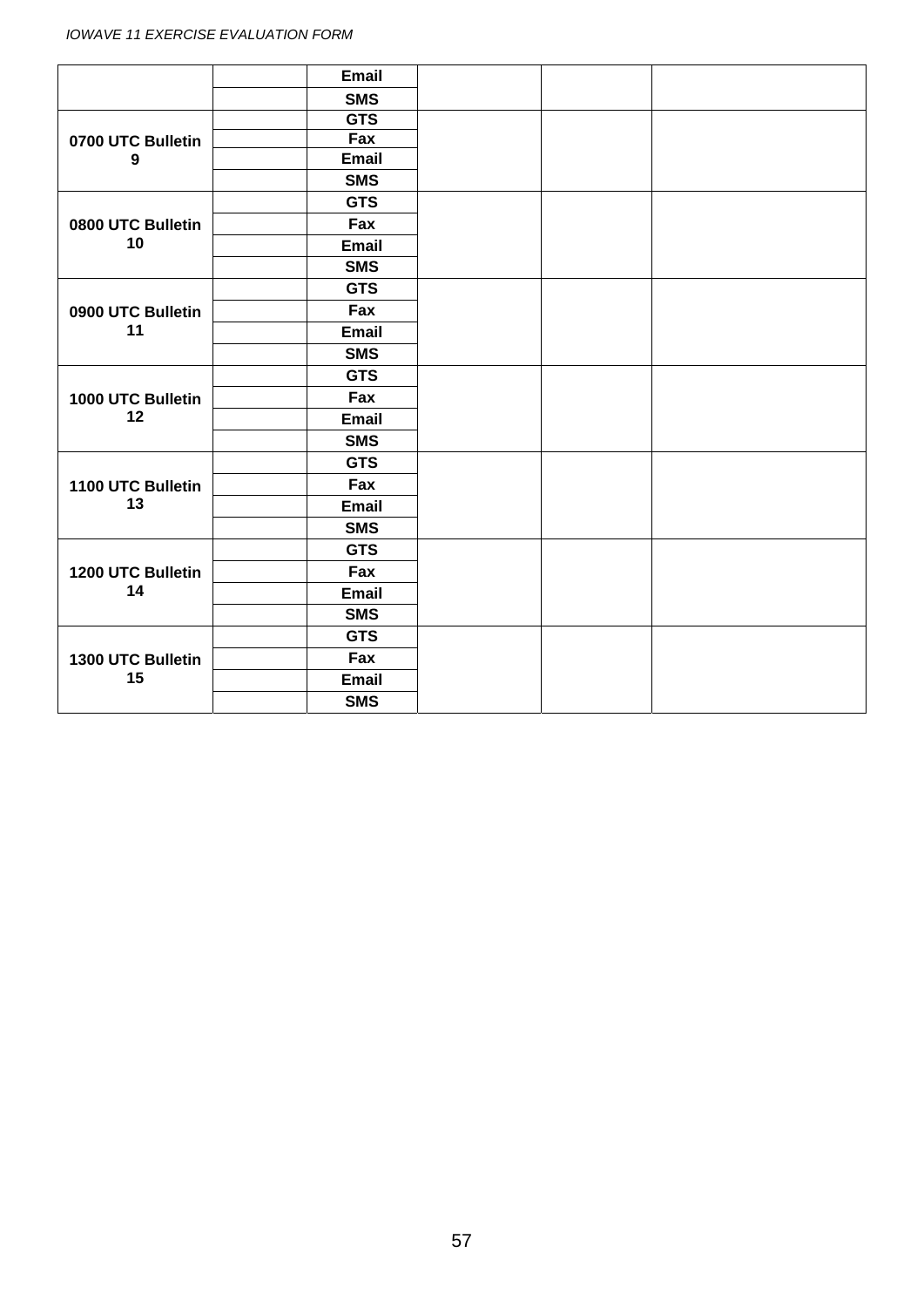# **NAME OF NTWC: \_\_\_\_\_\_\_\_\_\_\_\_\_\_\_\_\_\_\_\_\_\_\_\_\_\_\_\_\_\_\_\_\_\_\_\_\_\_\_\_\_\_\_\_\_\_\_\_\_\_\_\_**

# **RTSP INDONESIA Messages**

|                   |                 |                            | <b>RTSP</b> | Able to       |                 |
|-------------------|-----------------|----------------------------|-------------|---------------|-----------------|
|                   | <b>Time</b>     | How                        | Indonesia   | report        |                 |
| <b>Message</b>    | <b>Received</b> | <b>Received</b>            | Website     | <b>NTWC</b>   | <b>Comments</b> |
|                   | (UTC)           |                            | Accessible? | <b>Status</b> |                 |
|                   |                 |                            | (Y/N)       | via web?      |                 |
| 0100 UTC          |                 | <b>GTS</b>                 |             |               |                 |
| <b>Earthquake</b> |                 | Fax                        |             |               |                 |
| occurs            |                 | <b>Email</b>               |             |               |                 |
|                   |                 | <b>SMS</b>                 |             |               |                 |
|                   |                 | <b>GTS</b>                 |             |               |                 |
| 0105 UTC Bulletin |                 | Fax                        |             |               |                 |
| 1                 |                 | <b>Email</b>               |             |               |                 |
|                   |                 | <b>SMS</b>                 |             |               |                 |
|                   |                 | <b>GTS</b>                 |             |               |                 |
| 0110 UTC Bulletin |                 | Fax                        |             |               |                 |
| $\mathbf 2$       |                 | <b>Email</b>               |             |               |                 |
|                   |                 | <b>SMS</b>                 |             |               |                 |
|                   |                 | <b>GTS</b>                 |             |               |                 |
| 0145 UTC Bulletin |                 | Fax                        |             |               |                 |
| 3                 |                 | <b>Email</b>               |             |               |                 |
|                   |                 | <b>SMS</b>                 |             |               |                 |
|                   |                 | <b>GTS</b>                 |             |               |                 |
| 0245 UTC Bulletin |                 | Fax                        |             |               |                 |
| 4                 |                 | <b>Email</b>               |             |               |                 |
|                   |                 | <b>SMS</b>                 |             |               |                 |
|                   |                 | <b>GTS</b>                 |             |               |                 |
| 0345 UTC Bulletin |                 | Fax                        |             |               |                 |
| 5                 |                 | <b>Email</b><br><b>SMS</b> |             |               |                 |
|                   |                 | <b>GTS</b>                 |             |               |                 |
| 0445 UTC Bulletin |                 | Fax                        |             |               |                 |
| 6                 |                 | <b>Email</b>               |             |               |                 |
|                   |                 | <b>SMS</b>                 |             |               |                 |
|                   |                 | <b>GTS</b>                 |             |               |                 |
| 0545 UTC Bulletin |                 | Fax                        |             |               |                 |
| 7                 |                 | <b>Email</b>               |             |               |                 |
|                   |                 | <b>SMS</b>                 |             |               |                 |
|                   |                 | <b>GTS</b>                 |             |               |                 |
| 0645 UTC Bulletin |                 | Fax                        |             |               |                 |
| 8                 |                 | <b>Email</b>               |             |               |                 |
|                   |                 | <b>SMS</b>                 |             |               |                 |
|                   |                 | <b>GTS</b>                 |             |               |                 |
| 0745 UTC Bulletin |                 | Fax                        |             |               |                 |
|                   |                 | <b>Email</b>               |             |               |                 |
| 9                 |                 | <b>SMS</b>                 |             |               |                 |
|                   |                 |                            |             |               |                 |
|                   |                 | <b>GTS</b>                 |             |               |                 |
| 0945 UTC Bulletin |                 | Fax                        |             |               |                 |
| 10                |                 | <b>Email</b>               |             |               |                 |
|                   |                 | <b>SMS</b>                 |             |               |                 |
| 1145 UTC Bulletin |                 | <b>GTS</b>                 |             |               |                 |
| 11                |                 | Fax                        |             |               |                 |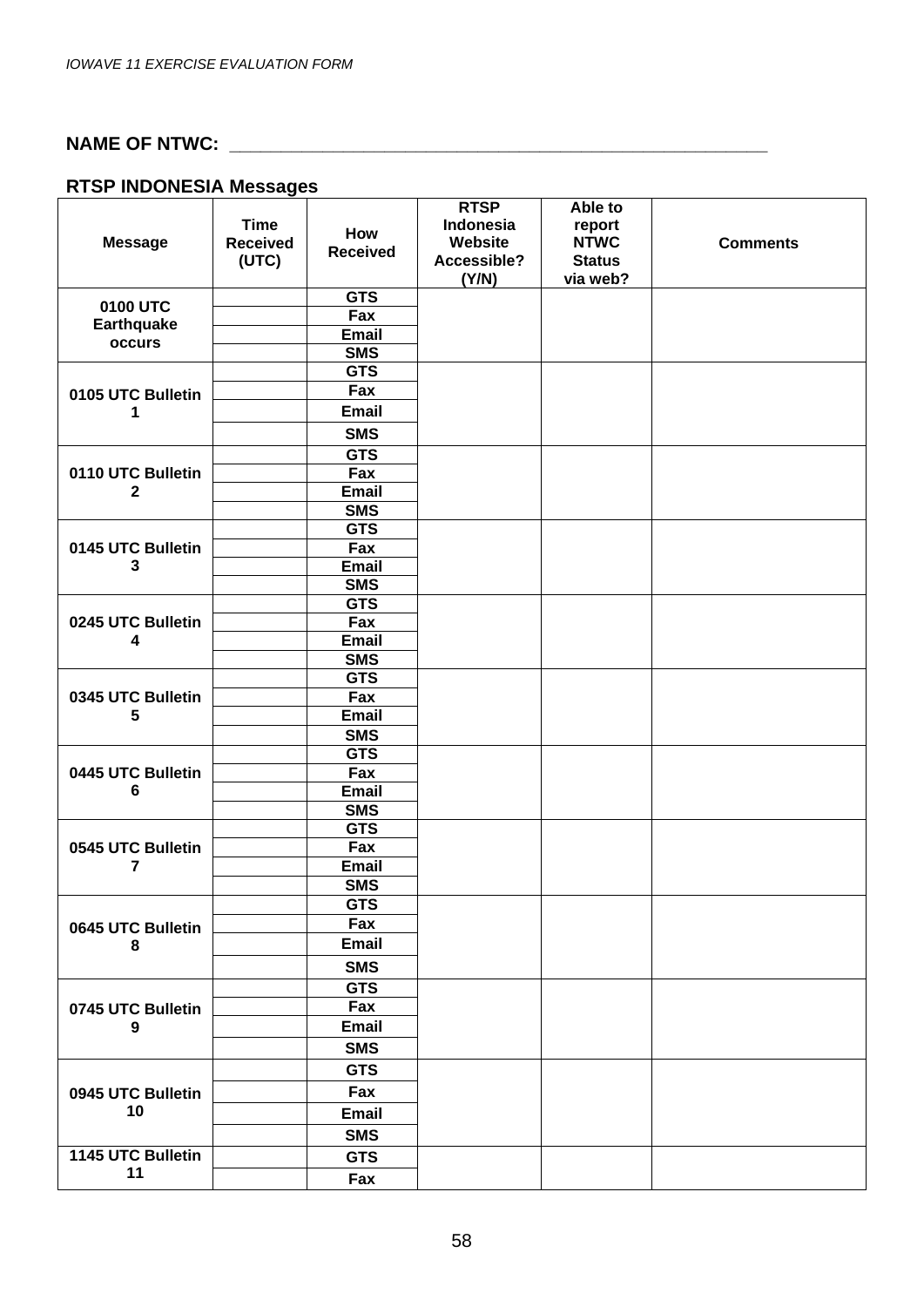#### *IOWAVE 11 EXERCISE EVALUATION FORM*

|                   | Email      |  |  |
|-------------------|------------|--|--|
|                   | <b>SMS</b> |  |  |
|                   | <b>GTS</b> |  |  |
| 1300 UTC Bulletin | Fax        |  |  |
| 12                | Email      |  |  |
|                   | <b>SMS</b> |  |  |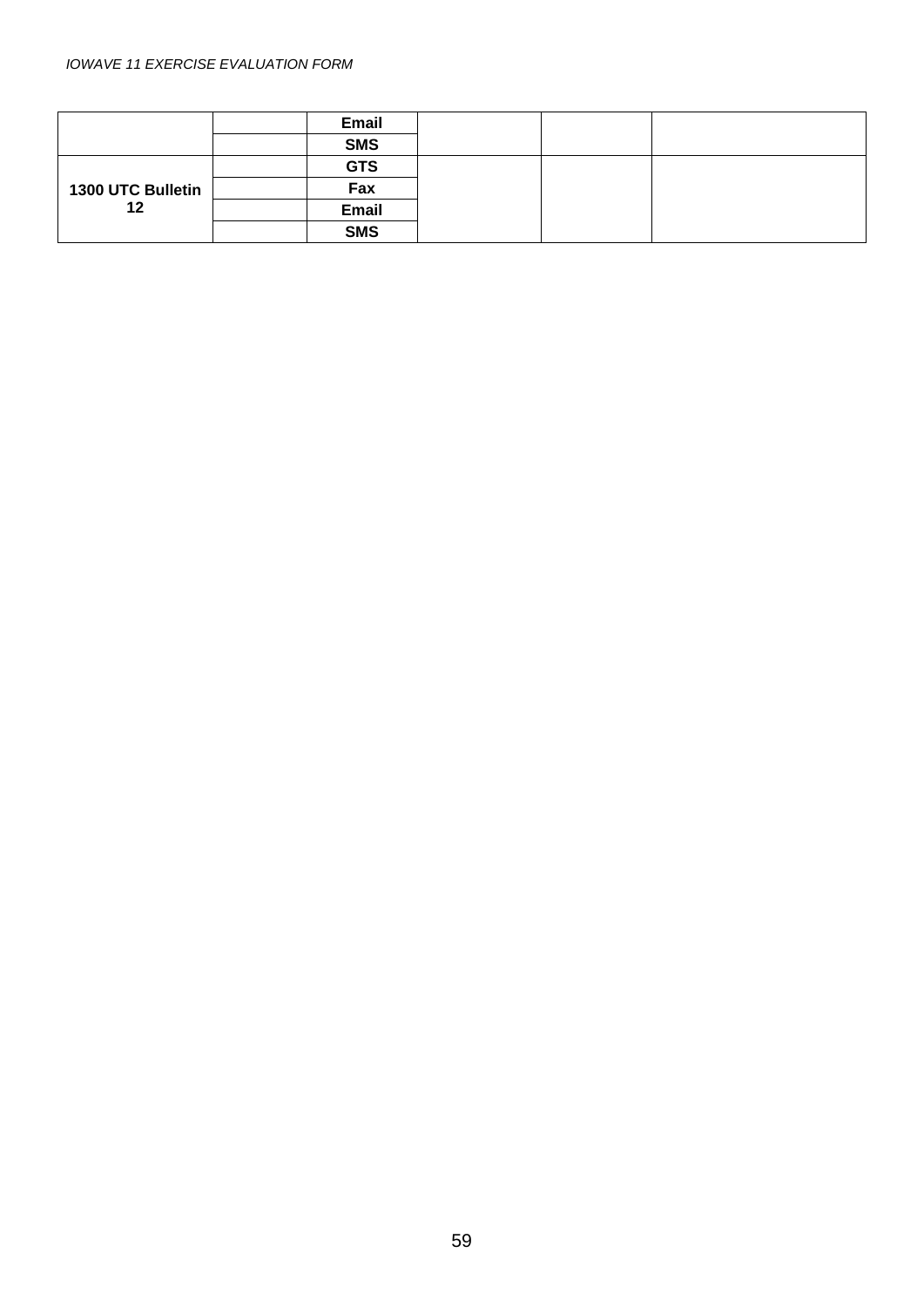# **NAME OF NTWC: \_\_\_\_\_\_\_\_\_\_\_\_\_\_\_\_\_\_\_\_\_\_\_\_\_\_\_\_\_\_\_\_\_\_\_\_\_\_\_\_\_\_\_\_\_\_\_\_\_\_\_\_**

# **RTSP AUSTRALIA Messages**

|                        |                 |                 | <b>RTSP</b>      | Able to       |                 |
|------------------------|-----------------|-----------------|------------------|---------------|-----------------|
|                        | <b>Time</b>     | How             | <b>Australia</b> | report        |                 |
| <b>Message</b>         | <b>Received</b> | <b>Received</b> | Website          | <b>NTWC</b>   | <b>Comments</b> |
|                        | (UTC)           |                 | Accessible?      | <b>Status</b> |                 |
|                        |                 |                 | (Y/N)            | via web?      |                 |
| 0100 UTC               |                 | <b>GTS</b>      |                  |               |                 |
| <b>Earthquake</b>      |                 | Fax             |                  |               |                 |
| occurs                 |                 | <b>Email</b>    |                  |               |                 |
|                        |                 | <b>SMS</b>      |                  |               |                 |
|                        |                 | <b>GTS</b>      |                  |               |                 |
| 0105 UTC Bulletin      |                 | Fax             |                  |               |                 |
| 1                      |                 | <b>Email</b>    |                  |               |                 |
|                        |                 | <b>SMS</b>      |                  |               |                 |
|                        |                 | <b>GTS</b>      |                  |               |                 |
| 0112 UTC Bulletin      |                 | Fax             |                  |               |                 |
| $\mathbf 2$            |                 | Email           |                  |               |                 |
|                        |                 | <b>SMS</b>      |                  |               |                 |
|                        |                 | <b>GTS</b>      |                  |               |                 |
| 0145 UTC Bulletin      |                 | Fax             |                  |               |                 |
| 3                      |                 | Email           |                  |               |                 |
|                        |                 | <b>SMS</b>      |                  |               |                 |
|                        |                 | <b>GTS</b>      |                  |               |                 |
| 0150 UTC Bulletin      |                 | Fax             |                  |               |                 |
| 4                      |                 | Email           |                  |               |                 |
|                        |                 | <b>SMS</b>      |                  |               |                 |
|                        |                 | <b>GTS</b>      |                  |               |                 |
| 0300 UTC Bulletin<br>5 |                 | Fax             |                  |               |                 |
|                        |                 | <b>Email</b>    |                  |               |                 |
|                        |                 | <b>SMS</b>      |                  |               |                 |
|                        |                 | <b>GTS</b>      |                  |               |                 |
| 0400 UTC Bulletin      |                 | Fax             |                  |               |                 |
| 6                      |                 | <b>Email</b>    |                  |               |                 |
|                        |                 | <b>SMS</b>      |                  |               |                 |
|                        |                 | <b>GTS</b>      |                  |               |                 |
| 0500 UTC Bulletin      |                 | Fax             |                  |               |                 |
| 7                      |                 | <b>Email</b>    |                  |               |                 |
|                        |                 | <b>SMS</b>      |                  |               |                 |
|                        |                 | <b>GTS</b>      |                  |               |                 |
| 0600 UTC Bulletin      |                 | Fax             |                  |               |                 |
| 8                      |                 | <b>Email</b>    |                  |               |                 |
|                        |                 | <b>SMS</b>      |                  |               |                 |
|                        |                 | <b>GTS</b>      |                  |               |                 |
| 0700 UTC Bulletin      |                 | Fax             |                  |               |                 |
| $\boldsymbol{9}$       |                 | <b>Email</b>    |                  |               |                 |
|                        |                 | <b>SMS</b>      |                  |               |                 |
|                        |                 | <b>GTS</b>      |                  |               |                 |
|                        |                 |                 |                  |               |                 |
| 0800 UTC Bulletin      |                 | Fax             |                  |               |                 |
| 10                     |                 | <b>Email</b>    |                  |               |                 |
|                        |                 | <b>SMS</b>      |                  |               |                 |
| 0900 UTC Bulletin      |                 | <b>GTS</b>      |                  |               |                 |
| 11                     |                 | Fax             |                  |               |                 |
|                        |                 |                 |                  |               |                 |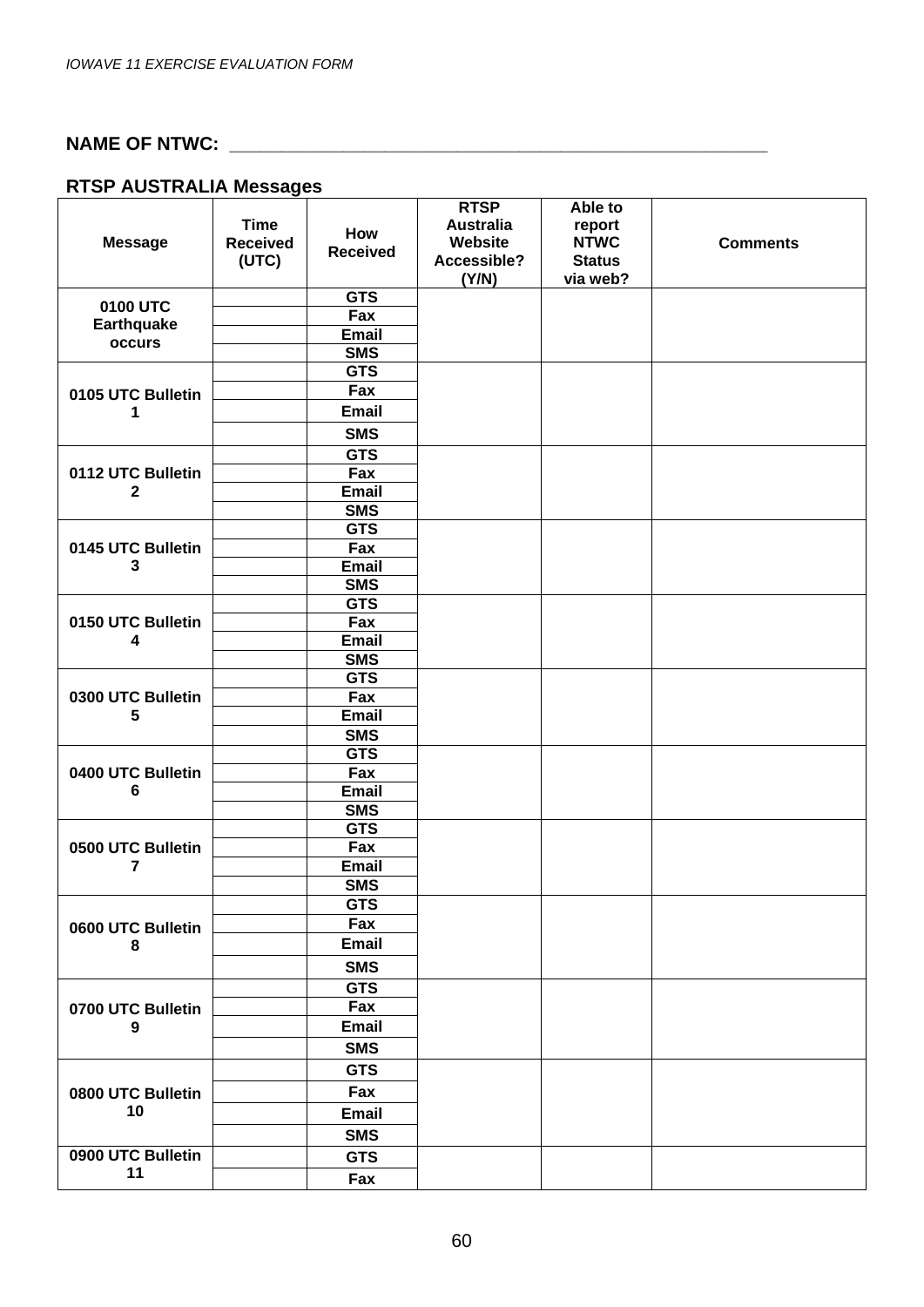|                   | Email        |  |  |
|-------------------|--------------|--|--|
|                   | <b>SMS</b>   |  |  |
|                   | <b>GTS</b>   |  |  |
| 1000 UTC Bulletin | Fax          |  |  |
| 12                | <b>Email</b> |  |  |
|                   | <b>SMS</b>   |  |  |
|                   | <b>GTS</b>   |  |  |
| 1100 UTC Bulletin | Fax          |  |  |
| 13                | <b>Email</b> |  |  |
|                   | <b>SMS</b>   |  |  |
|                   | <b>GTS</b>   |  |  |
| 1200 UTC Bulletin | Fax          |  |  |
| 14                | Email        |  |  |
|                   | <b>SMS</b>   |  |  |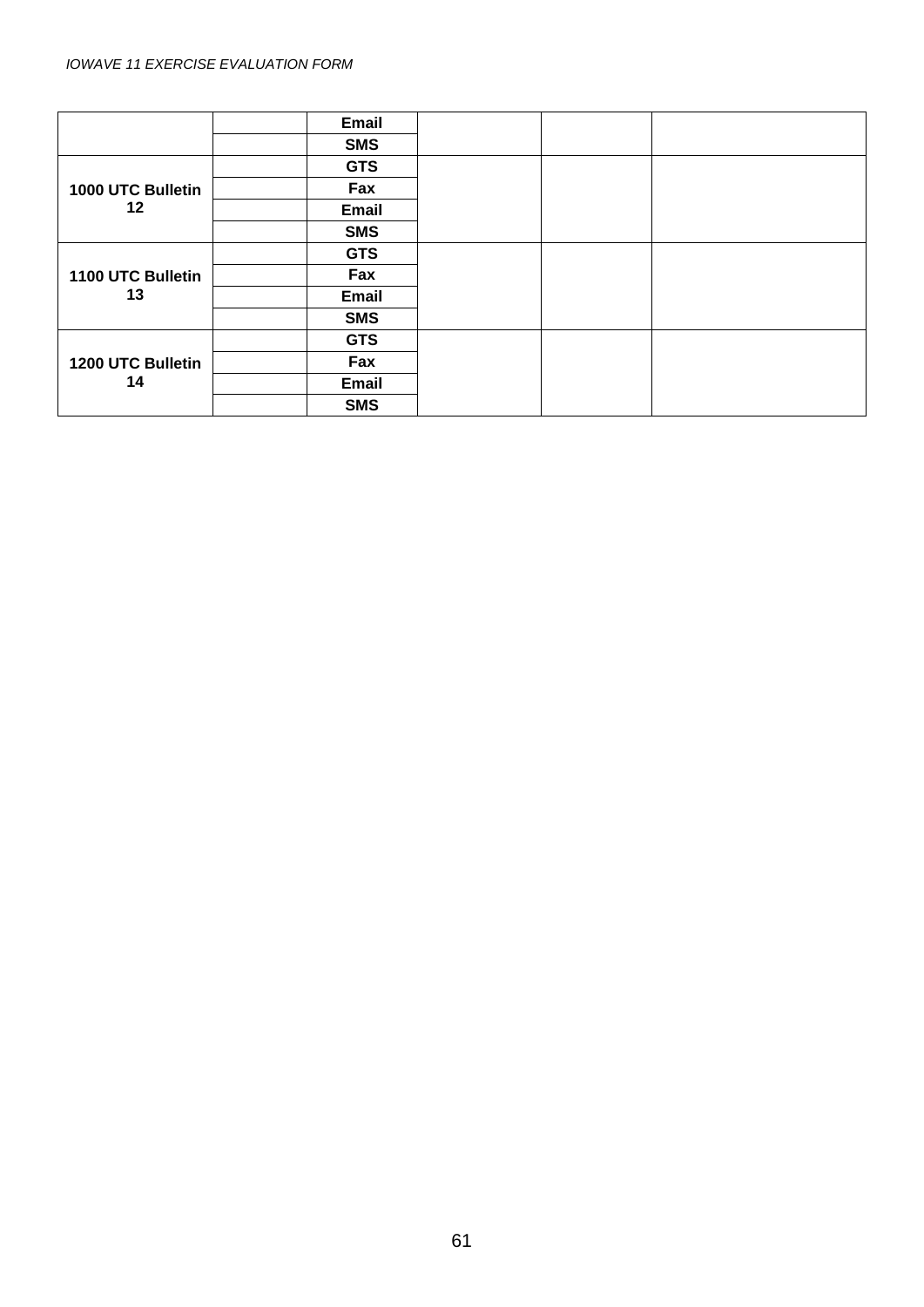# **NAME OF NTWC: \_\_\_\_\_\_\_\_\_\_\_\_\_\_\_\_\_\_\_\_\_\_\_\_\_\_\_\_\_\_\_\_\_\_\_\_\_\_\_\_\_\_\_\_\_\_\_\_\_\_\_\_**

# **RIMES Messages**

| <b>Message</b>          | <b>Time</b><br><b>Received</b><br>(UTC) | How<br><b>Received</b>   | <b>RIMES</b><br>Website<br>Accessible?<br>(Y/N) | Able to<br>report<br><b>NTWC</b><br><b>Status</b><br>via web? | <b>Comments</b> |
|-------------------------|-----------------------------------------|--------------------------|-------------------------------------------------|---------------------------------------------------------------|-----------------|
| 0100 UTC                |                                         | <b>GTS</b>               |                                                 |                                                               |                 |
| <b>Earthquake</b>       |                                         | Fax                      |                                                 |                                                               |                 |
| occurs                  |                                         | <b>Email</b>             |                                                 |                                                               |                 |
|                         |                                         | <b>SMS</b>               |                                                 |                                                               |                 |
|                         |                                         | <b>GTS</b>               |                                                 |                                                               |                 |
| 0105 UTC Bulletin       |                                         | Fax                      |                                                 |                                                               |                 |
| 1                       |                                         | <b>Email</b>             |                                                 |                                                               |                 |
|                         |                                         | <b>SMS</b>               |                                                 |                                                               |                 |
|                         |                                         | <b>GTS</b>               |                                                 |                                                               |                 |
| 0112 UTC Bulletin       |                                         | Fax                      |                                                 |                                                               |                 |
| $\mathbf 2$             |                                         | <b>Email</b>             |                                                 |                                                               |                 |
|                         |                                         | <b>SMS</b><br><b>GTS</b> |                                                 |                                                               |                 |
| 0143 UTC Bulletin       |                                         | Fax                      |                                                 |                                                               |                 |
| 3                       |                                         | <b>Email</b>             |                                                 |                                                               |                 |
|                         |                                         | <b>SMS</b>               |                                                 |                                                               |                 |
|                         |                                         | <b>GTS</b>               |                                                 |                                                               |                 |
| 0243 UTC Bulletin<br>4  |                                         | Fax                      |                                                 |                                                               |                 |
|                         |                                         | <b>Email</b>             |                                                 |                                                               |                 |
|                         |                                         | <b>SMS</b>               |                                                 |                                                               |                 |
|                         |                                         | <b>GTS</b>               |                                                 |                                                               |                 |
| 0343 UTC Bulletin       |                                         | Fax                      |                                                 |                                                               |                 |
| 5                       |                                         | <b>Email</b>             |                                                 |                                                               |                 |
|                         |                                         | <b>SMS</b>               |                                                 |                                                               |                 |
|                         |                                         | <b>GTS</b>               |                                                 |                                                               |                 |
| 0443 UTC Bulletin       |                                         | Fax<br><b>Email</b>      |                                                 |                                                               |                 |
| 6                       |                                         | <b>SMS</b>               |                                                 |                                                               |                 |
|                         |                                         | <b>GTS</b>               |                                                 |                                                               |                 |
| 0543 UTC Bulletin       |                                         | Fax                      |                                                 |                                                               |                 |
| 7                       |                                         | Email                    |                                                 |                                                               |                 |
|                         |                                         | <b>SMS</b>               |                                                 |                                                               |                 |
|                         |                                         | <b>GTS</b>               |                                                 |                                                               |                 |
| 0643 UTC Bulletin       |                                         | Fax                      |                                                 |                                                               |                 |
| 8                       |                                         | Email                    |                                                 |                                                               |                 |
|                         |                                         | <b>SMS</b>               |                                                 |                                                               |                 |
|                         |                                         | <b>GTS</b>               |                                                 |                                                               |                 |
| 0743 UTC Bulletin       |                                         | Fax                      |                                                 |                                                               |                 |
| 9                       |                                         | Email                    |                                                 |                                                               |                 |
|                         |                                         | <b>SMS</b>               |                                                 |                                                               |                 |
|                         |                                         | <b>GTS</b>               |                                                 |                                                               |                 |
| 0943 UTC Bulletin       |                                         | Fax                      |                                                 |                                                               |                 |
| 10                      |                                         | <b>Email</b>             |                                                 |                                                               |                 |
|                         |                                         | <b>SMS</b>               |                                                 |                                                               |                 |
|                         |                                         |                          |                                                 |                                                               |                 |
| 1043 UTC Bulletin<br>11 |                                         | <b>GTS</b>               |                                                 |                                                               |                 |
|                         |                                         | Fax                      |                                                 |                                                               |                 |
|                         |                                         | Email                    |                                                 |                                                               |                 |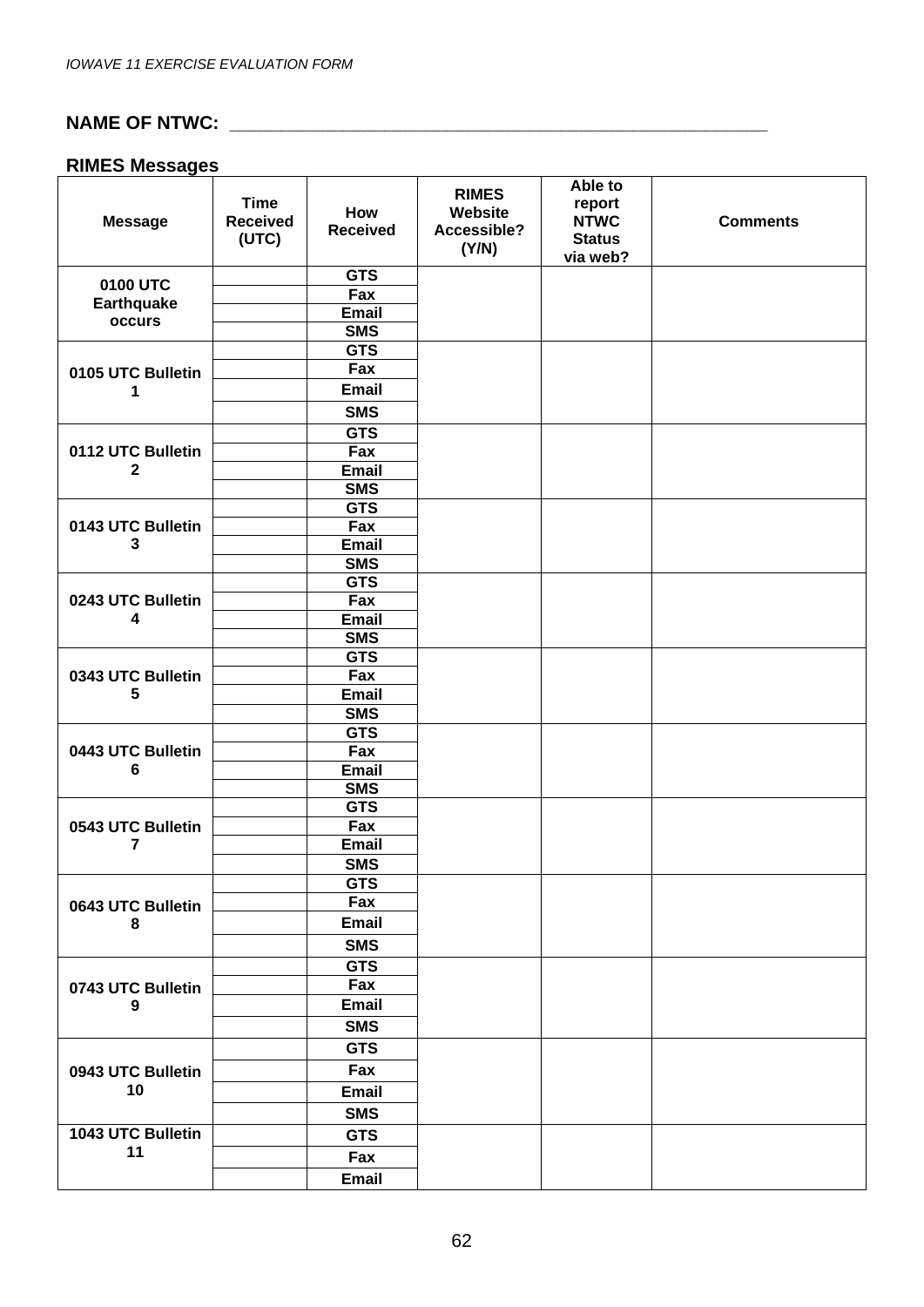#### *IOWAVE 11 EXERCISE EVALUATION FORM*

|                         | <b>SMS</b> |  |  |
|-------------------------|------------|--|--|
|                         | <b>GTS</b> |  |  |
| 1200 UTC Bulletin<br>12 | Fax        |  |  |
|                         | Email      |  |  |
|                         | <b>SMS</b> |  |  |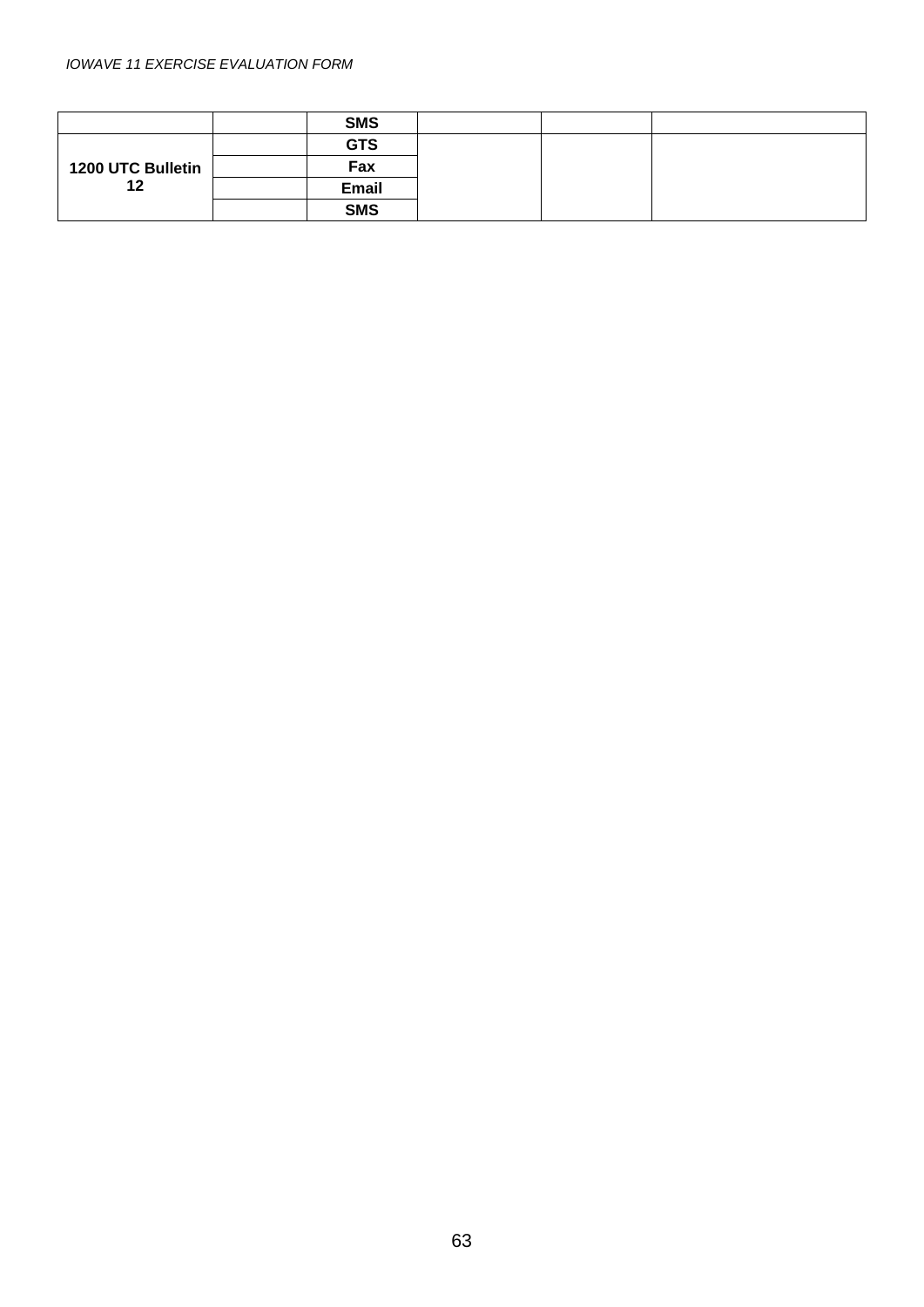# **NAME OF NTWC: \_\_\_\_\_\_\_\_\_\_\_\_\_\_\_\_\_\_\_\_\_\_\_\_\_\_\_\_\_\_\_\_\_\_\_\_\_\_\_\_\_\_\_\_\_\_\_\_\_\_\_\_**

| <b>Pacific Tsunami Warning Center (PTWC) Messages</b> |  |  |  |  |  |
|-------------------------------------------------------|--|--|--|--|--|
|-------------------------------------------------------|--|--|--|--|--|

| <b>Message</b>       | <b>Time</b><br><b>Received</b> | How<br><b>Received</b> | <b>Comments</b> |
|----------------------|--------------------------------|------------------------|-----------------|
|                      | (UTC)                          |                        |                 |
| 0100 UTC Earthquake  |                                | <b>GTS</b>             |                 |
| <b>occurs</b>        |                                | Fax                    |                 |
|                      |                                | <b>Email</b>           |                 |
|                      |                                | <b>GTS</b>             |                 |
| 0115 UTC Bulletin 1  |                                | Fax                    |                 |
|                      |                                | <b>Email</b>           |                 |
|                      |                                | <b>GTS</b>             |                 |
| 0145 UTC Bulletin 2  |                                | Fax                    |                 |
|                      |                                | <b>Email</b>           |                 |
|                      |                                | <b>GTS</b>             |                 |
| 0245 UTC Bulletin 3  |                                | Fax                    |                 |
|                      |                                | <b>Email</b>           |                 |
|                      |                                | <b>GTS</b>             |                 |
| 0345 UTC Bulletin 4  |                                | Fax                    |                 |
|                      |                                | <b>Email</b>           |                 |
|                      |                                | <b>GTS</b>             |                 |
| 0445 UTC Bulletin 5  |                                | Fax                    |                 |
|                      |                                | <b>Email</b>           |                 |
|                      |                                | <b>GTS</b>             |                 |
| 0545 UTC Bulletin 6  |                                | Fax                    |                 |
|                      |                                | <b>Email</b>           |                 |
|                      |                                | <b>GTS</b>             |                 |
| 0645 UTC Bulletin 7  |                                | Fax                    |                 |
|                      |                                | <b>Email</b>           |                 |
|                      |                                | <b>GTS</b>             |                 |
| 0745 UTC Bulletin 8  |                                | Fax                    |                 |
|                      |                                | <b>Email</b>           |                 |
|                      |                                | <b>GTS</b>             |                 |
| 0845 UTC Bulletin 9  |                                | Fax                    |                 |
|                      |                                | <b>Email</b>           |                 |
| 0945 UTC Bulletin 10 |                                | <b>GTS</b>             |                 |
|                      |                                | Fax                    |                 |
|                      |                                | <b>Email</b>           |                 |
| 1045 UTC Bulletin 11 |                                | <b>GTS</b>             |                 |
|                      |                                | Fax                    |                 |
|                      |                                | <b>Email</b>           |                 |
|                      |                                | <b>GTS</b>             |                 |
| 1100 UTC Bulletin 12 |                                | Fax                    |                 |
|                      |                                | <b>Email</b>           |                 |
|                      |                                |                        |                 |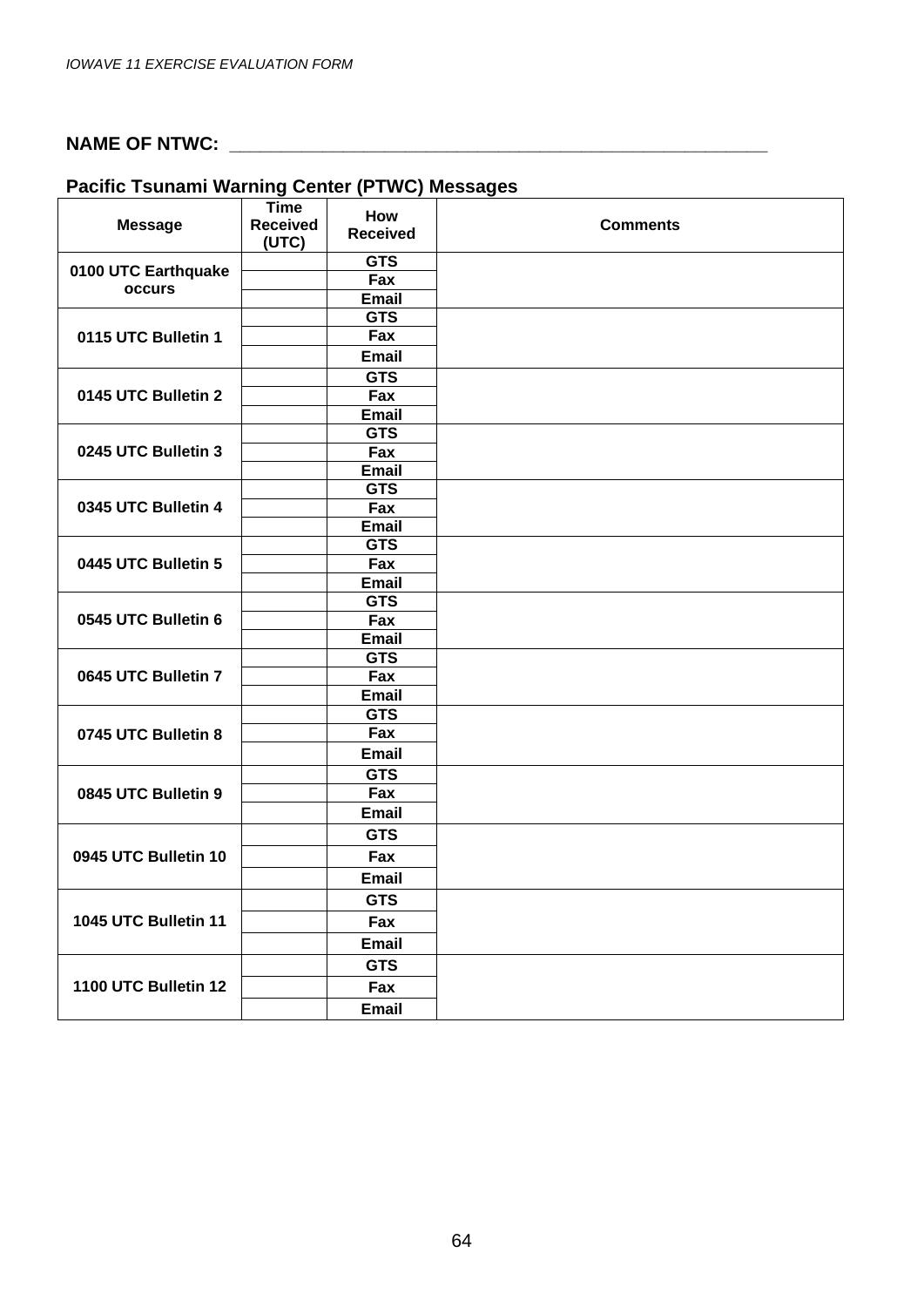### **NAME OF NTWC:**

#### **Japan Meteorological Agency (JMA) Messages**

**\_\_\_\_\_\_\_\_\_\_\_\_\_\_\_\_\_\_\_\_\_\_\_\_\_\_\_\_\_\_\_\_\_\_\_\_\_\_\_\_\_\_\_\_\_\_\_\_\_\_\_\_** 

| <b>Message</b>      | <b>Time</b><br><b>Received</b><br>(UTC) | How<br><b>Received</b> | <b>Comments</b> |
|---------------------|-----------------------------------------|------------------------|-----------------|
|                     |                                         | <b>GTS</b>             |                 |
| 0100 UTC Earthquake |                                         | Fax                    |                 |
| <b>occurs</b>       |                                         | <b>Email</b>           |                 |
| 0120 UTC Bulletin 1 |                                         | <b>GTS</b>             |                 |
|                     |                                         | Fax                    |                 |
|                     |                                         | <b>Email</b>           |                 |
|                     |                                         | <b>GTS</b>             |                 |
| 0150 UTC Bulletin 2 |                                         | Fax                    |                 |
|                     |                                         | <b>Email</b>           |                 |
| 0300 UTC Bulletin 3 |                                         | <b>GTS</b>             |                 |
|                     |                                         | Fax                    |                 |
|                     |                                         | <b>Email</b>           |                 |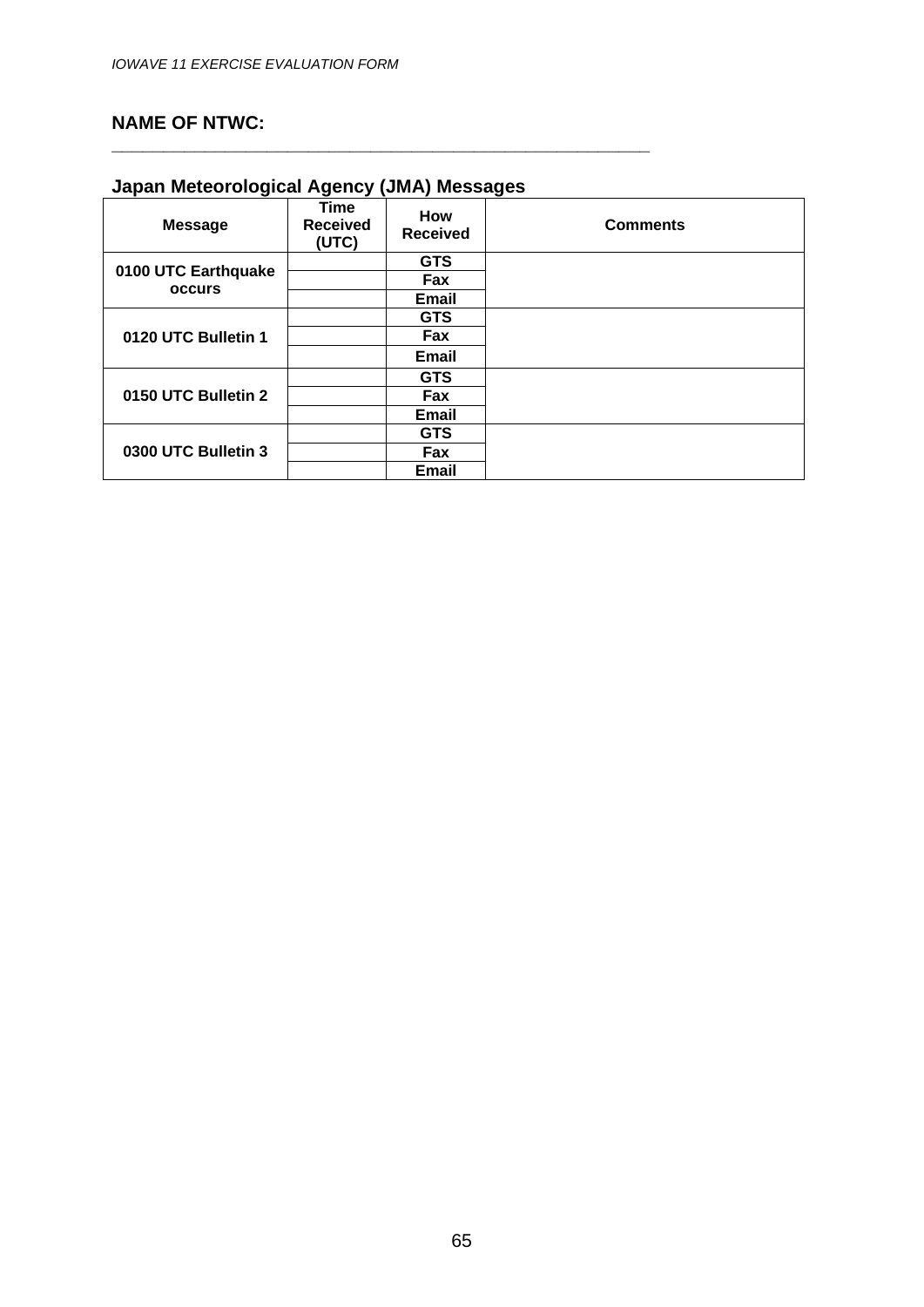Validate dissemination of the warning message to relevant agencies within a country, provinces and local jurisdictions.

Country: \_\_\_\_\_\_\_\_\_\_\_\_\_\_\_\_\_\_\_\_\_\_\_\_\_\_\_\_\_\_\_\_\_\_\_\_\_\_\_\_\_

Agency/Authority:\_\_\_\_\_\_\_\_\_\_\_\_\_\_\_\_\_\_\_\_\_\_\_\_\_\_\_\_\_\_\_\_\_\_

#### **Dissemination of Warning**

#### **Dissemination Points**

|                                                           | <b>Time</b><br>warning<br>sent<br>(UTC) | <b>Method of</b><br>delivery | <b>Number</b><br>of failed<br>deliveries | <b>Reasons</b><br>for failed<br>deliveries | <b>Alternate</b><br>action<br>taken |
|-----------------------------------------------------------|-----------------------------------------|------------------------------|------------------------------------------|--------------------------------------------|-------------------------------------|
| <b>Emergency Services</b>                                 |                                         |                              |                                          |                                            |                                     |
| Other national government<br>agencies                     |                                         |                              |                                          |                                            |                                     |
| <b>Science</b><br>agencies/universities for<br>assessment |                                         |                              |                                          |                                            |                                     |
| Local government:<br>provincial/regional level            |                                         |                              |                                          |                                            |                                     |
| Local government:<br>city/district level                  |                                         |                              |                                          |                                            |                                     |

#### **Confirmations**

|                                                           | Method of<br>confirming<br>receipt | <b>Time</b><br>confirmati<br><b>on</b><br>received<br>(UTC) | Number of<br>non<br>confirmati<br>ons | <b>Reasons</b><br>for non<br>confirmati<br>on | <b>Alternate</b><br>action<br>taken |
|-----------------------------------------------------------|------------------------------------|-------------------------------------------------------------|---------------------------------------|-----------------------------------------------|-------------------------------------|
| <b>Emergency Services</b>                                 |                                    |                                                             |                                       |                                               |                                     |
| Other national government<br>agencies                     |                                    |                                                             |                                       |                                               |                                     |
| <b>Science</b><br>agencies/universities for<br>assessment |                                    |                                                             |                                       |                                               |                                     |
| <b>Local government:</b><br>provincial/regional level     |                                    |                                                             |                                       |                                               |                                     |
| <b>Local government:</b><br>city/district level           |                                    |                                                             |                                       |                                               |                                     |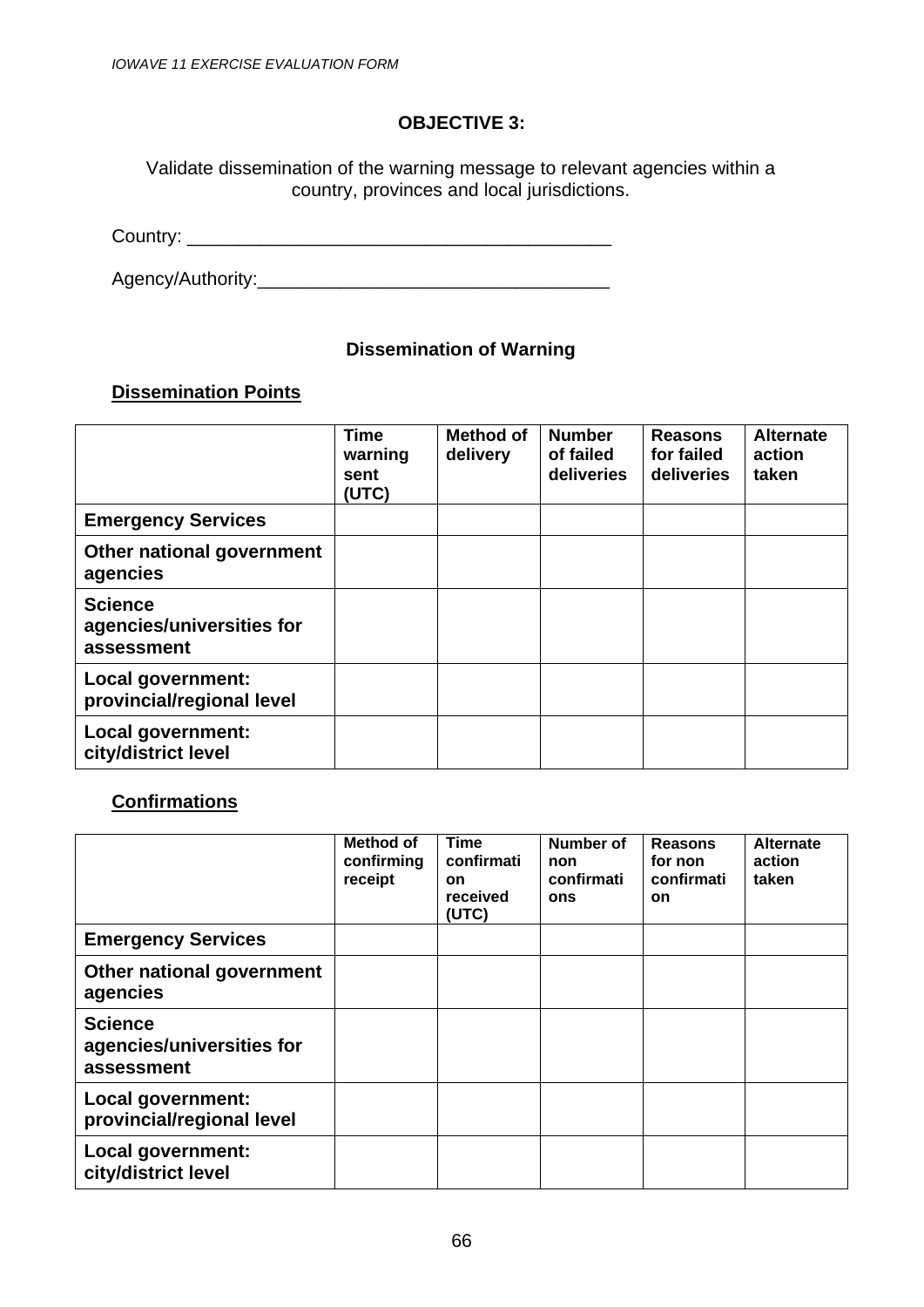Identify the modes that would be employed to notify and instruct the public (*answer only if the NTWC has responsibility for this*).

Country:

Agency/Authority:\_\_\_\_\_\_\_\_\_\_\_\_\_\_\_\_\_\_\_\_\_\_\_\_\_\_\_\_\_\_\_\_\_\_

**As part of our decision-making during this exercise we have determined to use the following means of public notification and instruction in a real event of this kind:** 

| <b>Method</b>                      | Yes/No | <b>Arrangements Exist</b><br>(yes/no) |
|------------------------------------|--------|---------------------------------------|
| <b>Public radio broadcasts</b>     |        |                                       |
| TV announcements/teletext          |        |                                       |
| <b>Public announcement systems</b> |        |                                       |
| <b>Cell broadcast</b>              |        |                                       |
| SMS (cell)                         |        |                                       |
| <b>Public call centre</b>          |        |                                       |
| <b>Website</b>                     |        |                                       |
| <b>Telephone</b>                   |        |                                       |
| <b>Sirens</b>                      |        |                                       |
| Door to door announcements         |        |                                       |
| Other (specify)                    |        |                                       |
| <b>Email</b>                       |        |                                       |
|                                    |        |                                       |
|                                    |        |                                       |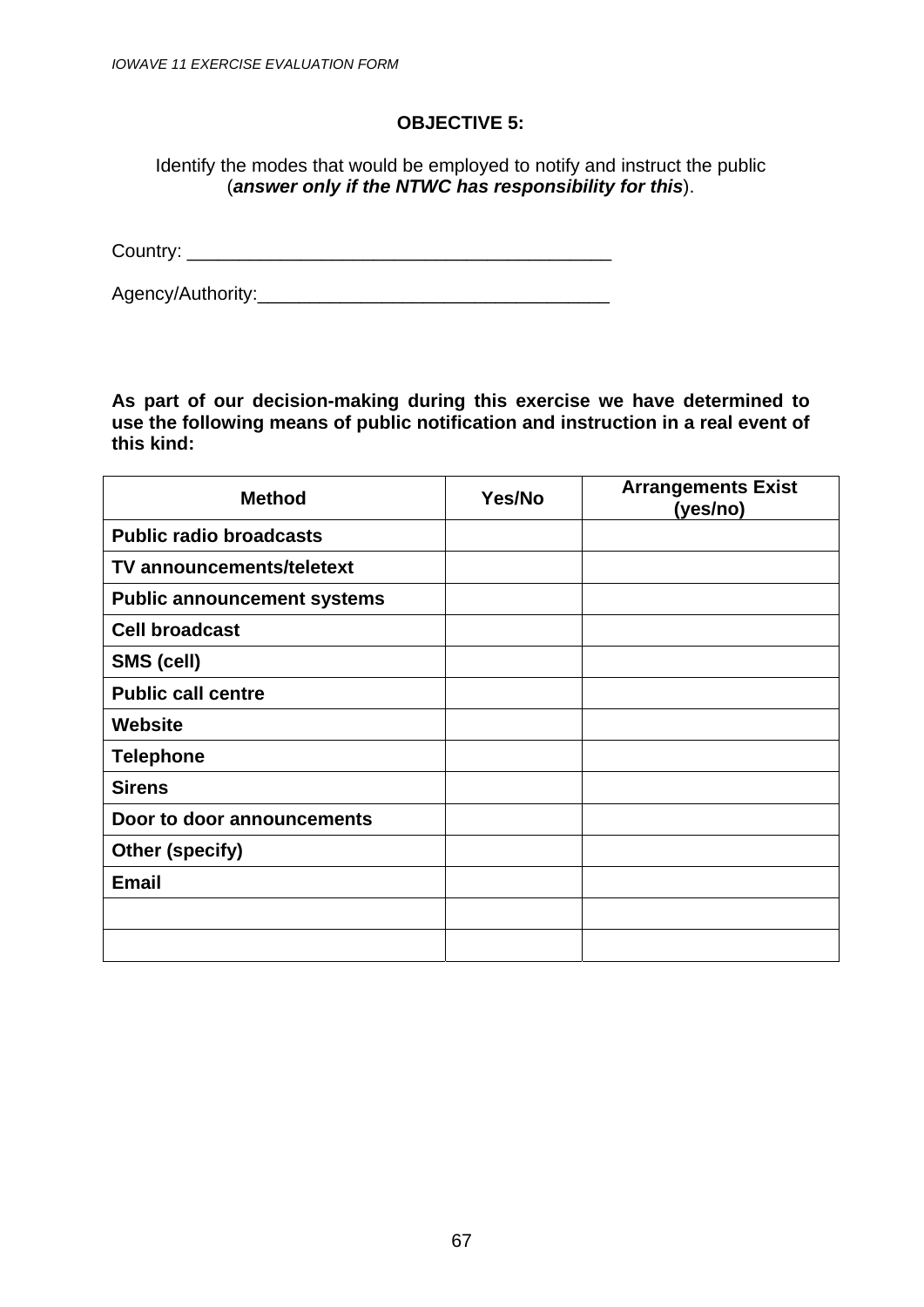Assess the elapsed time until the public would be notified and instructed (*answer only if the NTWC has responsibility for this*).

Country: \_\_\_\_\_\_\_\_\_\_\_\_\_\_\_\_\_\_\_\_\_\_\_\_\_\_\_\_\_\_\_\_\_\_\_\_\_\_\_\_\_

Agency/Authority:\_\_\_\_\_\_\_\_\_\_\_\_\_\_\_\_\_\_\_\_\_\_\_\_\_\_\_\_\_\_\_\_\_\_

**The following times applied to us:** 

| <b>Activity</b>                                                                     | Elapsed Time (e.g. 1hr<br>15mins) |
|-------------------------------------------------------------------------------------|-----------------------------------|
| Making a decision on public warning<br>(From time of receipt of warning)            |                                   |
| Formulation/compilation of public<br>notification<br>(From time of decision)        |                                   |
| Activation of public notification systems<br>(From time of notification formulated) |                                   |
| <b>Total Time</b>                                                                   |                                   |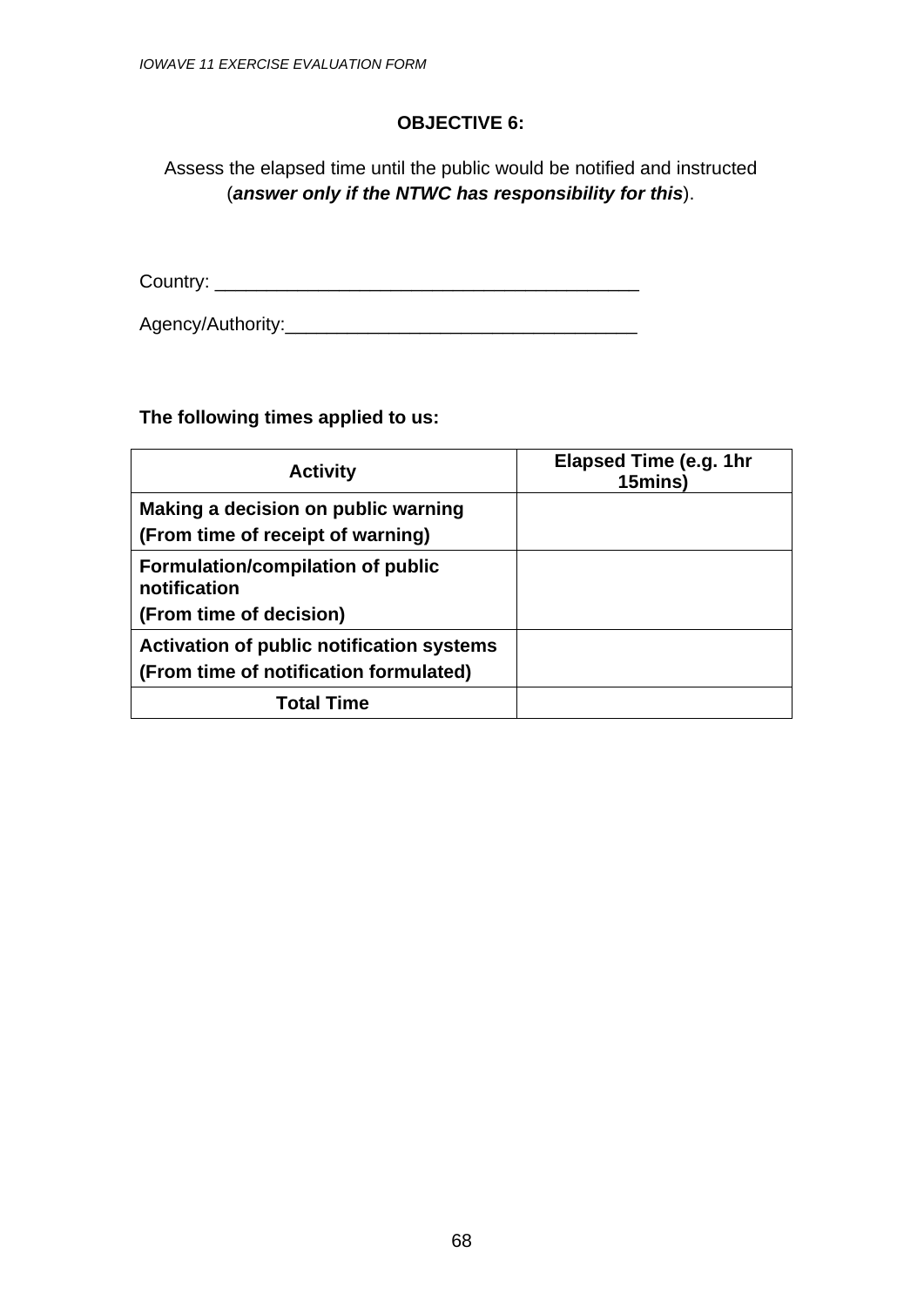## **EVALUATION FORMS FOR**

# **TSUNAMI EMERGENCY RESPONSE AGENCIES**

#### **Objectives:**

**3.** Validate dissemination of the warning message to relevant agencies within a country, provinces and local jurisdictions.

**4.** Validate the organizational decision making process about public warnings and evacuations.

**5.** Identify the modes that would be employed to notify and instruct the public.

**6.** Assess the elapsed time until the public would be notified and instructed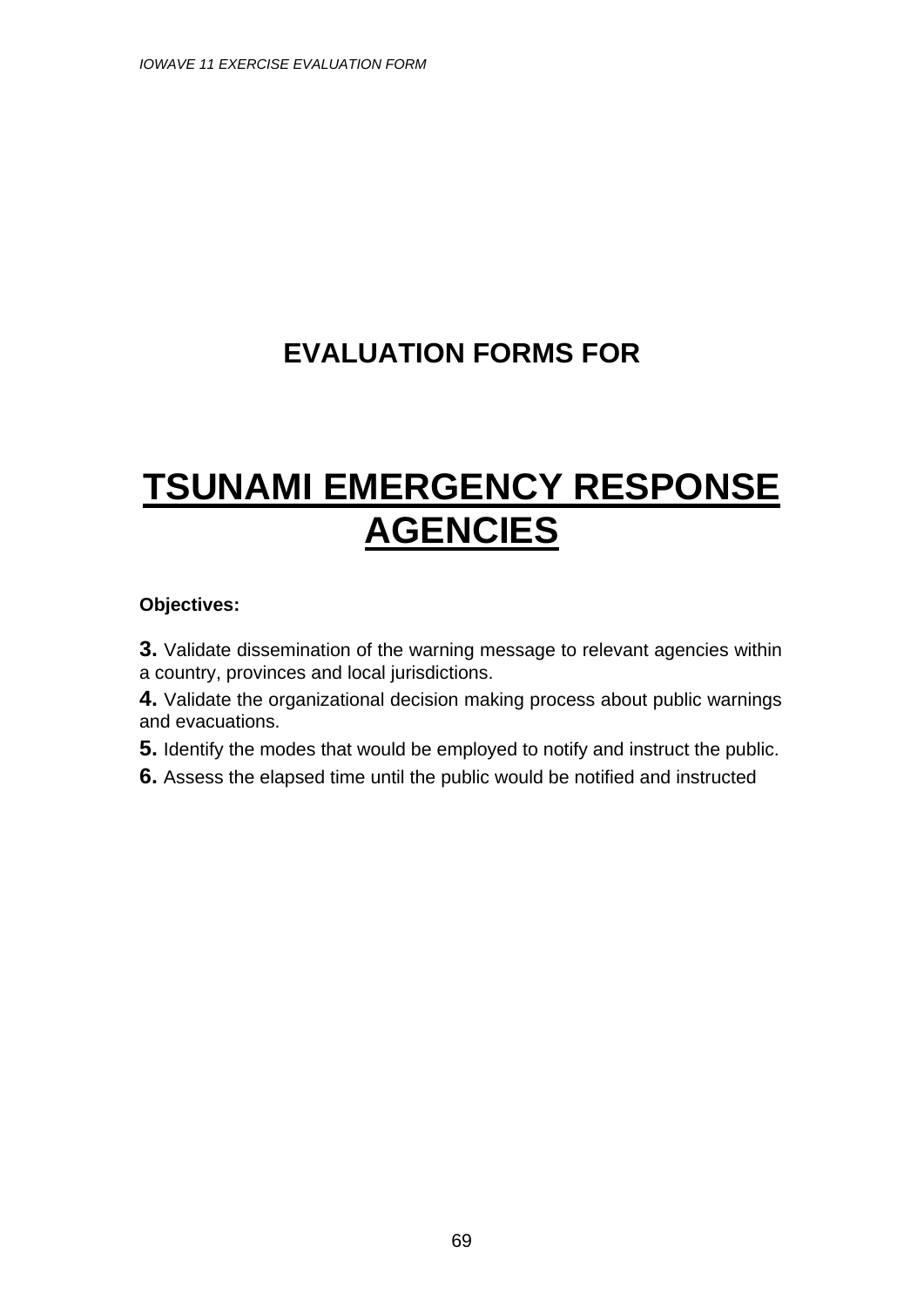**Country: \_\_\_\_\_\_\_\_\_\_\_\_\_\_\_\_\_\_\_\_\_\_\_\_\_\_\_\_\_\_\_\_\_\_\_\_\_\_\_\_\_** 

**Agency/Authority:\_\_\_\_\_\_\_\_\_\_\_\_\_\_\_\_\_\_\_\_\_\_\_\_\_\_\_\_\_\_\_\_\_\_**

## **Exercise Planning and Conduct**

The exercise planning, conduct, format, and style were satisfactory.

**Circle/Highlight score:** 1 2 3 4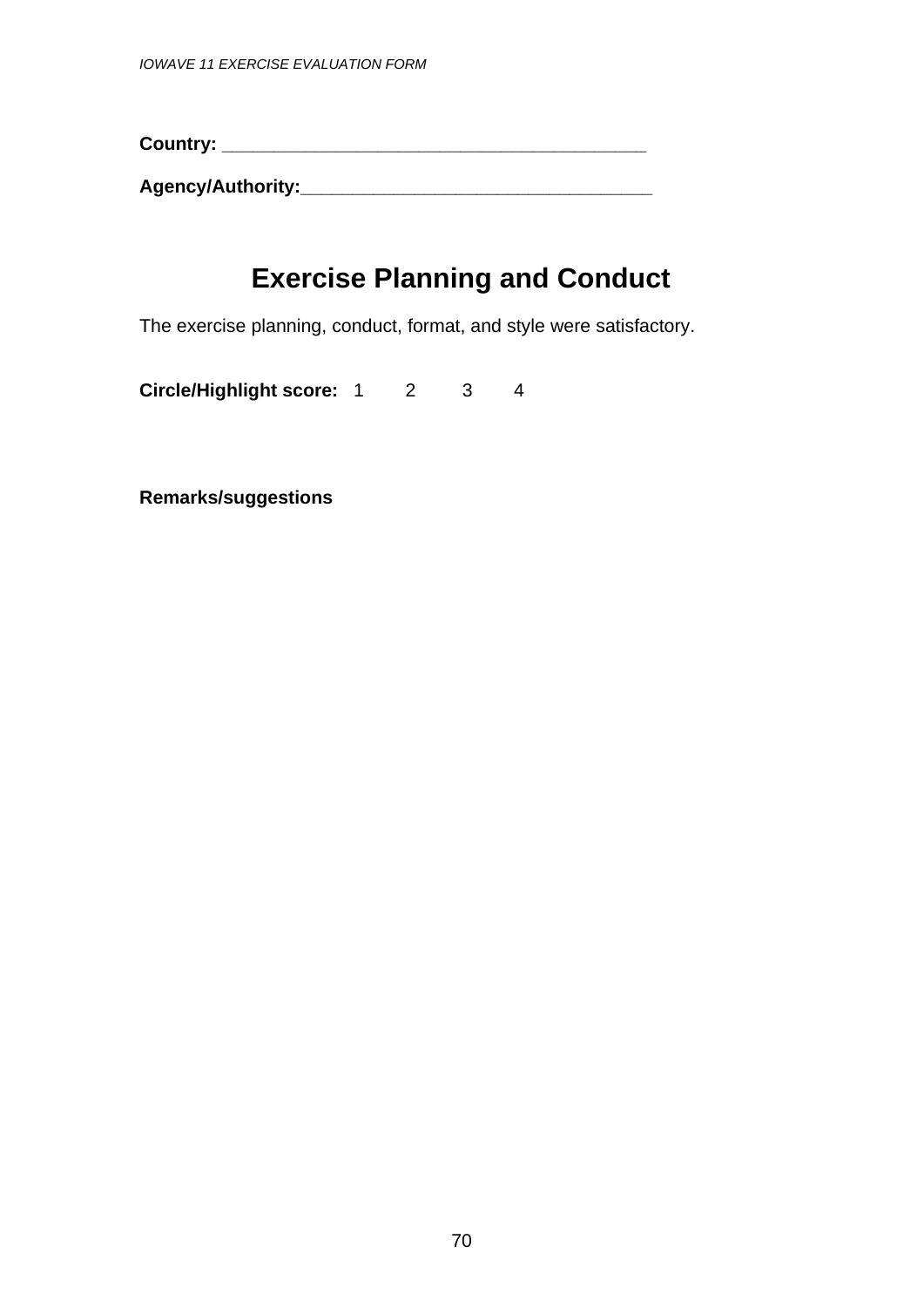Validate dissemination of the warning message to relevant agencies within a country, provinces and local jurisdictions.

Country: \_\_\_\_\_\_\_\_\_\_\_\_\_\_\_\_\_\_\_\_\_\_\_\_\_\_\_\_\_\_\_\_\_\_\_\_\_\_\_\_\_

Agency/Authority:\_\_\_\_\_\_\_\_\_\_\_\_\_\_\_\_\_\_\_\_\_\_\_\_\_\_\_\_\_\_\_\_\_\_

#### **Dissemination of Warning**

#### **Dissemination Points**

|                                                           | <b>Time</b><br>warning<br>sent<br>(UTC) | <b>Method of</b><br>delivery | <b>Number</b><br>of failed<br>deliveries | <b>Reasons</b><br>for failed<br>deliveries | <b>Alternate</b><br>action<br>taken |
|-----------------------------------------------------------|-----------------------------------------|------------------------------|------------------------------------------|--------------------------------------------|-------------------------------------|
| <b>Emergency Services</b>                                 |                                         |                              |                                          |                                            |                                     |
| Other national government<br>agencies                     |                                         |                              |                                          |                                            |                                     |
| <b>Science</b><br>agencies/universities for<br>assessment |                                         |                              |                                          |                                            |                                     |
| Local government:<br>provincial/regional level            |                                         |                              |                                          |                                            |                                     |
| Local government:<br>city/district level                  |                                         |                              |                                          |                                            |                                     |

#### **Confirmations**

|                                                           | Method of<br>confirming<br>receipt | <b>Time</b><br>confirmati<br><b>on</b><br>received<br>(UTC) | Number of<br>non<br>confirmati<br>ons | <b>Reasons</b><br>for non<br>confirmati<br>on | <b>Alternate</b><br>action<br>taken |
|-----------------------------------------------------------|------------------------------------|-------------------------------------------------------------|---------------------------------------|-----------------------------------------------|-------------------------------------|
| <b>Emergency Services</b>                                 |                                    |                                                             |                                       |                                               |                                     |
| Other national government<br>agencies                     |                                    |                                                             |                                       |                                               |                                     |
| <b>Science</b><br>agencies/universities for<br>assessment |                                    |                                                             |                                       |                                               |                                     |
| Local government:<br>provincial/regional level            |                                    |                                                             |                                       |                                               |                                     |
| Local government:<br>city/district level                  |                                    |                                                             |                                       |                                               |                                     |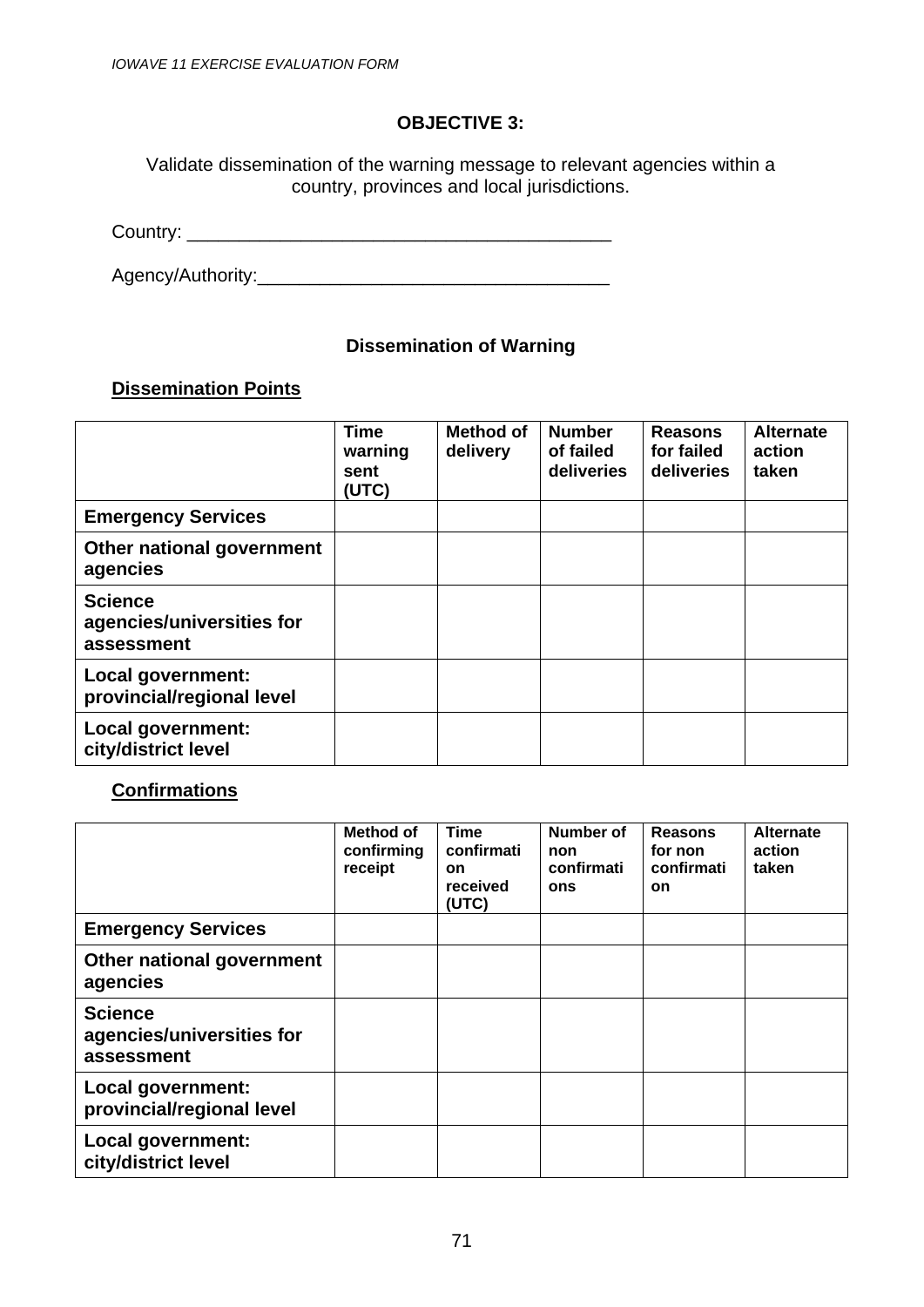#### **OBJECTIVE 3 (cont.):**

Validate dissemination of the warning message to relevant agencies within a country, provinces and local jurisdictions.

Country: \_\_\_\_\_\_\_\_\_\_\_\_\_\_\_\_\_\_\_\_\_\_\_\_\_\_\_\_\_\_\_\_\_\_\_\_\_\_\_\_\_

Agency/Authority:\_\_\_\_\_\_\_\_\_\_\_\_\_\_\_\_\_\_\_\_\_\_\_\_\_\_\_\_\_\_\_\_\_\_

**3 (a):** Judged against the nature of this event, information issued by our national decision-making and dissemination point was timely:

**Circle/Highlight score:** 1 2 3 4

**3 (b):**The method of communication from our national decision-making and dissemination point to us was sufficient to support decision-making:

**Circle/Highlight score:** 1 2 3 4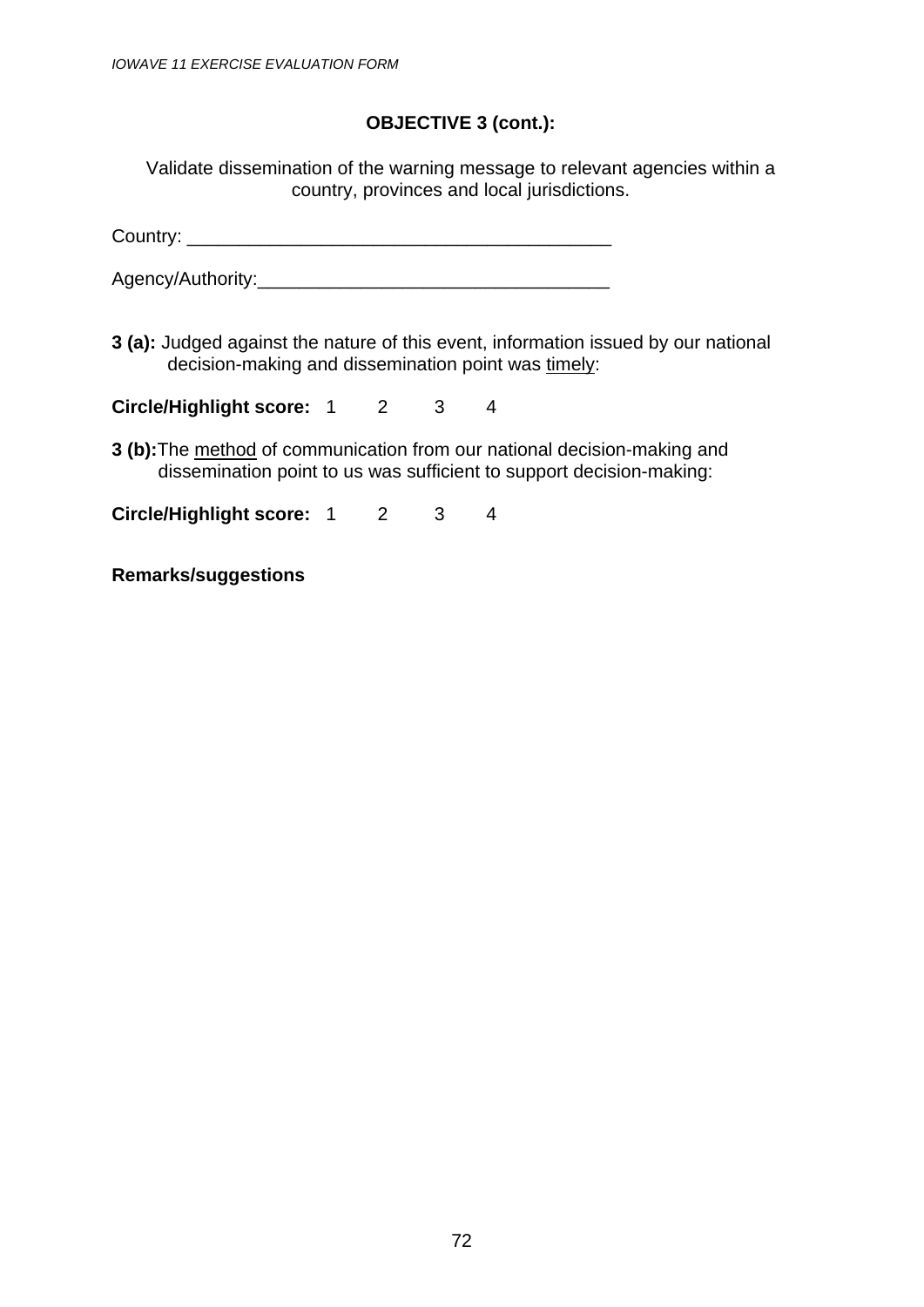Validate the organizational decision making process about public warnings and evacuations.

Country: \_\_\_\_\_\_\_\_\_\_\_\_\_\_\_\_\_\_\_\_\_\_\_\_\_\_\_\_\_\_\_\_\_\_\_\_\_\_\_\_\_

Agency/Authority:\_\_\_\_\_\_\_\_\_\_\_\_\_\_\_\_\_\_\_\_\_\_\_\_\_\_\_\_\_\_\_\_\_\_

**4 (a):** The method of communication between our national decision-making and dissemination point and individual response agencies and provinces/local jurisdictions was sufficient to support our national information requirements.

**Circle/Highlight score:** 1 2 3 4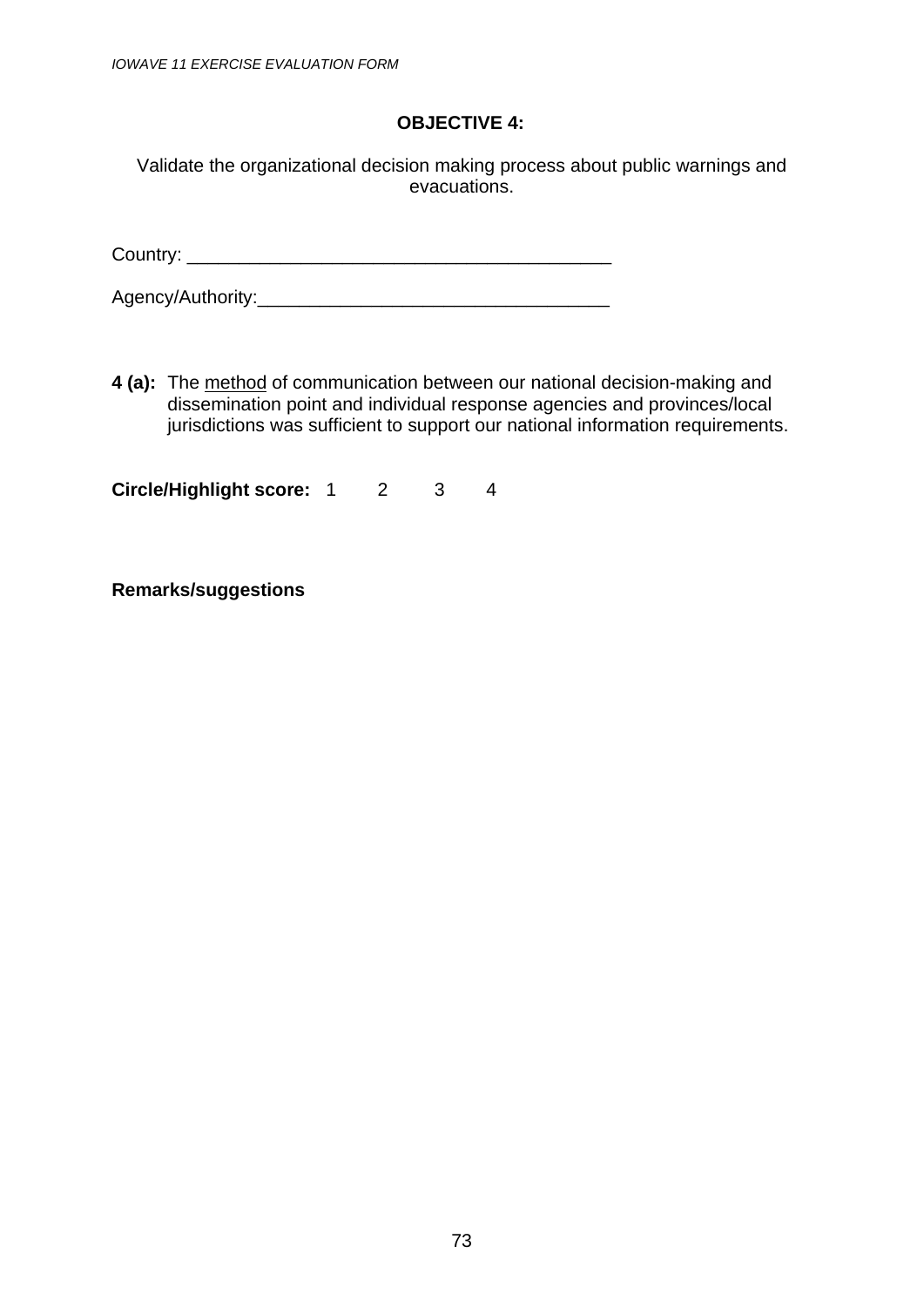Validate the organizational decision making process about public warnings and evacuations.

Country: \_\_\_\_\_\_\_\_\_\_\_\_\_\_\_\_\_\_\_\_\_\_\_\_\_\_\_\_\_\_\_\_\_\_\_\_\_\_\_\_\_

Agency/Authority:\_\_\_\_\_\_\_\_\_\_\_\_\_\_\_\_\_\_\_\_\_\_\_\_\_\_\_\_\_\_\_\_\_\_

**4 (b):**Arrangements to assemble our management group relevant to decisionmaking on tsunami warning and response were in place before the exercise.

**Circle/Highlight score:** 1 2 3 4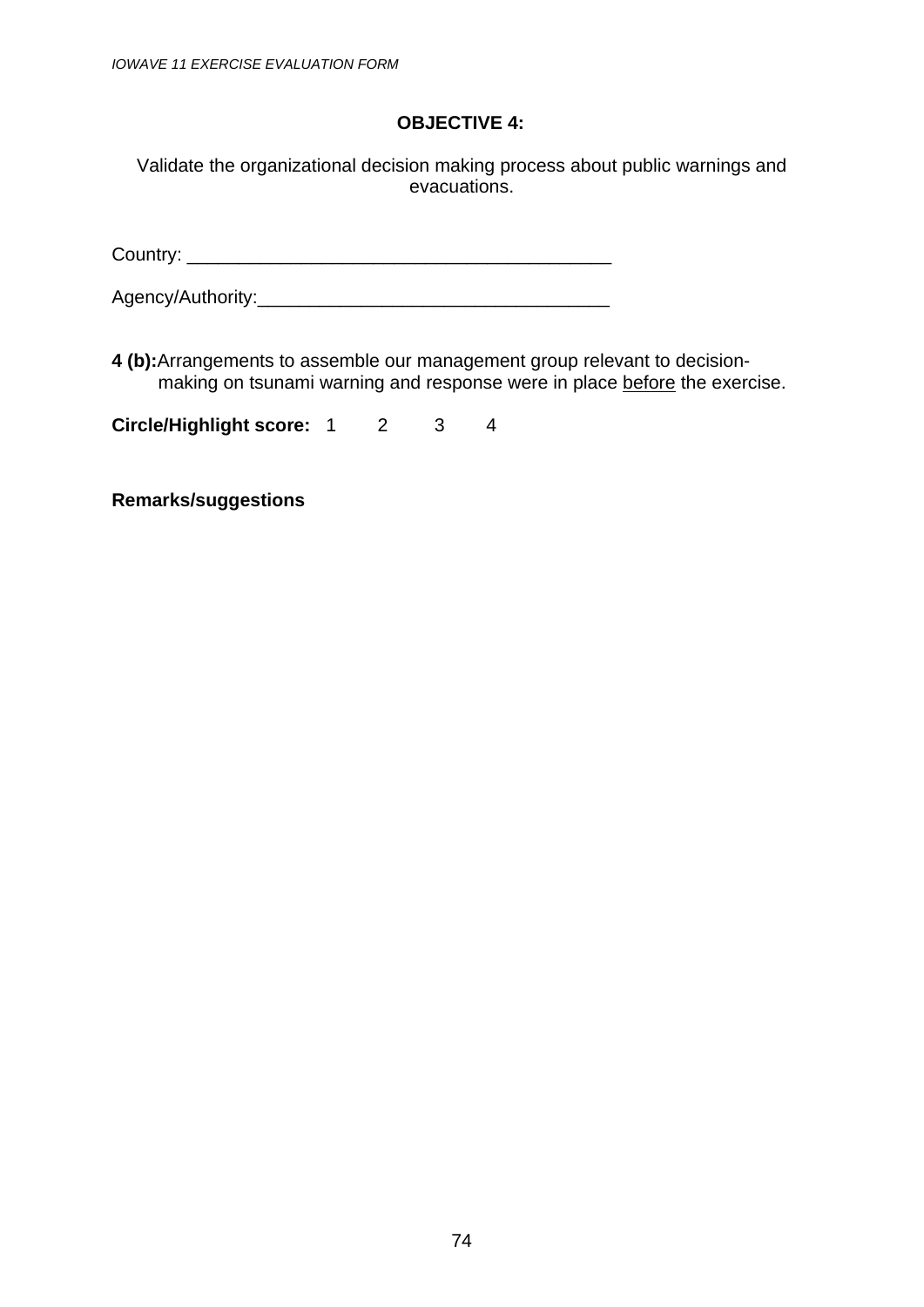Validate the organizational decision making process about public warnings and evacuations.

Country: \_\_\_\_\_\_\_\_\_\_\_\_\_\_\_\_\_\_\_\_\_\_\_\_\_\_\_\_\_\_\_\_\_\_\_\_\_\_\_\_\_

Agency/Authority:\_\_\_\_\_\_\_\_\_\_\_\_\_\_\_\_\_\_\_\_\_\_\_\_\_\_\_\_\_\_\_\_\_\_

**4 (c):**Our management group relevant to decision-making on tsunami warning & response was assembled within **X** minutes (fill in) after receiving the first warning. This was timely to facilitate good decision-making.

**Circle/Highlight score:** 1 2 3 4

**Remarks/suggestions** 

.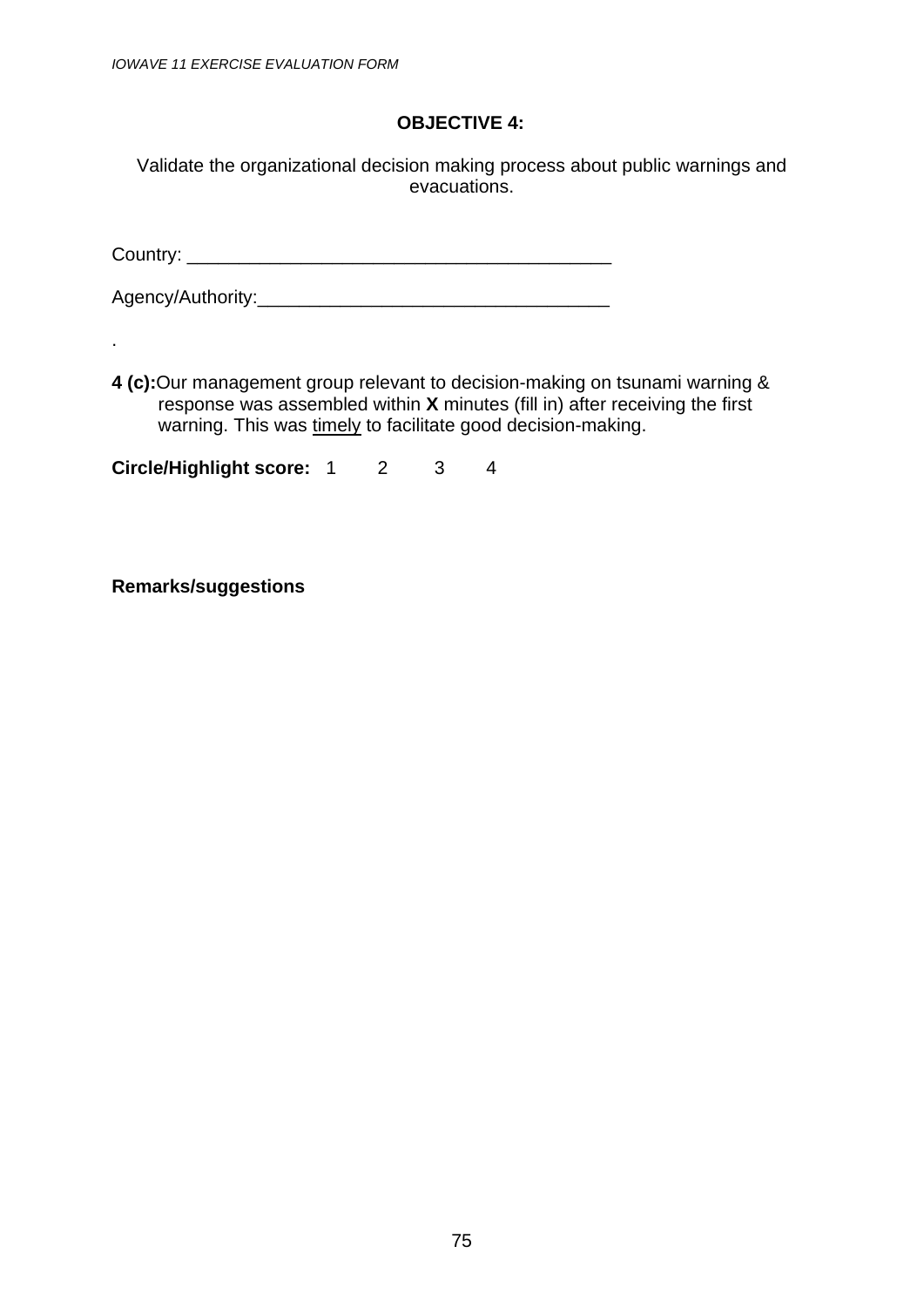Validate the organizational decision making process about public warnings and evacuations.

Country: \_\_\_\_\_\_\_\_\_\_\_\_\_\_\_\_\_\_\_\_\_\_\_\_\_\_\_\_\_\_\_\_\_\_\_\_\_\_\_\_\_

Agency/Authority:\_\_\_\_\_\_\_\_\_\_\_\_\_\_\_\_\_\_\_\_\_\_\_\_\_\_\_\_\_\_\_\_\_\_

**4 (d):** The quality of the information issued by our national decision-making and dissemination point was sufficient to support local level decision-making:

**Circle/Highlight score:** 1 2 3 4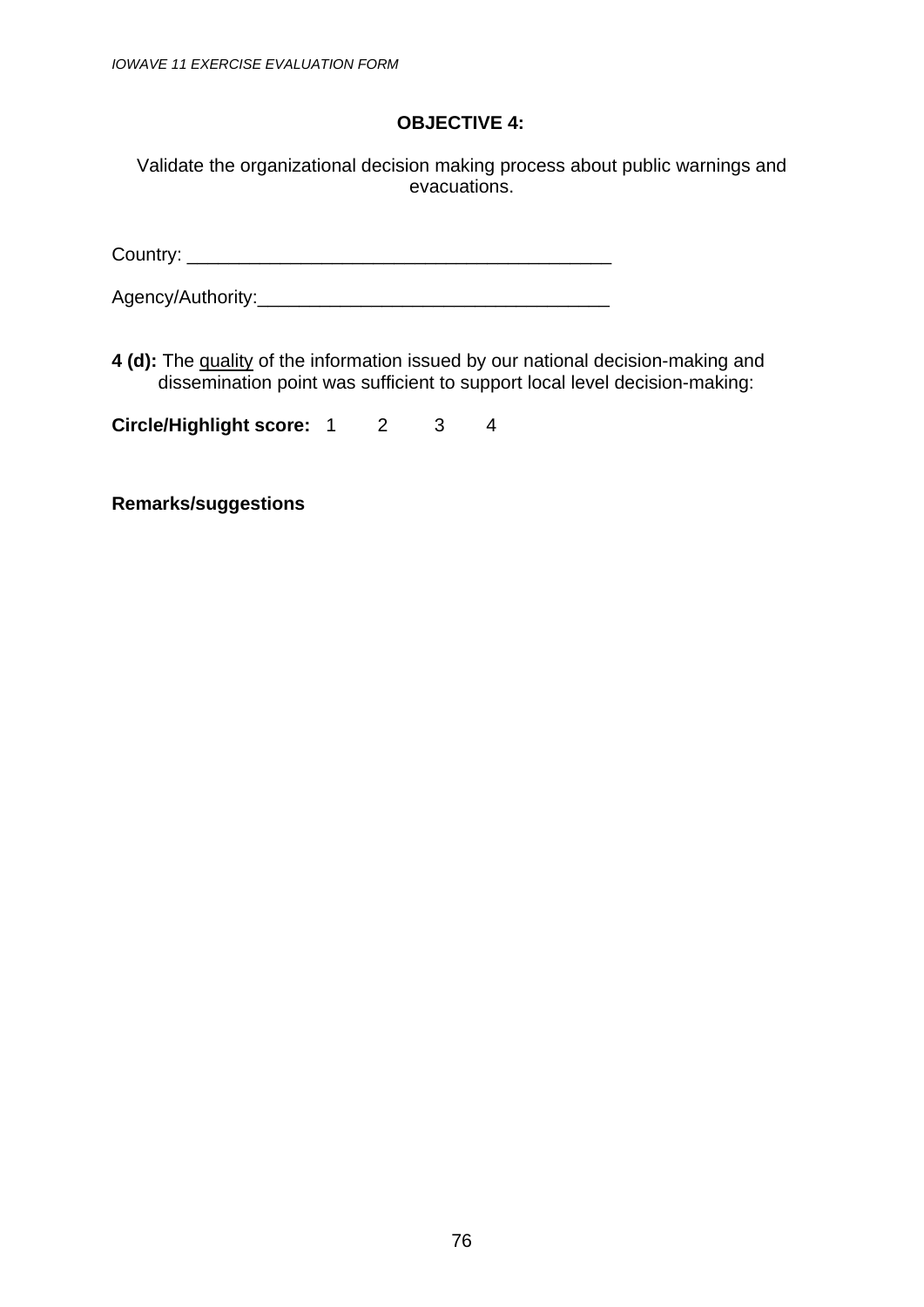Validate the organizational decision making process about public warnings and evacuations.

Country: \_\_\_\_\_\_\_\_\_\_\_\_\_\_\_\_\_\_\_\_\_\_\_\_\_\_\_\_\_\_\_\_\_\_\_\_\_\_\_\_\_

Agency/Authority:\_\_\_\_\_\_\_\_\_\_\_\_\_\_\_\_\_\_\_\_\_\_\_\_\_\_\_\_\_\_\_\_\_\_

**4 (e):** The quality of the information received back from our response agencies and local level government were sufficient to support national level decisionmaking:

**Circle/Highlight score:** 1 2 3 4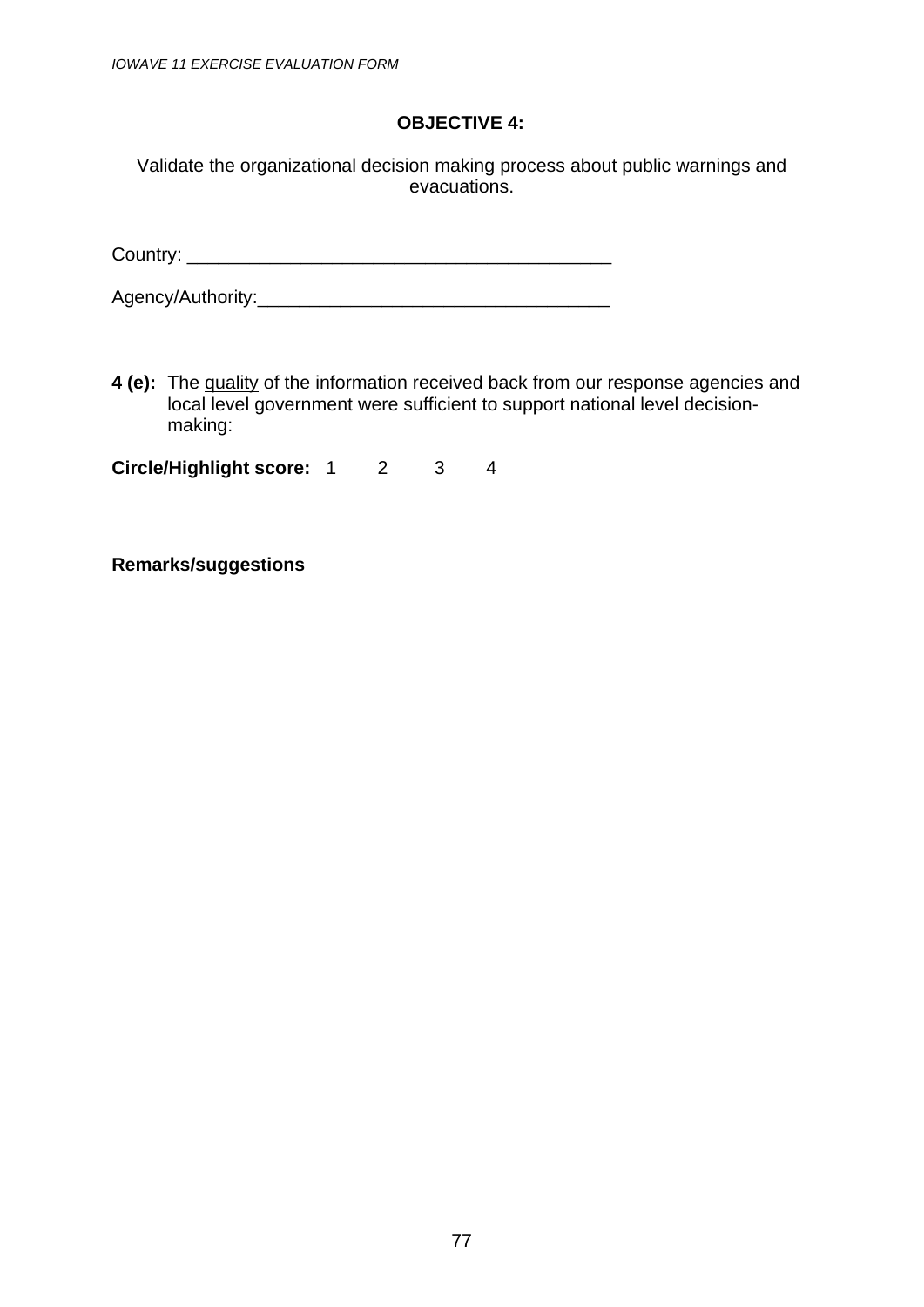Validate the organizational decision making process about public warnings and evacuations.

Country: \_\_\_\_\_\_\_\_\_\_\_\_\_\_\_\_\_\_\_\_\_\_\_\_\_\_\_\_\_\_\_\_\_\_\_\_\_\_\_\_\_

Agency/Authority:\_\_\_\_\_\_\_\_\_\_\_\_\_\_\_\_\_\_\_\_\_\_\_\_\_\_\_\_\_\_\_\_\_\_

**4 (f):** Sufficient national information was available to support national level decisionmaking (Regional Tsunami Service Provider information, country-generated scientific assessments, national considerations etc):

**Circle/Highlight score:** 1 2 3 4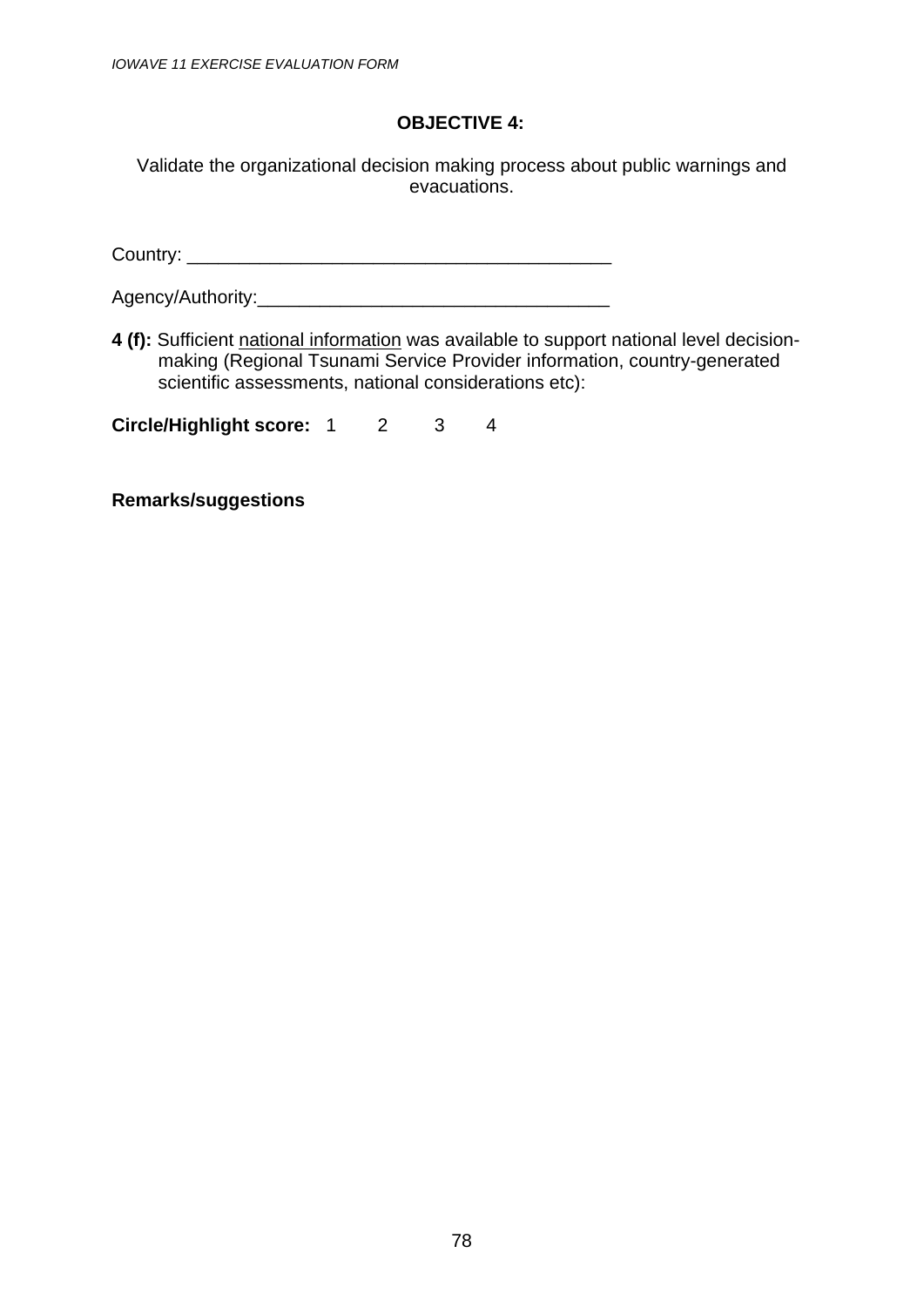Validate the organizational decision making process about public warnings and evacuations.

Country: \_\_\_\_\_\_\_\_\_\_\_\_\_\_\_\_\_\_\_\_\_\_\_\_\_\_\_\_\_\_\_\_\_\_\_\_\_\_\_\_\_

Agency/Authority:\_\_\_\_\_\_\_\_\_\_\_\_\_\_\_\_\_\_\_\_\_\_\_\_\_\_\_\_\_\_\_\_\_\_

**4 (g):** Sufficient local information was available to support our assessment and decision-making (local hazard assessments, inundation areas identified, evacuation plans etc).

**Circle/Highlight score:** 1 2 3 4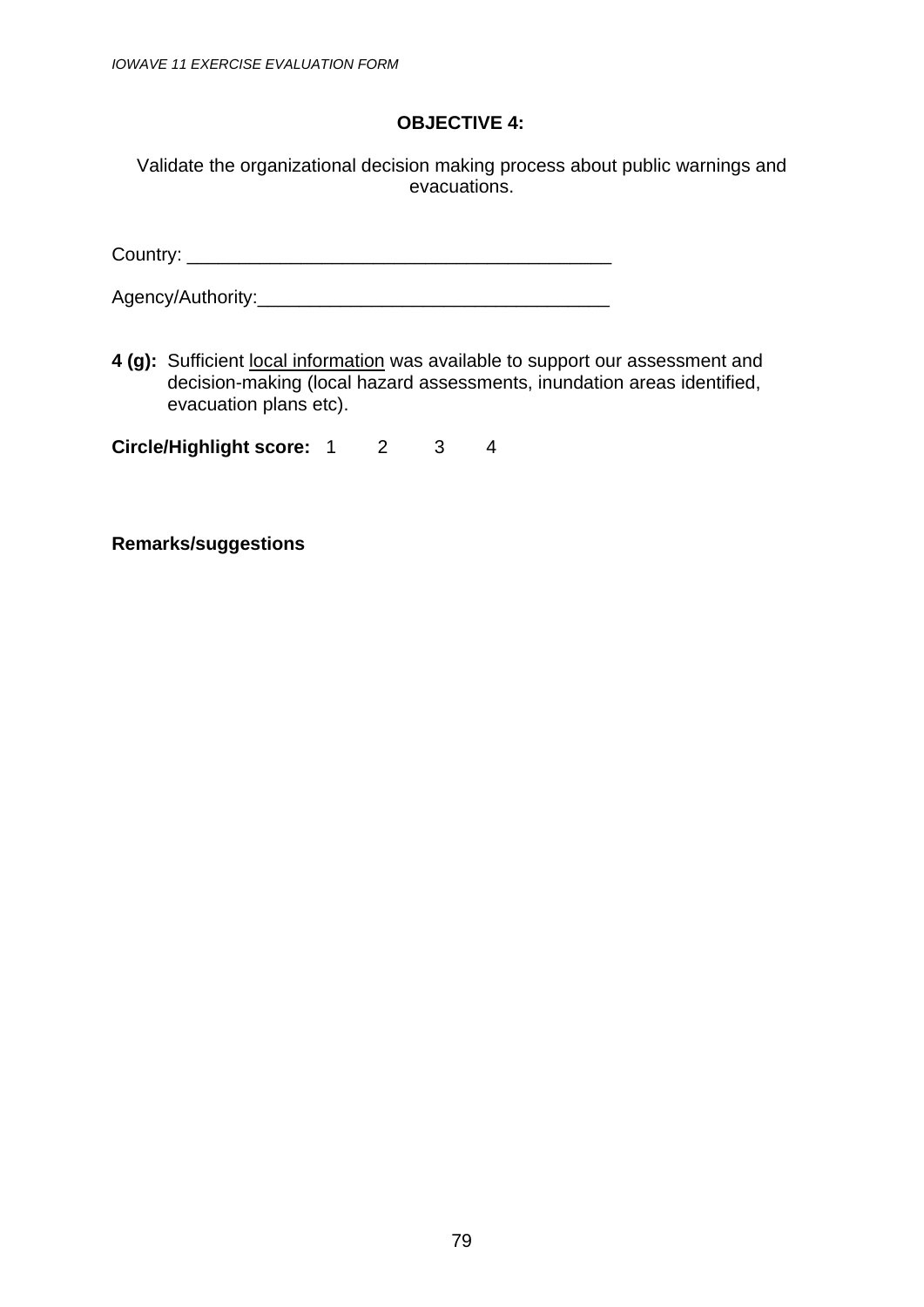Validate the organizational decision making process about public warnings and evacuations.

Country: \_\_\_\_\_\_\_\_\_\_\_\_\_\_\_\_\_\_\_\_\_\_\_\_\_\_\_\_\_\_\_\_\_\_\_\_\_\_\_\_\_

Agency/Authority:\_\_\_\_\_\_\_\_\_\_\_\_\_\_\_\_\_\_\_\_\_\_\_\_\_\_\_\_\_\_\_\_\_\_

**4 (h):** We were able to make decisions about appropriate warnings and response

**Circle/Highlight score:** 1 2 3 4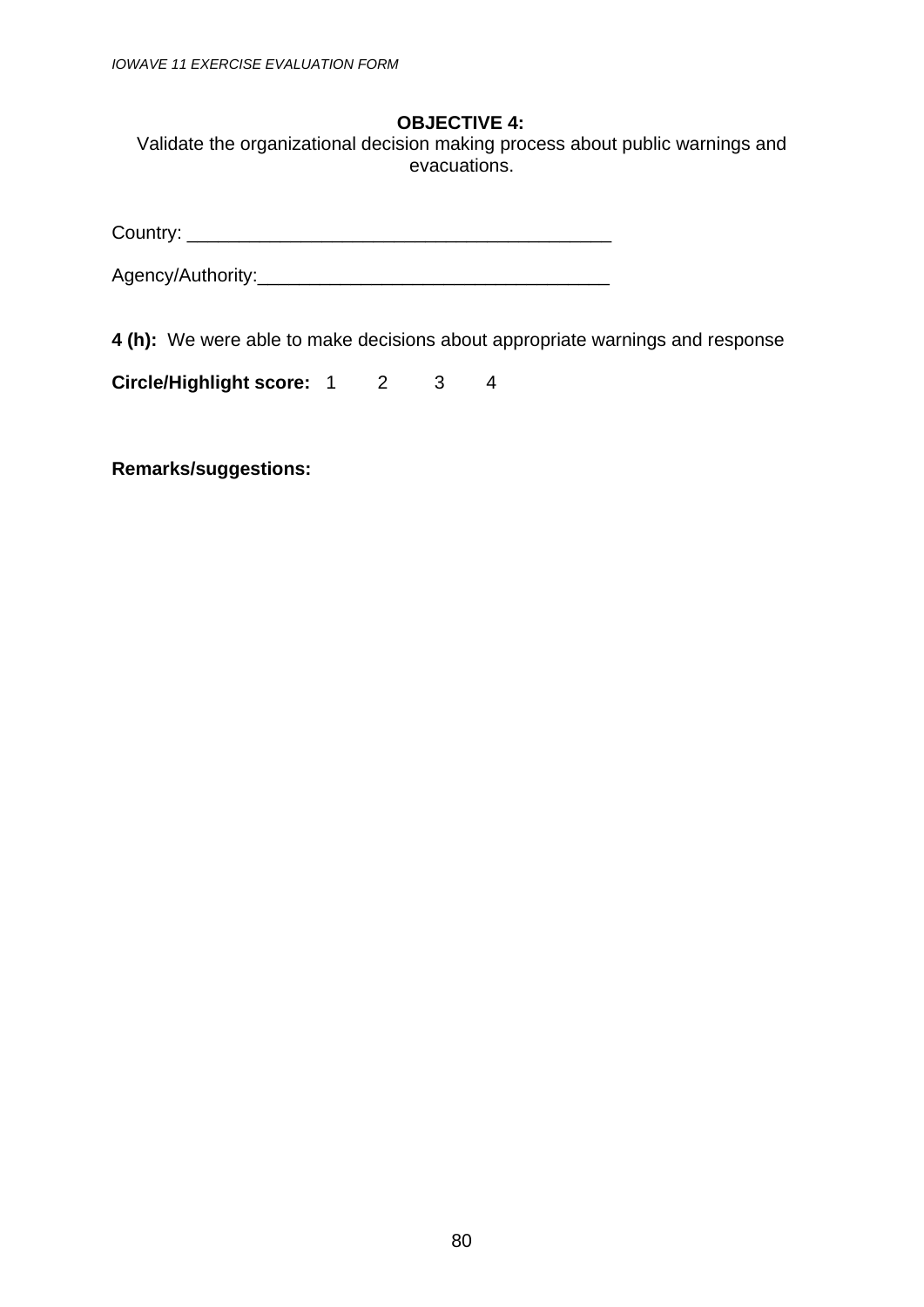Validate the organizational decision making process about public warnings and evacuations.

Country: \_\_\_\_\_\_\_\_\_\_\_\_\_\_\_\_\_\_\_\_\_\_\_\_\_\_\_\_\_\_\_\_\_\_\_\_\_\_\_\_\_

Agency/Authority:\_\_\_\_\_\_\_\_\_\_\_\_\_\_\_\_\_\_\_\_\_\_\_\_\_\_\_\_\_\_\_\_\_\_

**4 (i):** Decision-making was based on pre-existing plans for an event of this nature.

**Circle/Highlight score:** 1 2 3 4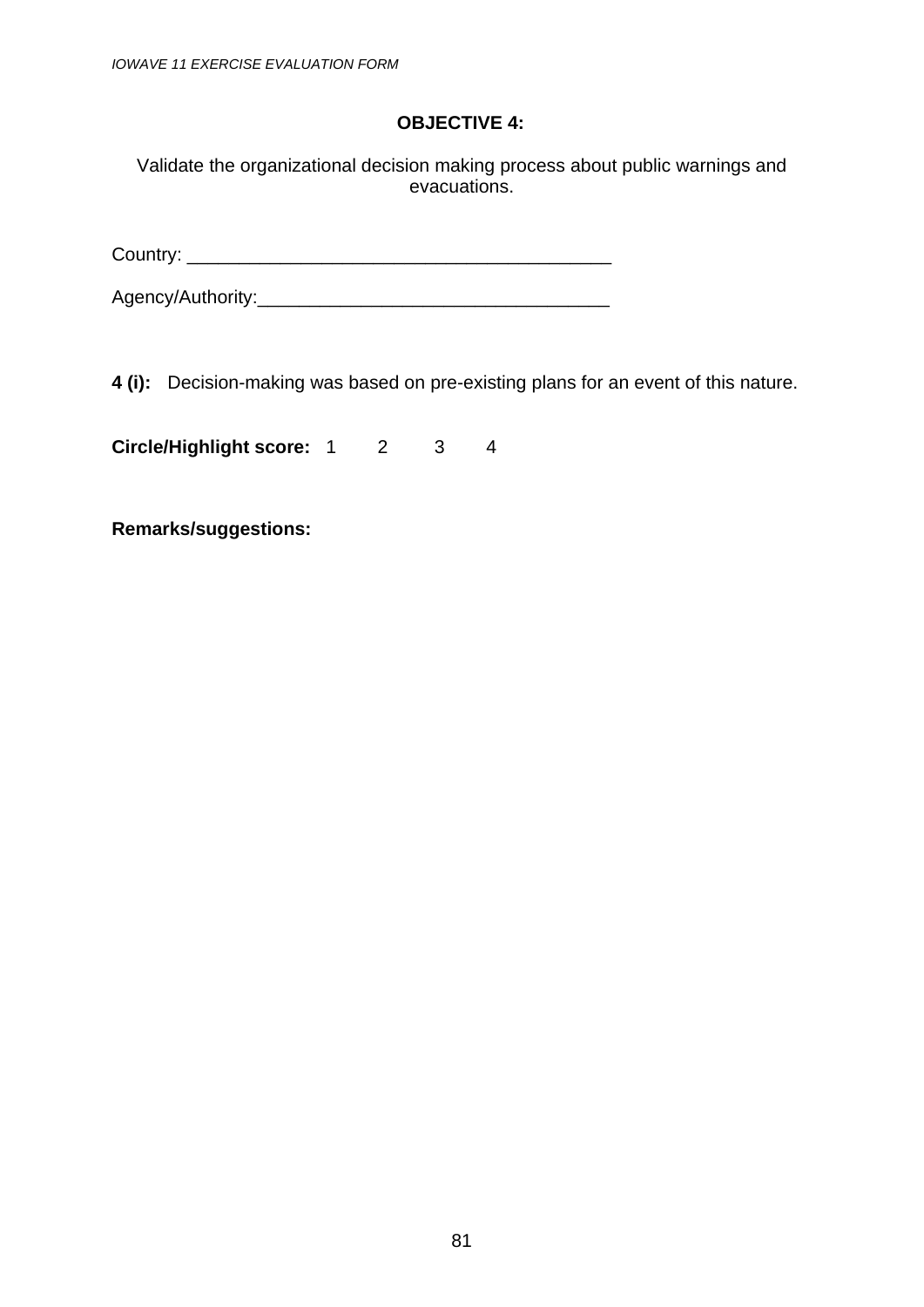Validate the organizational decision making process about public warnings and evacuations.

Country: \_\_\_\_\_\_\_\_\_\_\_\_\_\_\_\_\_\_\_\_\_\_\_\_\_\_\_\_\_\_\_\_\_\_\_\_\_\_\_\_\_

Agency/Authority:\_\_\_\_\_\_\_\_\_\_\_\_\_\_\_\_\_\_\_\_\_\_\_\_\_\_\_\_\_\_\_\_\_\_

**4 (j):**The exercise contributed to the improvement or the development of planning related to public warnings and other response activities required for an event of this nature.

**Circle/Highlight score:** 1 2 3 4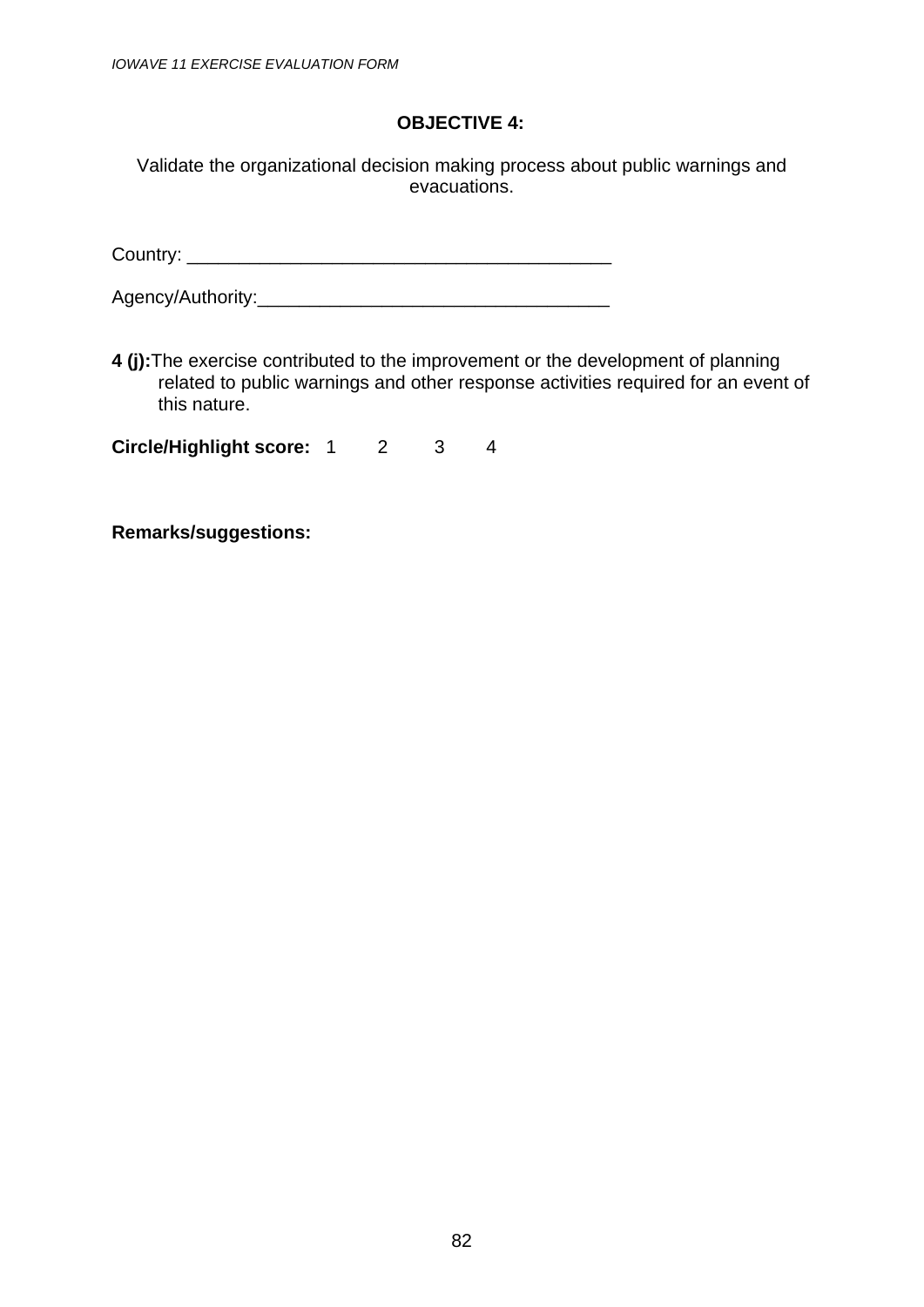Identify the modes that would be employed to notify and instruct the public.

Country: \_\_\_\_\_\_\_\_\_\_\_\_\_\_\_\_\_\_\_\_\_\_\_\_\_\_\_\_\_\_\_\_\_\_\_\_\_\_\_\_\_

Agency/Authority:\_\_\_\_\_\_\_\_\_\_\_\_\_\_\_\_\_\_\_\_\_\_\_\_\_\_\_\_\_\_\_\_\_\_

**As part of our decision-making during this exercise we have determined to use the following means of public notification and instruction in a real event of this kind:** 

| <b>Method</b>                      | Yes/No | <b>Arrangements Exist</b><br>(yes/no) |
|------------------------------------|--------|---------------------------------------|
| <b>Public radio broadcasts</b>     |        |                                       |
| <b>TV announcements/teletext</b>   |        |                                       |
| <b>Public announcement systems</b> |        |                                       |
| <b>Cell broadcast</b>              |        |                                       |
| SMS (cell)                         |        |                                       |
| <b>Public call centre</b>          |        |                                       |
| <b>Website</b>                     |        |                                       |
| <b>Telephone</b>                   |        |                                       |
| <b>Sirens</b>                      |        |                                       |
| Door to door announcements         |        |                                       |
| <b>Other (specify)</b>             |        |                                       |
| <b>Email</b>                       |        |                                       |
|                                    |        |                                       |
|                                    |        |                                       |